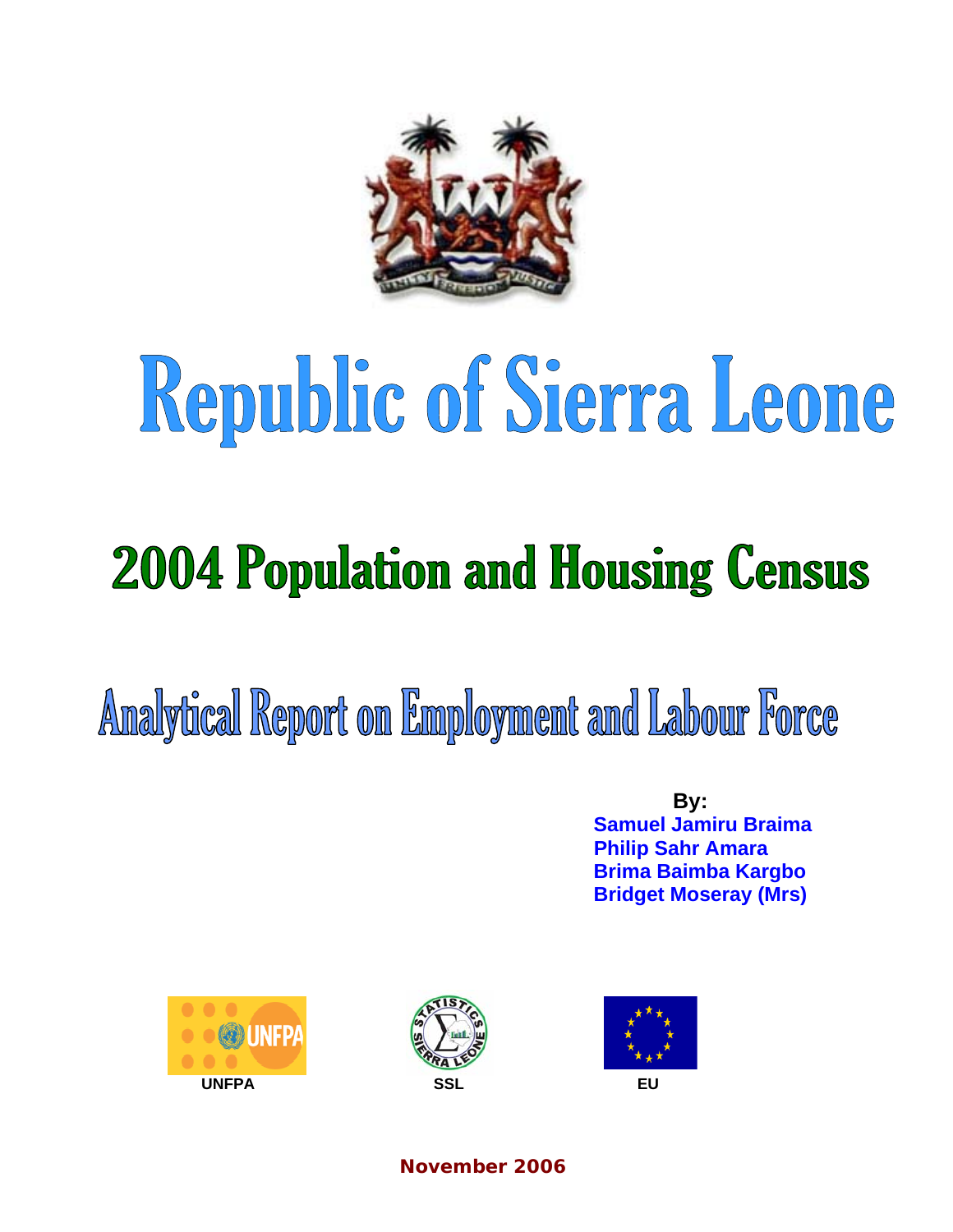## **TABLE OF CONTENTS**

#### **PAGE**

| 1.1   |                                                          |  |
|-------|----------------------------------------------------------|--|
| 1.1.2 | Concepts and Definitions on Employment and Labour Force1 |  |
| 1.1.3 |                                                          |  |

1.1.4 Literature Review………………………………………………………..5

| 1.2     | <b>Analysis of 2004 Population and Housing Census</b> |  |
|---------|-------------------------------------------------------|--|
|         |                                                       |  |
| 1.2.1   |                                                       |  |
| 1.2.1.1 |                                                       |  |
| 1.2.2   |                                                       |  |
| 1.3     |                                                       |  |
| 1.3.1   |                                                       |  |
| 1.3.2   |                                                       |  |
| 1.3.3   |                                                       |  |
| 1.3.4   |                                                       |  |
| 1.4     |                                                       |  |
| 1.4.1   |                                                       |  |
| 1.4.2   |                                                       |  |
| 1.4.3   |                                                       |  |
| 1.4.3.2 |                                                       |  |
| 1.4.3.3 |                                                       |  |

# **CHAPTER TWO ANALYSIS OF THE POPULATION BY INDUSTRY**………..28

| 2.1 | Distribution of the Labour Force by Industry28              |  |
|-----|-------------------------------------------------------------|--|
| 2.2 | Industrial Distribution of the Paid Labour Force31          |  |
| 2.3 |                                                             |  |
| 2.4 | Analysis of the Labour force by Cash Earning Status35       |  |
| 2.5 | Cash Earning Status of Population 15-64 years by Industry36 |  |
| 2.6 |                                                             |  |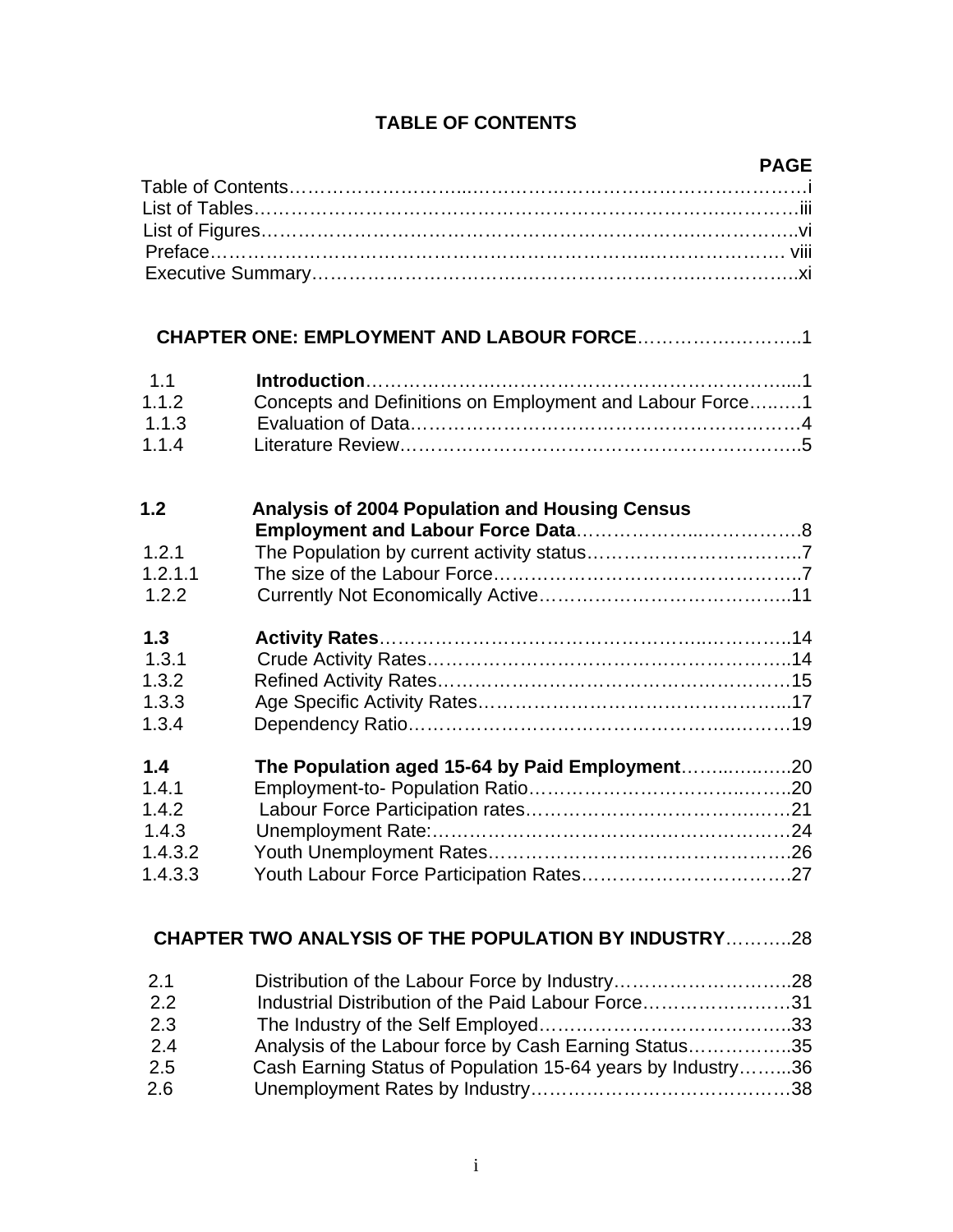## **CHAPTER THREE ANALYSIS OF THE POPULATION BY OCCUPATION**...40

| 3.1 |                                                           |  |
|-----|-----------------------------------------------------------|--|
| 3.2 |                                                           |  |
| 33  |                                                           |  |
| 3.4 |                                                           |  |
| 3.5 |                                                           |  |
| 3.6 |                                                           |  |
| 3.7 | Share of wage employment in non-agricultural employment54 |  |
| 3.8 | Share of Women in Non-Agricultural Employment55           |  |
| 3.9 | Female Share of Employment in Legislative or Managerial   |  |
|     |                                                           |  |
|     |                                                           |  |
| 4.1 |                                                           |  |
| 4.2 |                                                           |  |
| 4.3 |                                                           |  |
|     |                                                           |  |
| 4.4 |                                                           |  |

# **CHAPTER SIX EMPLOYMENT IN THE INFORMAL SECTOR**………...…..…...82

# 6.1 Definition………………………………...……………………………………...82 **CHAPTER SEVEN CONCLUSIONS AND POLICY RECOMMENDATIONS**.....86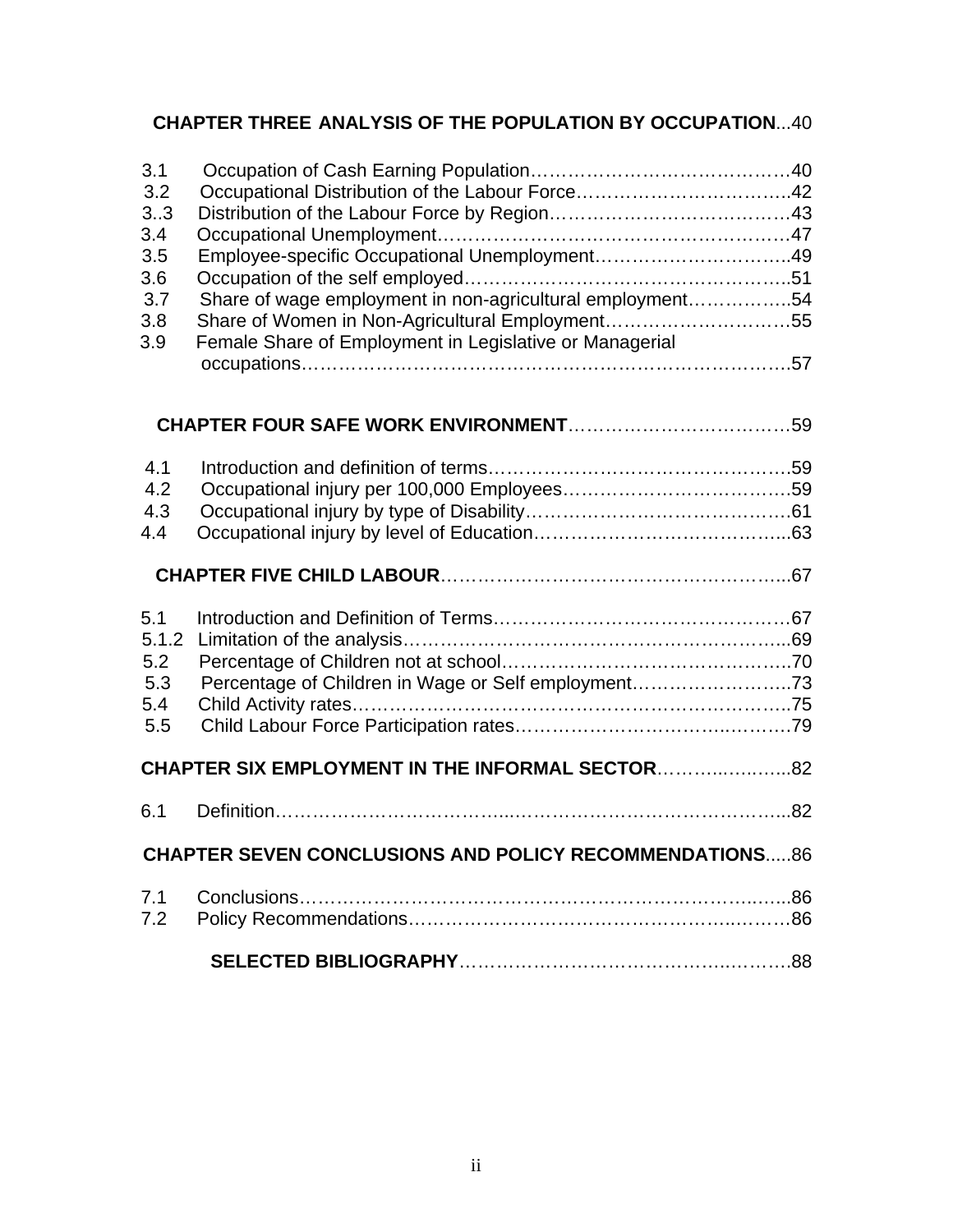# **LIST OF TABLES**

| Table 1.1         | Currently Economically Active Population 15-64 years9         |
|-------------------|---------------------------------------------------------------|
| Table 1.2         | Currently Active Population 15-64 Years by Sex10              |
| Table1.3          | Distribution of Labour Force (15-64 years) by                 |
| Table 1.4         | Distribution of the Labour Force by District and Sex11        |
| Table1.5          | Distribution Total inactive population by Region and Reason13 |
| Table 1.6         | Distribution Total inactive population by District and Sex13  |
| Table 1.7         | Total inactive population by District and Sex14               |
| Table 1.8         |                                                               |
| Table 1.9:        |                                                               |
| <b>Table 1.10</b> |                                                               |
| Table1.11         |                                                               |
| Table 1.12        | Employment - to- Population Ratios by Region and Sex20        |
| Table 1.13        | Employment - to- Population Ratios by District and Sex21      |
| Table 1.14        | Labour Force Participation Rates by Region and by Sex22       |
| Table 1.15.       | Distribution of total labour force 15-64 years by District22  |
| Table1.16         | Unemployment Rates by Age for Population 15 -64 years24       |
| Table 1.17        |                                                               |
| Table 1.18:       |                                                               |
| Table 2.1:        | Distribution of the Sierra Leone Labour Force by Industry28   |
| Table 2.2:        | Distribution of the Sierra Leone Labour Force by              |
| Table 2.3:        | Distribution of the Sierra Leone Labour Force by Industry and |
| Table 2.4:        | Distribution of the Sierra Leone Paid Labour Force by         |
| Table 2.5:        | Distribution of the Total Population in Self                  |
| Table 2.6:        | Distribution of Total Cash Earning Population by              |
| Table 2.7         | Unemployment Rates for Population by Industry,                |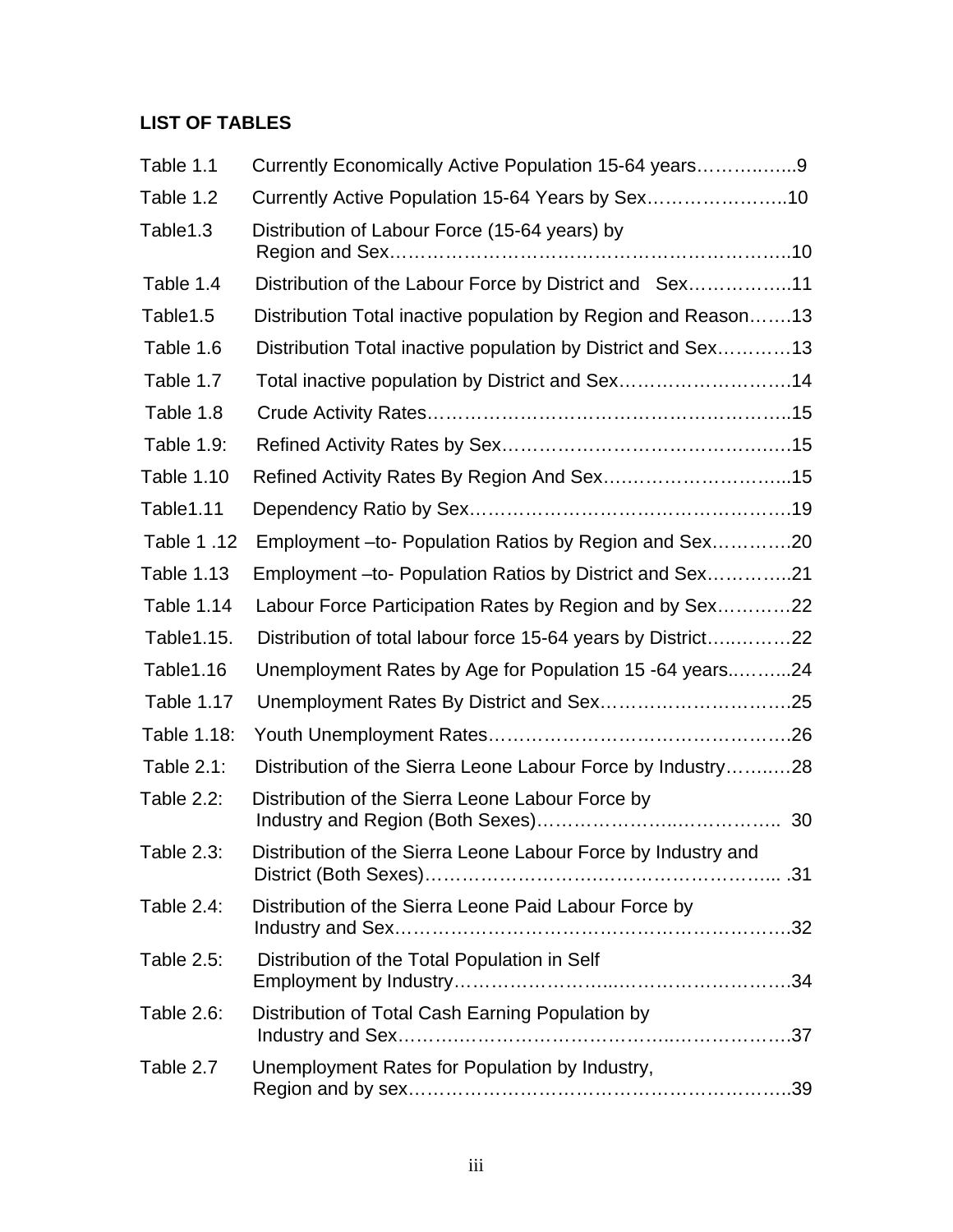| <b>Table 3.1:</b> | Occupational Distribution of the Cash Earning Population                                              |
|-------------------|-------------------------------------------------------------------------------------------------------|
| Table 3.2:        | Occupational Distribution of the Labour Force by Sex42                                                |
| Table3.3:         | Occupational Distribution of the Labour Force by Region43                                             |
| Table 3.4:        | Occupational Distribution of the Labour Force by Region and                                           |
| Table 3.5:        | Occupational Unemployment Rates of Working Population48                                               |
| Table 3.6:        | <b>Employee Specific Occupational Unemployment</b>                                                    |
| Table 3. 7:       | Self Employed as Percentage of Total Labour Force                                                     |
| Table 3.8:        | Share of Wage or Salary Employment in Non-Agriculture                                                 |
| Table 3.9:        | Female Share of Employment in Legislative/                                                            |
| Table 3.10:       | Female Share of Employment in Legislative/ Managerial                                                 |
| Table $4.1$ :     | Distribution of Occupational Injury among the total                                                   |
| Table $4.2$ :     | Occupational Injury per 100000 of total Population<br>(Both Sexes) by Educational Status and Region65 |
| Table 4.3:        | Occupational Injury per 100000 of total Population by                                                 |
| Table 5.1:        | Population 6 to 18 years old Not at School by District and Sex72                                      |
| Table 5.2:        | Percentage of Children in Wage or Self Employment by sex75                                            |
| Table 5.3:        | Child Activity Rate by Employment Status for Single                                                   |
| Table5.4:         | Child Activity Rate by Employment Status for Children                                                 |
| Table 5.5:        | Child Activity rates for children 10-14 by district and sex78                                         |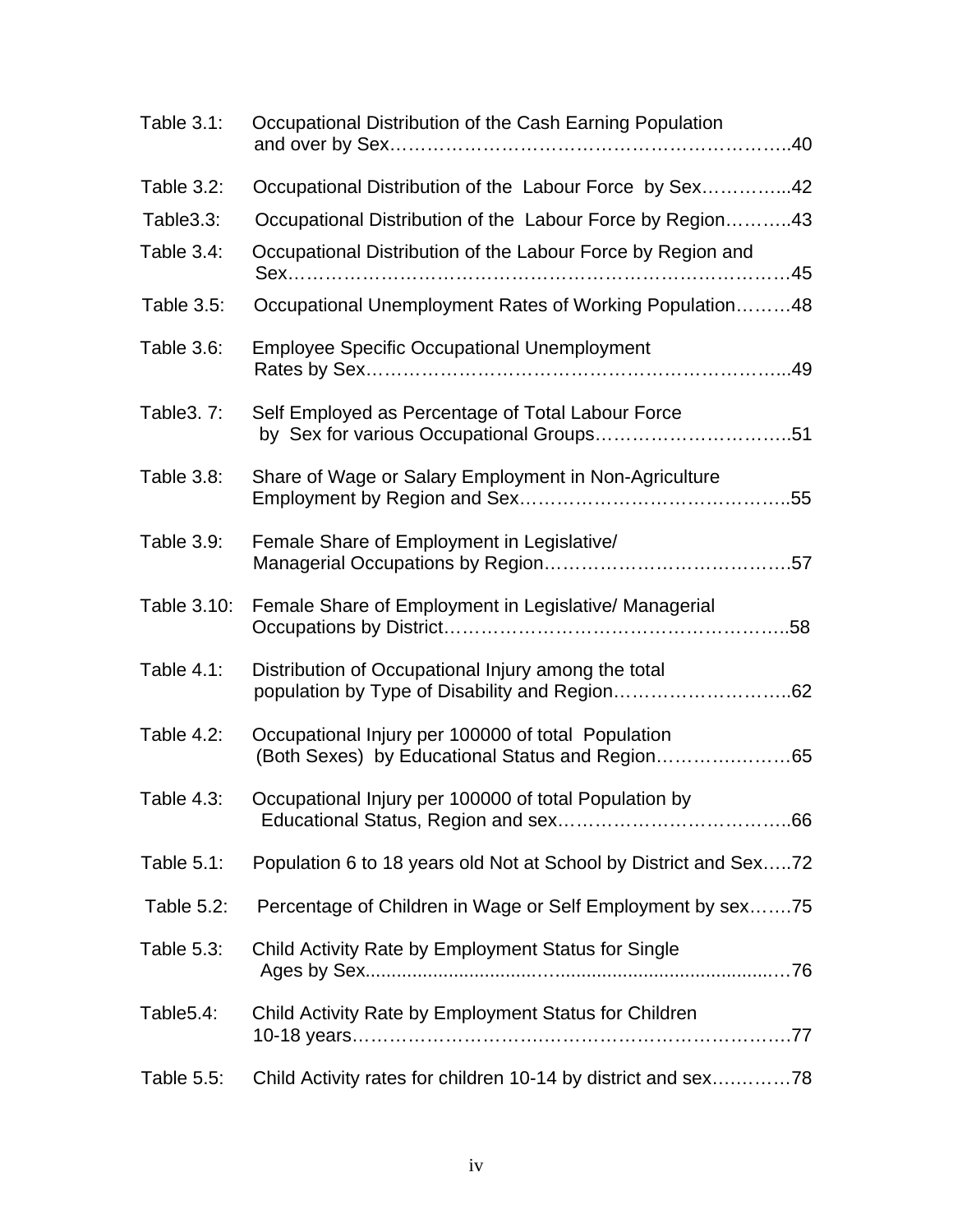| Table 5.6: | Labour Force Participation Rates for Children 10-18 years |  |
|------------|-----------------------------------------------------------|--|
| Table 5.7: | Labour Force Participation Rates for Children 10-18 years |  |
| Table 6.1  |                                                           |  |
| Table6.2   |                                                           |  |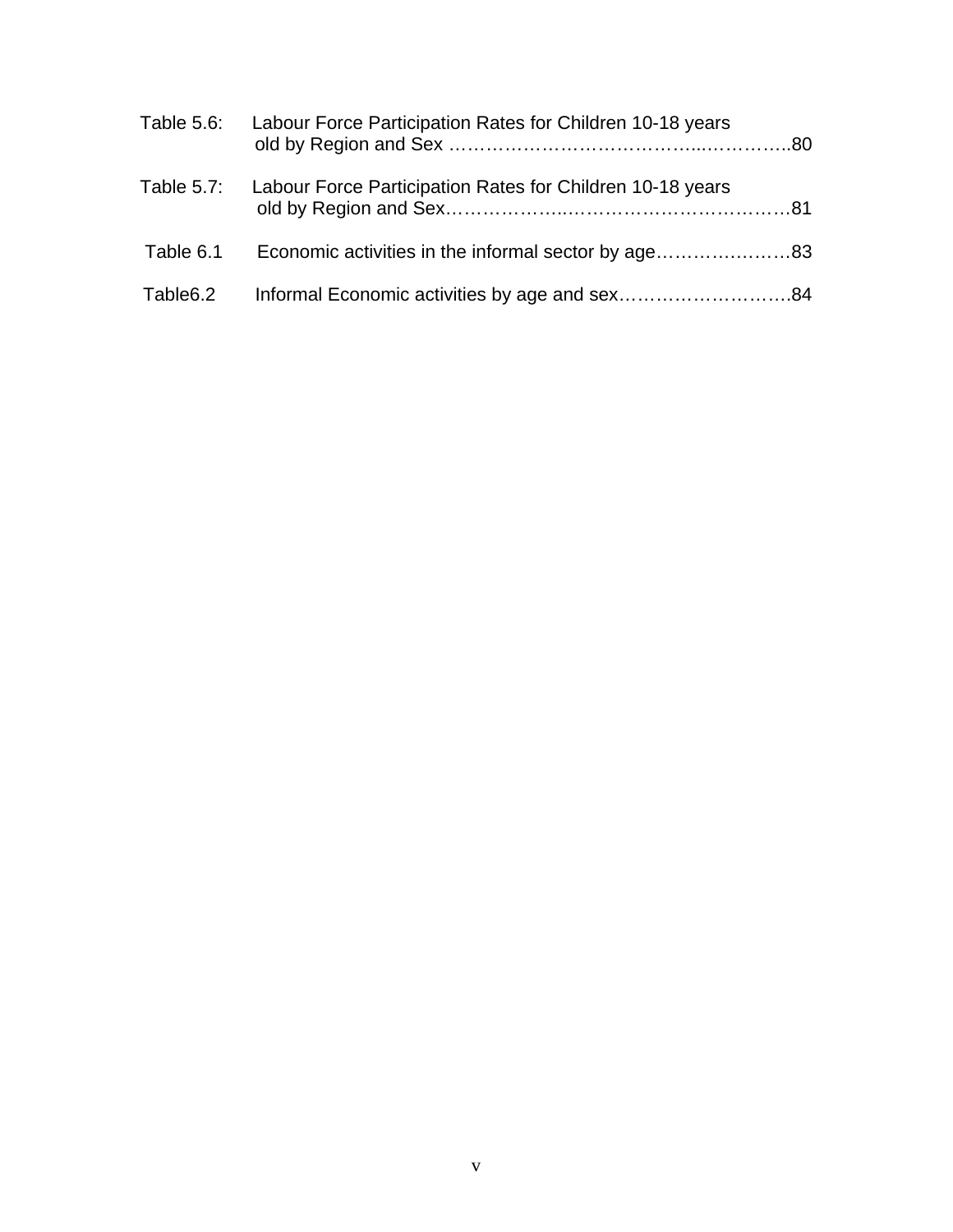# **LIST OF FIGURES**

| Figure 1.1  | Distribution of Census Working Population 15-64 years                                      |
|-------------|--------------------------------------------------------------------------------------------|
| Figure 1.2  | Distribution of Currently Inactive Population 15-64 Years by                               |
| Figure 1.3  |                                                                                            |
| Figure 1.4  |                                                                                            |
| Figure 1.5  |                                                                                            |
| Figure 1.6  |                                                                                            |
| Figure 1.7  | Economic Dependency Ratio for Sierra Leone by Sex19                                        |
| Figure 1.8  | Labour Force Participation Rates by District and Sex23                                     |
| Figure 1.9  |                                                                                            |
| Figure 1.10 |                                                                                            |
| Figure 2.1: | Percentage Distribution of the Paid Labour Force by Region33                               |
| Figure 2.2: | Cash Earning Status of Labour Force by activity status36                                   |
| Figure 3.1: | Occupational Distribution of the Cash Earning                                              |
| Figure 3.2: | Occupational Distribution of the Labour Force by District46                                |
| Figure3.3:  | Employee specific Occupational unemployment by Region                                      |
| Figure 3.4: | Employee specific Occupational unemployment by District50                                  |
| Figure 3.5  | Self Employed as Percentage of Total Labour Force by<br>52                                 |
| Figure 3,6  | Self Employed as Percentage of Total Labour Force                                          |
| Figure 3.7: | Female Share of Employment of Wage or Salary<br>Employment in Non-Agriculture Employment56 |
| Figure 4.1: | Occupational Injury per 100000 in Sierra Leone60                                           |
| Figure 4.2: | Distribution of Occupational Injury per 100000 by                                          |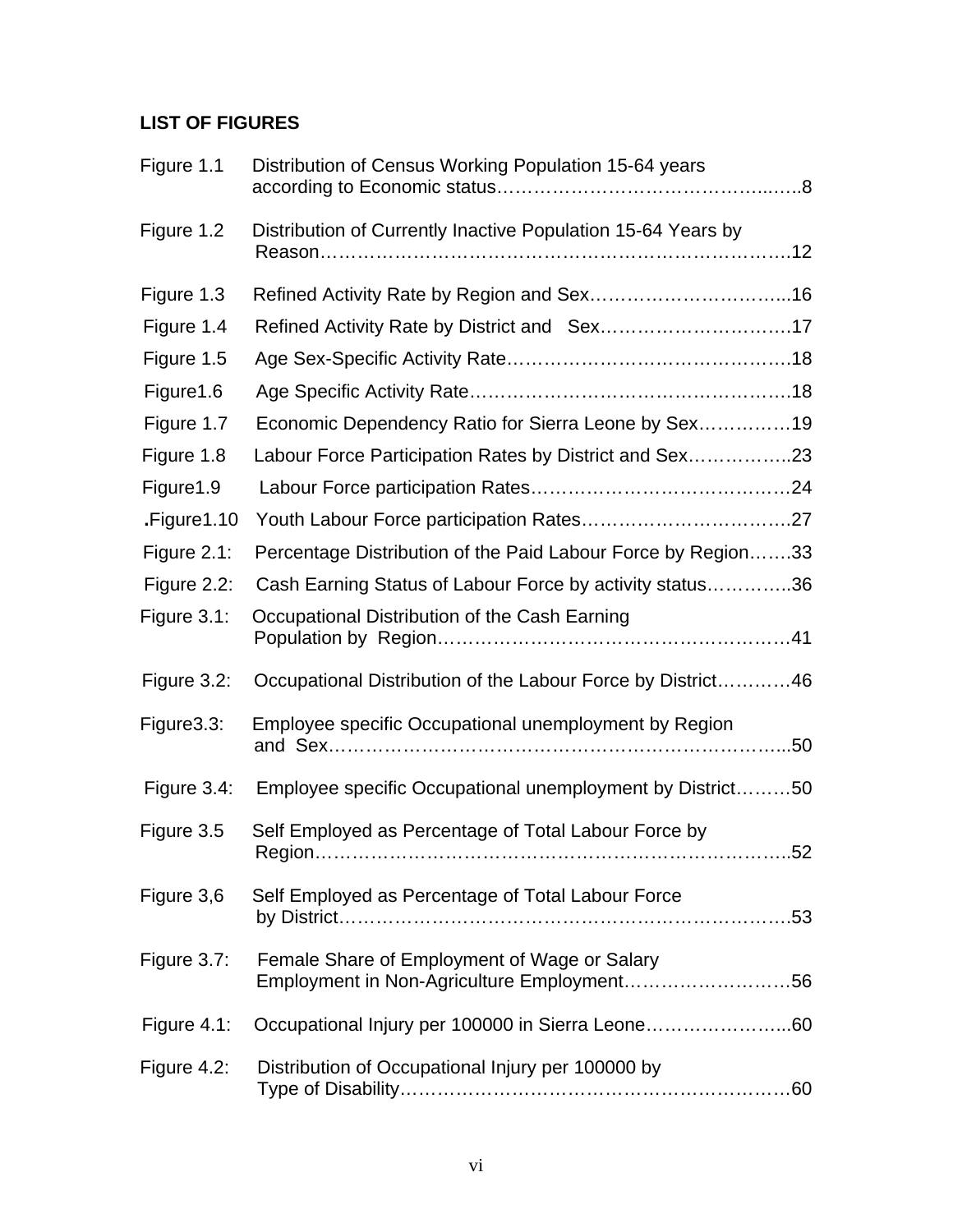|                | Figure 4.3: Occupational Injury per 100000 of working Population by |  |
|----------------|---------------------------------------------------------------------|--|
| Figure $5.1$ : | Number of Children 6-17 Years Old not at school by region           |  |
| Figure $5.2$ : | Percentage of Children 10-14 years old in Wage or Self              |  |
| Figure $5.3$ : |                                                                     |  |
| Figure 5.4:    | Child Labour Force participation rates by single ages and           |  |
| Figure 6.1     | Economic activities in the informal sector by age and sex84         |  |
| Figure 6.2     |                                                                     |  |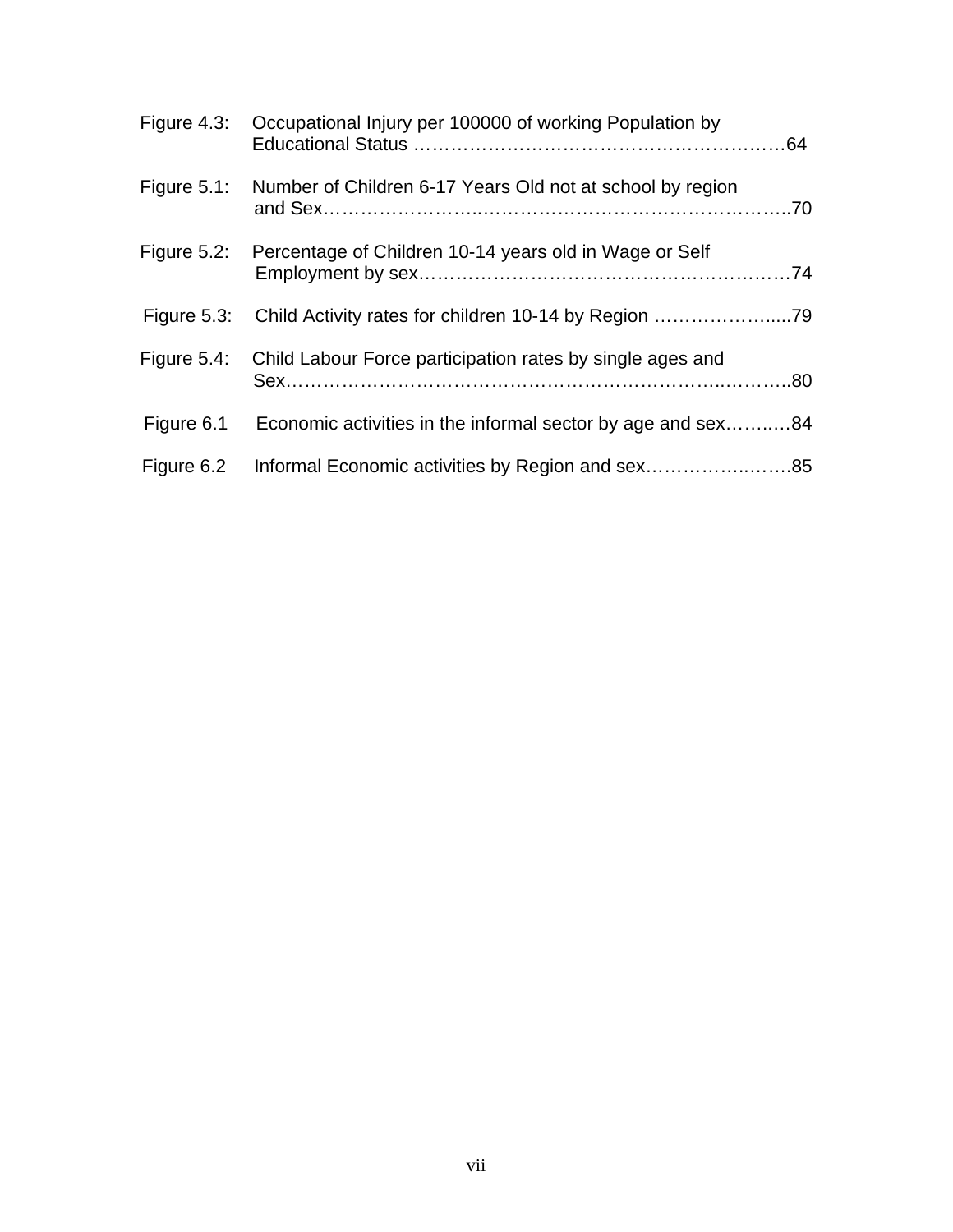# **PREFACE**

#### **A: Background**

Sierra Leone has emerged from a ten year civil war that significantly reduced the standard of living, and access to housing facilities for many people. The large scale destruction of most of the physical, social and economic infrastructure that took place during the war intensified the problem of housing and exacerbated unemployment and poverty.

The 2004 Housing and Population Census was necessary to guide the transition from the rebuilding process to a Development phase based on data, participatory planning and policy formulation.

#### **B: The Aim of the Census**

The aim of the census was to determine the number and the demographic, economic and social characteristics of every person in Sierra Leone at the time of the enumeration.

#### **C: The Census Questions on Employment and Economic Activity**

The census questionnaire consists of the following main sections:

- (i) Population
- (ii) Housing Facilities
- (iii) Agricultural Module
- (iv) Ownership of Household assets
- (v) Deaths in the Household

For the purpose of this report, the relevant questions were those in columns P23 to P25 relating to Economic Activity. Questions on economic activity relate to respondents who were aged 10 years and above. The questions asked were -:

#### **P23: What was…..main activity status in past one month?**

This question seeks to determine whether the respondent did any work regularly during the month to the census in order to establish his or her status in employment. Status in employment was classified using the International Classification of Status in Employment (ICSE-93) adopted by the Fifteenth International Conference of Labour Statisticians (Geneva, 1993). Based on their responses, persons were classified as; paid employees, self employed, unpaid family worker, looking for work, not working and not looking for work, household work, full time student, retired/pensioner, other (specify).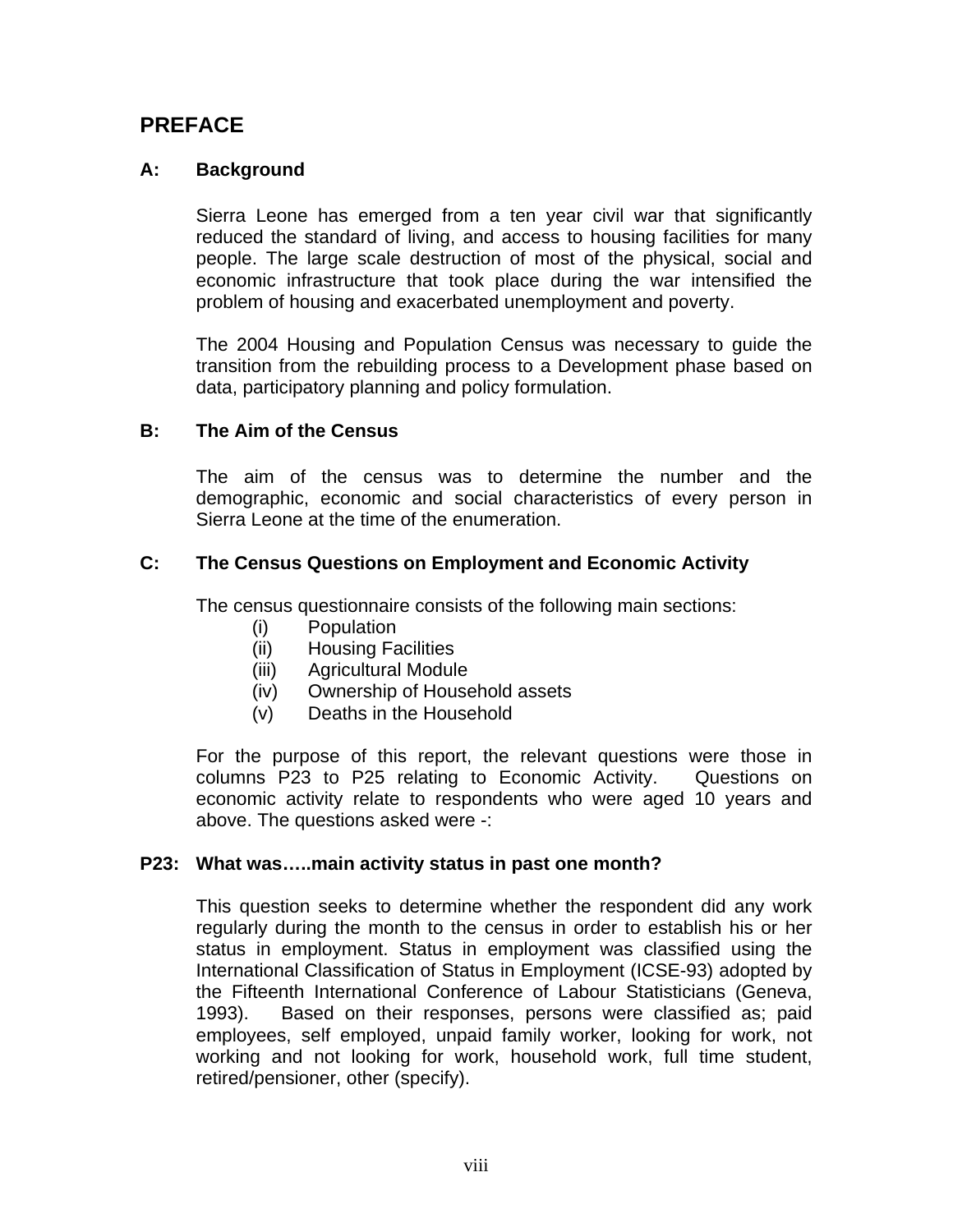#### **P24: What kind of work did…do?**

This question refers to the respondent's occupation. Occupation means the main work a person does, irrespective of what is actually produced. The reference period was also one month. Occupations were classified according to the International Classification of Occupations, ISCO-88. Occupations were classified by the following major ISCO-88 groups: Legislators, Senior Officials and Managers, Professionals, Technicians and Associate Professionals, Clerks, Service, Shop and Market Sales Workers, Skilled Agricultural and Fishery Workers, Craft and related Trade Workers, Plant and Machine Operators and Assemblers, Elementary Occupations and Armed forces.

#### **P25: What is the main economic activity of the place…works?**

The respondent was asked a series of questions to determine the industry in which he/she was engaged. He/She was asked; "Where do you work?", "What happens there?", and "What is made or produced?" "What services are provided?" or "What is sold?"

The options provided were based on the International Standard Industrial Classification of All Economic Activities. These were as follows: Crop Farming, Livestock, Poultry, Hunting and Forestry, Fishing, Mining and Quarrying, Manufacturing, Electricity, Gas and Water Supply, Construction, Wholesale & Retail Trade, Repair of Motor Vehicles, Motor Cycles and Personal Household Goods, Hotels and Restaurants, Transport, Storage and Communication, Financial Intermediation, Real Estate, Renting and Business Activities, Public Administration and Defense, Compulsory Social Work, Education, Health and Social Work, Other Community, Social and Personal Service Activities, Private Households with Employed Persons and Extraterritorial Organizations and Bodies.

#### **D: Acknowledgements**

This report is the result of a six-month process that involved multiple activities and individuals.

The Authors wish to give special thanks to Dr Lawrence Kamara and Dr. Clifford Odimegwu who provided leadership, managed the report writing and edited the draft report. Special thanks should be given to Mrs. Yallice Bangura for her contribution in developing the chapter on Child Labour and Mr Brima B. Kargbo for developing the chapter on the analysis of the population by industry. The Management of Statistics Sierra Leone and. Participants of the Three-day Workshop at Kimbima Hotel July, 2006, deserve commendation for the completion of this document.

Any shortcomings of this work rests purely in the alley of the Authors.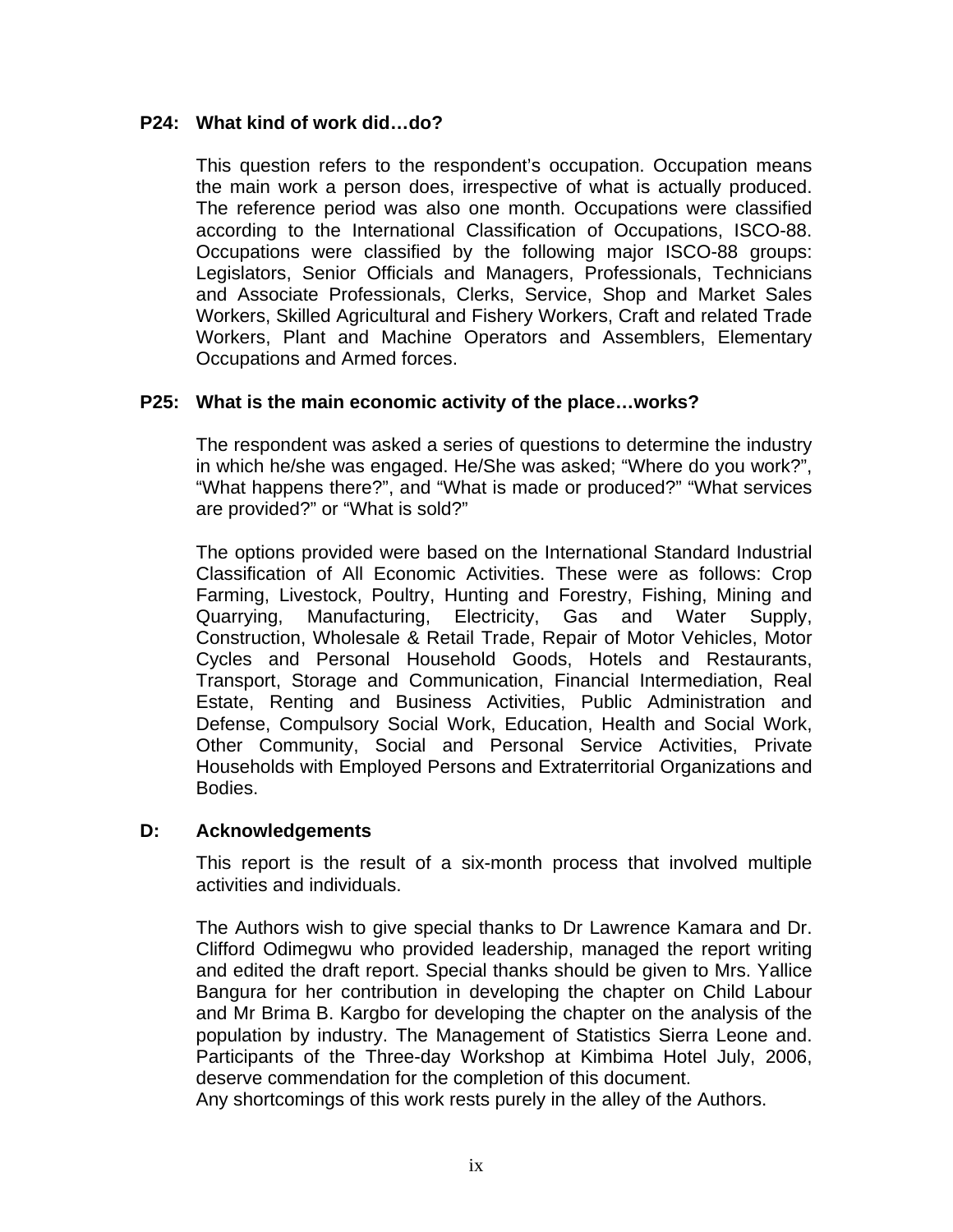# **E. The Authors and contributions**

| Preface                  | Philip S. Amara (Research Assistant, Census<br>Analytical Report Writing) Statistics Sierra Leone                                                                                                                                                                         |
|--------------------------|---------------------------------------------------------------------------------------------------------------------------------------------------------------------------------------------------------------------------------------------------------------------------|
| <b>Executive Summary</b> | Samuel J. Braima, (Lead Consultant, Census<br>Analytical Report Writing) Department of Economics&<br>Commerce, Fourah Bay College, University of Sierra<br>Leone                                                                                                          |
| <b>Chapter One</b>       | Samuel J. Braima, (Lead Consultant, Census<br>Analytical Report Writing) Department of Economics<br>& Commerce, Fourah Bay College, University of<br>Sierra Leone                                                                                                         |
| <b>Chapter Two</b>       | Samuel J. Braima, (Lead Consultant, Census<br>Analytical Report Writing) Department of Economics<br>& Commerce, Fourah Bay College; Brima B.<br>Kargbo(Research Assistant, Census Analytical Report<br>Writing), National Social Security and Insurance Trust<br>(NASSIT) |
| <b>Chapter Three</b>     | Philip S. Amara (Research Assistant, Census                                                                                                                                                                                                                               |
| <b>Chapter Four</b>      | Bridget Moseray and Philip S. Amara (Research<br>Assistant, Census Analytical Report Writing) Statistics<br>Sierra Leone                                                                                                                                                  |
| <b>Chapter Five</b>      | Philip S. Amara (Research Assistant, Census<br>Analytical Report Writing) Statistics Sierra Leone,<br>Yallice Bangura (Research Assistant, Census<br>Analytical Report Writing), Ministry of Labour and<br><b>Industrial Relations.</b>                                   |
| <b>Chapter Six</b>       | Samuel J. Braima, (Lead Consultant, Census<br>Analytical Report Writing) Department of Economics<br>& Commerce, Fourah Bay College, University of<br>Sierra Leone                                                                                                         |
| <b>Chapter Seven</b>     | Consultant,<br>J. Braima, (Lead<br>Census<br>Samuel<br><b>Analytical Report</b><br>Writing)<br>Department<br>0f<br>Economics, Fourah Bay College                                                                                                                          |
| Appendix                 | Philip S. Amara (Research Assistant, Census<br>Analytical Report Writing) Statistics Sierra Leone                                                                                                                                                                         |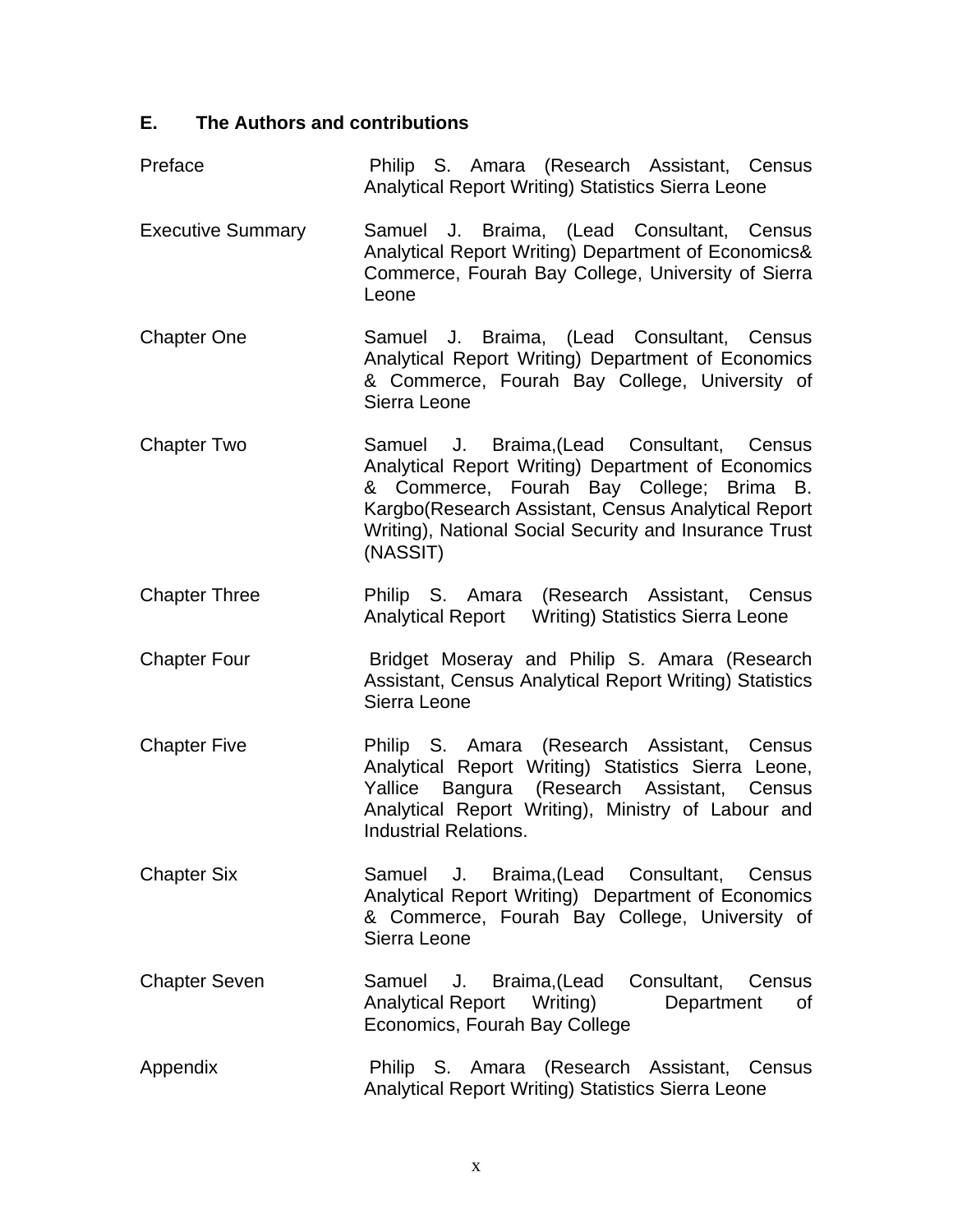#### **EXECUTIVE SUMMARY**

It took two decades for Sierra Leone to undertake a Housing and Population Census that can provide the Government, International Organisations and Bodies, Researchers, Policy Planners and Makers with data that has national coverage and diverse issues about Sierra Leoneans not limited to the head count of Sierra Leoneans but including population structure and composition, economic activities (Industrial and occupational classification) educational and marital status, fertility, fecundity, mortality , morbidity, work environment to name the obvious.

The three questions pertaining to Labour and Employment status formed the basis for this analysis and eight. key Indicators of the Labour Market (KILM) had been derived for Analysis-Status in Employment, Labour Force Participation Rate, Employment-to-Population Ratio, Employment by industry, Unemployment, Youth Unemployment, Inactivity Rate and Informal Sector Employment. The working age used in the analysis is 15-64 years.

Out of almost 5 million people of Sierra Leone, 52.6 percent (2,621,773) are in the working age 15-64 years, with about 85.62 percent of those in the working age,( 1,785,662 ) economically active. This translates into 1,722,460 employed and 63,262 unemployed.

The Labour Force distribution is proportional regionally but clearly shows gender disparity. There is a fair share of an inactive population with over 60 percent engaged in household work (about 12 percent not working & not looking for work, retired and others). Western Urban has the largest share (about 25 percent males, females 47 percent) followed closely by Kenema, Kailahun and Pujehun Districts. The surprising result is the dependency ratio of 90, lower than 106 of 1985 Census, implying a higher proportion of people in the working age in 2004 than in 1985. This result is surprising given that we are a post-conflict country where extended family is predominant.

The Age Specific Activity Rate shows that after 54 years the activity rate declines continuously, implying in aggregate that optimal productivity cannot be achieved beyond that age.

The result reveals a relatively high Employment-to-Population Ratio (65.7 percent) implying the ability of the economy to create jobs but does not provide information about the earnings and working conditions.

This ratio is 70.4 for males and 61.5 for females, a clear show of gender disparity, dictating the need for a gender sensitive approach to employment.

Labour Force Participation Rates are lowest in Western Urban district, below 60 percent whereas all other districts record rates above 60 percent. This rate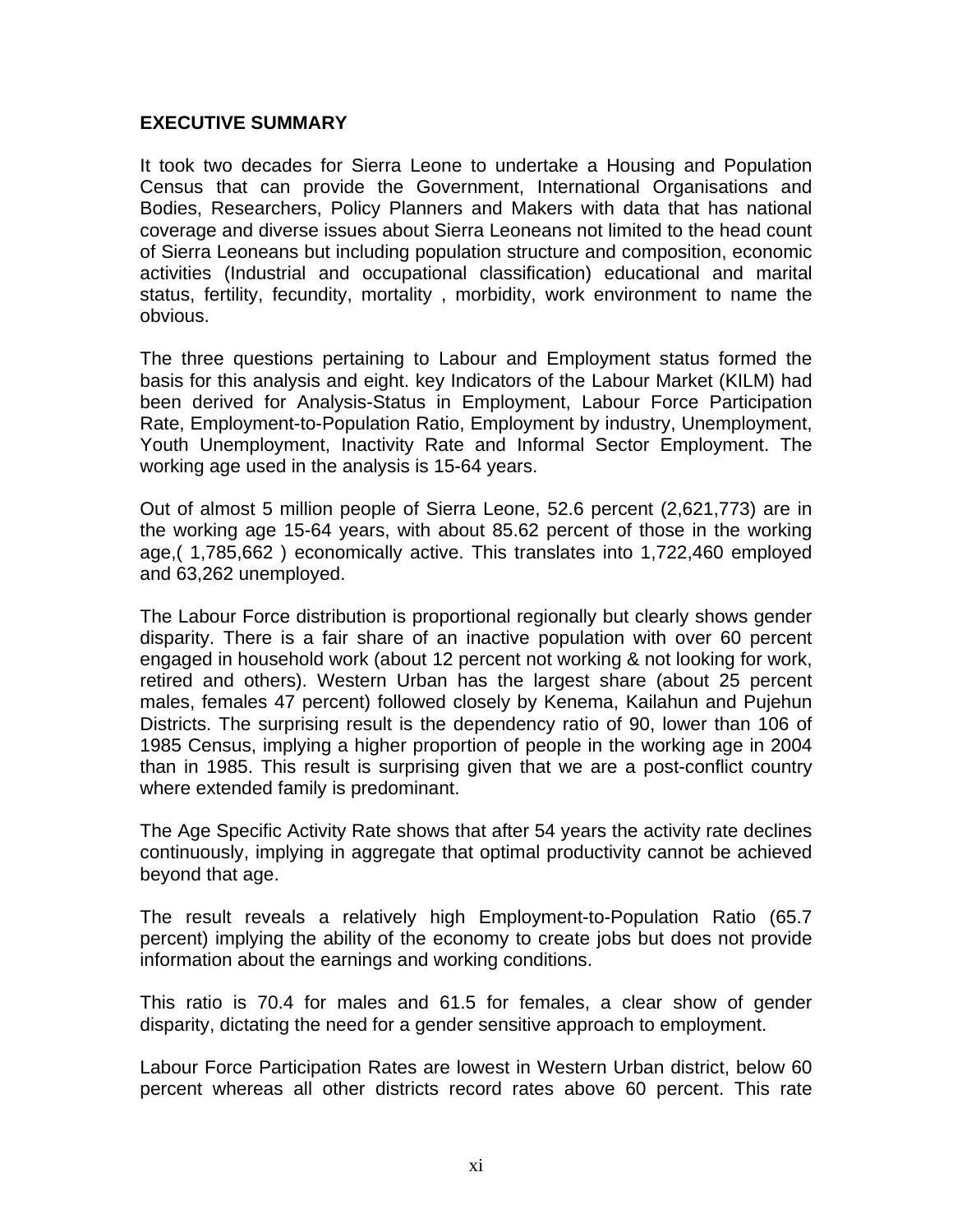further confirms male dominance in the Labour market. women's Share in Non-Agricultural Employment is by far lower than that for Males, another clear indication of gender disparity.

The Unemployment Rate of about 3.45 percent is unrealistic but emanates from the definition used. Unpaid family workers/Household workers, those without work and not looking for work (the so-called discouraged workers) when added to those available for work/seeking work but without it gives 27.5 percent (347,706+80460 +632,620)/1,785,662). This is slightly over 720,000 persons, a more realistic figure for an economy like Sierra Leone where the skill base is low and the labour market is limited and fragmented. Unemployment is rife in the Western Urban district than in all other districts.

Youth Unemployment is pronounced because the Youth rate exceeds the national and District rates. This is reflective of the school leaving age, which is 15 years for those who cannot make the Basic Education Certificate Examinations (BECE). Thus, there is excess supply of labour and this pressure cannot be absorbed by the economy.

The distribution of the Labour Force classified by industry tells the entire story about labour market mismatch. About 80 percent of those employed are either in crop farming (60.4percent), or Trade/Repairs (14.32 percent) or Commercial/Social Work (4.4percent). Three regions display this same pattern, North, East and South report Agriculture, Hunting and Forestry whereas the West reports Trade/Repairs. At district level Agriculture, Hunting and Forestry loomed paramount, with the largest number of economically active persons in the Western Urban district being in the Trade/repairs industry.

An analysis of the paid employed by Industrial classification shows that education was the favourite candidate accounting for about 20 percent of paid employment. Public Administration and Defence (16.2 percent), Agriculture, hunting and Forestry (11.7 percent) with Trade/Repairs accounting for about 8 percent.

It is worthy to note that there are more females engaged in paid employment in Education (25.7 percent as against 19.4) and Agriculture (14.2 percent against 11 percent. This pattern is discernible in financial intermediation, Social Work, Hotel and Restaurants. Note also that in self-employment Agriculture is top of the activities.

Classifying Labour Force by cash earning shows that 50 percent of the labour force is in self-employment, 5 percent paid employment. There is dire need for small and medium scale (SM) enterprise development. Agriculture accounts for about 61 percent of total cash earning. The preponderance of Agriculture as the major means of earning cash, the ultimate job for a lot of rural people implies the vogue of "decent work" propagated by the ILO is yet a far cry in Sierra Leone.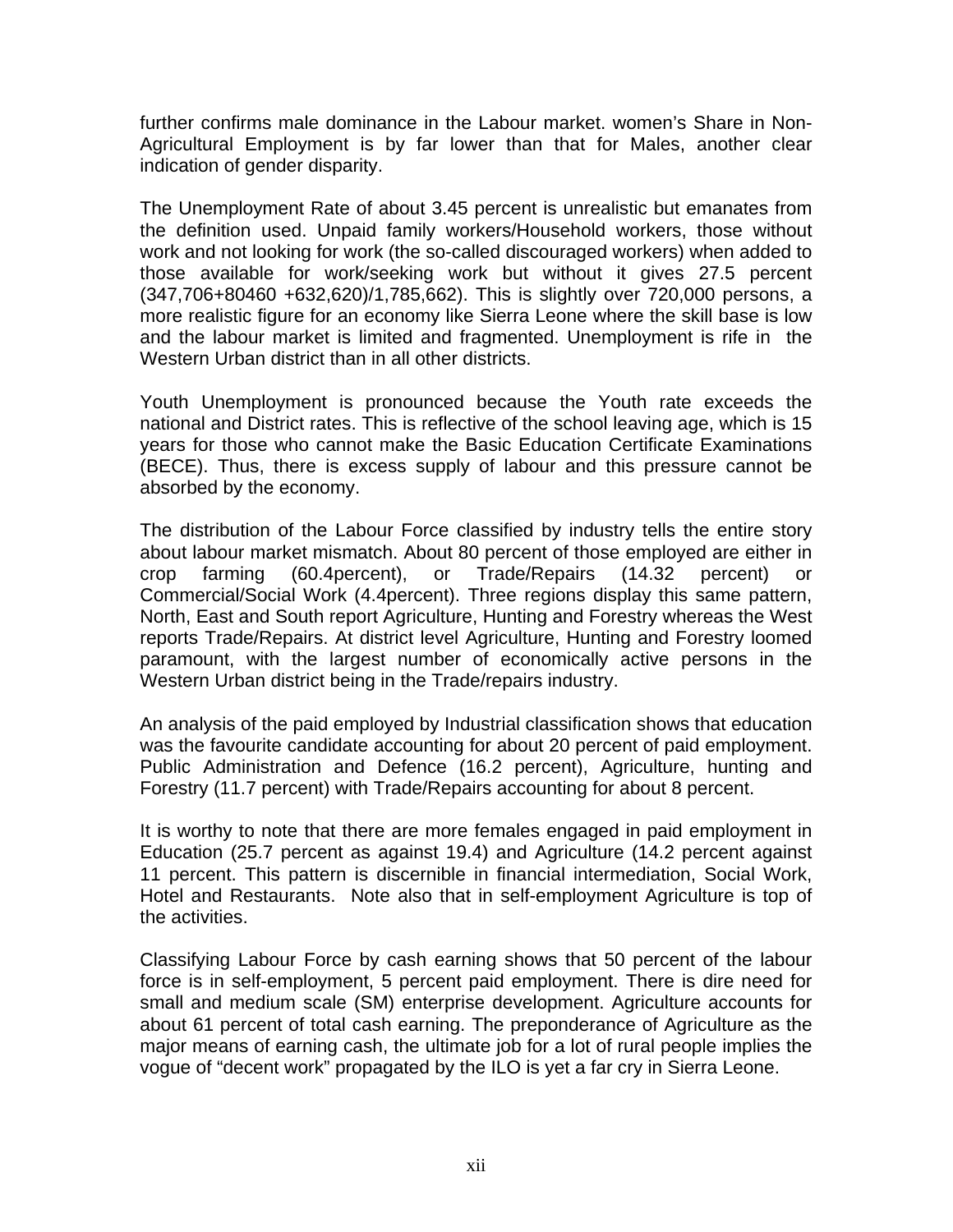The desire for job creation as a strategy for poverty reduction is well placed because the bulk of the economically active are at economic risk and therefore vulnerable to the vagaries of climate and shortage of input supplies and credit/loans.

The occupational classification reveals a weak skill base in the country because those that are skilled agricultural workers, elementary occupation workers and service/shop workers represent 86 percent of the cash earning population. To buttress the above, those in Legislative and Managerial Occupations are about 2 percent in the West, 1.0 (one) percent in the East and about 0 .5 percent in the South. Numerically the total of Legislative/Managerial workers, Professionals and Technicians in the whole country is less than 120,000. This is appalling and calls for attention to encourage the educational system to cater aggressively for the training of cadres in these areas.

Even with the low level of technology workers are exposed to injury. Males and females of the Bonthe district seem to be at high risk in terms of occupational injury. The south showed the greatest exposure to occupational injury. As usual occupational injury is gender related as can be discerned from the following figures related to specific injuries; sight difficulty (males 31.4 percent, females 24.3), blindness (males 8.9 percent, females 5.4), use of arms (males7.8 percent, females 7.6). Use of legs (females 17.1 percent, males 16.2), back spine (females17.3 percent, males 15.4 percent and rheumatism (females 10 percent, males 5.1). Census data confirms that with information about jobs and education occupational injury can be kept at low ebb.

The magnitude of the self-employed is an indication of the size of the Informal sector. This sector tends to absorb new job entrants from which some graduate in self enterprises or experience to enter the formal job market.

Given the rights of children is centre stage and a major goal in the Millennium Development Goals (MDGs), Child Labour formed a part of the analysis. Data reveals that 3.03 percent of children 10-14 years are in paid/ employment, 57.51 in self-employment and 33.92 percent are engaged as unpaid family workers. For those 6 to 17 years about 32.5 percent are out of school, Koinadugu recorded 57.4 percent, all other districts recorded values above 30 percent. Only the Western Urban and Rural districts recorded 16.6 and 25.6 percent respectively. This dictates the need for a reform of our educational practices and to encourage compulsory education. The females are more at risk in child labour.

It is never possible for a Census to capture the dynamics of the labour market but it provides the bedrock for analysis and gaps to be filled. There is an urgent need for a Labour Force Survey, Micro Enterprise survey, Survey on Children in the Worst Form of Child Labour (WFCL)/ Children Engaged in Hazardous work.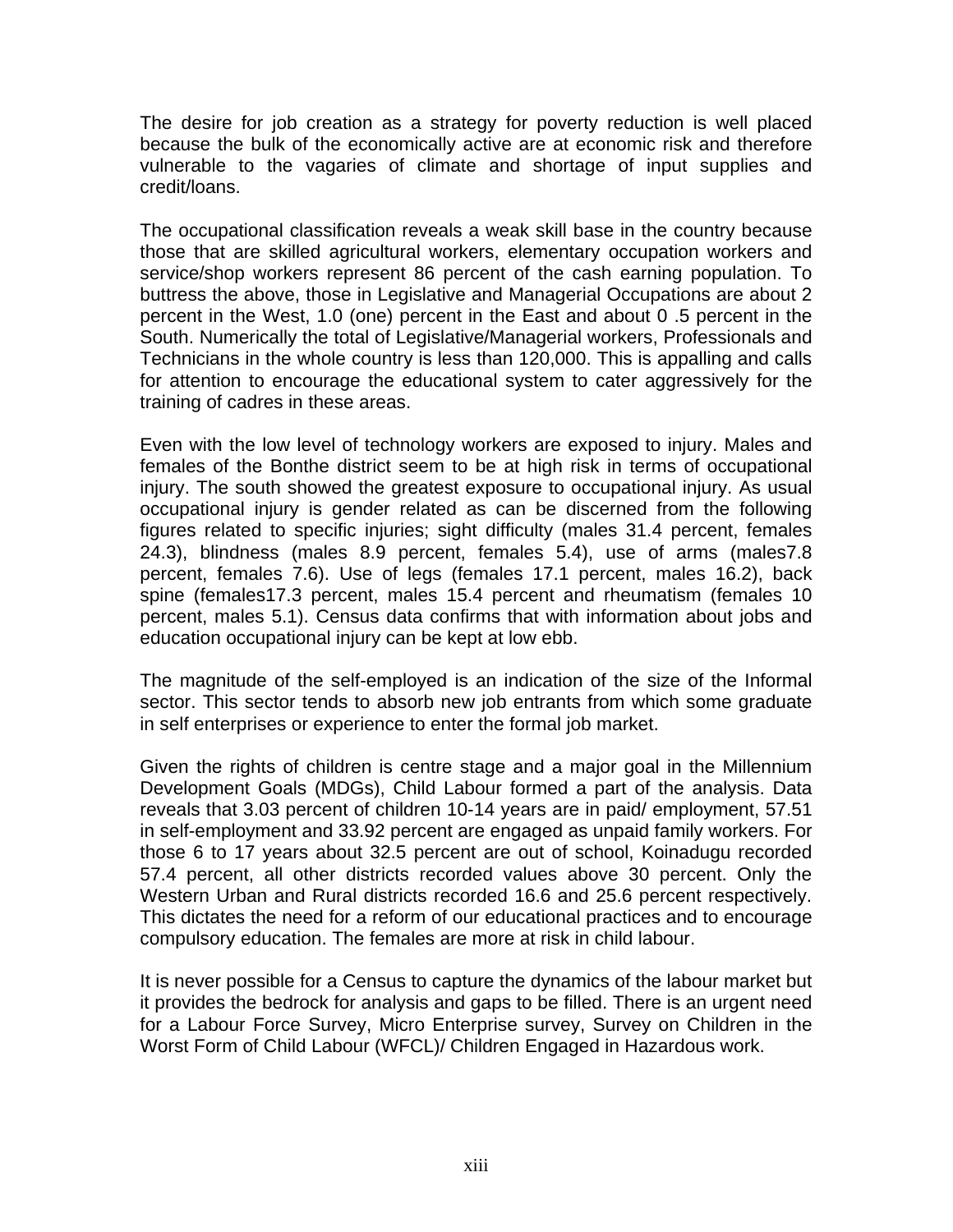Data necessitates that Sierra Leone embarks on Youth Employment as part of a holistic development programme, Compulsory Education Programme and Public Intensive Works.

The above surveys and Programmes along with the Census and Sierra Leone Integrated Household Survey will provide direction for the design formulation and implementation of an Active Labour Market Policy (ALMP) that would be in tune with the 21<sup>st</sup> Century.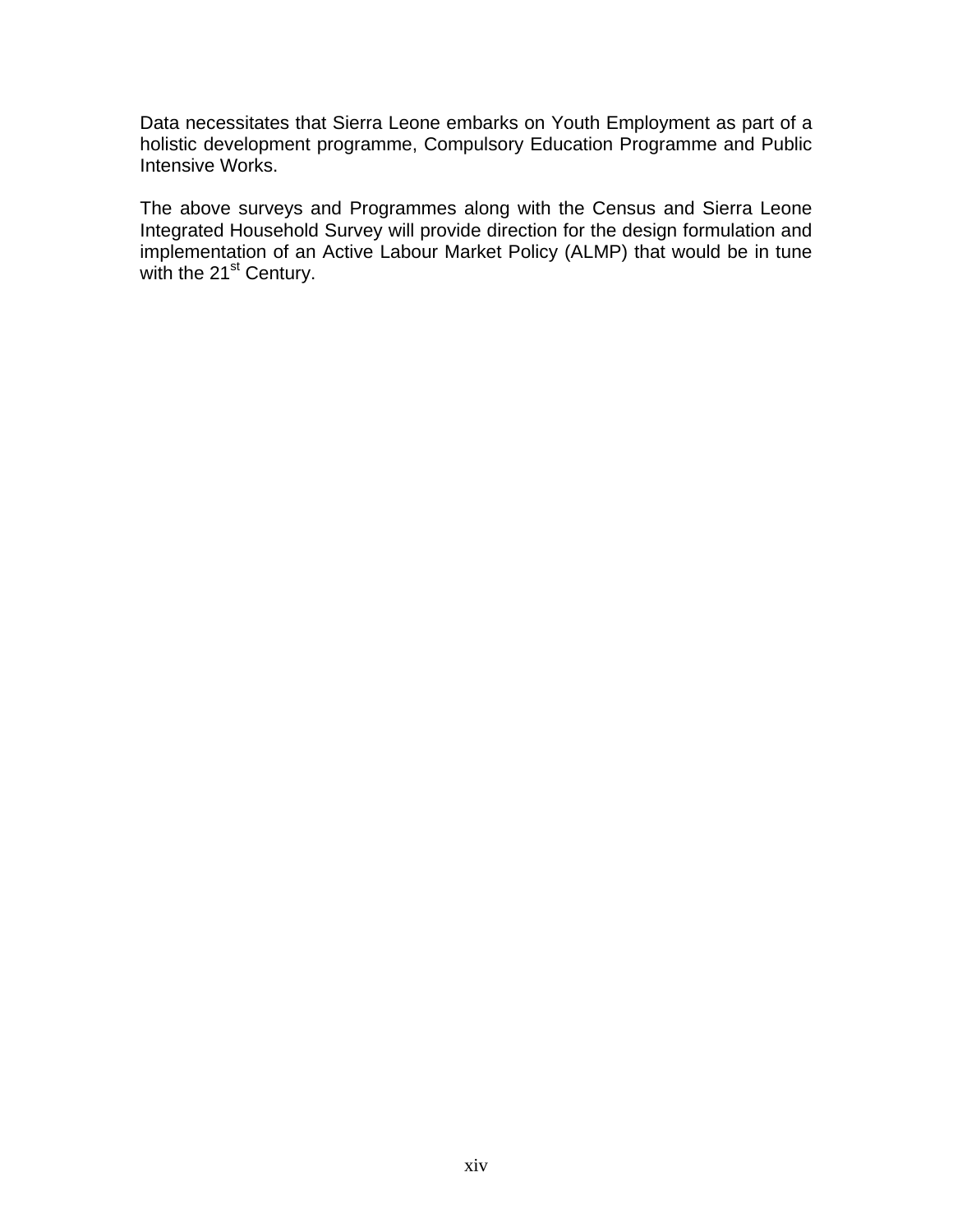# **CHAPTER ONE**

#### **EMPLOYMENT AND LABOUR FORCE**

#### **1.1 Introduction**

The 1985 and 2004 Censuses provide a set of estimates of labour force, employment and unemployment, which will form the basis for assessing the manpower requirements of Sierra Leone, post-conflict economy. The data on labour force classified by occupation (an inventory of skills workers possess to produce output) and status (paid employee, self employed, unpaid farm worker, household worker) is useful for planning output requirements of the educational system and the determination of social mobility.

Labour force statistics (numerical facts relating to the working-age population, employment and conditions of work and life in the labour market), encompasses the following, though not limited to them-: economically active population, cash earnings (salaries/wages and other benefits from paid employment, remunerations from self-employment), labour mobility, labour turnover, education and training, social security, employment injuries and worker's compensation and industrial disputes. Labour statistics lends credence to Labour Market Information (LMI) and serves as a guiding post for a comprehensive labour policy.

Comparative analysis of the 1985 and 2004 censuses is implausible because of the working population age band difference considered in the 2004 Population and Housing Census analysis that is 15-64 years. In the 1985 census the working population was10 and above, though the time horizon of economic activity (previous one month) and concepts of labour force (employed, unemployed) are the same.

#### **1.1.2 Concepts and Definitions on Employment and Labour Force**

Definitions of Labour force, employment and unemployment are based on ILO recommendations.

**The Labour force** is made up of the employed and the unemployed populations. The employed population consists of persons who are working while the unemployed population consists of persons who are not working but who are looking for work and are available for work.

**Economically active**- Those 15 -64 years of age engaged in any economic activity either as paid employee, self employed, unpaid family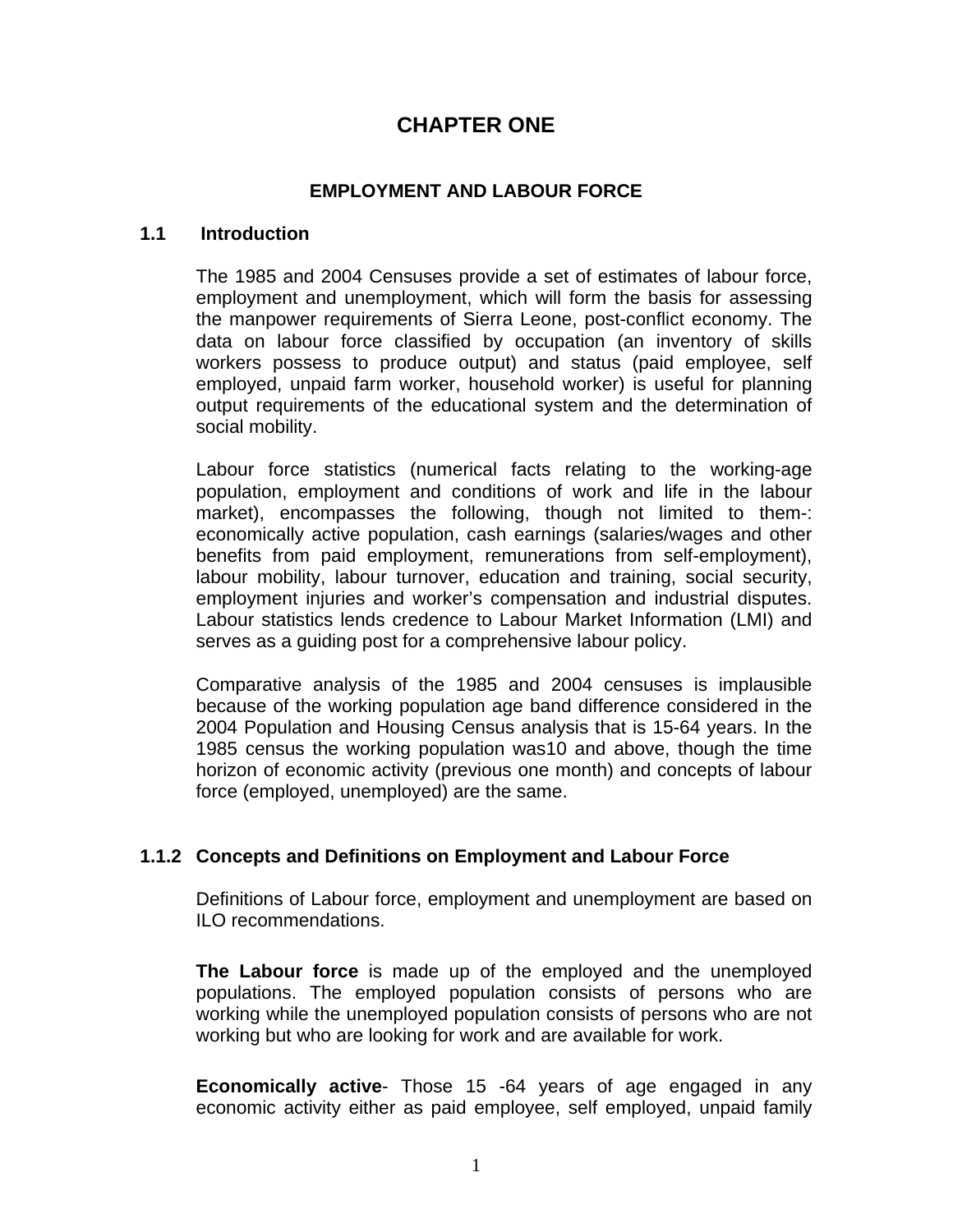worker and those looking for work. **Economically inactive**- those 15- 64years who are neither working nor looking for work, full time household work, full time student, Retired/pensioner, totally impaired, or occupied caring for family members. Generally, inactivity rate is the proportion of the population that is not in the labour force. This Census report will place emphasis on persons in the -age group- 15-64 years. Focussing on this age group is appropriate because they are most likely to be active labour participants, having completed part of their education, or fully completed their education but not yet eligible for retirement benefits.

**Employed**- A person 15 -64 years old who did any work regularly the month prior to the census.

**Unemployed**- A person 15-64 years not working, available for work, and, or looking for work during the previous month. The notion of seeking work is of limited relevance in Sierra Leone because the labour market is limited in scope, not very organised and labour force largely self employed. Besides, a person without work and currently available for work who had made arrangements to take up paid employment or undertake self employment at a date subsequent to the reference period should be considered unemployed.

To provide a measure of unemployment that would reflect the current unemployment situation in this country, it is expedient to use one of the following measures (a) those looking for work plus those not working and not looking for work (in some literature termed discouraged workers) and (b) those looking for work plus those not working and not looking for work and unpaid family workers (this notion hinges from the fact that no one will leave paid work where available and work free-of-charge). Both measures or at least one of them will portray the true picture of unemployment in Sierra Leone and also be comparable to unemployment levels in Sub-Saharan Africa.

**Employment status** is classified as paid employee, self employed, unpaid family worker.

**Paid employee** - those working for others and are paid in cash or kind.

**Self employed** - People engaged in business/enterprise for themselves, for example, hawkers, shoe repairers, store owners, farmers who intend to sell their products, etc.

**Informal Sector -** There is no single definition that completely describes the Informal sector, a source of employment growth and one of the survival strategies adopted by the unemployed, Youth, migrants in urban areas, wage earners, especially in the face of declining real wages. There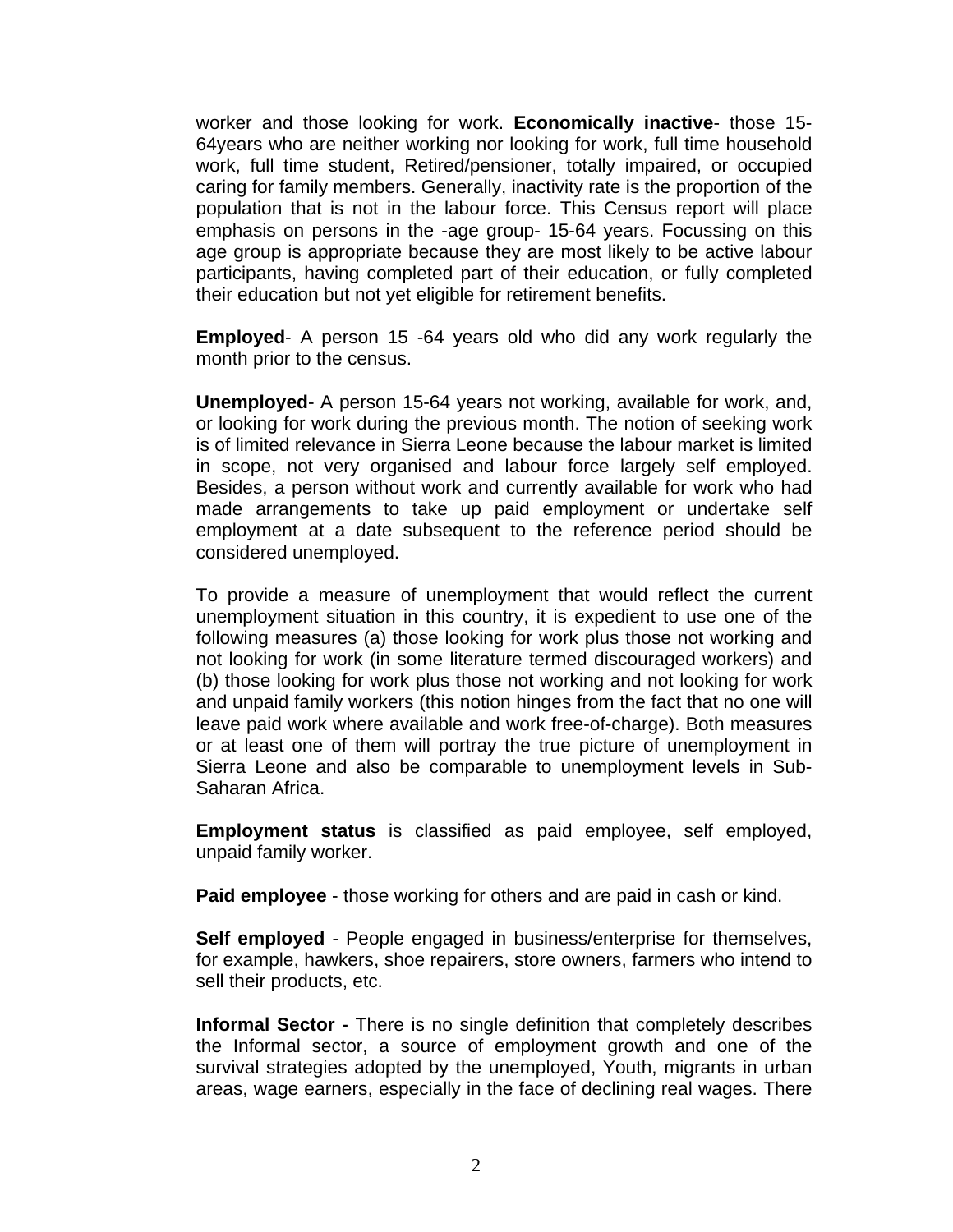is paucity of data on the informal sector because of the apparent absence of an operational definition.

The total employment in the informal sector refers to the total number of persons employed in informal sector enterprises, including the operators of informal sector enterprises, business partners, unpaid family workers, and employees. There is an inherent problem with the estimate of the size of this sector because the Census did not provide a question on microenterprises' owners, employees, and modes of operation of enterprises and their registration or incorporation. However, there were issues relating to self employment, unpaid family worker and others (activities that cannot be classified but can be described); kind of work, service workers, shop and market sales workers, elementary occupations and private households with employed persons.

**Child Labour** – Percentage of children aged 5 to 14 years of age involved in economic activities a month prior to the census. However, there is a general concern that of all animals, "man is the only one that uses the offspring to fend for the family, all others fend for their young until they are of age to be independent".

Thus man considers child labour as a contentious issue given that the distinction between child work ( a process of socialisation, in tune with the moral , psychological , physiological development of the child) and exploitative child work (an aspect that exposes the child to disadvantages in present or future life, that is devoid of the child's protection and interest both in terms of social, moral and ethical development) is somehow blurred. Nevertheless, a child who walks 200 metres to fetch water from a tap would be doing child work, but a child who goes over 1000m(1km) to fetch water and later sell in the streets, to eke a living for the family can be conceived of as engaged in child labour. The above example gives a clear cut instance of work inimical to a child's development.

**1999: ILO Convention 182:** calls for "…immediate and effective measures to secure the prohibition and elimination of the worst forms of child labour."

(Article 3)*"In determining the types of work referred to under Article 3(d) of the Convention, and in identifying where they exist, consideration should be given, inter alia, to:* 

*(a) work which exposes children to physical, psychological or sexual abuse;* 

*(b) work underground, under water, at dangerous heights or in confined spaces;*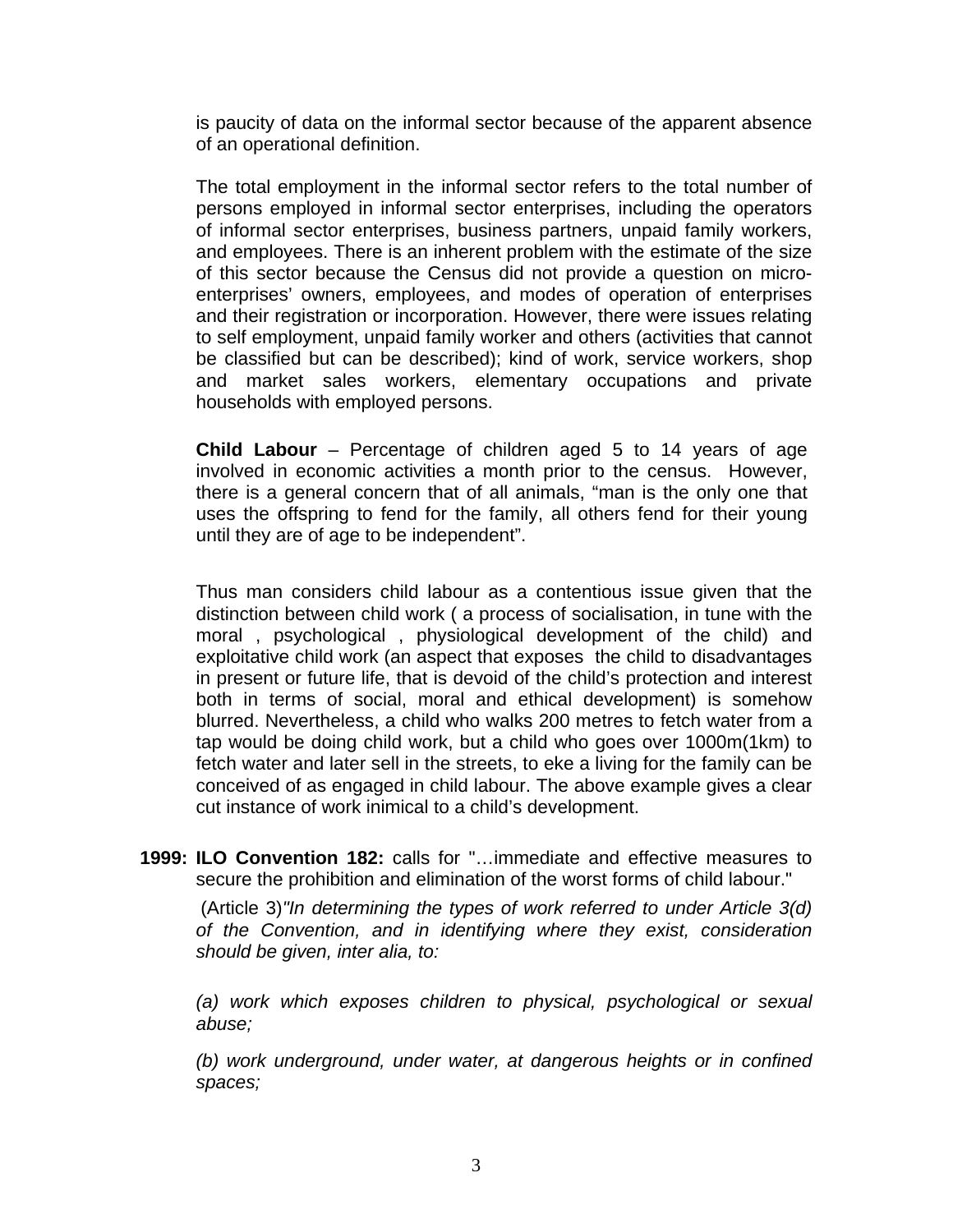*(c) work with dangerous machinery, equipment and tools, or which involves the manual handling or transport of heavy loads;"*

ILO Convention 182 and Recommendation (190) further implicitly recognize such a distinction among various forms of child labour, by calling for priority in the elimination of the worst forms of child labour (including slavery, bonded labour, child soldiers, commercial sex trade or pornography, drug trafficking, and work which could harm children's wellbeing).

Determining which forms of work fulfil these criteria is done at the national level after tripartite consultation in terms of Article 4 of C.182. For the development of indicators below, it will be important to adopt the details determined by each particular state.

#### **1.1.3 Evaluation of Data**

It should be noted that certain aspects of employment quality are virtually impossible to measure; only anecdotal evidence of their suitability and degree of change is available, which is unacceptable for analysis. Information on the extent of respect for health and safety provisions and the level of protection they give fall into this category. So, to a large extent, does the coverage and development of training.

The 2004 census data is purposive and covers the basics of Labour-; main economic activity status, paid employment, occupation of cash earning population, educational attainment and occupation of cash earning population, population by industry, occupational injuries, and child labour. The informal sector can only be estimated by residual methods, because of the difficulty of distinguishing between household enterprises, unregistered small/micro or mobile enterprises, hit and run businesses.

Informal sector workers can be classified into three broad groups: micro entrepreneurs (those are the owner operators of small unregistered businesses; self employed (those who work on their own account or in family businesses; and wage workers (these include the employees of small unregistered businesses, casual workers who do not have a single employer, home workers who work on sub-contract for informal or formal enterprises). With these criteria, there is a possibility to over estimate the informal sector employment because not all self employed and family businesses are unregistered, though there is the likelihood the family workers may be paid "under the table"- names not on any voucher, no social security considerations and no income tax paid.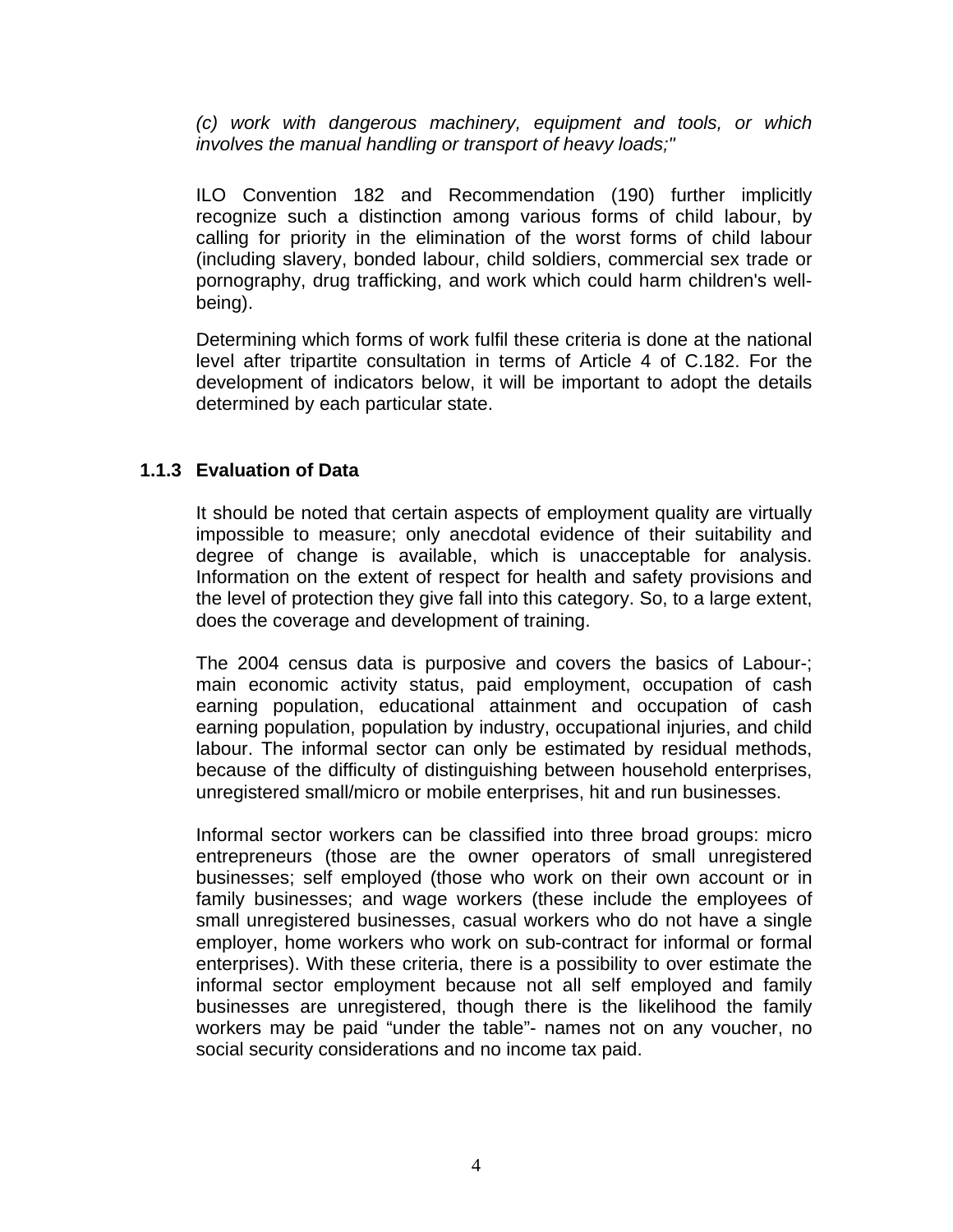The Census did not elicit information on the worst forms of child labour (WFCL) which is a limitation to the analysis of child labour, that labour which inhibits the normal development of the child.

The Census did not make provisions for information on issues such as underemployment and as such there will be no mention of the concept underemployment in this analysis.

#### **Coverage**

The population considered in estimating the size of the labour force comprises persons aged 15-64 years. However, it is not clear whether expatriate workers are not included in the Labour force.

#### **Time Horizon**

The time horizon used in the1985 and 2004 censuses is the same, economic activity in one month. This is a source of error given the seasonal variation of some economic activities. As noted in the Analytical Report-1985 Population and Housing Census Sierra Leone, agriculture will be overestimated in the industrial classification because the period of the census, December, is harvesting time and casual employees and parttime workers will be counted as employed. This aspect of the census reduces both the number of unemployed and clouds out the concept of underemployment.

#### **1.1.4 Literature Review**

#### • **Censuses**

The 2004 Population and Housing census is the fourth census in Sierra Leone, 1963,1974 and 1985,being the first three respectively. The 1985 and 2004 Censuses can be used for comparison given the similarity in definition of concepts, coverage and time horizon. However, any comparison between the two censuses would be treated with caution because of the long time lapse (two decades).

#### • **Sierra Leone Integrated Household Survey (SLIHS**)

This survey was conducted during the period April 24, 2003 and April 26, 2004. It provided an emerging view of poverty in Sierra Leone and complemented the assessment of poverty that was fed into the Sierra Leone Poverty Reduction Strategy Paper (SLPRSP, 2005). This survey provided grounds for the estimation of the minimum expenditure required for a household to be classified as food and, or, income poor. It provided an independent National Poverty line that almost approximates the Money-metric notion used in International forum.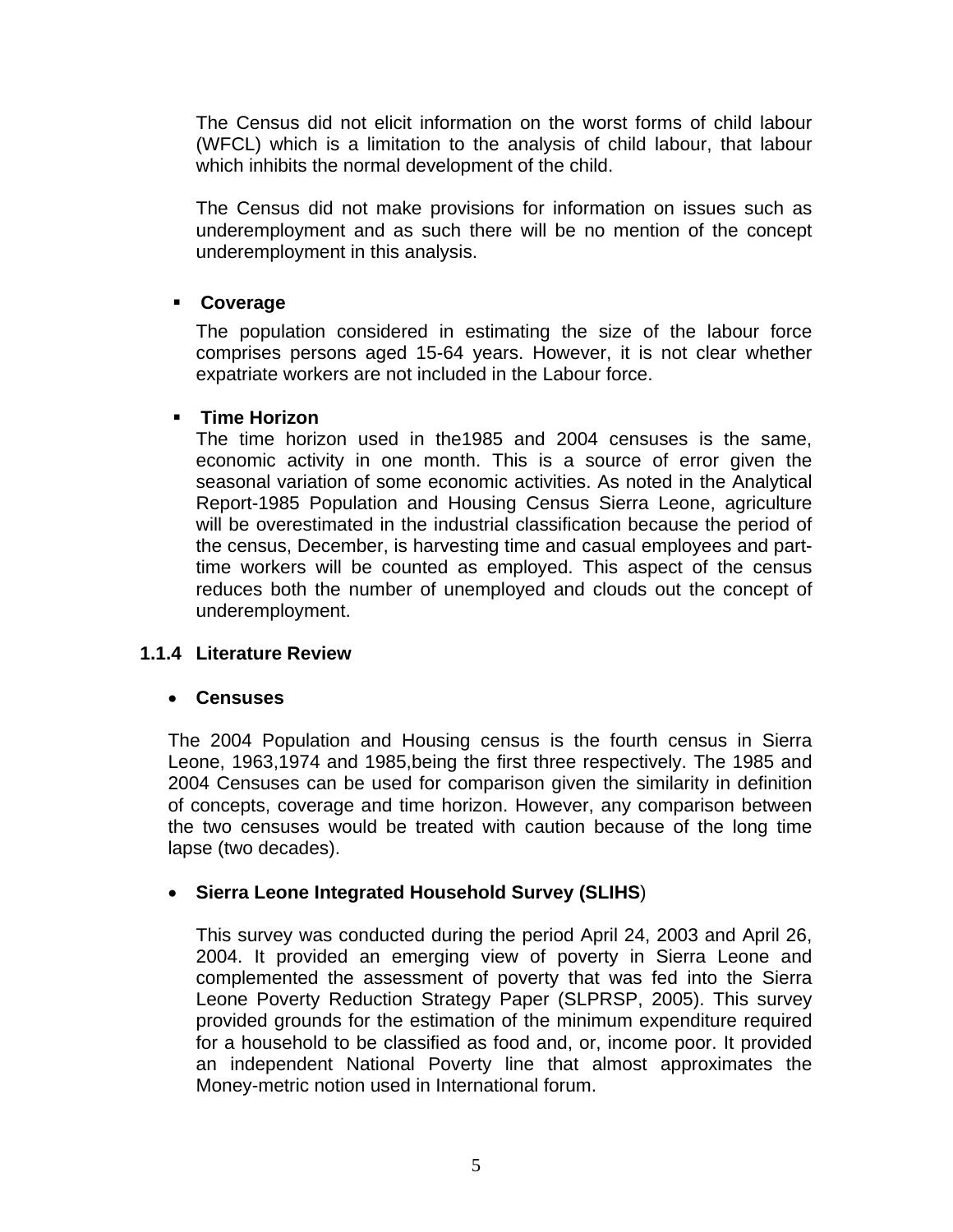This survey will complement the census data on issues like, national social security coverage, and earnings in formal and informal activities, Public/Private sector employment, unemployment, Youth employment and unemployment, child labour.

#### • **Sierra Leone Poverty Reduction Strategy Paper (SLPRSP)**

Prior to the preparation of the SLPRSP was the Interim –PRSP (finalised June 2001) that reflected Government's approach to the challenges of transition from war to peace. The I-PRSP's objectives, cast in the mediumterm framework, placed emphasis on restoring national security and good governance, re-launching the economy; and providing basic services to the most vulnerable groups.

In July 2005, the SLPRSP was produced to provide a comprehensive plan for poverty reduction. This paper spelt out the major challenges in Sierra Leone in the form of three pillars: promoting good governance, peace and security; promoting pro-poor sustainable growth for food security and job creation; and promoting human development.

The Census and SLIHS can provide the indicators against which "Job Creation", part of the second pillar can be measured and thus provide a sign post for tackling the problem of unemployment.

#### • **VISION 2025**

Vision 2025, a Futures study, articulates Sierra Leone's long-term development agenda. The Vision highlights two key issues that the Census and SLIHS can bring to fore and they are-: attain a competitive private sector led-development with effective indigenous participation and to create a high quality of life for all Sierra Leoneans. These two goals can only be achieved in a society that is aware of the shortcomings in labour and employment, and has information on employment in both the private and public sectors.

#### **1.2 Analysis of 2004 Population and Housing Census Employment and Labour Force Data**

The 2004 Population and Housing Census Employment data covered persons aged 10 and above with questions relating to economic activity limited to the previous one month. The employment data can be derived from three questions relating to type of economic activity (main activity status, kind of work-in terms of industrial classification and main economic activity). ). There is dire need for a consensus on those considered unemployed, because the current definition blurs the rate of unemployment that our census reports provide. However, for international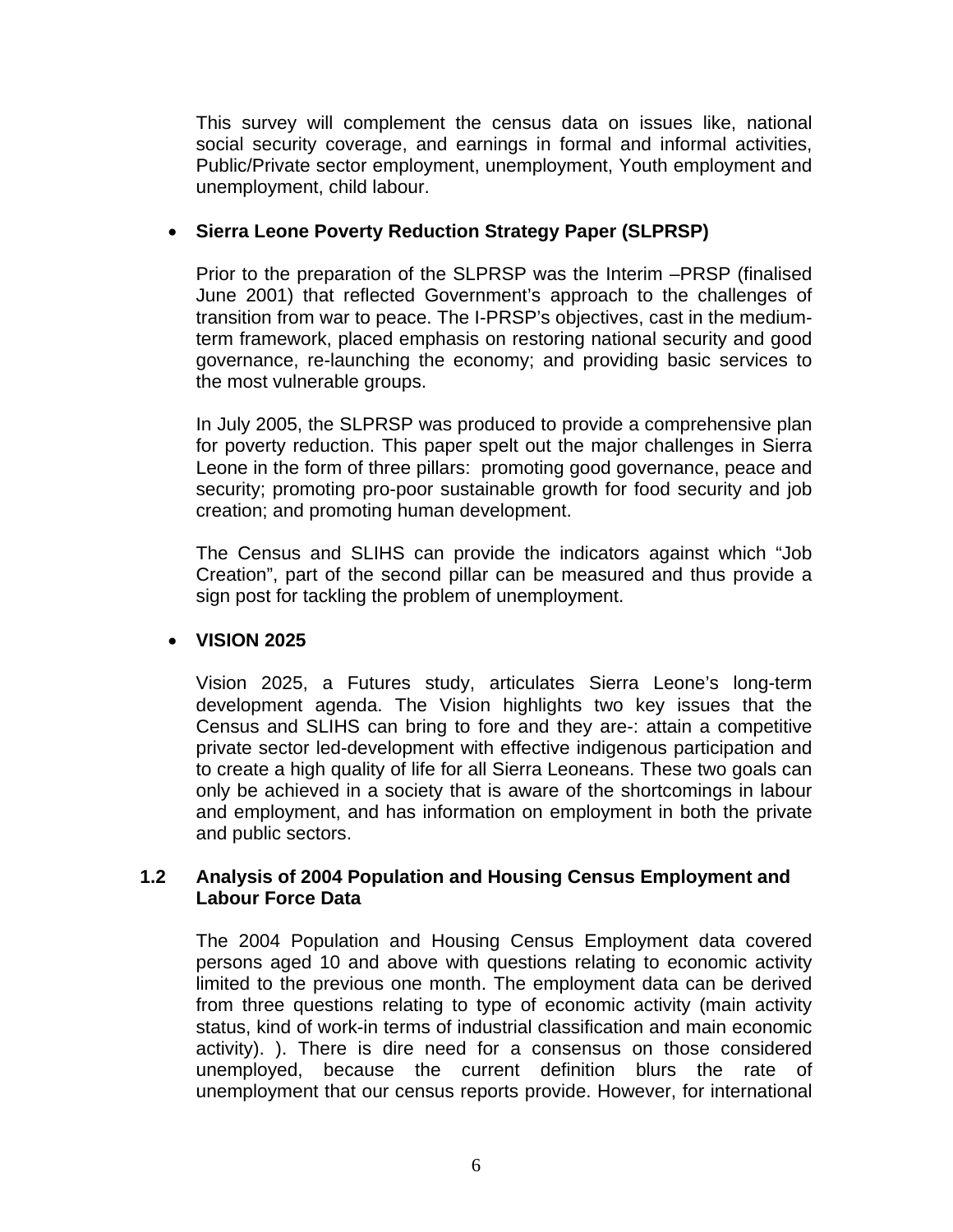comparability, this analysis will utilise this definition because no consensus has been reached as to the most appropriate definition (that is adding discouraged workers). Analysis will be restricted to the population aged 15 -64.

#### **1.2.1 The Population by current activity status**

#### **1.2.1.1 The size of the Labour Force**

Although all persons of a country consume goods and services, only a part of the entire population of that country is engaged in producing such goods and services. Some of the youngest, oldest and the physically or mentally incapacitated do not engage in economic activities because of complete inability and due to some legal restrictions.

Those that do engage in such economic activities are referred to as the economically active or simply the labour force of the country. The economically active population comprises all persons of either sex who supply labour for the production of economic goods and services during the reference period.

Figure 1.1 shows that at any point in time, an economically active person may be either employed or unemployed. The employed consist of all persons including family workers, who worked during the reference period, or who had a job in which they had already worked but were temporarily absent because of illness or injury, industrial dispute, vacation, or other leave of absence, or absence without leave, or temporary disorganization of work due to such reasons as bad weather or mechanical breakdown. On the other hand those who, during the reference period, were not working either for self or for country but were looking for work are classified as unemployed.

The "Not Economically Active" Population category comprises individuals who do not fall into either of these two groups—such as retired people, full-time students, those not working and not looking for work, household workers and others who do not fall into any of these named categories.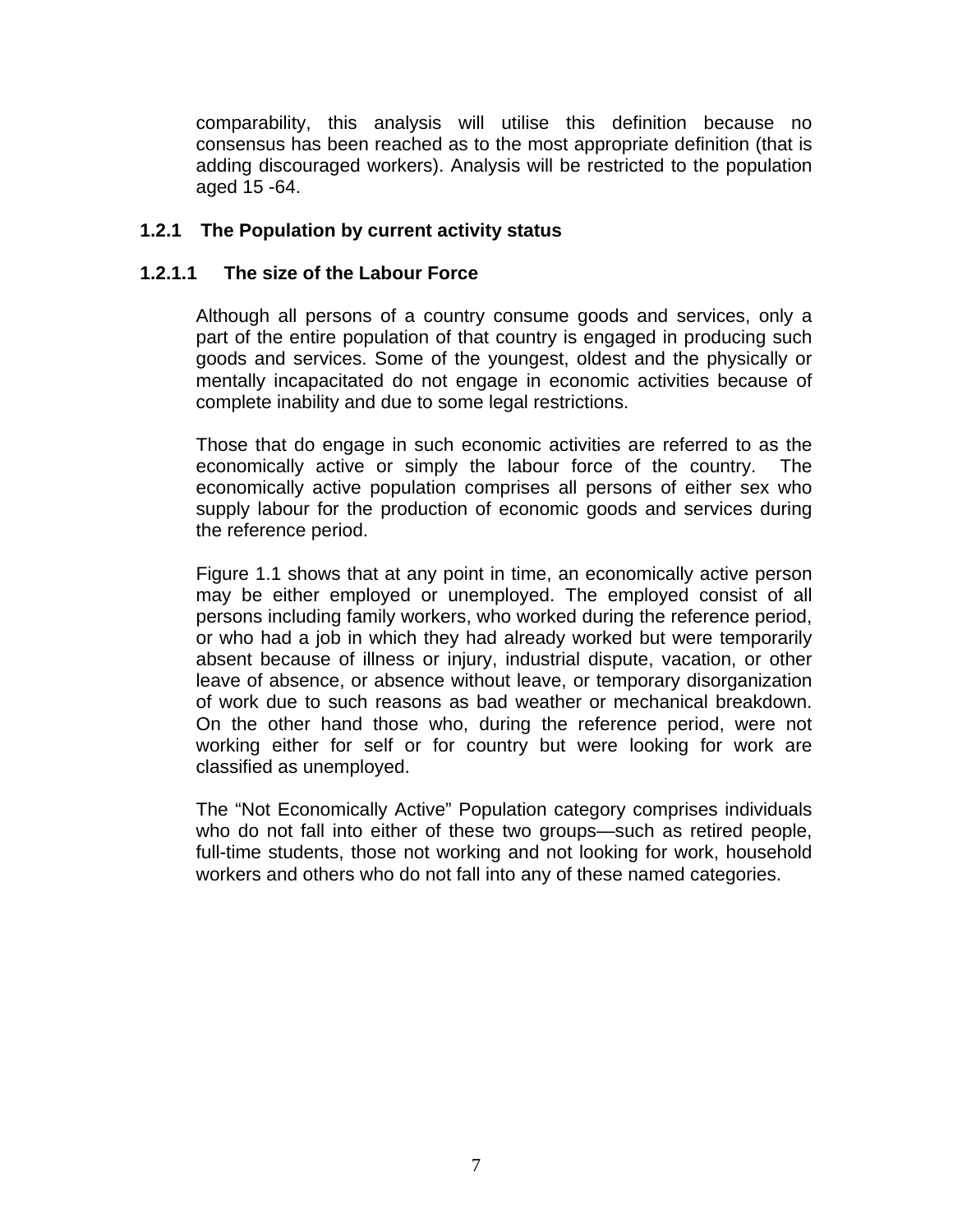

**Figure 1.1: Distribution of Census working Population According to Economic Status** 

The 2004 Population and Housing Census data reveals that the country has 1,785,662 currently economically active population 15-64 years (about 85.62 percent of the population 15-64 years). This implies that 96.45 percent of the economically active population was employed, and that only 3.55 percent was unemployed. The number of males employed is 750,194 and that of females is 676,004 while males unemployed are 43,096 females unemployed are 20166. which shows that male participation (52.6 percent) is higher than for females (47.4 percent). There is a clear male dominance in the Labour force.

From Table 1.1, the majority of the economically active population, are in the age group 15 – 44 years, over 80 percent, with the highest number of the economically active (19.83 percent) in the age group 15–19 years. Interestingly, the age band 20-39 carries over half of the unemployed economically active.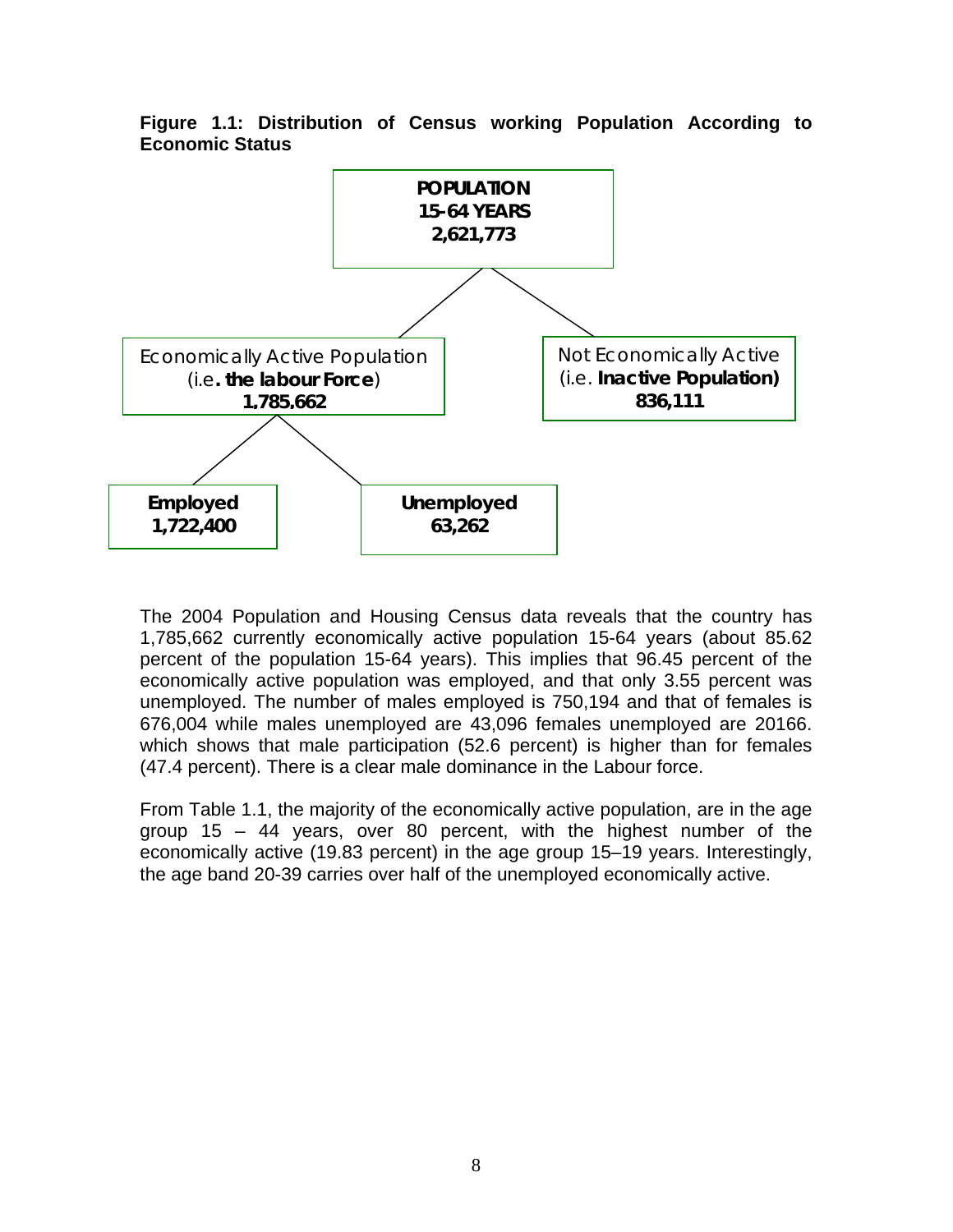|              |               |                            |         |                        |                    |                            | PERCENT (%)                |        |
|--------------|---------------|----------------------------|---------|------------------------|--------------------|----------------------------|----------------------------|--------|
|              | <b>Active</b> |                            |         | <b>Inactive</b>        | <b>TOTAL</b>       | <b>Economically Active</b> |                            |        |
| Group<br>Age | Employed      | Unemploy<br>$\overline{e}$ | Total   | Inactive<br>Population | population<br>TOTA | Employed                   | Unemploy<br>$\overline{6}$ | Total  |
| $15 - 19$    | 188483        | 7447                       | 195930  | 324045                 | 519975             | 10.94                      | 11.77                      | 19.83  |
| $20 - 24$    | 230800        | 13902                      | 244702  | 162423                 | 407125             | 13.40                      | 21.98                      | 15.53  |
| 25-29        | 284865        | 13789                      | 298654  | 102333                 | 400987             | 16.54                      | 21.80                      | 15.29  |
| 30-34        | 237472        | 8758                       | 246230  | 63499                  | 309729             | 13.79                      | 13.84                      | 11.81  |
| 35-39        | 236050        | 6667                       | 242717  | 55088                  | 297805             | 13.70                      | 10.54                      | 11.36  |
| 40-44        | 170380        | 4679                       | 175059  | 36666                  | 211725             | 9.89                       | 7.40                       | 8.08   |
| 45-49        | 143890        | 3402                       | 147292  | 28546                  | 175838             | 8.35                       | 5.38                       | 6.71   |
| 50-54        | 101498        | 2214                       | 103712  | 23817                  | 127529             | 5.89                       | 3.50                       | 4.86   |
| 55-59        | 66074         | 1427                       | 67501   | 16750                  | 84251              | 3.84                       | 2.26                       | 3.21   |
| 60-64        | 62888         | 977                        | 63865   | 22944                  | 86809              | 3.65                       | 1.54                       | 3.31   |
| <b>TOTAL</b> | 1722400       | 63262                      | 1785662 | 836111                 | 2621773            | 100.00                     | 100.00                     | 100.00 |

**Table 1.1 Currently Economically Active Population 15-64 years** 

Table 1.2 shows that there are more employed men than women in age groups 30-34 right up to age of retirement. The employed female population exceeds their male counterparts in age groups 15-19, 20-24 and because more of them enter the labour market earlier than their male counterparts. This happens because they are likely to drop out of school earlier than their male counterparts, or not even sent to school in some cases. The table further reveals that more males are unemployed at all age groups than females, a natural tendency for men to seek jobs more than women.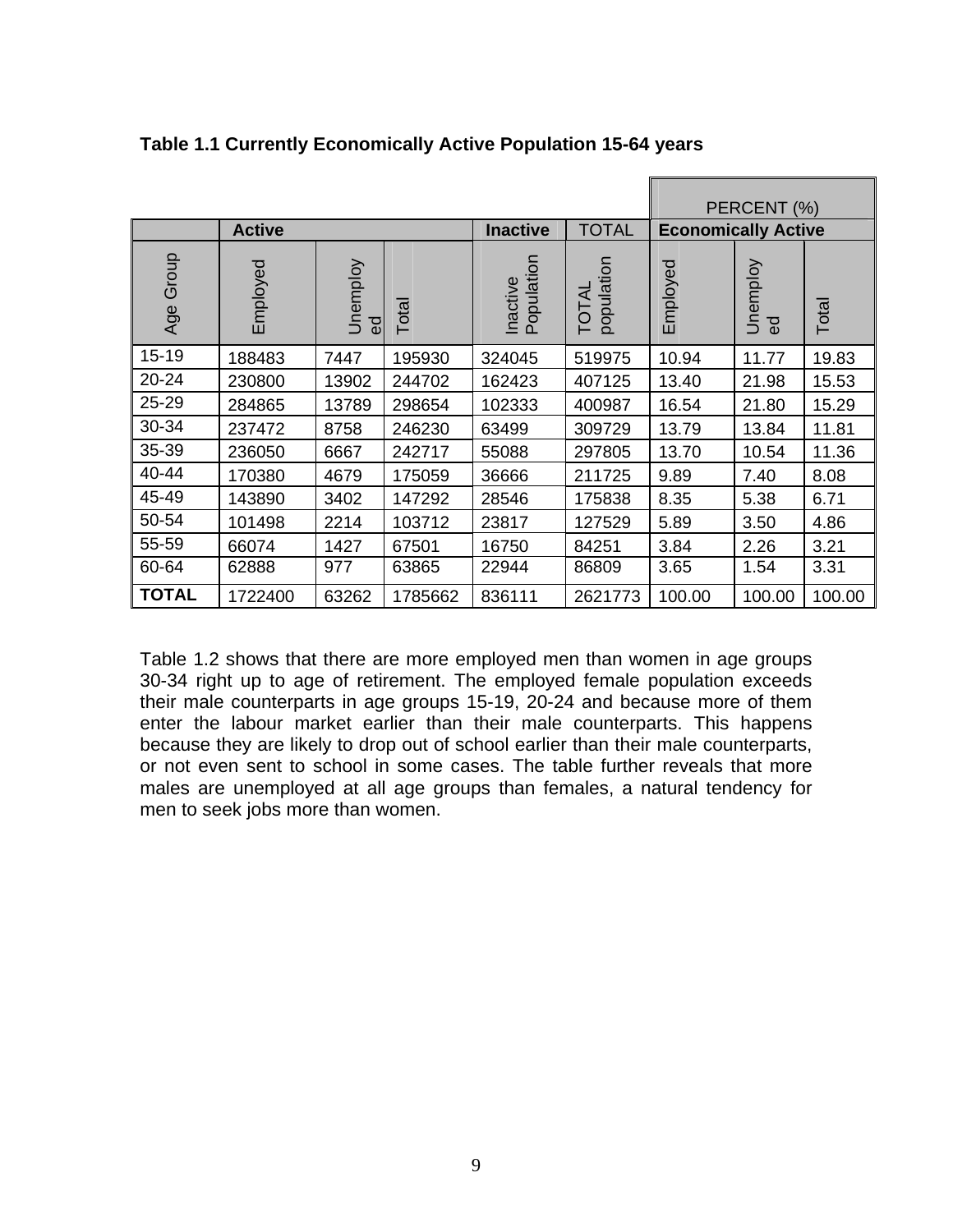|              | <b>Male</b> |            |        |          | <b>Female</b> |              |                                                            |                                                               |
|--------------|-------------|------------|--------|----------|---------------|--------------|------------------------------------------------------------|---------------------------------------------------------------|
| GROUP<br>AGE | Employed    | Unemployed | Total  | Employed | Unemployed    | <b>Total</b> | ৳<br>Male<br>economically<br><b>Distribution</b><br>active | ัอ<br>Female<br>economically<br><b>Distribution</b><br>active |
| 15-19        | 79424       | 4332       | 83756  | 109059   | 3115          | 112174       | 9.18                                                       | 12.84                                                         |
| 20-24.       | 102412      | 8836       | 111248 | 128388   | 5066          | 133454       | 12.19                                                      | 15.28                                                         |
| 25-29        | 138679      | 9345       | 148024 | 146186   | 4444          | 150630       | 16.23                                                      | 17.25                                                         |
| 30-34        | 119012      | 6032       | 125044 | 118460   | 2726          | 121186       | 13.71                                                      | 13.88                                                         |
| 35-39        | 122415      | 4828       | 127243 | 113635   | 1839          | 115474       | 13.95                                                      | 13.22                                                         |
| 40-44        | 93163       | 3522       | 96685  | 77217    | 1157          | 78374        | 10.60                                                      | 8.97                                                          |
| 45-49        | 84830       | 2666       | 87496  | 59060    | 736           | 59796        | 9.59                                                       | 6.85                                                          |
| 50-54        | 57374       | 1714       | 59088  | 44124    | 500           | 44624        | 6.48                                                       | 5.11                                                          |
| 55-59        | 38841       | 1112       | 39953  | 27233    | 315           | 27548        | 4.38                                                       | 3.15                                                          |
| 60-64        | 33074       | 709        | 33783  | 29814    | 268           | 30082        | 3.70                                                       | 3.44                                                          |
| <b>TOTAL</b> | 869224      | 43096      | 912320 | 853176   | 20166         | 873342       | 100.00                                                     | 100.00                                                        |

**Table 1.2 Currently Active Population 15-64 Years by Sex** 

Table 1.3 below reveals a proportional distribution of labour force in the country. The Northern Province with about one-third of the working population has about 35 percent of the national labour force followed by the Eastern province (24.3 percent). This proportionality does not extend to the sexes because fewer women than men are employed and unemployed (the economically active), though they form over 50 percent of the total working population. There is thus a need for a gender sensitive approach to employment.

|  | Table 1.3: Distribution of Labour Force by Region and by Sex |  |  |  |  |
|--|--------------------------------------------------------------|--|--|--|--|
|--|--------------------------------------------------------------|--|--|--|--|

|                 |                              | <b>Employed</b> |         | <b>Unemployed</b> |               |              |  |
|-----------------|------------------------------|-----------------|---------|-------------------|---------------|--------------|--|
|                 | <b>Male</b><br><b>Female</b> |                 | Total   | <b>Male</b>       | <b>Female</b> | <b>Total</b> |  |
| <b>NATIONAL</b> | 869224                       | 853176          | 1722400 | 43096             | 20166         | 63262        |  |
| <b>EASTERN</b>  | 239009                       | 185871          | 424880  | 7136              | 2513          | 9649         |  |
| <b>NORTHERN</b> | 281176                       | 337553          | 618729  | 6242              | 2753          | 8995         |  |
| <b>SOUTHERN</b> | 190501                       | 188349          | 378850  | 4944              | 2180          | 7124         |  |
| <b>WESTERN</b>  | 158538                       | 141403          | 299941  | 24774             | 12720         | 37494        |  |

Table1.4 (distribution of total labour force 15-64 years by district and by sex) reveals the dominance of certain urban Towns in Sierra Leone's distribution of labour force and also provides a distribution of labour force by sexes. There are certain preferred towns in this country which create the development bias, Bo, Bombali, Kenema, Kono, Port Loko and Western Urban. These six districts (out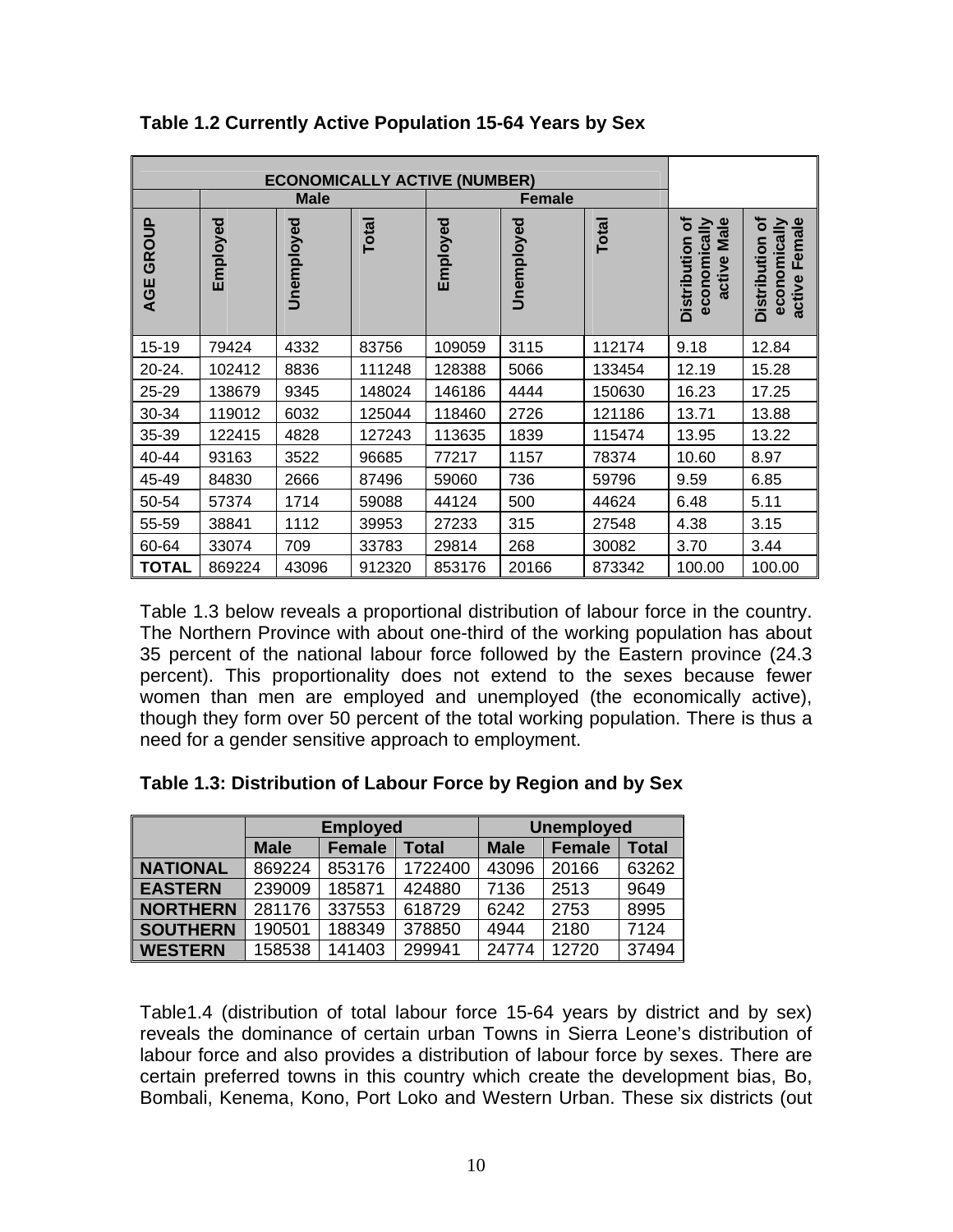of the 14) have over 60 percent of the Labour Force in Sierra Leone. These are the melting points in Sierra Leone, in terms of economic activity, educational and health facilities and appropriate infrastructure. An interesting picture provided is that in the East ( in all districts) labour force distribution of males exceed those of females, whereas in the North (in all districts) female labour force distribution exceeds that of their male counterparts, and in the South also, it is only in Pujehun that male labour force distribution exceeds that of females. In Western Rural female labour force distribution exceeds that of males. This distributive pattern only reflects the proportion of the female labour force in those districts in relation to the working population but does not reflect any gender sensitivity.

|                      | <b>Males</b>                           |                                        | <b>Females</b>                                               |                                                    |                                               |                                                        |
|----------------------|----------------------------------------|----------------------------------------|--------------------------------------------------------------|----------------------------------------------------|-----------------------------------------------|--------------------------------------------------------|
| <b>District</b>      | <b>Total Male</b><br><b>Population</b> | <b>Total</b><br>Labour<br><b>Force</b> | <b>Distribution of</b><br><b>Male Labour</b><br>Force $(\%)$ | <b>Total</b><br><b>Female</b><br><b>Population</b> | <b>Total Female</b><br>Labour<br><b>Force</b> | <b>Distribution</b><br>of Female<br>Labour<br>Force(%) |
| Kailahun             | 86838                                  | 41926                                  | 5.29                                                         | 99337                                              | 35614                                         | 5.10                                                   |
| Kenema               | 137671                                 | 94021                                  | 11.85                                                        | 134356                                             | 58328                                         | 8.38                                                   |
| Kono                 | 97408                                  | 69528                                  | 8.76                                                         | 87938                                              | 44210                                         | 6.35                                                   |
| Bombali              | 93381                                  | 57851                                  | 7.29                                                         | 112354                                             | 63411                                         | 9.11                                                   |
| Kambia               | 56196                                  | 33763                                  | 4.26                                                         | 73432                                              | 33537                                         | 4.82                                                   |
| Koinadugu            | 58532                                  | 37449                                  | 4.72                                                         | 76247                                              | 41592                                         | 5.97                                                   |
| Port Loko            | 97311                                  | 62785                                  | 7.91                                                         | 129172                                             | 72241                                         | 10.38                                                  |
| Tonkolili            | 74929                                  | 43486                                  | 5.48                                                         | 99629                                              | 42229                                         | 6.07                                                   |
| Bo                   | 115598                                 | 78229                                  | 9.86                                                         | 124255                                             | 70644                                         | 10.15                                                  |
| <b>Bonthe</b>        | 31835                                  | 22777                                  | 2.87                                                         | 38411                                              | 21249                                         | 3.05                                                   |
| Moyamba              | 57405                                  | 39951                                  | 5.04                                                         | 73552                                              | 41350                                         | 5.94                                                   |
| Pujehun              | 51795                                  | 33714                                  | 4.25                                                         | 63056                                              | 25900                                         | 3.72                                                   |
| <b>Western Rural</b> | 44855                                  | 32022                                  | 4.04                                                         | 48163                                              | 30602                                         | 4.40                                                   |
| Western Urban        | 231324                                 | 145788                                 | 18.38                                                        | 226793                                             | 115263                                        | 16.56                                                  |
| Sierra Leone         | 1,235,078                              | 793,290                                | 100.00                                                       | 1,386,695                                          | 696,170                                       | 100.00                                                 |

#### **Table 1.4 Distribution of the Total Labour Force 15-64 years by District and Sex**

# **1.2.2 Currently Not Economically Active**

In order to determine the labour force status of respondents in the labour force survey, a series of questions were asked, based on the activity done during the week preceding the interview, such as working, available for work, Not working, self employed etc. Respondents were also asked to state the reasons why they were not available for work at that time. A respondent may have more than one reason for not being in the labour force. Where more than one reason for nonparticipation was cited, a respondent was also asked the main reason preventing participation in the labour force and was classified accordingly. The group included all persons who were doing household duties, students, the retired/aged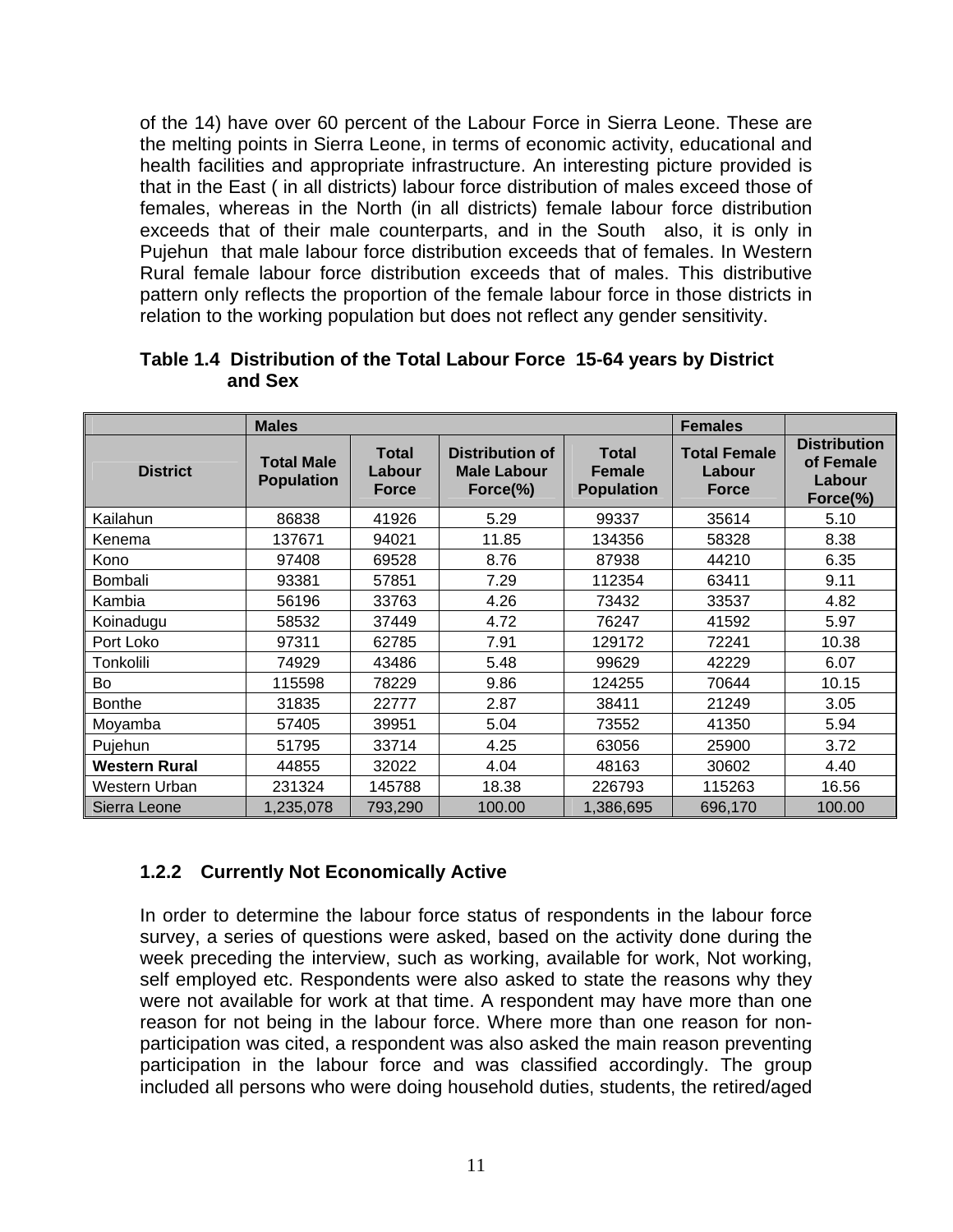(65 years and above) and others, which include sick and disabled people-who can't work at all.

The census data revealed that about 41.2% (1,418,209) of the 3,439,284 persons of the national population were neither working nor looking for work or available for work during the reference period.



**Figure 1.2: Distribution of the number of Currently Economically Inactive persons by Reasons,** 

*Not Wkg/Not Lk=Not working and Not Looking for Work* 

Figure 1.2 shows that the major reason given for not being economically active was household work with about 60.4% of the total inactive population and the other major reason being school work (27.7%).

 The overall distribution of students is almost the same in all regions (see table 1.5 below). This may be due to the robust education policy of the Government on primary education. This somewhat compulsory education policy encourages families and communities to send their children to school to acquire at least some years of basic formal education.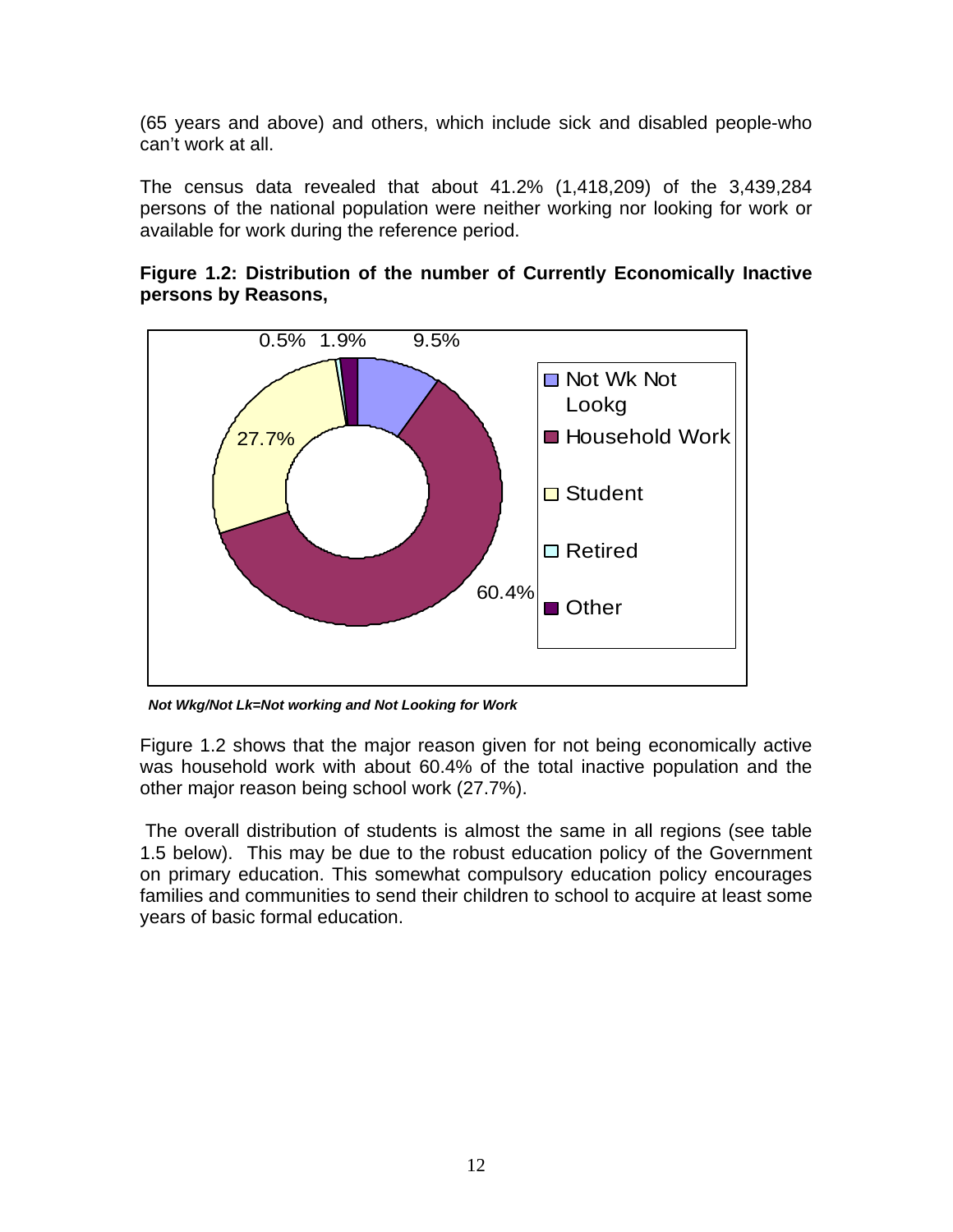|                            | <b>Eastern Region</b> |       | <b>Northern Region</b> |       | <b>Southern Region</b> |        | <b>Western Area</b> |        | <b>Sierra</b><br>Leone |        |
|----------------------------|-----------------------|-------|------------------------|-------|------------------------|--------|---------------------|--------|------------------------|--------|
| <b>Reason</b>              | <b>Number</b>         | %     | <b>Number</b>          | %     | <b>Number</b>          | %      | <b>Number</b>       |        | %                      | %      |
| kg/Not<br><b>Not</b><br>LW | 14333                 | 6.86  | 19285                  | 7.92  | 15338                  | 9.02   | 31504               | 14.74  | 80460                  | 9.62   |
| <b>HH Work</b>             | 104866                | 50.17 | 114671                 | 47.10 | 77981                  | 45.89  | 50188               | 23.48  | 347706                 | 41.59  |
| <b>Student</b>             | 83578                 | 39.99 | 101922                 | 41.86 | 71748                  | 42.22  | 123942              | 58.00  | 381190                 | 45.59  |
| <b>Retired</b>             | 732                   | 0.35  | 958                    | 0.39  | 656                    | 0.39   | 3093                | 1.45   | 5439                   | 0.65   |
| <b>Others</b>              | 5510                  | 2.64  | 6623                   | 2.73  | 4210                   | 2.48   | 4973                | 2.33   | 21316                  | 2.55   |
| <b>Total</b>               | 209019                | 100   | 243459                 | 100   | 169933                 | 100.00 | 213700              | 100.00 | 836111                 | 100.00 |

#### **Table 1.5 Distribution of the Total Currently Inactive Population 15-64 years by Reason and Region**

Table 1.6 is to stress the strength of inactive population within each district. The national value lies below that of six districts and almost all of the female district inactive percentages save Koinadugu, a district with very high female activity rate. Females are presented as the most inactive within the country and in almost all districts save Bombali.

#### **Table1.6 Distribution of the Total Inactive Population 15-64 years by District and Sex**

|                      |                        | <b>Males</b>                                  |                                                                     | <b>Females</b>         |                                               |                                                           |
|----------------------|------------------------|-----------------------------------------------|---------------------------------------------------------------------|------------------------|-----------------------------------------------|-----------------------------------------------------------|
| <b>Districts</b>     | <b>Inactive</b><br>Pop | <b>Distribution</b><br>of Inactive<br>Pop.(%) | $%$ of<br><b>Inactive</b><br>Male Pop.<br>within<br><b>District</b> | <b>Inactive</b><br>Pop | <b>Distribution</b><br>of Inactive<br>Pop.(%) | % of Inactive<br>Female Pop.<br>within<br><b>District</b> |
| Kailahun             | 27764                  | 9                                             | 32                                                                  | 43721                  | 9                                             | 44                                                        |
| Kenema               | 30481                  | 9                                             | 22                                                                  | 58932                  | 11                                            | 44                                                        |
| Kono                 | 17527                  | 5                                             | 18                                                                  | 30594                  | 6                                             | 35                                                        |
| Bombali              | 25066                  | 8                                             | 27                                                                  | 30827                  | 6                                             | 27                                                        |
| Kambia               | 13247                  | 4                                             | 24                                                                  | 23279                  | 5                                             | 32                                                        |
| Koinadugu            | 12012                  | 4                                             | 21                                                                  | 20746                  | 4                                             | 27                                                        |
| Port Loko            | 24063                  | 7                                             | 25                                                                  | 37789                  | 7                                             | 29                                                        |
| Tonkolili            | 18543                  | 6                                             | 25                                                                  | 37887                  | 7                                             | 38                                                        |
| <b>Bo</b>            | 30469                  | 9                                             | 26                                                                  | 44230                  | 9                                             | 36                                                        |
| <b>Bonthe</b>        | 6988                   | $\overline{2}$                                | 22                                                                  | 14574                  | 3                                             | 38                                                        |
| Moyamba              | 11974                  | 4                                             | 21                                                                  | 22340                  | $\overline{4}$                                | 30                                                        |
| Pujehun              | 11757                  | 4                                             | 23                                                                  | 27601                  | 5                                             | 44                                                        |
| <b>Western Rural</b> | 11423                  | 4                                             | 25                                                                  | 15190                  | 3                                             | 32                                                        |
| Western Urban        | 81444                  | 25                                            | 35                                                                  | 105643                 | 21                                            | 47                                                        |
| <b>Sierra Leone</b>  | 322758                 | 100                                           | 26                                                                  | 513353                 | 100                                           | 37                                                        |

Table 1.7 below shows the inactive rates within each age group and between the sexes. From the age band 20-24 up to 60-64 the inactivity rate for women is higher than that for men, a normal phenomenon as confirmed by ILO (KILM 2001-2002,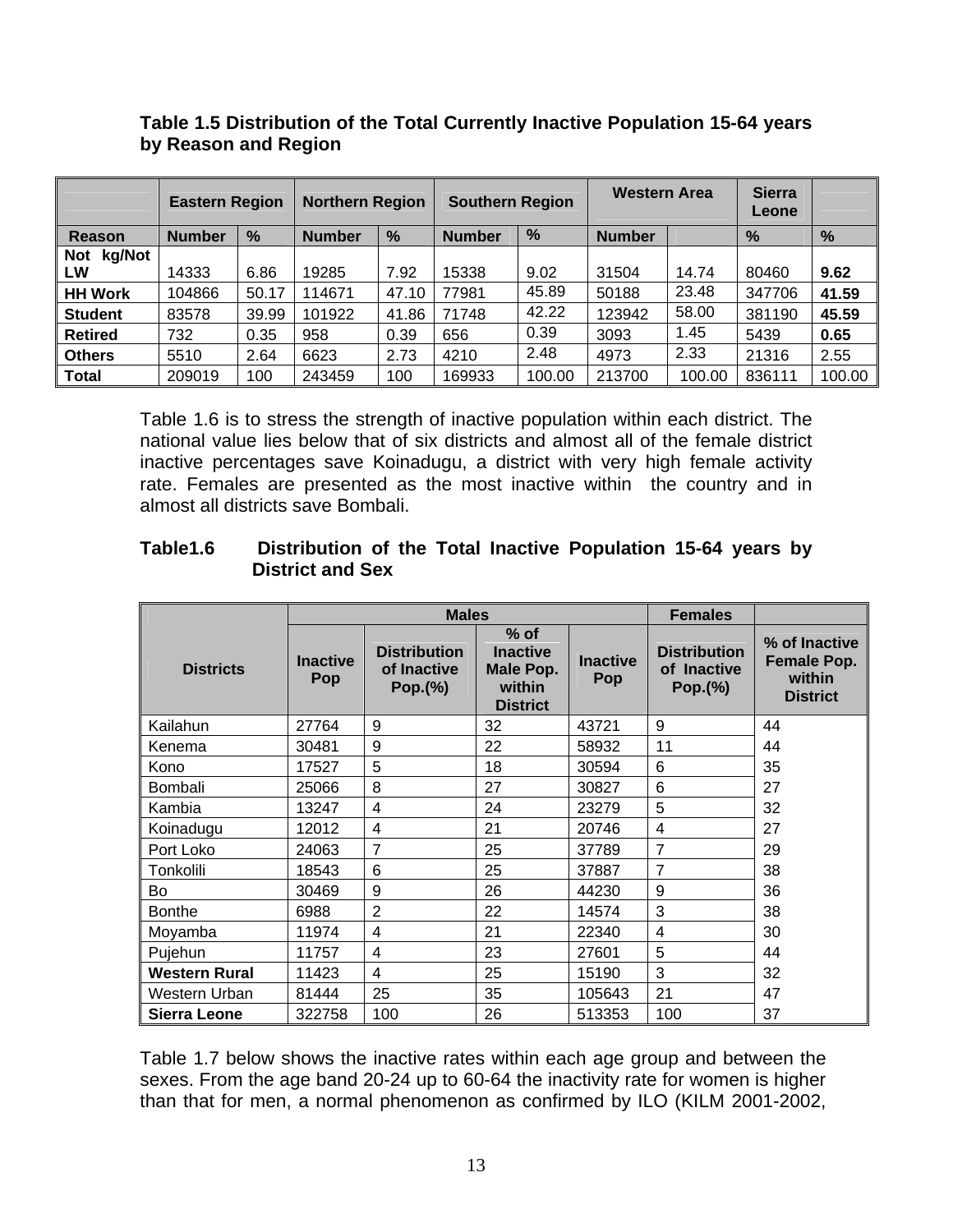p392). For the age band 15-19 the higher inactivity rate for the males might be related to the high level of school going activity among the males than females that is reflected thus.

|           | <b>Total Males</b> | <b>Total Inactive</b><br><b>Male</b><br><b>Population</b> | % of Inactive<br><b>Within Age</b><br>Group | <b>Total</b><br><b>Females</b> | <b>Total</b><br><b>Inactive</b><br><b>Female</b><br><b>Population</b> | $%$ of<br><b>Inactive</b><br><b>Within Age</b><br>Group |
|-----------|--------------------|-----------------------------------------------------------|---------------------------------------------|--------------------------------|-----------------------------------------------------------------------|---------------------------------------------------------|
| $15 - 19$ | 252061             | 168305                                                    | 67                                          | 267914                         | 155740                                                                | 58                                                      |
| $20 - 24$ | 184583             | 67486                                                     | 37                                          | 222542                         | 89088                                                                 | 40                                                      |
| $25 - 29$ | 178958             | 26358                                                     | 15                                          | 222029                         | 71399                                                                 | 32                                                      |
| 30-34     | 138389             | 10381                                                     | 8                                           | 171340                         | 50154                                                                 | 29                                                      |
| 35-39     | 137184             | 7350                                                      | 5                                           | 160621                         | 45147                                                                 | 28                                                      |
| $40 - 44$ | 103843             | 5093                                                      | 5                                           | 107882                         | 29508                                                                 | 27                                                      |
| 45-49     | 93629              | 4129                                                      | 4                                           | 82209                          | 22413                                                                 | 27                                                      |
| 50-54     | 63887              | 2980                                                      | 5                                           | 63642                          | 19018                                                                 | 30                                                      |
| 55-59     | 43794              | 2379                                                      | 5                                           | 40457                          | 12909                                                                 | 32                                                      |
| 60-64     | 38750              | 2810                                                      | 7                                           | 48059                          | 17977                                                                 | 37                                                      |
| Total     | 1235078            | 297271                                                    | 24                                          | 1386695                        | 513353                                                                | 37                                                      |

**TABLE 1.7: Total inactive population by Age and by Sex** 

# **1.3 Activity Rates**

#### **1.3.1 Crude Activity Rates**

Crude Activity rate (CAR), an indicator of the level and extent of employment, is the percentage of the population classified as economically active. All values of the indicator for the 2004 population and Housing census lie below the 1985 figures. The CAR is so low and calls for attention, because it portends there is a fertile bed for some anti-social activities and, or crime

Table 1.8 below, shows that the Female CAR is below both the national rate and the rate for Males. This low value for females might not be removed from the fact that the contribution of females in the farm and full time household work are not classified as economic activities. There were no questions in the Census pertaining to time spent on farm or household work to ascertain the contribution of women in farm and household work that would provide an indication of time spent on work that can be classified as an economic activity. The CAR 1985 is higher than the CAR 2004 because the 2004 labour force did not grow as much as the population growth rate between 1985 and 2004.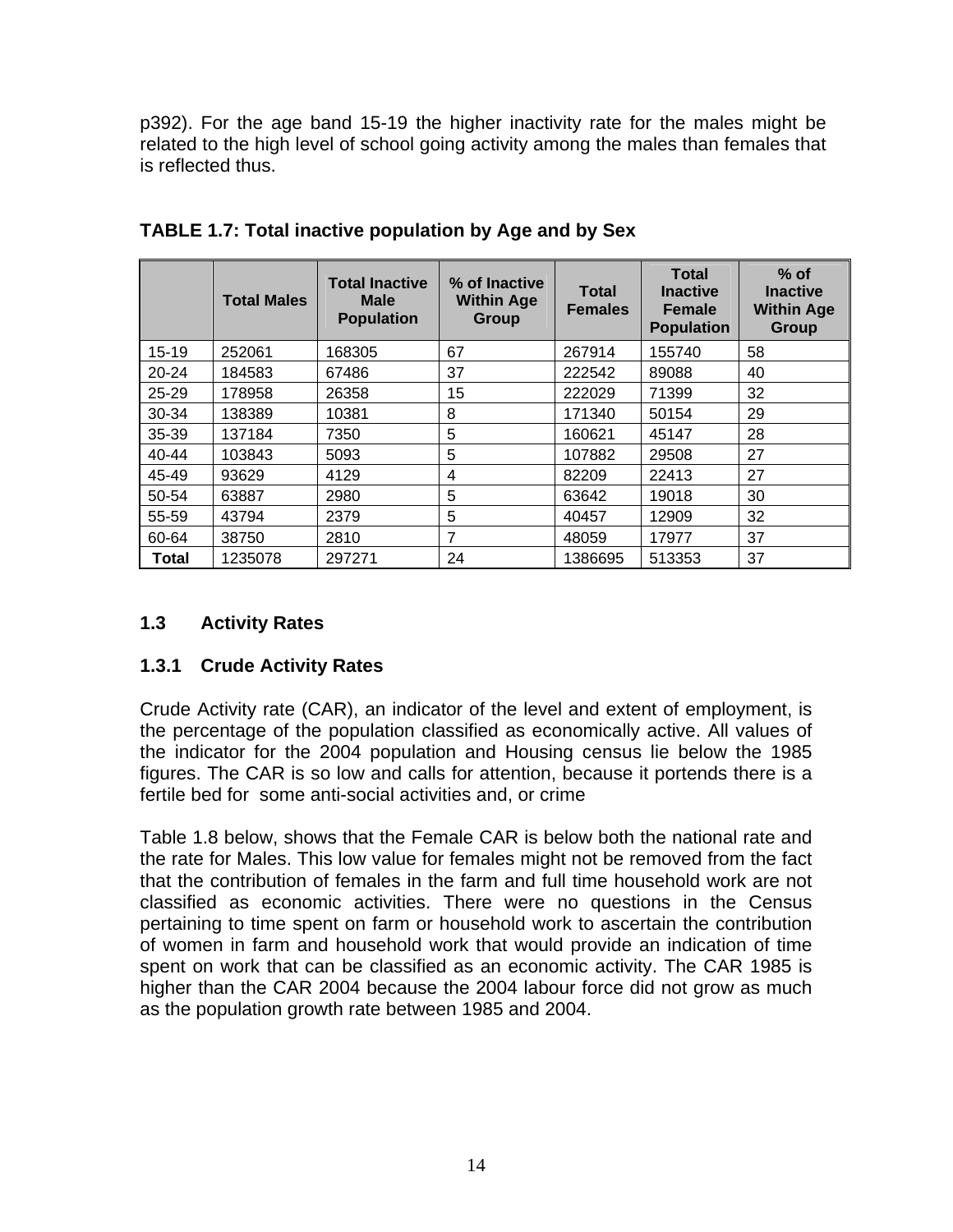#### **Table 1.8: Crude Activity Rates**

|              | <b>Both Sexes</b> | <b>Males</b> | <b>Females</b> |
|--------------|-------------------|--------------|----------------|
| Population   | 4,976,871         | 2, 420, 218  | 2,556,653      |
| Labour Force | 1,785,662         | 912.320      | 873,342        |
| <b>CAR</b>   | 35.9              | 37.7         | 34.2           |

#### **1.3.2 REFINED ACTIVITY RATE**

(CAR) is just a rule of thumb, a better measure of the activity rate is the Refined Activity rate (RAR), This rate relates the labour force to the population in the working age group 15-64 years. There is a general indication that the RAR is likely to be always higher than the CAR.

#### **Table 1.9: Refined Activity Rates by Sex**

|                        | <b>Both Sexes</b> | <b>Males</b> | <b>Females</b> |
|------------------------|-------------------|--------------|----------------|
| Population 15-64 years | 2,621,773         | 1, 235,078   | 1,386,695      |
| Labour Force           | 1,785,662         | 912,320      | 873,342        |
| <b>RAR</b>             | 68.1              | 73.9         | 63.0           |

#### **Table 1.10 Refined Activity Rates By Region And Sex**

| <b>REGION</b>   | <b>Male RAR</b> | <b>Female RAR</b> |
|-----------------|-----------------|-------------------|
|                 |                 |                   |
| <b>NATIONAL</b> | 73.9            | 63.0              |
| <b>EASTERN</b>  | 76.5            | 58.6              |
| <b>NORTHERN</b> | 75.6            | 69.3              |
| <b>SOUTHERN</b> | 76.2            | 63.7              |
| <b>WESTERN</b>  | 66.4            | 56.1              |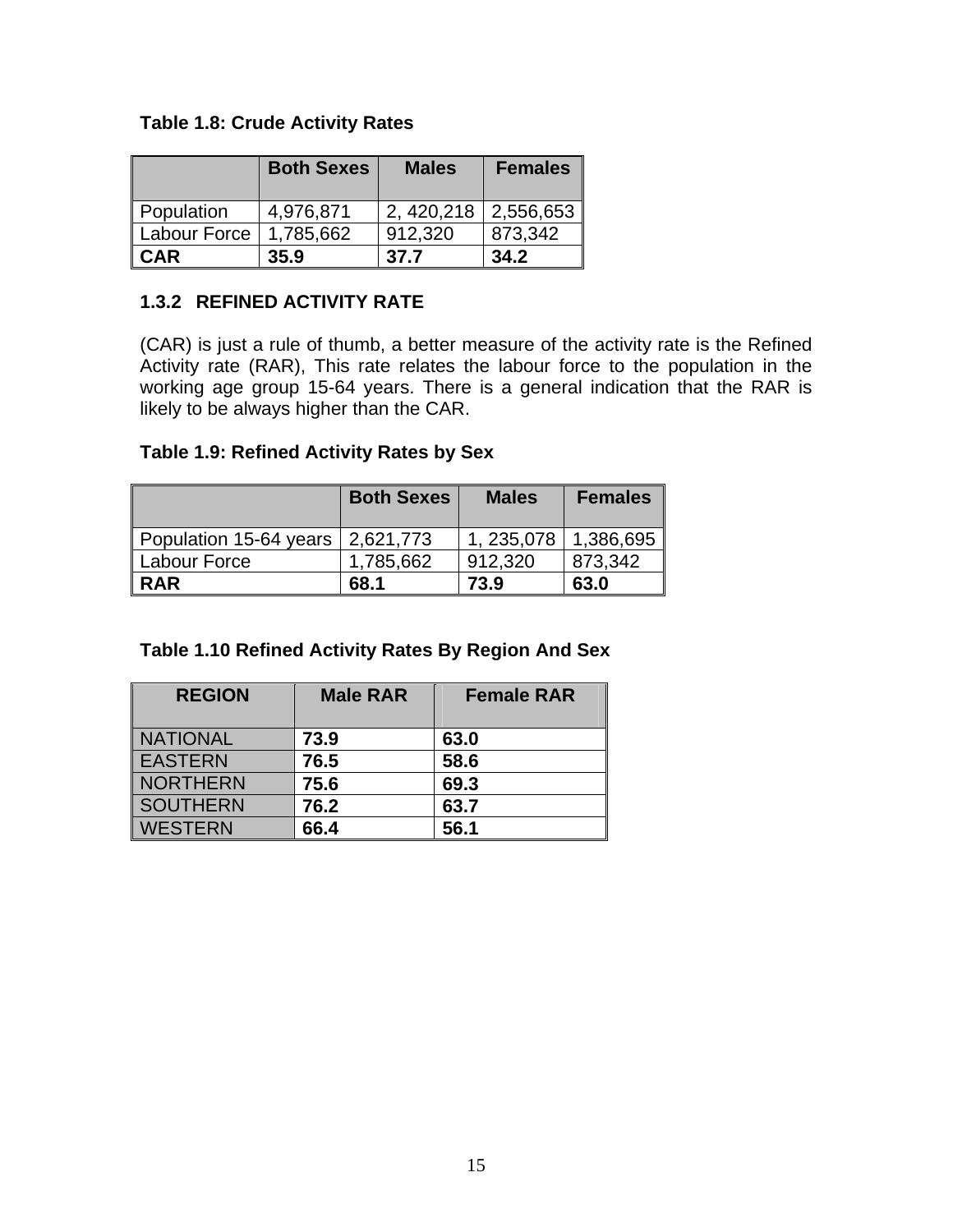

The data of Table 1.10 illustrated in Figures 1.3 pinpoint that in all four regions of the country, the RAR for males surpasses that for females. The disparity is more striking in the Eastern, Southern and Western regions. Similar observations are made for the districts. Figure 1.4 below shows that the RAR for males surpasses that for females in nearly all districts save Bombali. The RAR for males per district ranges from over 70 in Kono to below 50 in the Western rural, whereas for the females it ranges from over 60 in Koinadudgu to below 45 in Western rural.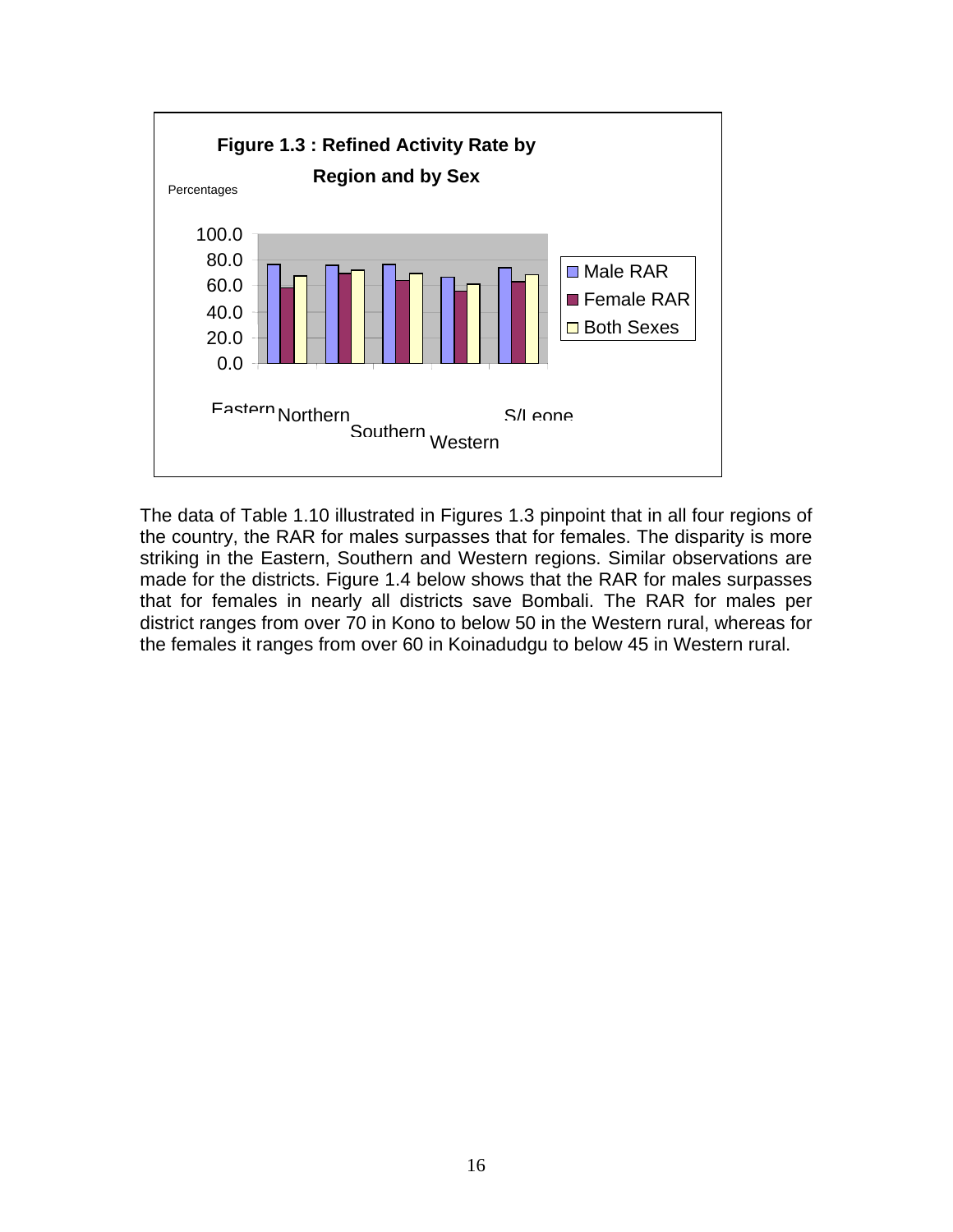

**Figure 1.4 Refined Activity rate by District and by Sex**

#### **1.3.3 Age Specific Activity Rate**

This is the proportion of the population in a given age group that is in the labour force. It is calculated as the number of persons in the labour force in a specific age group divided by the total persons in that age group. This yields a better measure of the labour participation rate than the crude/refined activity rate.

The data illustrated in figure 1.5 below shows that at lower ages (15-29), the participation rate for females is slightly greater than the participation rate for males. However, at higher ages (30+), males' participation rate in the labour force dominates that of females. This scenario may be as a result of the fact that most males at the age group 10-25 are in full time schooling and after graduate to be employable.

Girls, are sometimes not sent to school due to religious, social, cultural, or financial reasons, or they tend to be engaged with household chores, baby sitting, caring for an infirmed and aged relative or in business or farm activities at an earlier stage than boys.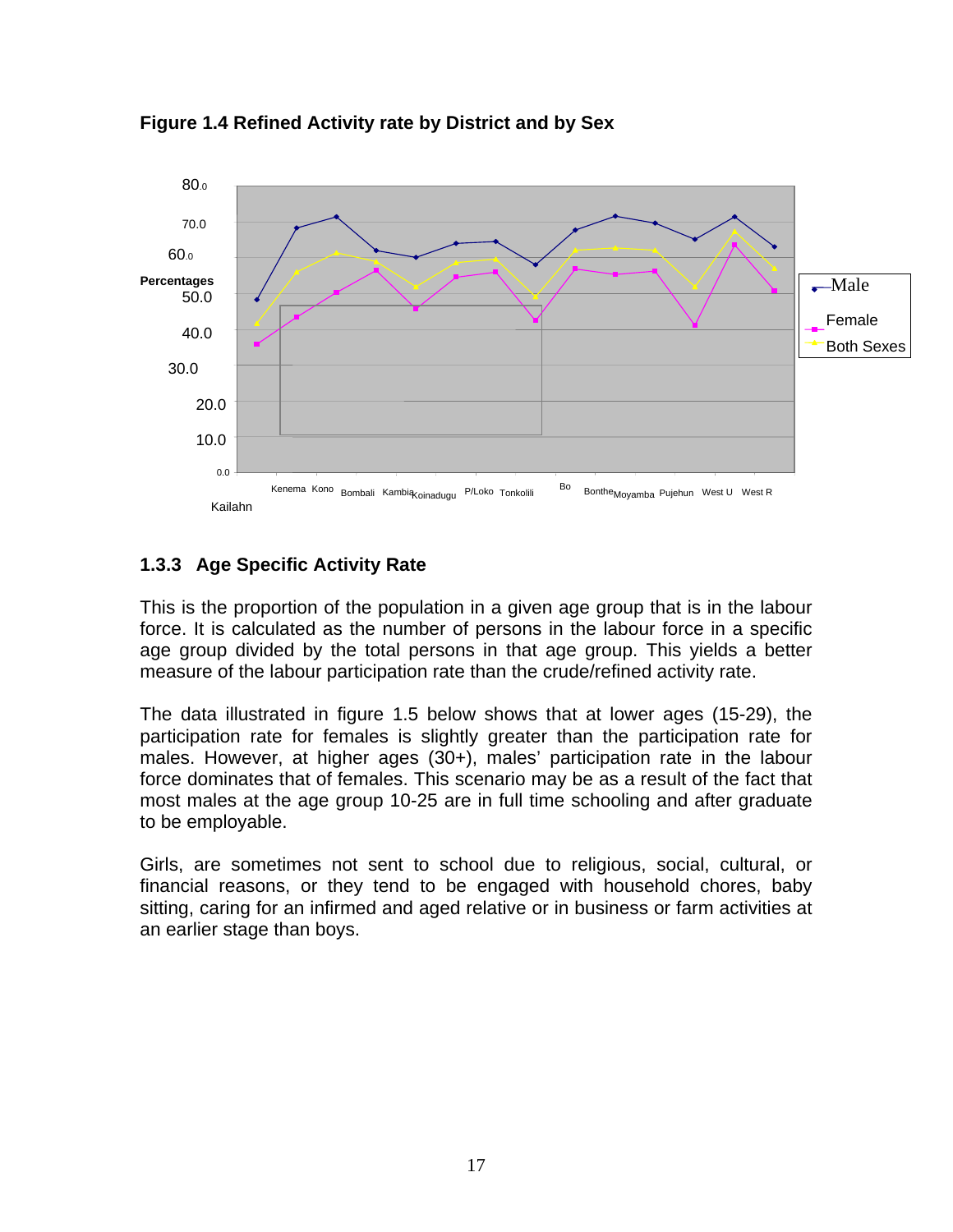

**Figure 1.5: Age-Sex Specific Activity Rate Percentages**

The pattern exhibited by the age specific activity rates above is very similar to the pattern exhibited in the 1985 Census. There is a gradual increase in activity rate as people become better trained/ skilled/qualified in later years to be favourable candidates for employment or job creation. The optimal activity rate is at 45-49, and then the downhill turn towards retirement, infirmity and old age begins at 50- 59, and a sharp fall at 60-64 (see figure 1.6 below) family workers". Results from the Census reveal that the overall employment population ratio for Sierra Leone is Low.



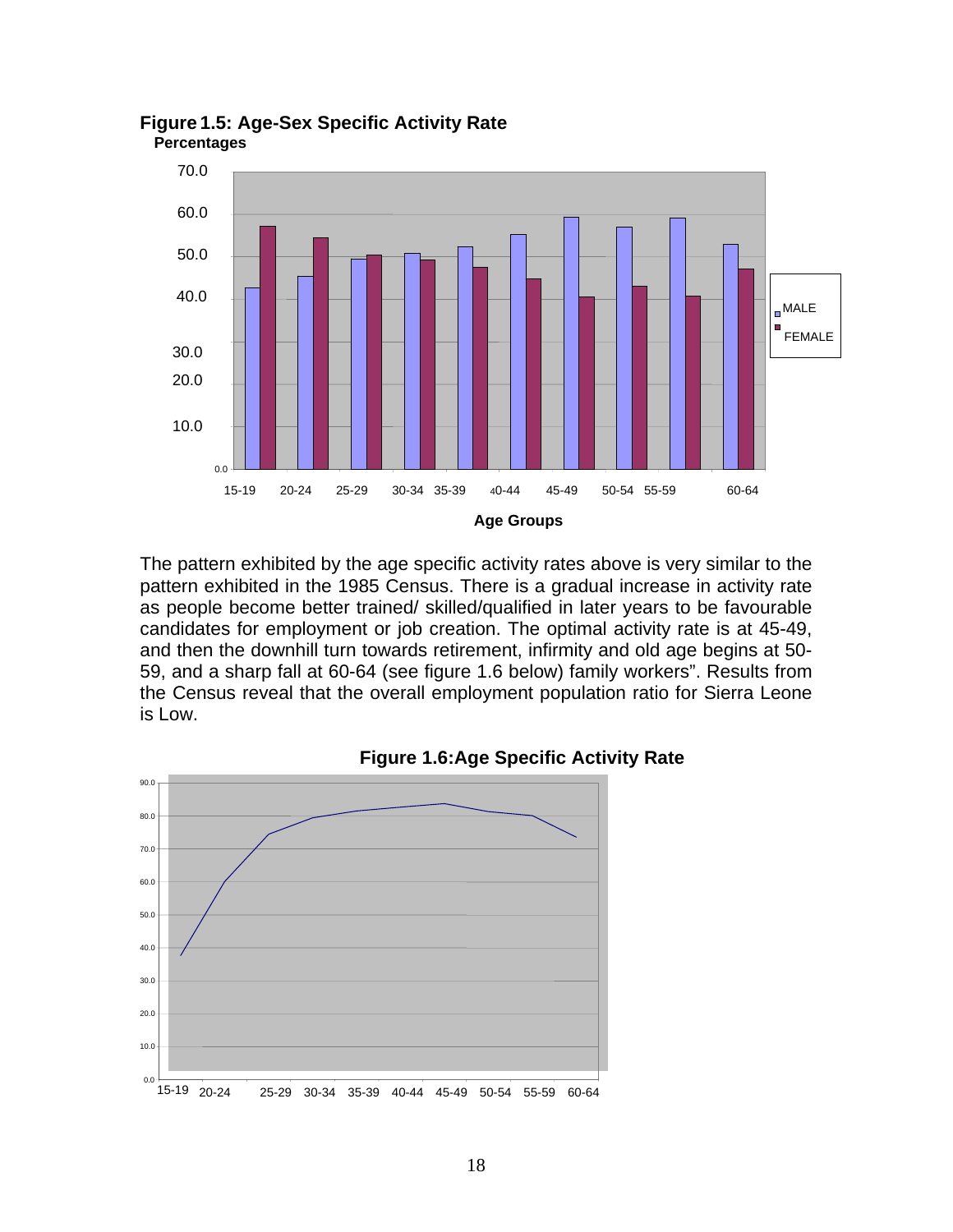#### **1.3.4 Dependency Ratio**

Closely associated with the crude activity rate is the dependency ratio, defined as the number of persons not in the labour force per 100 in the labour force. This is a ratio of the sum of the population Aged 0 to 14 years and those aged 65 and above to the economically active population aged 15 to 64 years.

This is a crude indicator of the incidence of burden of those who produce no income on income earners. These none income earners however, contribute in some form to family income or production of goods and services. The dependency ratio for the country is 90. For every 100 workers there are 90 dependants. This value is low for a developing country emerging from the scourges of war and where the household sizes are on average about 6 persons and the extended family system is practised.

| Table 1.11 Dependency ratio by sex (percent) |  |  |  |
|----------------------------------------------|--|--|--|
|----------------------------------------------|--|--|--|

| <b>National</b> |    |
|-----------------|----|
| <b>Males</b>    |    |
| <b>Females</b>  | ΩA |

However, this dependence ratio shown in Table 1.9 is far less than the one obtained for the 1985 census data, which was 106%. This fall in the dependency ratio may be as a result of the increase in the number of women who are economically independent than was in the 80s. Another possible reason might be giving of wrong ages for children below 15 as above 15 and the proportion of family farm workers classified as economically active. Given the extended family system in Sierra Leone and household size averaging 6 persons by household this figure raises eyebrows

**Figure 1.7 Economic Dependency Ratio for Sierra Leone by Sex** 

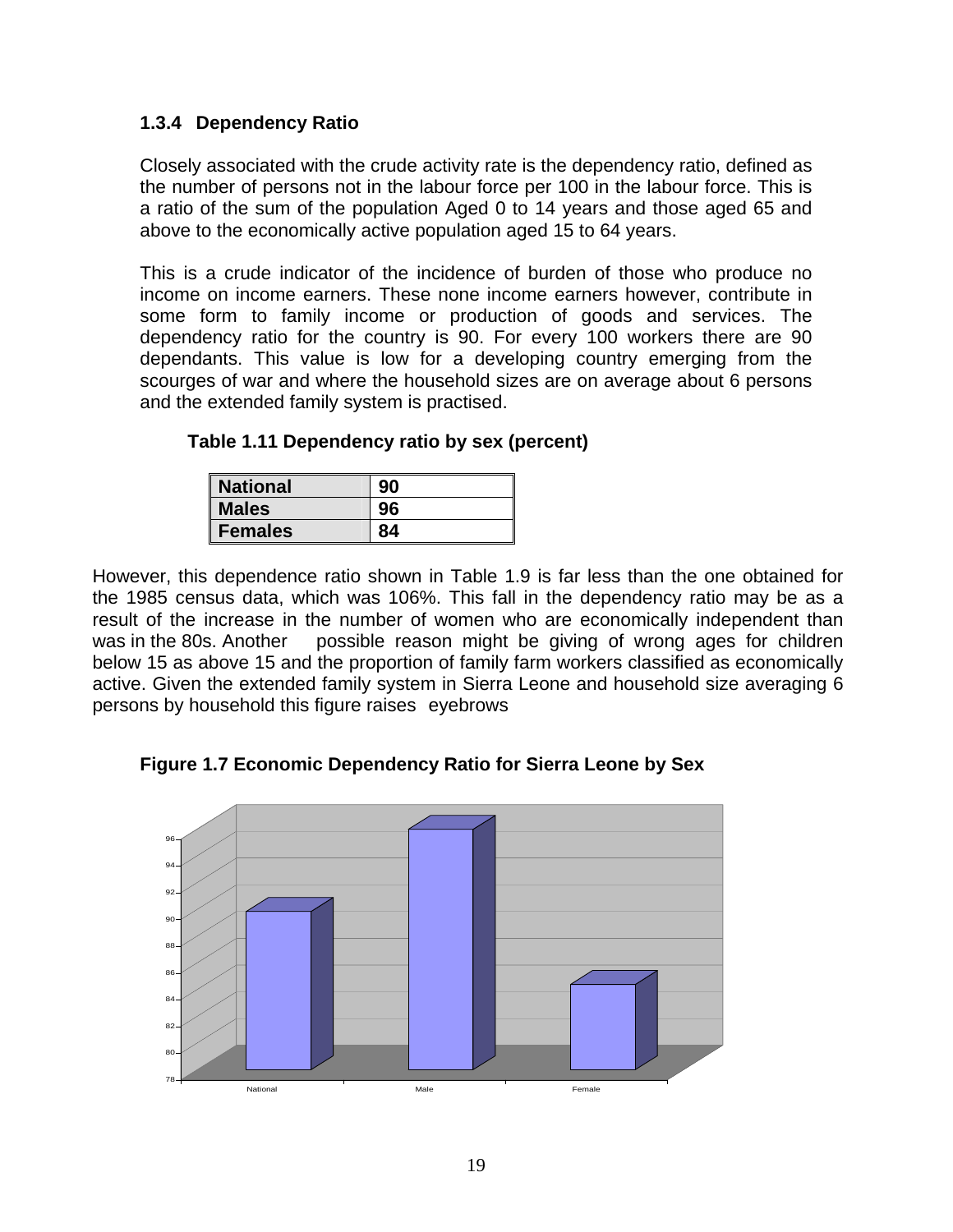#### **1.4 THE POPULATION AGED 15-64 YEARS BY PAID EMPLOYMENT**

#### **1.4.1 Employment-to- Population Ratio**

This indicator measures the proportion of the working age population that is employed. Employment–to-population ratio provides information on the ability of the economy to create jobs. This ratio is equal to the labour force participation rate after the deduction of the unemployed from the numerator of the rate. When computed for specific groups, it is measured as the employed persons of the specific group divided by the total population of that group. The employed persons were regarded as those in paid employment, self-employment and those engaged as "unpaid.

#### **Table 1.12: Employment –to-Population Ratio of Population 15-64 years by Region and Sex**

|                     |                    | <b>Males and Females</b> |       | <b>Males</b>        |                       |       |                     | <b>Females</b>        |       |
|---------------------|--------------------|--------------------------|-------|---------------------|-----------------------|-------|---------------------|-----------------------|-------|
| PROVINCES/<br>AREA  | opulation<br>Total | Employed<br>Total        | Ratio | Population<br>Total | mployed<br>ш<br>Total | Ratio | Population<br>Total | mployed<br>ш<br>Total | Ratio |
| Eastern             | 643548             | 424880                   | 66.0  | 321917              | 239009                | 74.2  | 321631              | 185871                | 57.8  |
| <b>Northern</b>     | 871183             | 618729                   | 71.0  | 380349              | 281176                | 73.9  | 490834              | 337553                | 68.8  |
| <b>Southern</b>     | 555907             | 378850                   | 68.1  | 256633              | 190501                | 74.2  | 299274              | 188349                | 62.9  |
| Western<br>Area     | 551135             | 299941                   | 54.4  | 276179              | 158538                | 57.4  | 274956              | 141403                | 51.4  |
| <b>Sierra Leone</b> | 2621773            | 1722400                  | 65.7  | 1235078             | 869224                | 70.4  | 1386695             | 853176                | 61.5  |

It can be seen from Table 1.10above that the ratios are fairly high for the Eastern, Northern and Southern Provinces. An indication that there is a high capacity for job creation in these regions and nationwide. Information on gender differences in labour market activity can be derived from the employment-topopulation ratio when compared by sex . the gender disparity is very striking in the Eastern region, though the result shows it is nationwide

Table 1.11 below shows that for the country, as a whole the employment population ratio is 65.7%. When analysed by sex, the ratio is higher for males (70.4%) than for females 61.5%.

When district variations are considered, the employment population ratio is lowest in the Western Urban district (54.4%)) and the highest in Koinadugu district (66.7%) than all other districts. The low employment population ratio for the Western Urban district Area is a reflection of the higher unemployment rate among the population in this District. A large percentage of the job seekers (both rural and urban) hope, believe and are convinced that Freetown, the capital city, has the highest number of the job opportunities that exist in Sierra Leone.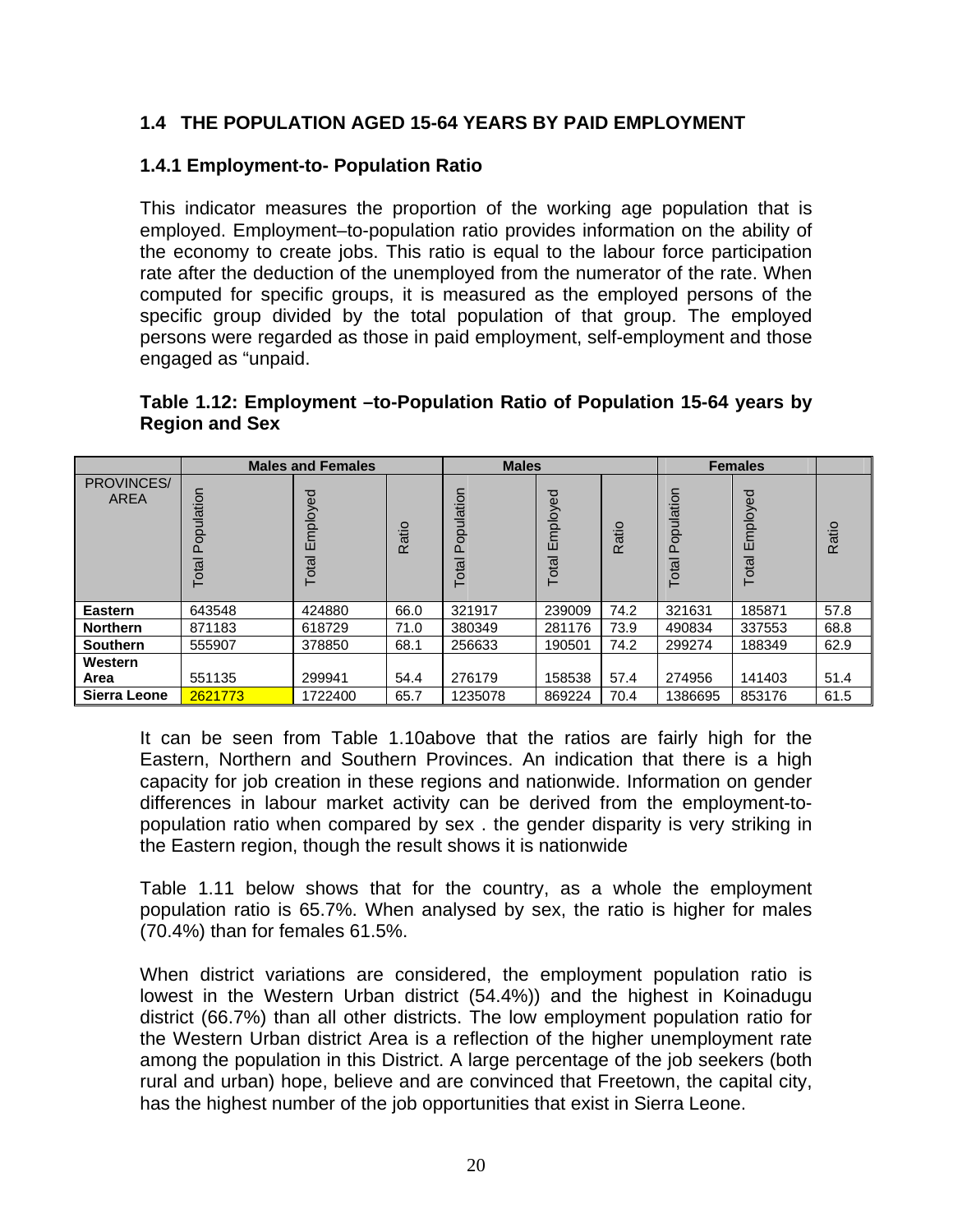| <b>Employment Population Ratio By District</b> |                           |              |                |  |  |  |  |  |
|------------------------------------------------|---------------------------|--------------|----------------|--|--|--|--|--|
|                                                | Males &<br><b>Females</b> | <b>Males</b> | <b>Females</b> |  |  |  |  |  |
| Kailahun                                       | 60.3                      | 66.0         | 55.4           |  |  |  |  |  |
| Kenema                                         | 65.7                      | 75.8         | 55.4           |  |  |  |  |  |
| Kono                                           | 72.2                      | 79.3         | 64.2           |  |  |  |  |  |
| <b>Bombali</b>                                 | 71.6                      | 71.2         | 71.9           |  |  |  |  |  |
| Kambia                                         | 70.8                      | 74.9         | 67.8           |  |  |  |  |  |
| Koinadugu                                      | 75.1                      | 78.6         | 72.4           |  |  |  |  |  |
| Port Loko                                      | 71.3                      | 73.1         | 70.0           |  |  |  |  |  |
| Tonkolili                                      | 66.9                      | 73.9         | 61.6           |  |  |  |  |  |
| Bo                                             | 67.2                      | 71.2         | 63.4           |  |  |  |  |  |
| <b>Bonthe</b>                                  | 68.1                      | 76.4         | 61.3           |  |  |  |  |  |
| Moyamba                                        | 72.9                      | 77.7         | 69.2           |  |  |  |  |  |
| Pujehun                                        | 64.8                      | 75.8         | 55.8           |  |  |  |  |  |
| <b>Western Rural</b>                           | 67.2                      | 68.5         | 66.1           |  |  |  |  |  |
| W/Urban                                        | 51.8                      | 55.2         | 48.3           |  |  |  |  |  |
| S/Leone                                        | 65.7                      | 70.4         | 61.5           |  |  |  |  |  |

#### **Table 1.13 Employment –to- Population Ratios by District and Sex**

The Table shows that with the exception of Bombali and Port Loko, there is a fairly wide disparity in gender labour market activity: In Bombali the female ratio is higher than the male ratio, almost confirming the labour participation pattern in the district. The widest disparities are found in Pujehun, Bonthe, Kono and Kenema. These are districts in which mining is taking place and some amount of fishing, both gender stereo type activities.

#### **1.4.2 Labour Force Participation rates**

Given the paucity data on Labour, an analysis of the distribution of the Labour force 15-64 years by Region, District and Sex will provide policy makers with a sense of direction in planning labour and employment in a Regional specific and, or , District specific manner, that is depending on the spatial distribution of the Labour Force.

Table 1.14 below, the Regional distribution of labour force participation by sex, confirms the assertion that labour force participation is biased towards men, though total female population exceeds that of the males. At the regional level male labour force participation in the Eastern region is the highest, followed by the Southern province, whereas for the Females the highest labour force participation is in the North, far exceeding values for each of the other three regions, a noticeable regional female labour force participation disparity.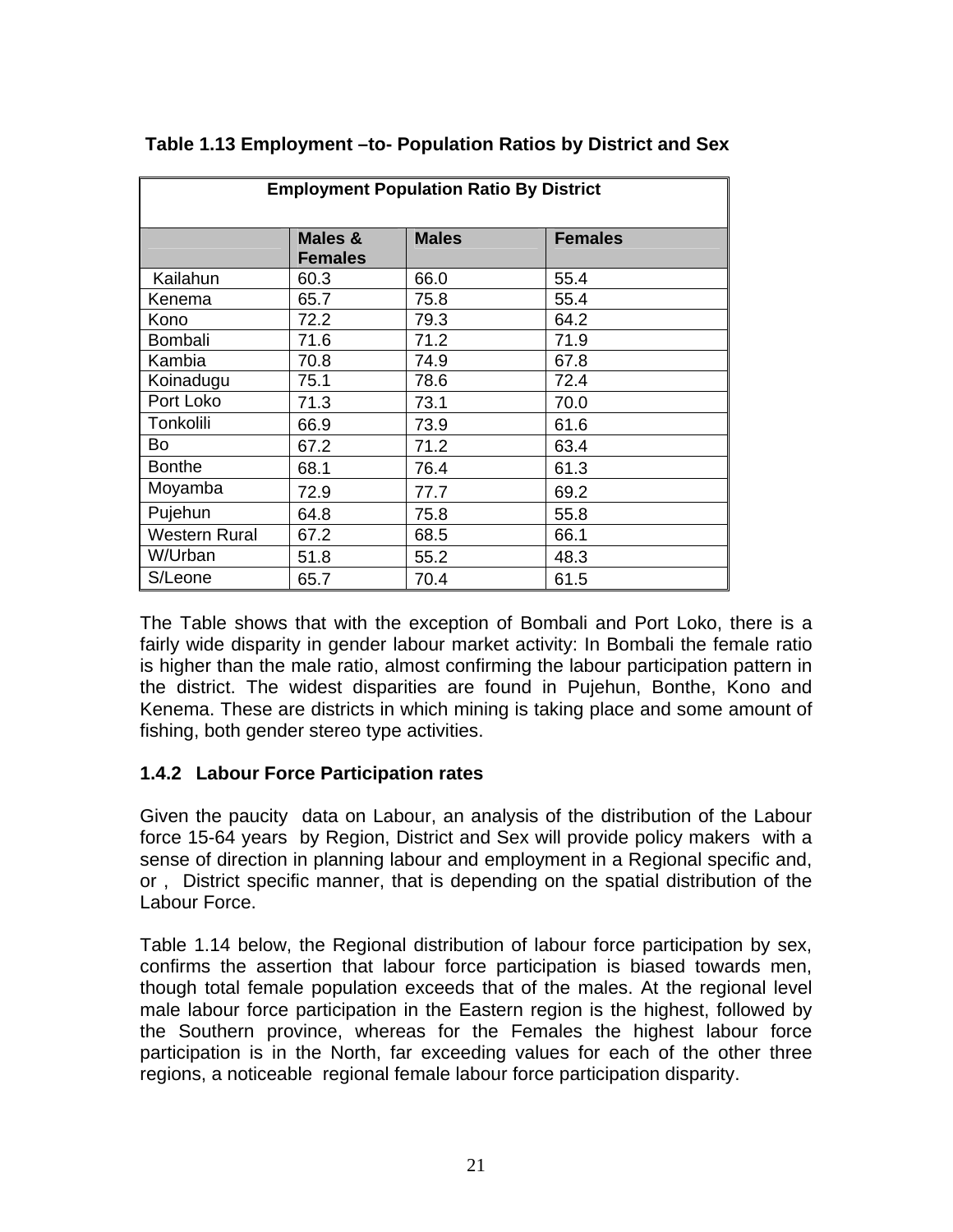|                     |                                        | <b>MALES</b>                                          |                                                     | <b>FEMALES</b>                                     |                                                         |                                                       |  |
|---------------------|----------------------------------------|-------------------------------------------------------|-----------------------------------------------------|----------------------------------------------------|---------------------------------------------------------|-------------------------------------------------------|--|
| <b>REGIONS</b>      | <b>Total Male</b><br><b>Population</b> | <b>Total</b><br><b>Male</b><br>Labour<br><b>Force</b> | Male labour<br><b>Force</b><br><b>Participation</b> | <b>Total</b><br><b>Female</b><br><b>Population</b> | <b>Total</b><br><b>Female</b><br>Labour<br><b>Force</b> | Female<br><b>Labour Force</b><br><b>Participation</b> |  |
| <b>EASTERN</b>      | 321917                                 | 246,145                                               | 76.4                                                | 321631                                             | 188,384                                                 | 58.6                                                  |  |
| <b>NORTHERN</b>     | 380349                                 | 287,418                                               | 75.6                                                | 490834                                             | 340,306                                                 | 69.3                                                  |  |
| <b>SOUTHERN</b>     | 256633                                 | 195,445                                               | 76.2                                                | 299274                                             | 190,529                                                 | 63.7                                                  |  |
| <b>WESTERN</b>      | 276179                                 | 183,312                                               | 66.4                                                | 274956                                             | 154,123                                                 | 56.1                                                  |  |
| <b>SIERRA LEONE</b> | 1235078                                | 912320                                                | 73.9                                                | 1386695                                            | 873,342                                                 | 62.98                                                 |  |

### **Table 1.14 Labour Force Participation Rates By Region And By Sex**

### **Table 1.15: Distribution Of The Total Labour Force 15-64 Years by District**

|                      |                                   |                 | <b>Labour Force (Number)</b> |                                        |                                                                |                                                  |  |  |  |  |
|----------------------|-----------------------------------|-----------------|------------------------------|----------------------------------------|----------------------------------------------------------------|--------------------------------------------------|--|--|--|--|
| <b>DISTRICTS</b>     | <b>Total</b><br><b>Population</b> | <b>Employed</b> | <b>Unemployed</b>            | <b>Total</b><br>Labour<br><b>Force</b> | Labour<br><b>Force</b><br><b>Participation</b><br><b>Rates</b> | Distribution of<br><b>Labour Force</b><br>$(\%)$ |  |  |  |  |
| Kailahun             | 186175                            | 112328          | 2362                         | 114690                                 | 61.60                                                          | 6.4                                              |  |  |  |  |
| Kenema               | 272027                            | 178785          | 3829                         | 182614                                 | 67.13                                                          | 10.2                                             |  |  |  |  |
| Kono                 | 185346                            | 133767          | 3458                         | 137225                                 | 74.04                                                          | 7.7                                              |  |  |  |  |
| <b>Bombali</b>       | 205735                            | 147311          | 2531                         | 149842                                 | 72.83                                                          | 8.4                                              |  |  |  |  |
| Kambia               | 129628                            | 91837           | 1265                         | 93102                                  | 71.82                                                          | 5.2                                              |  |  |  |  |
| Koinadugu            | 134779                            | 101234          | 787                          | 102021                                 | 75.70                                                          | 5.7                                              |  |  |  |  |
| Port Loko            | 226483                            | 161571          | 3060                         | 164631                                 | 72.69                                                          | 9.2                                              |  |  |  |  |
| Tonkolili            | 174558                            | 116776          | 1352                         | 118128                                 | 67.67                                                          | 6.6                                              |  |  |  |  |
| Bo                   | 239853                            | 161075          | 4079                         | 165154                                 | 68.86                                                          | 9.3                                              |  |  |  |  |
| <b>Bonthe</b>        | 70246                             | 47858           | 826                          | 48684                                  | 69.31                                                          | 2.7                                              |  |  |  |  |
| Moyamba              | 130957                            | 95507           | 1136                         | 96643                                  | 73.80                                                          | 5.4                                              |  |  |  |  |
| Pujehun              | 114851                            | 74410           | 1083                         | 75493                                  | 65.73                                                          | 4.2                                              |  |  |  |  |
| <b>Western Rural</b> | 93018                             | 62554           | 3851                         | 66405                                  | 71.39                                                          | 3.7                                              |  |  |  |  |
| Western Urban        | 458117                            | 237387          | 33643                        | 271030                                 | 59.16                                                          | 15.2                                             |  |  |  |  |
| Sierra Leone         | 2621773                           | 1722400         | 63262                        | 1785662                                | 68.11                                                          | 100                                              |  |  |  |  |

Table 1.15, above shows that Western Urban, Bo, Port Loko, Bombali and Kenema have half of the employed population of Sierra Leone, and if Kono is added to them, they have over half of the country's Total Labour force. The distribution of the labour force per district is almost proportional to the distribution of the labour force participation per district.

Figure 1.8 below illustrates that labour force participation in Sierra Leone is male dominated (63.3 % males; 54.6 females). This is true for almost every district, save Bombali, in which females have higher labour force participation. In districts like Kenema, Kono, Bonthe and Pujehun, which are mainly mining or fishing districts, the disparity in labour force participation rate between the sexes is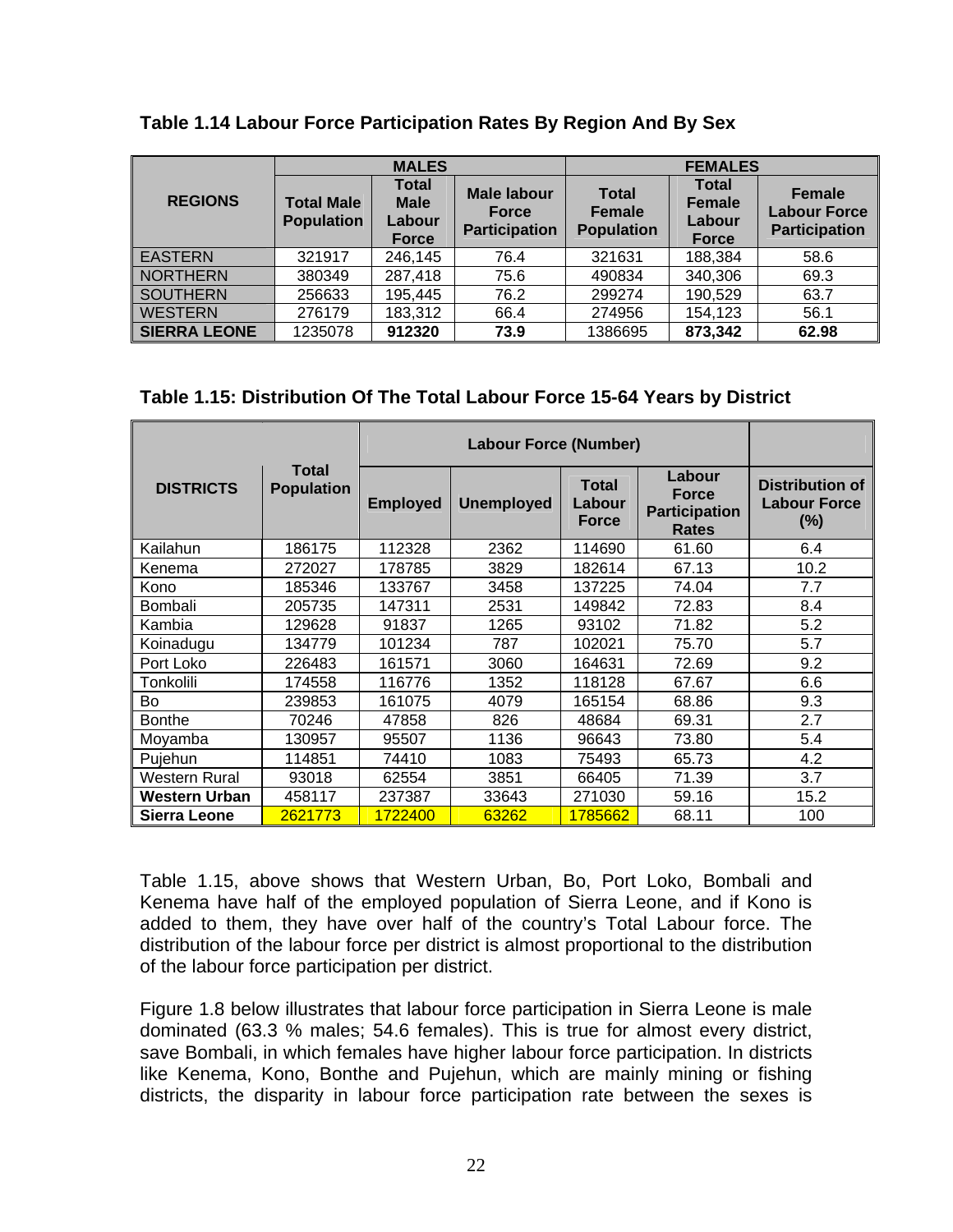glaring, possibly reflecting, stereotype employment opportunities. The main activities in these districts such as mining, Fishing, Building and construction are male dominated.



**Figure 1.8: Labour Force Participation Rates by District and Sex**

To further indicate the level of labour force participation through out Sierra Leone, the labour force participation by District is illustrated in Figure 1.9. The national maximum labour force participation is in Koinadugu and the minimum in Western Urban. This may be explained in terms of the massive agricultural activity in the Koinadugu district (this involves both sexes) and the dependence on public sector employment in the Western region. Kono, Bombali, Kambia, Koinadugu, Port Loko, Bonthe, Moyamba and Western rural have on average a labour force participation rate of 60 and Bombali and Port Loko display some amount of equity in terms of labour force participation among the sexes.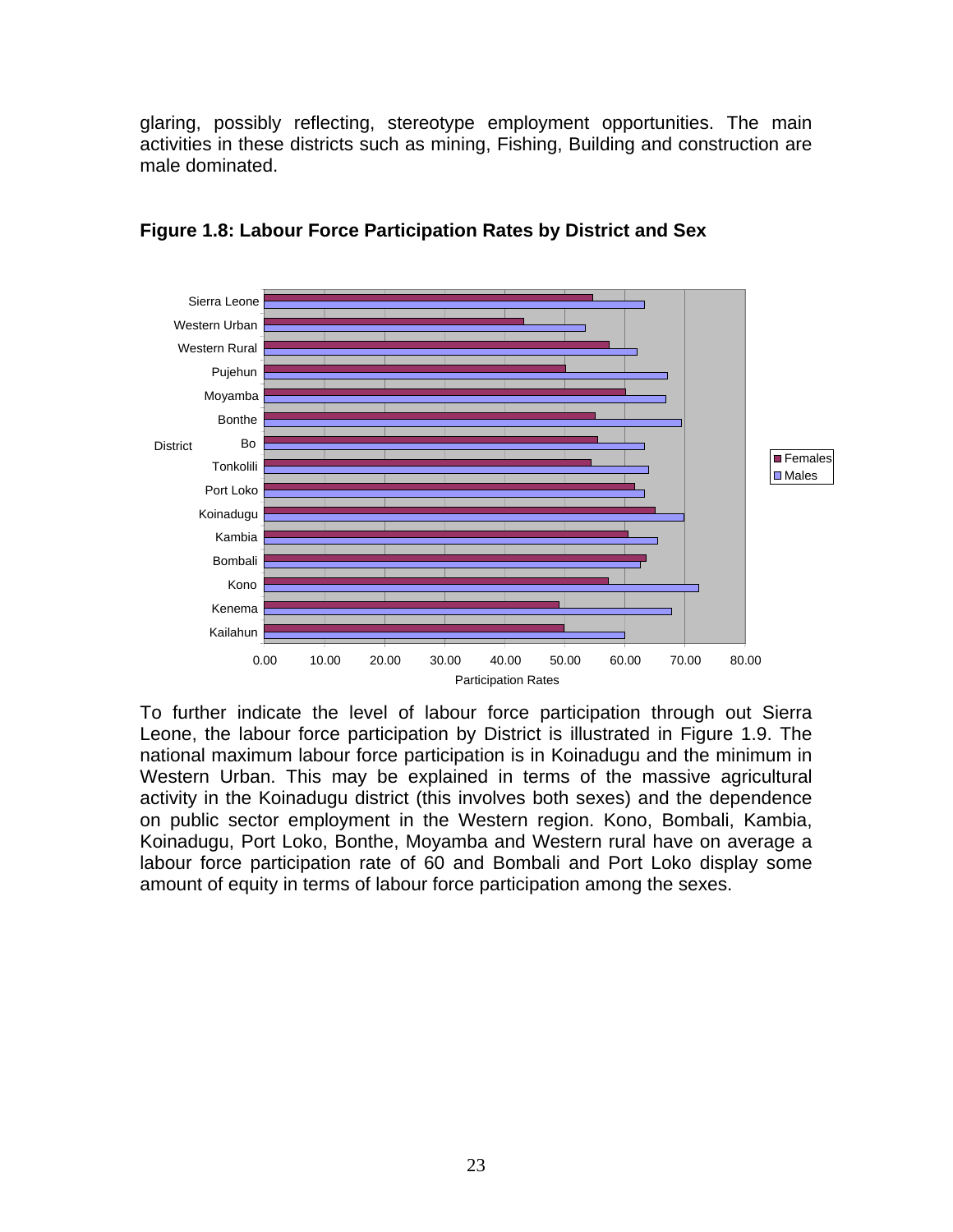



#### **1.4.3 Unemployment Rate:**

The unemployment rate as defined by the International Labour Organization is the "number of persons unemployed as a percentage of the labour force". The "persons of working age are classified as unemployed if they were not employed or had not worked for even one hour in any economic activity (paid, employment, self-employment or unpaid work for a family business or farm), were available for work and had taken active steps to seek work during a specified recent period". However, the aspect of seeking work, or making efforts to get work can be ignored given the fragmented nature of our labour market. The working age for the 2004 population census was set at 10 years and above and the reference (i.e. specified recent period) was one month.

| <b>Unemployment Rate By Age</b> |                   |              |                |  |  |  |  |  |
|---------------------------------|-------------------|--------------|----------------|--|--|--|--|--|
| Age                             | <b>Both Sexes</b> | <b>Males</b> | <b>Females</b> |  |  |  |  |  |
| $15 - 19$                       | 4.3               | 6.0          | 3.0            |  |  |  |  |  |
| 20-24                           | 5.7               | 7.9          | 3.8            |  |  |  |  |  |
| 25-29                           | 4.6               | 6.3          | 3.0            |  |  |  |  |  |
| 30-34                           | 3.6               | 4.8          | 2.2            |  |  |  |  |  |
| 35-39                           | 2.7               | 3.8          | 1.6            |  |  |  |  |  |
| 40-44                           | 2.7               | 3.6          | 1.5            |  |  |  |  |  |
| 45-49                           | 2.3               | 3.0          | 1.2            |  |  |  |  |  |
| 50-54                           | 2.1               | 2.9          | 1.1            |  |  |  |  |  |
| 55-59                           | 2.1               | 2.8          | 1.1            |  |  |  |  |  |
| 60-64                           | 1.5               | 2.1          | 0.9            |  |  |  |  |  |
| <b>Sierra Leone</b>             | 3.4               | 4.4          | 2.3            |  |  |  |  |  |

**Table 1.16. Unemployment Rates by Age for Population 15-64 years**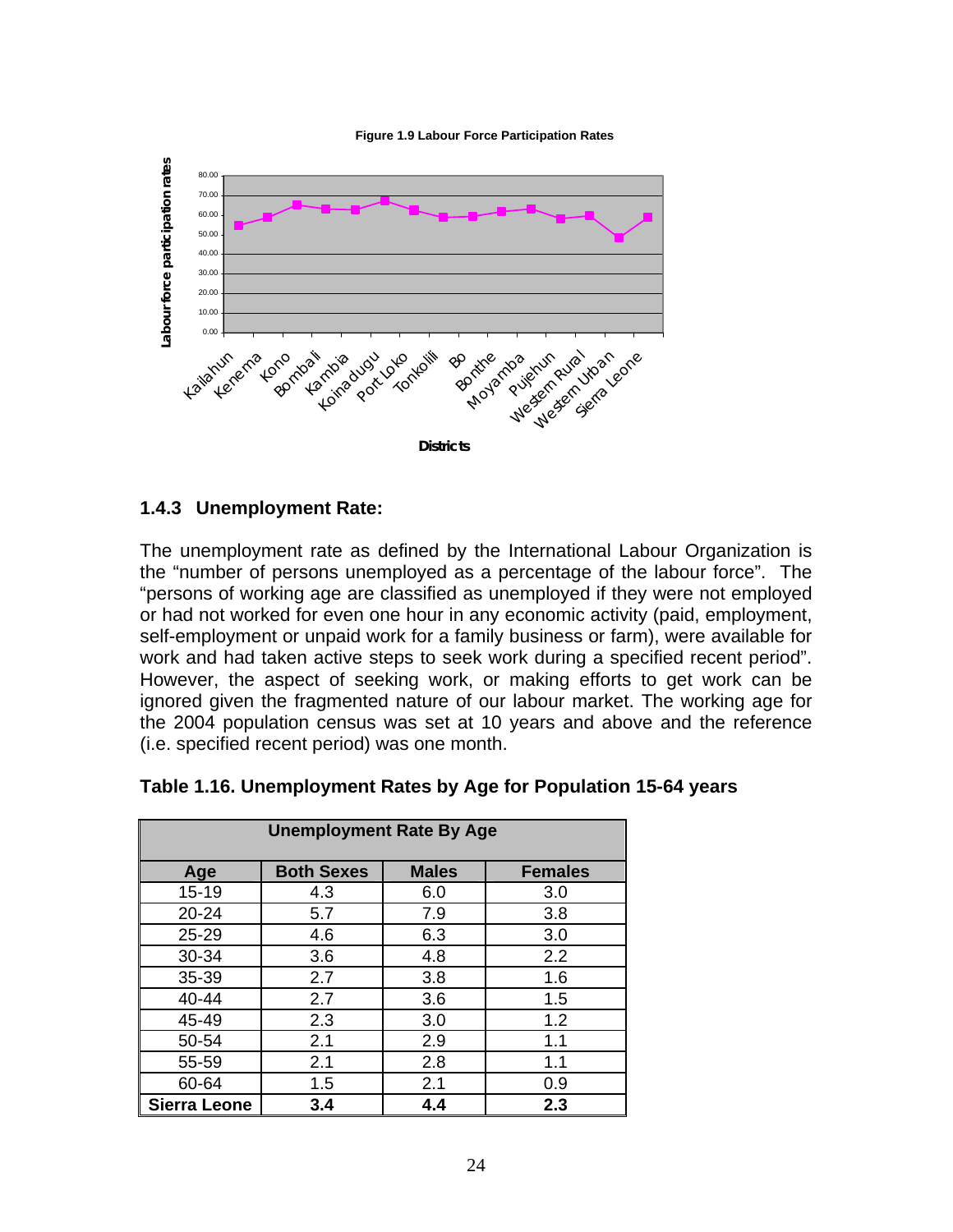Using the standard definition of unemployment above, it could be seen from table 1.16 above that the unemployment rate was very low for the country as a whole (3.4%). The unemployment for all ages and within all districts (Table 1.16 above & Table 1.17 below) is higher for males than for females. The overall rate of unemployment for males (4.4%) is almost twice that for females (2.3%). This is because more females are employed as unpaid family workers or engaged in household work than males.

In an undeveloped economy like Sierra Leone, the unemployment rate calculated using the standard definition of unemployment is not a good indicator of labour market performance. The rates for all districts reflects this under-estimation. There is no comprehensive unemployment insurance or Social Security Scheme to compensate for the lack of employment, very few people can survive a whole month without work or family support, hence the rate of unemployment as defined is likely to be under stated. There are people who wish to work but are not actively seeking a job since they see no possibility of obtaining gainful employment, the so-called "discouraged workers". This is a question of prevailing economic conditions, if and when chances of finding work improve, some of these people will probably return to employment without ever having been classified as unemployed. There is thus a need for a broader definition, which perhaps might include all young people who are neither in education nor in employment.

Also the proportion of the population engaged in self-employment is very high. People who are self employed are less likely to be unemployed than those engaged in paid employment. A better indicator would be the employee – specific unemployment rate.

|                      | <b>Both Sexes</b> | <b>Males</b> | <b>Females</b> |
|----------------------|-------------------|--------------|----------------|
| Kailahun             | 2.06              | 1.526        | 0.534          |
| Kenema               | 2.10              | 1.532        | 0.565          |
| Kono                 | 2.52              | 1.887        | 0.633          |
| <b>Bombali</b>       | 1.69              | 1.200        | 0.489          |
| Kambia               | 1.36              | 0.927        | 0.432          |
| Koinadugu            | 0.77              | 0.480        | 0.291          |
| Port Loko            | 1.86              | 1.274        | 0.584          |
| Tonkolili            | 1.14              | 0.841        | 0.304          |
| Bo                   | 2.47              | 1.703        | 0.767          |
| <b>Bonthe</b>        | 1.70              | 1.095        | 0.602          |
| Moyamba              | 1.18              | 0.836        | 0.339          |
| Pujehun              | 1.43              | 1.046        | 0.388          |
| <b>Western Rural</b> | 5.80              | 33.244       | 17.419         |
| <b>Western Urban</b> | 12.41             | 0.995        | 0.425          |
| Total                | 3.54              | 2.413        | 1.129          |

### **Table 1.17: Unemployment Rates By District and Sex**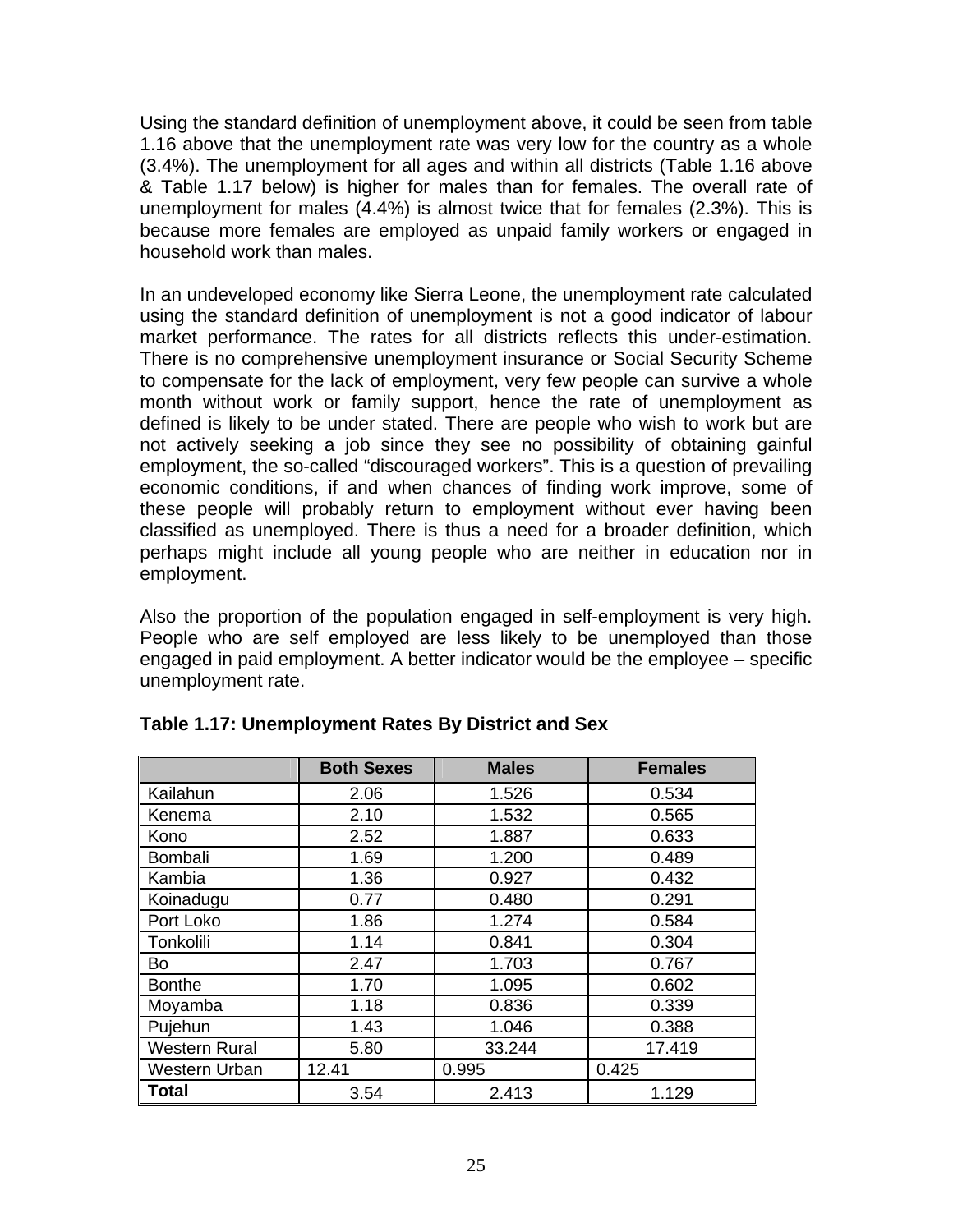### **1.4.3.2 Youth Unemployment Rates**

The conventional definition of the youth population is all persons in the age category 15-24 years. The youth unemployment rate measures the number of employed youths as a percentage of the labour force in the age category 15-24 years. This indicator shows the lack of work for youths in a country. The youth unemployment rate is one of the 8 Millennium goal indicators. Using the conventional definition of unemployment, the 2004 Census data shows that youth unemployment is higher (5.2 %) than the National rate (3.4%). This is a reflection of the fact that the population most at risk of unemployment is generally the educated youths entering the labour force for the first time with little experience and skills.

In economies where the conventional definition of unemployment is relevant the total youth population including the economically inactive such as those in school can be regarded as the base to compute another indicator called the Youth unemployment population ratio. As can be seen on table 1.18 below, the youth unemployment population ratio is lower (2.53% than the youth unemployment rate (5.2%) for the conventional age category 15-24 years.

| dronb<br>Age | Youth<br>Population<br>Total | Youth Labour<br>Force | Paid Labour<br>Force<br>Youth | Unemployment<br>Youth<br>Rate | Employment<br>Ratio<br>Population<br>Youth | Ratio<br>Unemployment<br>Population<br>Youth |
|--------------|------------------------------|-----------------------|-------------------------------|-------------------------------|--------------------------------------------|----------------------------------------------|
| $15 - 19$    | 519975                       | 195930                | 4475                          | 3.8                           | 11.5                                       | 1.432184                                     |
| 20-24        | 407125                       | 244702                | 10865                         | 4.4                           | 14.1                                       | 3.414676                                     |
| 25-29        | 400987                       | 298654                | 21213                         | 7.1                           | 17.4                                       | 3.438765                                     |
| 30-34        | 309729                       | 246230                | 22847                         | 9.3                           | 14.5                                       | 2.827633                                     |
|              |                              |                       |                               |                               |                                            |                                              |
| 15-24        | 927100                       | 440632                | 15340                         | 3.5                           | 25.6                                       | 2.680155                                     |
| 15-34        | 1637816                      | 985516                | 59400                         | 3.6                           | 57.5                                       | 1.432184                                     |

### **Table 1.18: Youth Unemployment Rates**

As shown on Table 1.18 above, the youth unemployment is very high for the conventional age group 30-34 years (9.3 %) and it exceeds the national rate.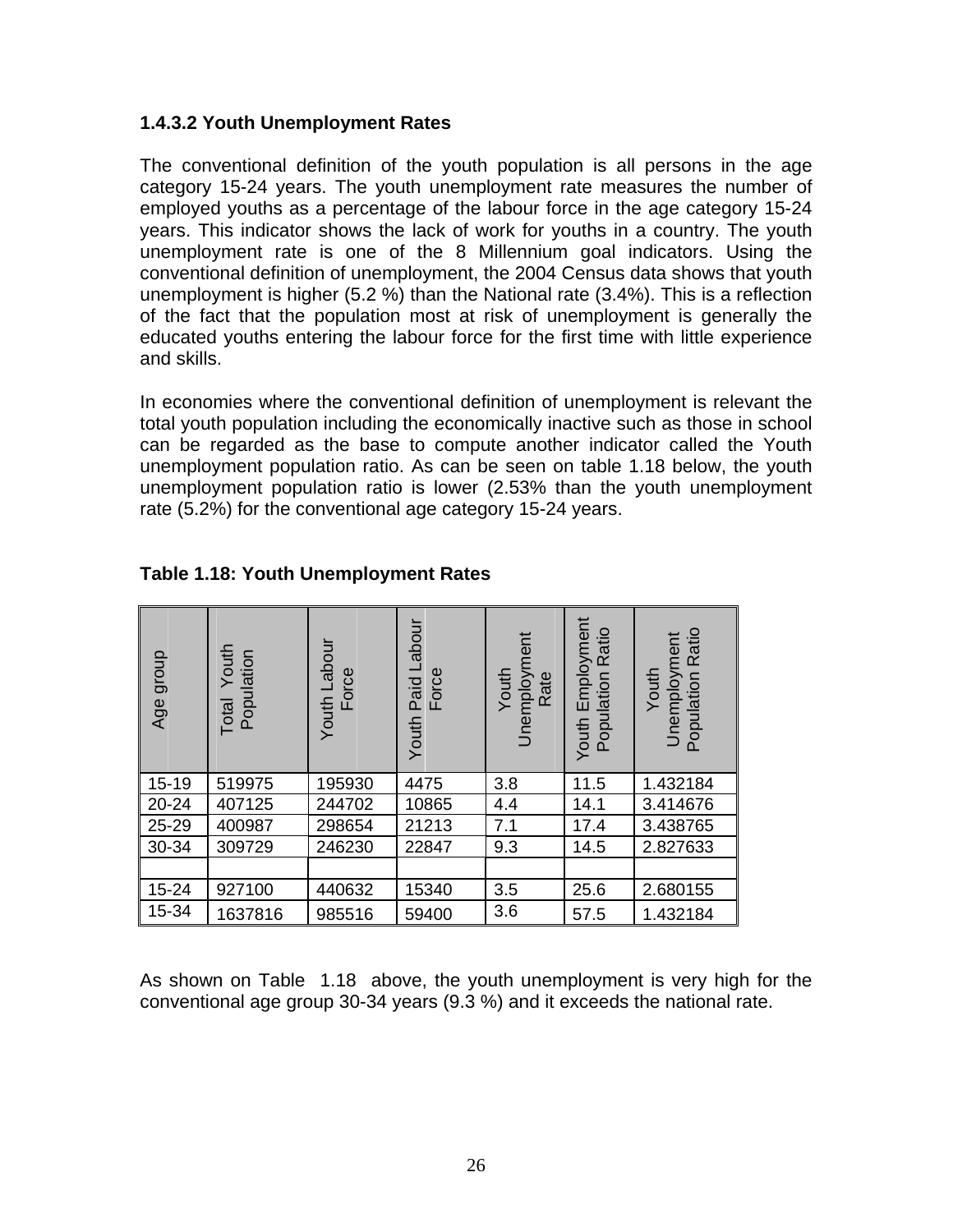### **1.4.3.2 Youth Labour Force Participation Rates**

The youth labour force participation rate measures the extent to which a country's youths are economically active. Figure 1.10 shows the distribution of the youth Labour Force by District in the country.



**Figure 1.10: Youth Labour Force Participation Rate** 

As can be seen from the diagram male youths in all districts are more economically active than female youths, save Port Loko district, because a larger proportion of females in that district were engaged in household work than males. Youth labour force participation rates are also higher for districts with a high rural population such as Koinadugu (69.2%), Moyamba (68.3 %), Kono (69%) and Kambia (67.1%) than those with a large urban population like Western Urban (51.3%). The low youth labour force participation rate recorded for Kailahun district (55.3%) indicates the high level of economically inactive youths in that district. This may be due to the large number of ex-combatants resident in this district, most of whom may not have integrated into productive activities yet.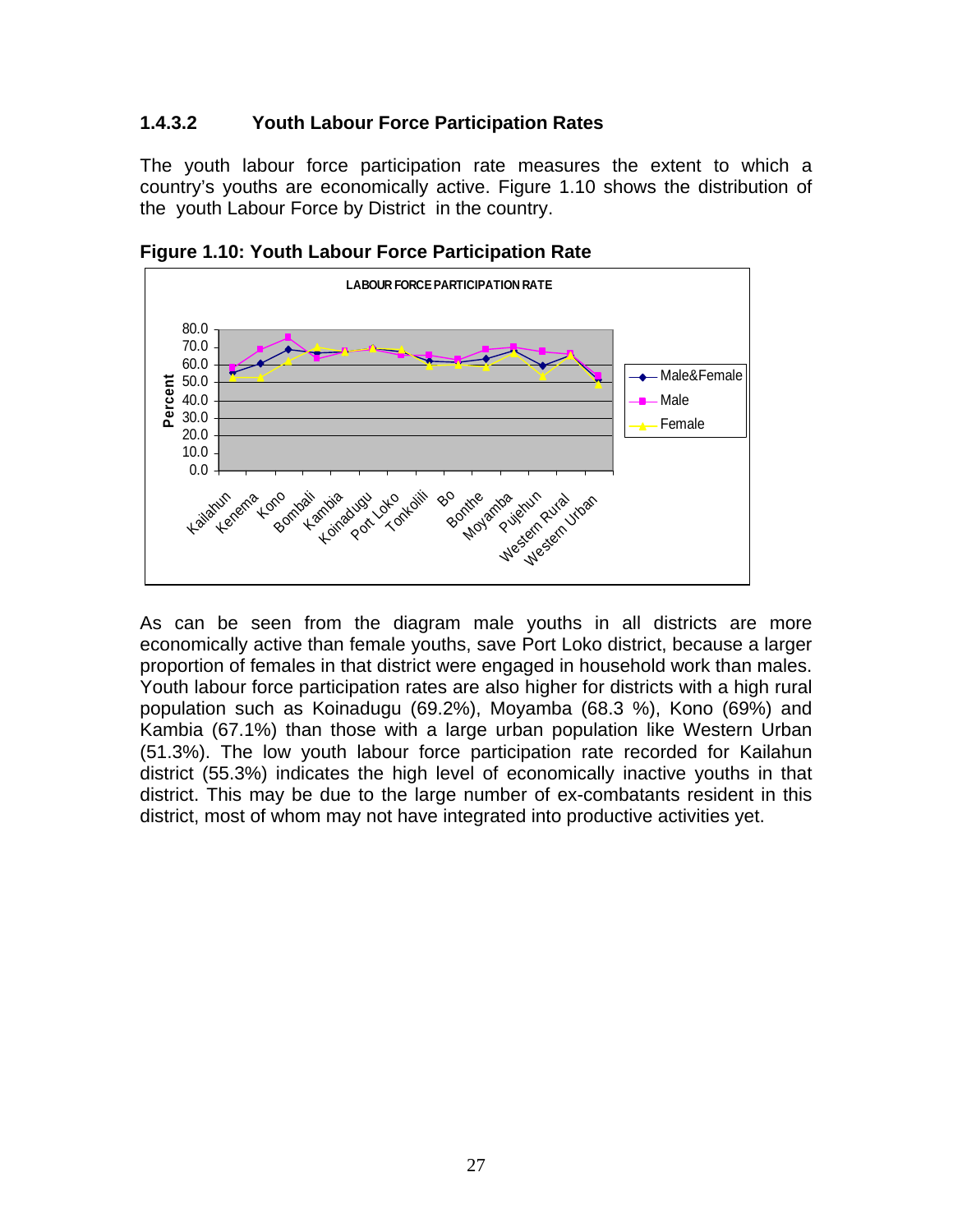# **CHAPTER TWO**

## **ANALYSIS OF THE POPULATION BY INDUSTRY**

### **2.1 Distribution of the Labour Force by Industry**

The structure of an economy is determined by the proportion of the population engaged in agriculture, industry and services. As an economy develops, it is expected that the distribution of the economically active population will shift from the agriculture sector to other sectors such as manufacturing, telecommunication, services etc. Thus an agrarian economy has a large proportion of the labour force engaged in agriculture. An analysis of the labour force by industry was done to determine the economic structure of the country.

|                               |              | Sierra Leone (Males &<br><b>Females)</b> |              | <b>Males</b>        |              | <b>Females</b>      |
|-------------------------------|--------------|------------------------------------------|--------------|---------------------|--------------|---------------------|
|                               | <b>Total</b> | <b>Distribution</b>                      | <b>Total</b> | <b>Distribution</b> | <b>Total</b> | <b>Distribution</b> |
|                               | Labour       | of Labour                                | Labour       | of Labour           | Labour       | of Labour           |
| <b>Industry</b>               | <b>Force</b> | Force (%)                                | <b>Force</b> | Force (%)           | <b>Force</b> | Force (%)           |
| Crop Faming                   | 1177873      | 64.01                                    | 568165       | 60.42               | 609708       | 67.77               |
| Livestock                     | 7241         | 0.39                                     | 3940         | 0.42                | 3301         | 0.37                |
| Poultry                       | 1796         | 0.10                                     | 866          | 0.09                | 930          | 0.10                |
| Hunting                       | 1241         | 0.07                                     | 777          | 0.08                | 464          | 0.05                |
| Forestry                      | 6180         | 0.34                                     | 4060         | 0.43                | 2120         | 0.24                |
| Fishing                       | 48821        | 2.65                                     | 31834        | 3.39                | 16987        | 1.89                |
| Mining                        | 67644        | 3.68                                     | 58481        | 6.22                | 9163         | 1.02                |
| Manufacturing                 | 9203         | 0.50                                     | 7236         | 0.77                | 1967         | 0.22                |
| Electricity/Gas/Water         | 8255         | 0.45                                     | 7059         | 0.75                | 1196         | 0.13                |
| Construction                  | 38307        | 2.08                                     | 27829        | 2.96                | 10478        | 1.16                |
| Trade/Repairs                 | 263459       | 14.32                                    | 100398       | 10.68               | 163061       | 18.12               |
| Hotels/Restaurants            | 4890         | 0.27                                     | 2604         | 0.28                | 2286         | 0.25                |
| Trans/Com/Storage             | 15654        | 0.85                                     | 14402        | 1.53                | 1252         | 0.14                |
| <b>Financial Intermediate</b> | 6873         | 0.37                                     | 3973         | 0.42                | 2900         | 0.32                |
| Estate/Renting/Business       | 10602        | 0.58                                     | 5428         | 0.58                | 5174         | 0.58                |
| Public .Admin/Def/SS.         | 25804        | 1.40                                     | 21038        | 2.24                | 4766         | 0.53                |
| Education                     | 33550        | 1.82                                     | 22708        | 2.41                | 10842        | 1.21                |
| Health/Social Wk.             | 19594        | 1.06                                     | 9739         | 1.04                | 9855         | 1.10                |
| Other Community/Social        | 81157        | 4.41                                     | 43378        | 4.61                | 37779        | 4.20                |
| work                          |              |                                          |              |                     |              |                     |
| Private HH Employee           | 8062         | 0.44                                     | 3895         | 0.41                | 4167         | 0.46                |
| <b>External org/Bodies</b>    | 3796         | 0.21                                     | 2486         | 0.26                | 1310         | 0.15                |
| Sierra Leone                  | 1840002      | 100.00                                   | 940296       | 100.00              | 899706       | 100.00              |

**Table 2.1 The distribution of the labour force by industry and Sex**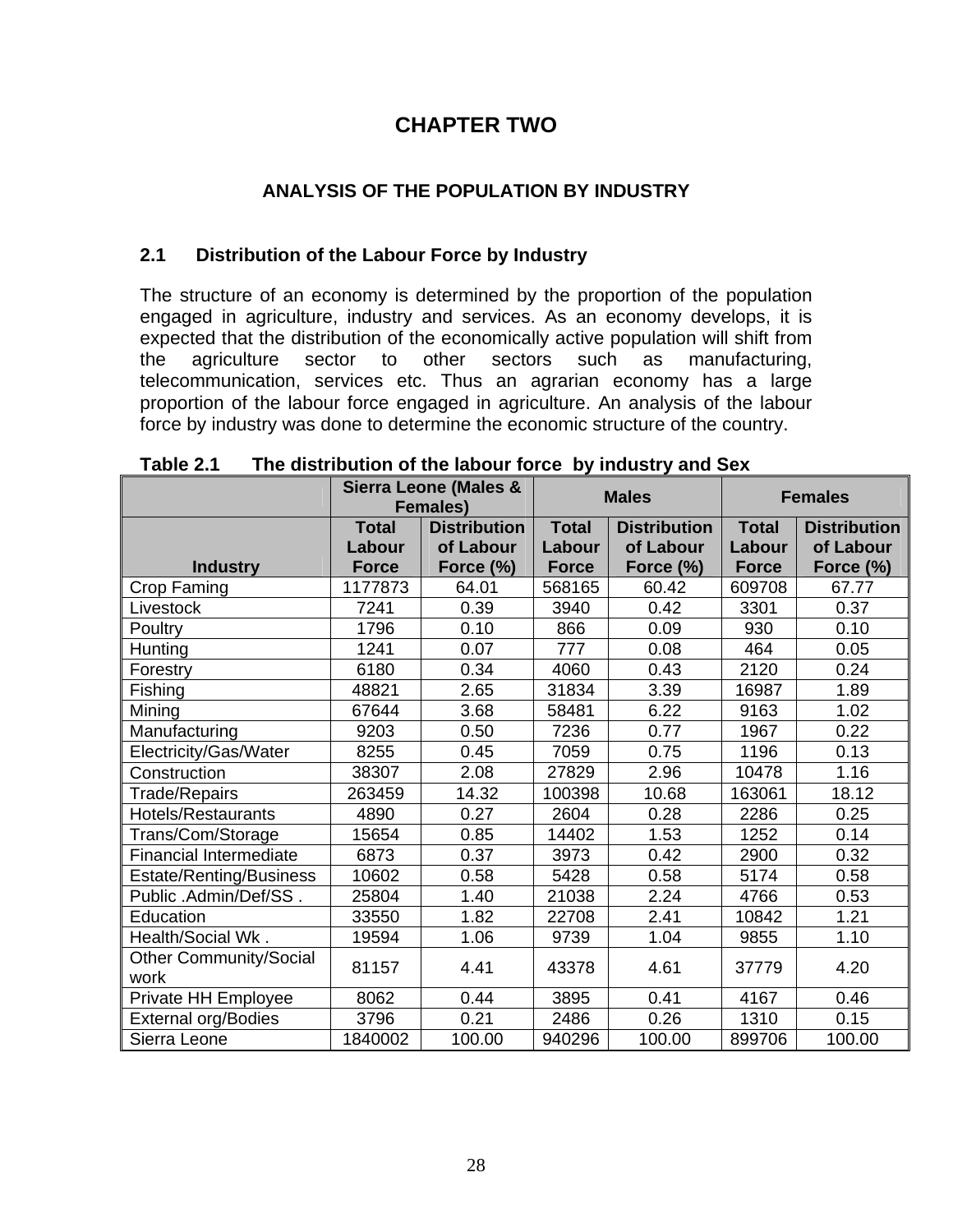The 2004 census data shown on table 2.1 reveals that 64. 9% of the total Sierra Leone labour force was in the agriculture, hunting and forestry industry (i.e crop farming, livestock, poultry, hunting, and forestry) with Crop farming alone accounting for 64.0 % of the total labour force.

The other sector that has the second highest share of the labour force was the Trade and Repairs industry (14.3 %), which include wholesale and retail trade; repair of motor vehicles, motorcycles and personal and household goods. A very small share of the labour force was engaged in manufacturing (0.50), financial Intermediation (0.4 %), hotels and restaurants (0.3 %), transport, storage and communication (0.9%), education (1.8%) health and social work (1.1 %), and public administration (1.8 %). This shows the agrarian nature and the weak industrial base of the economy.

When the industrial distribution of the labour force is analysed by sex, the result shown on table 2.1 reveals a higher proportion of females in crop farming (67.8%) and Trade and repairs(18.1%) than males(60.4 % and 10.7 % respectively). There were also slightly higher proportion of females than males in Private Household employment and Health and Social Work (see table 2.1 above).

When regional differences in the industrial distribution of the labour force are considered, the 2004 Census data showed that agriculture, hunting and forestry accounted for the largest share of the labour force in the Northern Region (81.2%), Eastern Region (71.7%) and Southern Region (71.8%). In the Western Area which comprises of the capital city Freetown, Trade and Repairs had the largest share of the labour force(45.5%) followed by Other Community, Social and Personal Service Activities(11.7%) while Agriculture, Hunting and Forestry accounted for only(4.5 %) of the total labour force in that Region.

Differences between males and females in the regional distribution of the labour force show similar patterns as in the overall labour force, i.e. there were more females engaged in Agriculture and Trade and Repairs than males in all regions. The reverse holds true for other industries.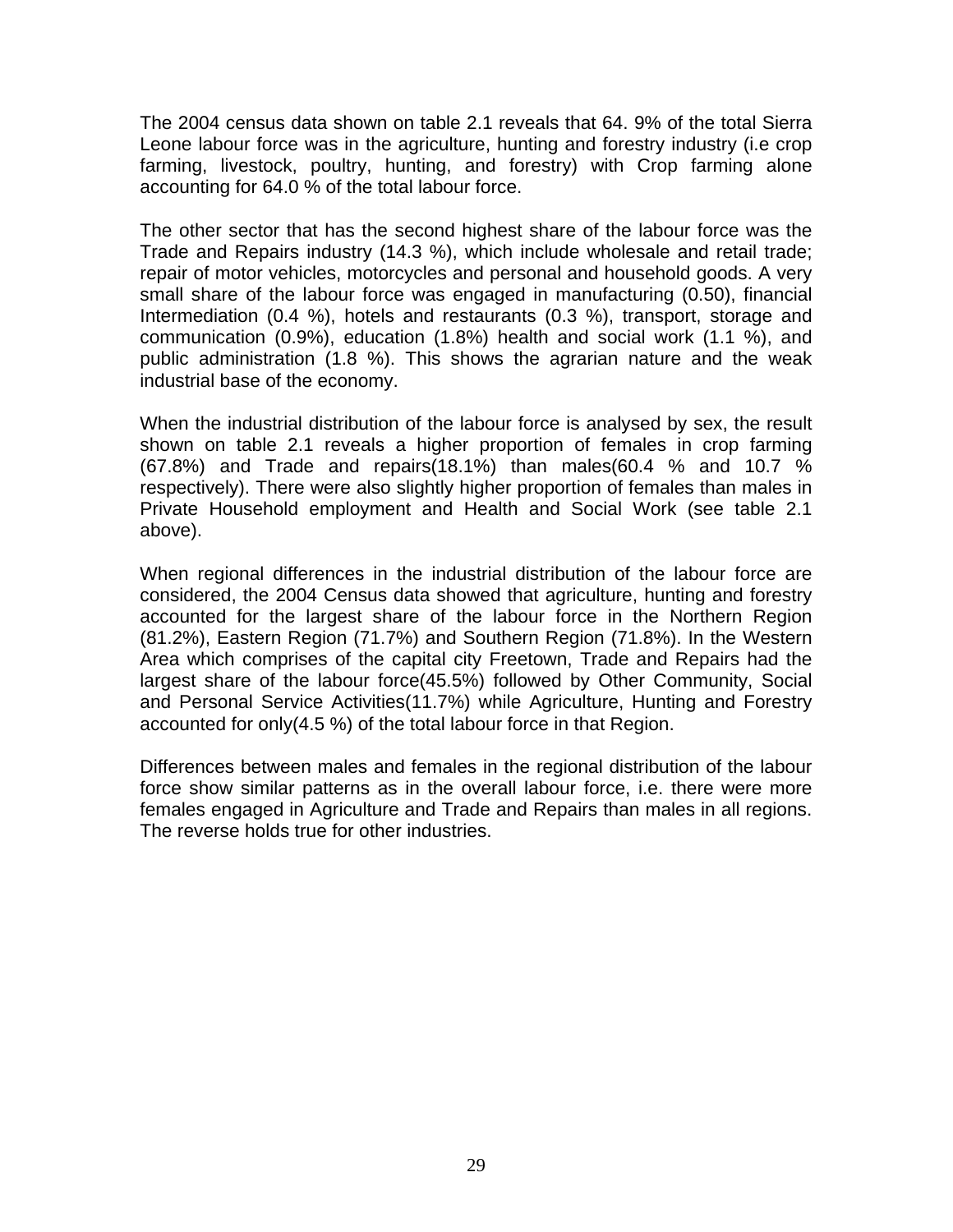**Table 2.2: Distribution of the Sierra Leone Labour Force by Industry and Region (Both Sexes)** 

|                               | <b>Eastern</b><br><b>Region</b>              | <b>Northern</b><br><b>Region</b>             | <b>Southern</b><br><b>Region</b>             | <b>Western</b><br><b>Region</b>              |
|-------------------------------|----------------------------------------------|----------------------------------------------|----------------------------------------------|----------------------------------------------|
| <b>Industry</b>               | <b>Distribution</b><br>of Labour<br>Force(%) | <b>Distribution</b><br>of Labour<br>Force(%) | <b>Distribution</b><br>of Labour<br>Force(%) | <b>Distribution</b><br>of Labour<br>Force(%) |
| Crop Faming                   | 71.66                                        | 81.16                                        | 71.77                                        | 4.49                                         |
| Livestock                     | 0.27                                         | 0.60                                         | 0.22                                         | 0.36                                         |
| Poultry                       | 0.13                                         | 0.07                                         | 0.05                                         | 0.17                                         |
| Hunting                       | 0.07                                         | 0.06                                         | 0.05                                         | 0.11                                         |
| Forestry                      | 0.21                                         | 0.31                                         | 0.26                                         | 0.69                                         |
| Fishing                       | 0.83                                         | 1.74                                         | 5.21                                         | 3.93                                         |
| Mining                        | 9.63                                         | 0.79                                         | 3.58                                         | 1.23                                         |
| Manufacturing                 | 0.31                                         | 0.24                                         | 0.37                                         | 1.53                                         |
| Electricity/Gas/Water         | 0.33                                         | 0.20                                         | 0.24                                         | 1.44                                         |
| Construction                  | 1.30                                         | 1.06                                         | 1.46                                         | 6.33                                         |
| <b>Trade/Repairs</b>          | 7.83                                         | 8.38                                         | 8.07                                         | 45.50                                        |
| <b>Hotels/Restaurants</b>     | 0.09                                         | 0.08                                         | 0.10                                         | 1.16                                         |
| Trans/Com/Storage             | 0.34                                         | 0.34                                         | 0.33                                         | 3.44                                         |
| <b>Financial Intermediate</b> | 0.22                                         | 0.13                                         | 0.16                                         | 1.42                                         |
| Estate/Renting/Business       | 0.57                                         | 0.21                                         | 0.32                                         | 1.75                                         |
| Public .Admin/Def/SS.         | 0.68                                         | 0.60                                         | 0.72                                         | 5.17                                         |
| Education                     | 1.13                                         | 1.25                                         | 1.80                                         | 4.15                                         |
| Health/Social Wk.             | 0.68                                         | 0.63                                         | 0.78                                         | 2.97                                         |
| <b>Other Community/Social</b> |                                              |                                              |                                              |                                              |
| work                          | 3.39                                         | 1.93                                         | 4.16                                         | 11.73                                        |
| Private HH Employee           | 0.21                                         | 0.18                                         | 0.27                                         | 1.58                                         |
| <b>External Org/Bodies</b>    | 0.12                                         | 0.05                                         | 0.07                                         | 0.85                                         |
| Total                         | 100.00                                       | 100.00                                       | 100.00                                       | 100                                          |

District level industrial distribution of the labour force depicted on table 2.3 below shows that agriculture; hunting and forestry had the highest share of the labour force in all districts. The district with the highest share of the labour force in the agriculture industry was Koinadugu(93.0%) followed by Kailahun district(91.6%). There were more economically active persons in the Trade and Repairs industry in the Western Urban (47.0% and Western Rural (39.8%) districts than in all the other districts. Thus the trend that emerges from the 2004 population Census data relating to the industrial distribution of the labour force was that trade and repairs were the main economic activity of the economically active population in the Western Region while agriculture was the predominant economic activity of the population in the provincial areas.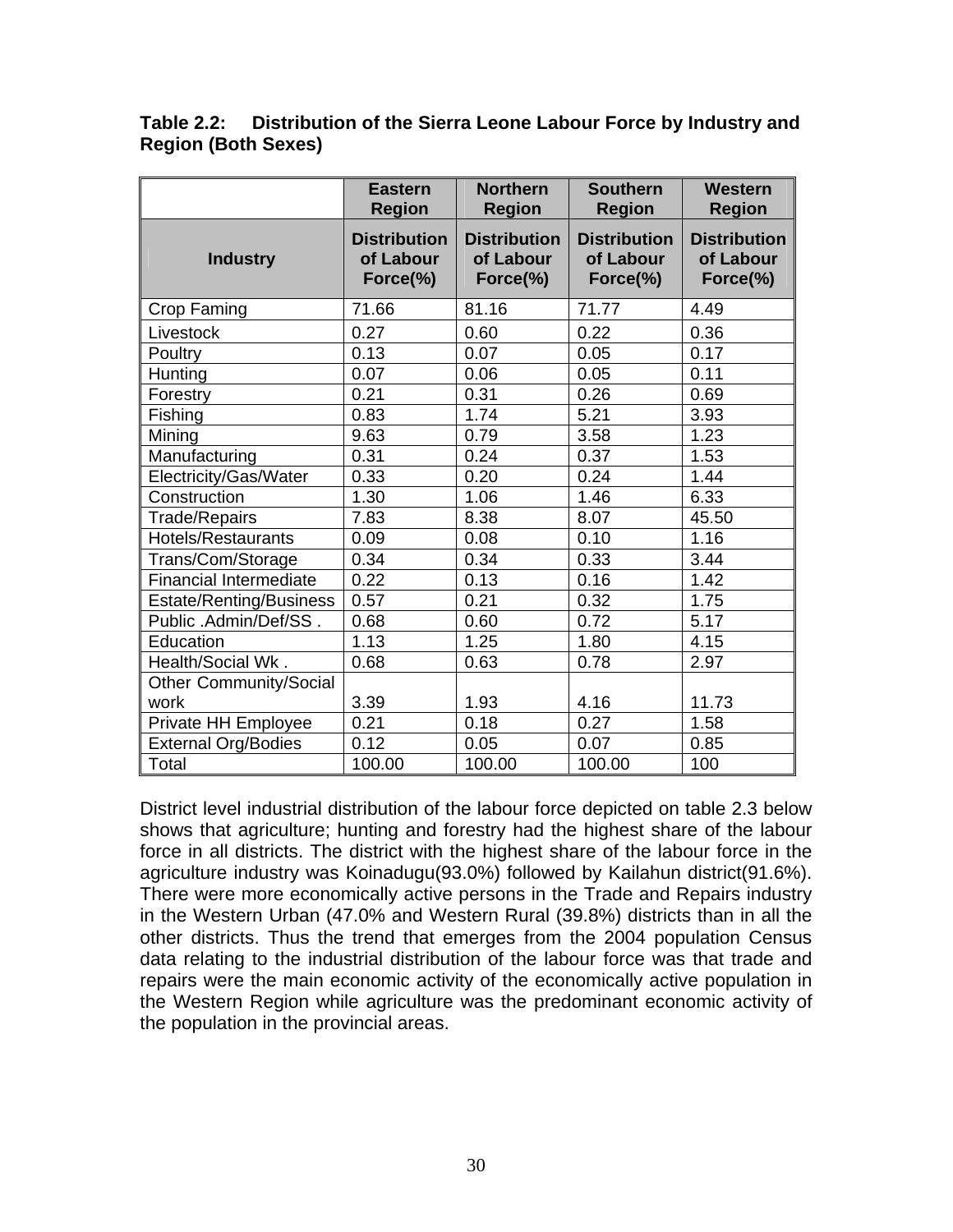|                      | and<br>Agriculture<br>Foresti<br>hunting | Fishing | Mining | Manufacturing | Construction | and<br>Repairs<br>Trade | Education | <b>Others</b> |
|----------------------|------------------------------------------|---------|--------|---------------|--------------|-------------------------|-----------|---------------|
| Kailahun             | 91.58                                    | 1.17    | 0.78   | 0.16          | 0.86         | 2.04                    | 0.79      | 2.61          |
| Kenema               | 64.99                                    | 0.43    | 11.30  | 0.42          | 1.51         | 10.96                   | 1.54      | 8.84          |
| Kono                 | 65.67                                    | 1.06    | 14.99  | 0.31          | 1.40         | 8.61                    | 0.86      | 7.10          |
| Bombali              | 77.86                                    | 0.80    | 2.28   | 0.18          | 1.30         | 11.17                   | 1.53      | 4.88          |
| Kambia               | 80.97                                    | 2.83    | 0.51   | 0.19          | 0.93         | 9.26                    | 0.94      | 4.37          |
| Koinadugu            | 92.95                                    | 0.07    | 0.29   | 0.10          | 0.61         | 2.64                    | 0.77      | 2.57          |
| Port Loko            | 75.63                                    | 4.07    | 0.15   | 0.37          | 1.11         | 11.46                   | 1.39      | 5.82          |
| Tonkolili            | 88.54                                    | 0.25    | 0.44   | 0.28          | 1.16         | 4.81                    | 1.39      | 3.12          |
| Bo                   | 63.94                                    | 1.12    | 6.48   | 0.46          | 2.30         | 12.19                   | 2.33      | 11.18         |
| <b>Bonthe</b>        | 64.75                                    | 17.56   | 0.34   | 0.26          | 1.36         | 5.87                    | 1.71      | 8.14          |
| Moyamba              | 83.22                                    | 3.63    | 0.11   | 0.41          | 0.65         | 6.74                    | 1.64      | 3.60          |
| Pujehun              | 81.42                                    | 7.93    | 3.99   | 0.20          | 0.80         | 2.35                    | 0.91      | 2.40          |
| <b>Western Rural</b> | 15.66                                    | 11.50   | 2.53   | 1.20          | 4.58         | 39.75                   | 2.81      | 21.98         |
| Western Urban        | 3.17                                     | 1.90    | 0.88   | 1.62          | 6.80         | 47.04                   | 4.50      | 34.09         |
| <b>Sierra Leone</b>  | 64.91                                    | 2.65    | 3.68   | 0.50          | 2.08         | 14.32                   | 1.82      | 10.04         |

### **Table 2.3 Distribution of the Sierra Leone Labour Force by Industry and District (Both Sexes)**

The industries that were classified as others were : electricity, water and gas, hotels and restaurants, transport, storage and communication, financial intermediation, real estate and business activities, public administration and defence, health and social work, other community, social and personal service activities, private household employment and extra-territorial organisations and bodies. The districts with the largest combined total percentage share of the labour force in this industries were the main urban districts; Western Urban(34.0%), Western Rural(22.0%), Bo(11.2%) and Kenema(8.8%).

### **2.2 Industrial Distribution of the Paid Labour Force**

The paid labour force refers to the economically active population that is in regular wage or salary employment. To compute this indicator, the self employed, unpaid family workers, and those looking for work are excluded from the total labour force. The industrial distribution of the paid labour force will give us an indication of the industries where formal employment opportunities exist. It also points to the sectors of the economy that are potential sources of economic growth. Table 2.4 below shows the distribution of the paid labour force for population 15 to 64 years by sex. The table shows that nationally, Education accounted for the highest share of the total labour force in paid employment(19.4%) followed by public administration, and defence (16.2%) and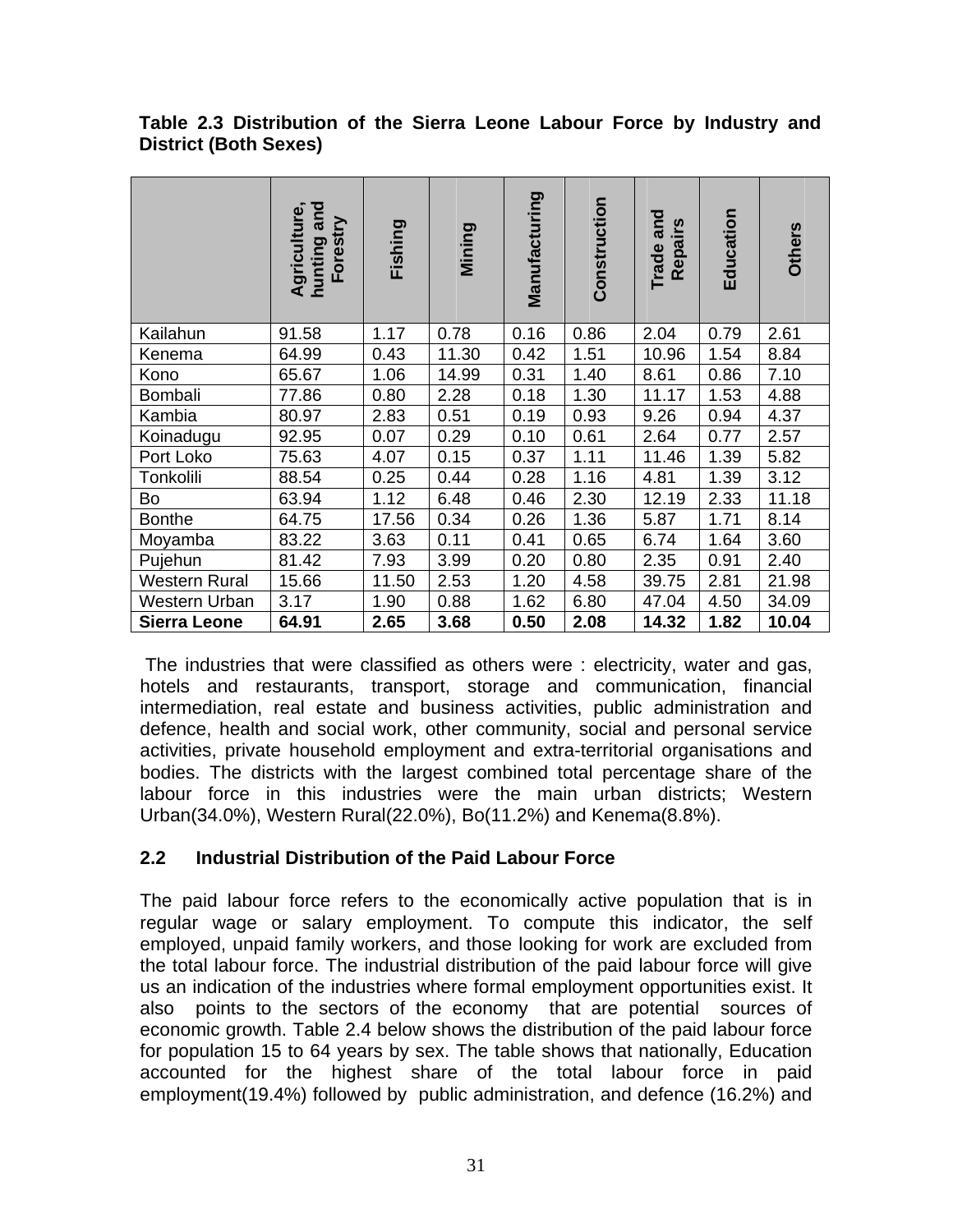agriculture, hunting and forestry(11.7%) and trade and repairs(8.2%). When analysed by sex, the census data reveals that the percentage of females in paid employment engaged in education (25.7%) and agriculture (14.2%) was higher than that of males (19.4% and 11.0% respectively). This implies that the main paid employment opportunity available for women in the economy is in Education.

Other industries were there were relatively higher percentage of women in paid employment were; hotels and restaurants, financial intermediation, health and social work and private household employment (see table 2.4 above).

|         | Table 2.4 Distribution of the Sierra Leone Paid Labour Force by Industry |  |  |  |  |
|---------|--------------------------------------------------------------------------|--|--|--|--|
| and Sex |                                                                          |  |  |  |  |

|                               | <b>Total</b> | <b>Males</b> | <b>Females</b> |
|-------------------------------|--------------|--------------|----------------|
| Crop Faming                   | 10.01        | 9.20         | 12.62          |
| Livestock                     | 0.52         | 0.49         | 0.63           |
| Poultry                       | 0.21         | 0.21         | 0.23           |
| Hunting                       | 0.17         | 0.16         | 0.19           |
| Forestry                      | 0.80         | 0.90         | 0.48           |
| Fishing                       | 1.98         | 2.23         | 1.13           |
| Mining                        | 3.07         | 3.77         | 0.79           |
| Manufacturing                 | 1.79         | 2.07         | 0.89           |
| Electricity/Gas/Water         | 2.29         | 2.78         | 0.70           |
| Construction                  | 5.19         | 6.35         | 1.45           |
| <b>Trade/Repairs</b>          | 8.20         | 8.19         | 8.21           |
| <b>Hotels/Restaurants</b>     | 2.00         | 1.51         | 3.59           |
| Trans/Com/Storage             | 5.70         | 6.87         | 1.90           |
| <b>Financial Intermediate</b> | 2.36         | 2.15         | 3.05           |
| Estate/Renting/Business.      | 1.86         | 1.94         | 1.60           |
| Public .Admin/Def/SS.         | 16.21        | 17.61        | 11.67          |
| Education                     | 19.36        | 17.40        | 25.70          |
| Health/Social Wk.             | 6.79         | 4.79         | 13.29          |
| <b>Other Community/Social</b> | 8.39         | 8.41         | 8.33           |
| work                          |              |              |                |
| Private HH Employee           | 1.60         | 1.44         | 2.12           |
| <b>External Org/Bodies</b>    | 1.48         | 1.50         | 1.43           |
| <b>Sierra Leone</b>           | 100.00       | 100.00       | 100.00         |

Regional distribution of the paid labour force is illustrated on figure 2.1 below. The census data illustrated on figure 2.1 shows variations among regions in the industries that contribute mainly to paid employment. In the Eastern Region, agriculture account for the largest share of paid employment (28.6%) followed by education (17.0%), Mining (12.6 %) and Public Administration (12.0 %). In the North and Southern Regions education accounted for the largest share of the labour force in paid employment (29.6% and 29.5% respectively) followed by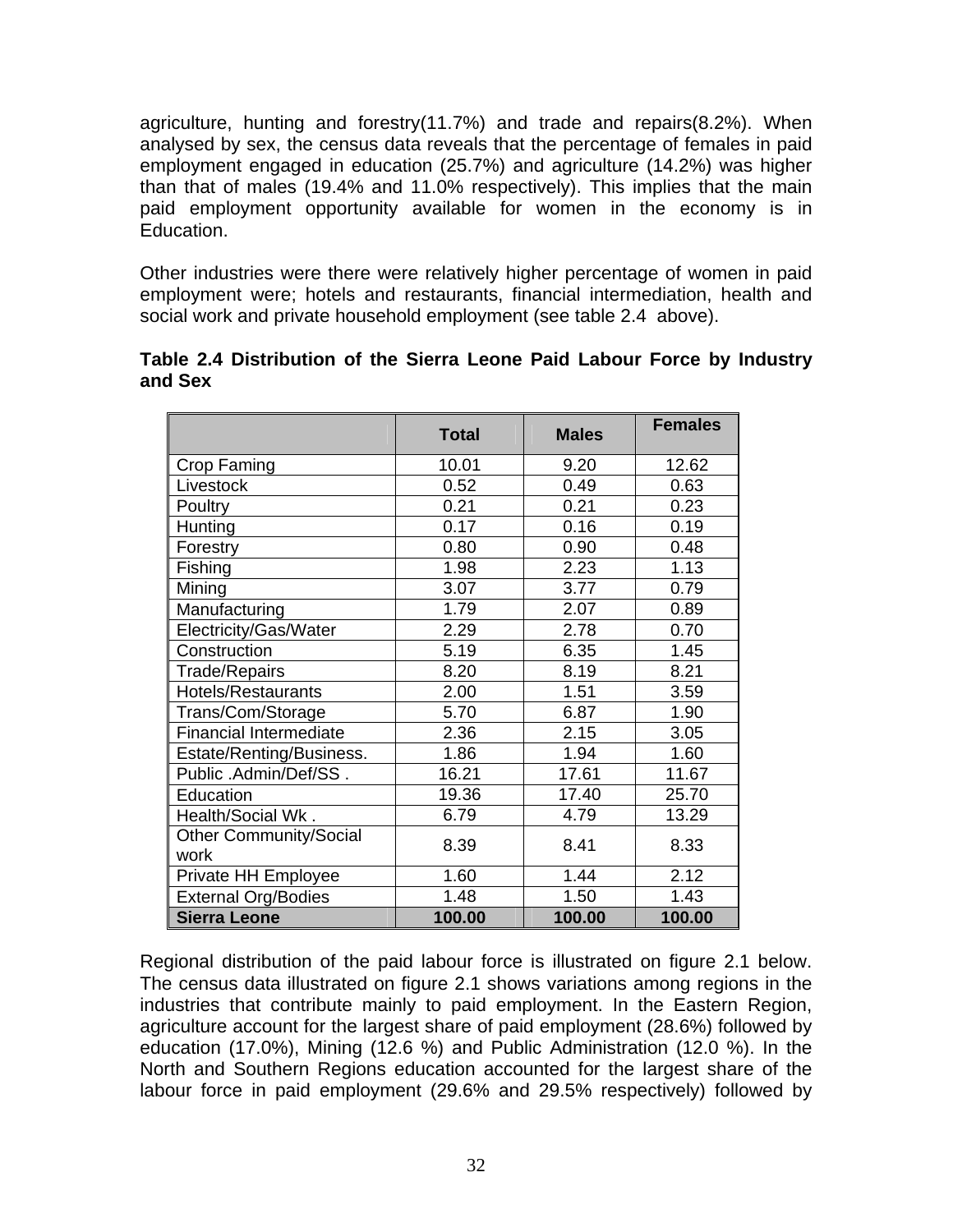agriculture (19.3% and 17.7% respectively). There was a relatively more even distribution of the paid labour force among the various industries in the Western Area than in other regions.



Figure 2.1: Percentage Distribution of the Paid Labour Force(Both Sexes) by Region

In the Western Area, the industry with the largest percentage share of the labour force was not agriculture (which accounted for only 2.6% of the total labour force in that region) as in the other regions but Public Administration and Defence(19.1%). Education (14.0 %),Trade and repairs (11.5 %) , Other community and social work(9.8%),Transport and Communication(8.2%), Health and social work(6.8% ), Construction(6.5 %) and hotels and restaurants (3.1%) accounted for a reasonable share of the labour force. Manufacturing (2.6%) which is a capital intensive industry had a very small percentage of the paid labour force in the Western Area.

### **2.3 The Industry of the Self-Employed**

The self-employed are the economically active population engaged in economic activities for themselves, for personal gain or to further a career. The prevalence of self-employment is a good indication of the level of innovation, and entrepreneurship within the labour force. The prevalence of self-employment also determines the size of the private sector. Private sector growth is an important indicator of economic development in a free market economy. Table 2.5 below shows the percentage distribution of the total labour force 15-64 years that is in self-employment classified by industry.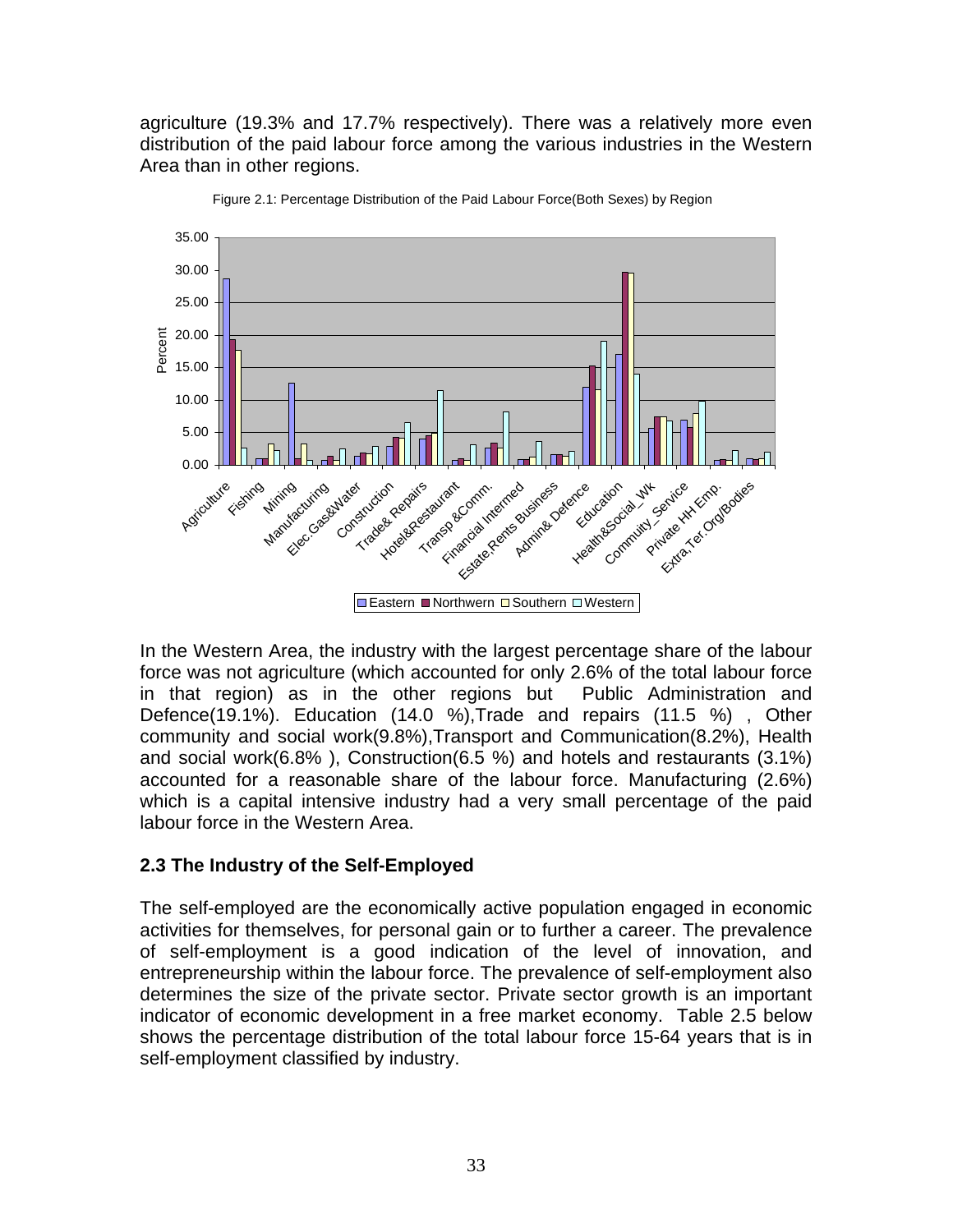### **Table 2.5 Distribution of the Total Population 15 to 64 years in Self Employment by Industry**

|                           | <b>Both Sexes</b>                                                      |                                                                      | <b>Males</b>                                                           |                                                                      | Females                                                                |                                                                      |
|---------------------------|------------------------------------------------------------------------|----------------------------------------------------------------------|------------------------------------------------------------------------|----------------------------------------------------------------------|------------------------------------------------------------------------|----------------------------------------------------------------------|
|                           |                                                                        | <b>Self</b>                                                          |                                                                        | <b>Self</b>                                                          |                                                                        | <b>Self</b>                                                          |
|                           | <b>Distribution</b><br>of Self<br><b>Employed</b><br><b>Population</b> | <b>Employed</b><br>as % of<br><b>Total</b><br>Labour<br><b>Force</b> | <b>Distribution</b><br>of Self<br><b>Employed</b><br><b>Population</b> | <b>Employed</b><br>as % of<br><b>Total</b><br>Labour<br><b>Force</b> | <b>Distribution</b><br>of Self<br><b>Employed</b><br><b>Population</b> | <b>Employed</b><br>as % of<br><b>Total</b><br>Labour<br><b>Force</b> |
| Crop Faming               | 65.10                                                                  | 76.31                                                                | 64.41                                                                  | 79.22                                                                | 65.82                                                                  | 72.41                                                                |
| Livestock                 | 0.37                                                                   | 70.10                                                                | 0.39                                                                   | 69.62                                                                | 0.34                                                                   | 68.45                                                                |
| Poultry                   | 0.06                                                                   | 45.55                                                                | 0.05                                                                   | 43.20                                                                | 0.07                                                                   | 46.00                                                                |
| Hunting                   | 0.06                                                                   | 63.17                                                                | 0.07                                                                   | 59.45                                                                | 0.05                                                                   | 64.86                                                                |
| Forestry                  | 0.31                                                                   | 69.56                                                                | 0.39                                                                   | 66.51                                                                | 0.23                                                                   | 73.19                                                                |
| Fishing                   | 2.92                                                                   | 82.48                                                                | 3.77                                                                   | 82.92                                                                | 2.03                                                                   | 80.32                                                                |
| Mining                    | 4.11                                                                   | 83.88                                                                | 7.03                                                                   | 83.98                                                                | 1.10                                                                   | 77.33                                                                |
| Manufacturing             | 0.44                                                                   | 66.04                                                                | 0.65                                                                   | 62.98                                                                | 0.22                                                                   | 76.04                                                                |
| Elec/Gas/Water            | 0.32                                                                   | 52.90                                                                | 0.52                                                                   | 51.35                                                                | 0.11                                                                   | 59.05                                                                |
| Construction              | 2.07                                                                   | 74.76                                                                | 2.79                                                                   | 70.18                                                                | 1.33                                                                   | 85.40                                                                |
| <b>Trade/Repairs</b>      | 17.04                                                                  | 89.30                                                                | 12.33                                                                  | 85.93                                                                | 21.90                                                                  | 90.65                                                                |
| <b>Hotels/Restaurants</b> | 0.13                                                                   | 36.87                                                                | 0.12                                                                   | 32.72                                                                | 0.14                                                                   | 41.02                                                                |
| Trans/Com/Storage         | 0.50                                                                   | 43.92                                                                | 0.90                                                                   | 43.69                                                                | 0.08                                                                   | 44.42                                                                |
| <b>Financial Interm</b>   | 0.24                                                                   | 47.32                                                                | 0.21                                                                   | 37.50                                                                | 0.26                                                                   | 59.82                                                                |
| Estate/Rentg/Busi.        | 0.54                                                                   | 70.79                                                                | 0.45                                                                   | 57.61                                                                | 0.64                                                                   | 83.81                                                                |
| Pub.Admin/Def/SS.         | 0.15                                                                   | 7.81                                                                 | 0.19                                                                   | 6.41                                                                 | 0.10                                                                   | 13.38                                                                |
| Education                 | 0.33                                                                   | 13.52                                                                | 0.40                                                                   | 11.90                                                                | 0.25                                                                   | 14.90                                                                |
| Health/Social Wk.         | 0.60                                                                   | 42.47                                                                | 0.56                                                                   | 40.33                                                                | 0.64                                                                   | 43.13                                                                |
| Comm/Social<br>Other      |                                                                        |                                                                      |                                                                        |                                                                      |                                                                        |                                                                      |
| work                      | 4.32                                                                   | 73.44                                                                | 4.40                                                                   | 70.60                                                                | 4.23                                                                   | 73.49                                                                |
| Private HH Emp            | 0.30                                                                   | 52.17                                                                | 0.25                                                                   | 44.16                                                                | 0.36                                                                   | 55.27                                                                |
| Ext-ter Org/Bodies        | 0.10                                                                   | 35.64                                                                | 0.10                                                                   | 27.66                                                                | 0.10                                                                   | 49.18                                                                |
| <b>Sierra Leone</b>       | 100.00                                                                 | 75.03                                                                | 100.00                                                                 | 74.22                                                                | 100.00                                                                 | 74.46                                                                |

National values for this indicator shown on table 2.5 above reveals that the largest proportion of the self-employed labour force was in crop farming (65.1%, followed by trade and repairs (17.0%) Other community and social work(4.3%) and mining(4.1%).A higher percentage of the female labour force was engaged in crop farming and trade and repairs(65.8 and 21.9% respectively)than their male counterpart(64.4% and 12.3% respectively). This result gives us an indication of the low level of technological development of the economy. This follows from the observation that, the industries which had the largest share of the self employed labour force were those that require little skills for entry and are mainly labour intensive. Although the entrepreneurship spirit as indicated by the higher level of self-employment is high, the technological base is weak.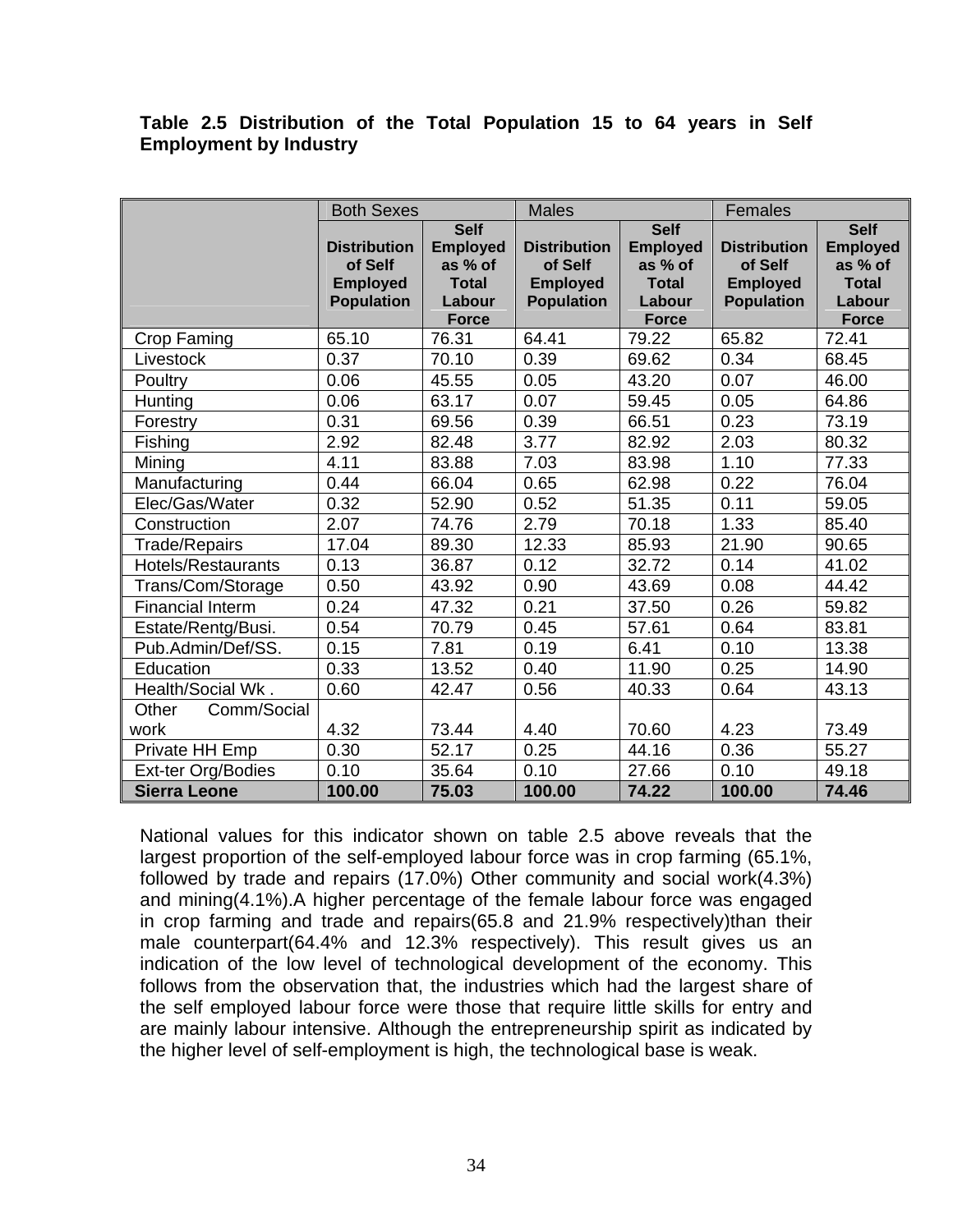The prevalence of self-employment is clearly seen if the economically active population in self-employment is expressed as a percentage of the total labour force. It should be noted that the total labour force comprises of four components; the population in wage or salary employment (paid employees), the self employed, unpaid family workers and the unemployed (i.e. those actively seeking work). As can be seen from table 2.5 above, the percentage of the selfemployed in all industries was very high. Nationally, 75.3 % of the total labour force was engaged in self-employment. There were slightly more females (74.5%) than males (74.28%) in self-employment. When analysed by industry, self-employment as percentage of the total labour force in the industry was above the national average in crop farming (76.3%), fishing (82.5%), mining (83.9%), and trade and repairs (89.3%). The industries with the lowest percentage of self-employed were; public administration and defence (7.8%) and education (13.5%).

## **2.4 Analysis of the labour force by Cash Earning Status**

Workers are classified by industries i.e. the activity of the establishment or enterprise in which the individual works, by occupation, i.e. the type of work done by the individual as an employee or a self employed person classified by cash earnings or non-cash earnings and by educational attainment. This information is essential for studies relating to the problems of improving the quality of manpower, raising productivity and minimizing unemployment and underemployment.

The cash earning population refers to the population that is in wage or salary employment and those in self employment. The paid and self employed are regarded as being in employment that directly earns income. The unpaid family workers who are also regarded as being economically productive but who do not earn cash income are excluded from the analysis.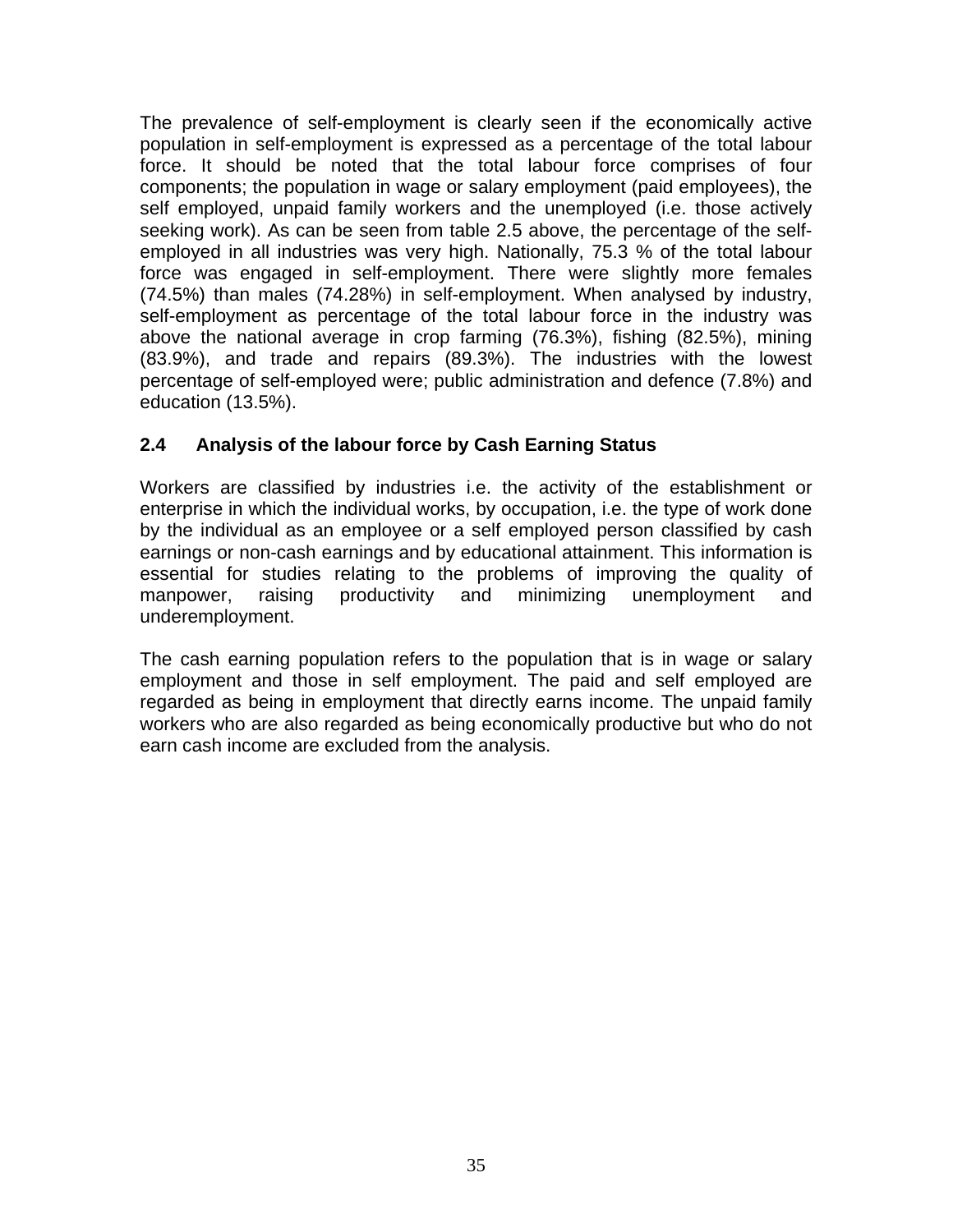

### **Figure2.2: Cash Earning Status of the Labour Force Classified by Activity Status**

The 2004 Population and Housing census results illustrated on the diagram above (Figure 2.2) shows that nationwide, 55% of the population 15-64 years were in regular cash earning employment when the labour force is classified by status in employment. This figure shows a substantial growth in the cash earning population when compared with the December 1985 census result (35%). The cash earning population include the paid employees (5%) and the self employed (50%) who may be paid in cash, or paid in kind, for goods and services they produce or render. The family farm is made up of persons who work for the family business most of which are engaged in subsistence farming. This group which is excluded from the cash earning population, accounted for about 13% of the labour force.

There is also the non-active group who constituted about 19% of the population. This group includes those not looking for work, the unpaid household worker that does not receive any income but work for family house gains, students and the retired. Less than 1% of the Labour Force had irregular employment and constituted the other group and 2 % of the labour force was looking for work.

## **2.5 Cash Earning Status of Population 15 to 64 years by Industry.**

To determine the industries that mainly contribute to national output, the cash earning population was classified by industry. The results are presented in table 2.6 below. Nationally, as shown in table 2.6, agriculture accounts for 60.8 % of total cash earning employment with 59.9% of the cash earning population engaged in crop farming. The 2004 population and housing census results also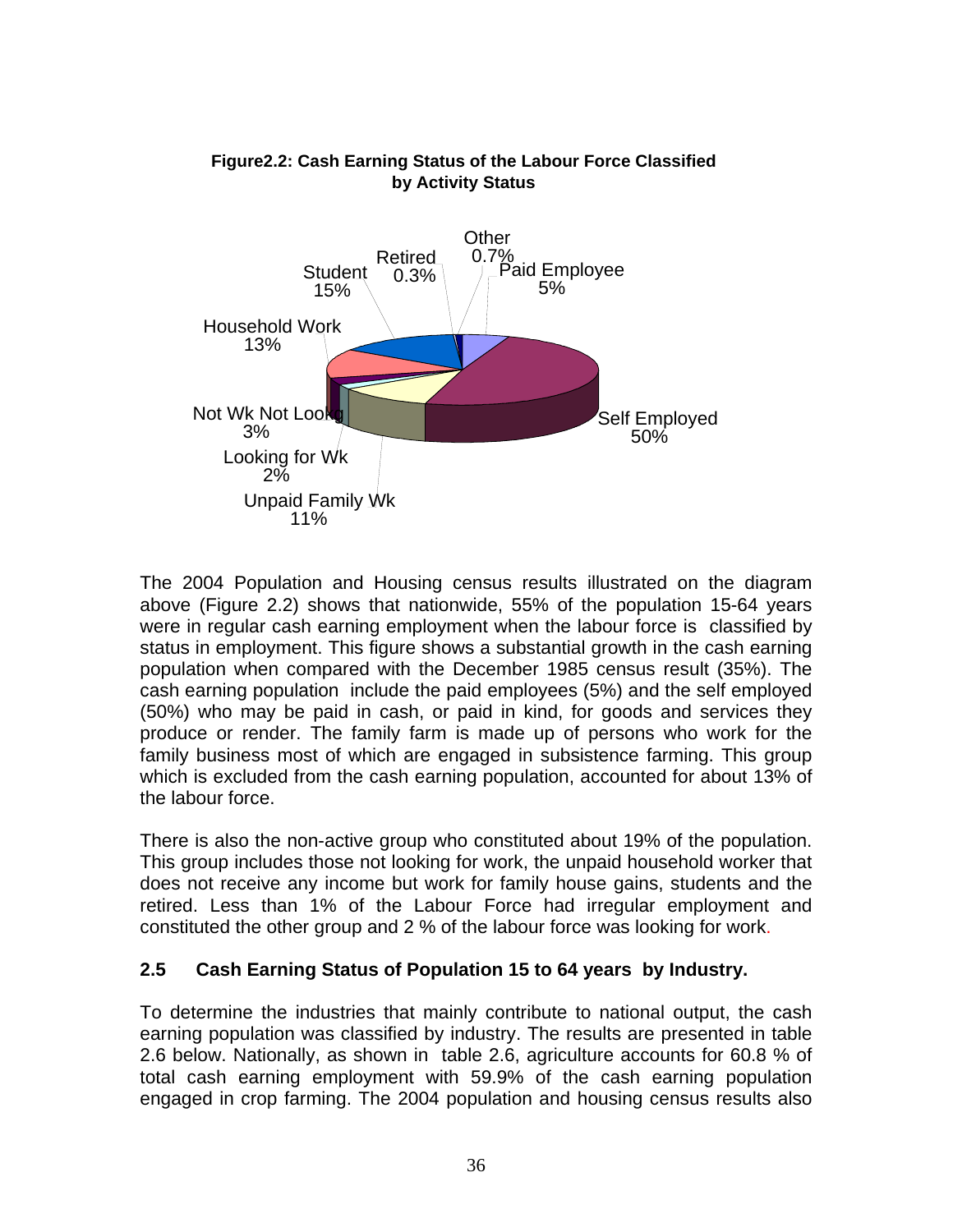show that 16.2 % of the cash earning population was in the trade and repairs industry. Other industries such as education (2.1%), manufacturing (0.6 %), construction (2.4 %), mining (4.04%), and health and social work (1.2%) accounted for a small proportion of the total cash earning employment.

|                               | <b>Both Sexes</b>                                                     |                                                                         | <b>Males</b>                                                          |                                                                                | <b>Females</b>                                                 |                                                                         |
|-------------------------------|-----------------------------------------------------------------------|-------------------------------------------------------------------------|-----------------------------------------------------------------------|--------------------------------------------------------------------------------|----------------------------------------------------------------|-------------------------------------------------------------------------|
|                               | <b>Distribution</b><br>of Cash<br><b>Earning</b><br><b>Population</b> | Cash<br>Earning<br>as % of<br><b>Total</b><br>Pop in<br><b>Industry</b> | <b>Distribution</b><br>of Cash<br><b>Earning</b><br><b>Population</b> | Cash<br><b>Earning</b><br>as % of<br><b>Total</b><br>Pop in<br><b>Industry</b> | <b>Distribution</b><br>of Cash<br>Earning<br><b>Population</b> | Cash<br>Earning<br>as % of<br><b>Total</b><br>Pop in<br><b>Industry</b> |
| Crop Faming                   | 59.88                                                                 | 77.54                                                                   | 56.89                                                                 | 81.32                                                                          | 63.28                                                          | 74.02                                                                   |
| Livestock                     | 0.38                                                                  | 80.58                                                                   | 0.41                                                                  | 83.78                                                                          | 0.36                                                           | 76.76                                                                   |
| Poultry                       | 0.07                                                                  | 62.81                                                                   | 0.07                                                                  | 70.09                                                                          | 0.07                                                           | 56.02                                                                   |
| Hunting                       | 0.07                                                                  | 83.00                                                                   | 0.08                                                                  | 84.17                                                                          | 0.05                                                           | 81.03                                                                   |
| Forestry                      | 0.36                                                                  | 88.30                                                                   | 0.46                                                                  | 91.53                                                                          | 0.24                                                           | 82.12                                                                   |
| Fishing                       | 2.83                                                                  | 88.33                                                                   | 3.56                                                                  | 90.90                                                                          | 1.99                                                           | 83.52                                                                   |
| Mining                        | 4.01                                                                  | 90.44                                                                   | 6.58                                                                  | 91.42                                                                          | 1.08                                                           | 84.21                                                                   |
| Manufacturing                 | 0.57                                                                  | 94.23                                                                   | 0.84                                                                  | 94.78                                                                          | 0.25                                                           | 92.22                                                                   |
| Electricity/Gas/Water         | 0.50                                                                  | 93.02                                                                   | 0.83                                                                  | 95.16                                                                          | 0.13                                                           | 80.43                                                                   |
| Construction                  | 2.37                                                                  | 94.37                                                                   | 3.28                                                                  | 95.58                                                                          | 1.34                                                           | 91.14                                                                   |
| <b>Trade/Repairs</b>          | 16.20                                                                 | 93.80                                                                   | 11.77                                                                 | 95.19                                                                          | 21.25                                                          | 92.95                                                                   |
| Hotels/Restaurants            | 0.31                                                                  | 96.01                                                                   | 0.31                                                                  | 97.04                                                                          | 0.30                                                           | 94.84                                                                   |
| Trans/Com/Storage             | 0.99                                                                  | 96.63                                                                   | 1.71                                                                  | 96.63                                                                          | 0.17                                                           | 96.57                                                                   |
| <b>Financial Intermediate</b> | 0.44                                                                  | 97.03                                                                   | 0.48                                                                  | 97.56                                                                          | 0.39                                                           | 96.31                                                                   |
| Estate/Renting/Business       | 0.67                                                                  | 96.14                                                                   | 0.65                                                                  | 97.25                                                                          | 0.69                                                           | 94.97                                                                   |
| Public .Admin/Def/SS.         | 1.67                                                                  | 98.69                                                                   | 2.57                                                                  | 99.08                                                                          | 0.65                                                           | 96.96                                                                   |
| Education                     | 2.13                                                                  | 96.95                                                                   | 2.72                                                                  | 97.19                                                                          | 1.47                                                           | 96.45                                                                   |
| <b>Health/Social Worker</b>   | 1.19                                                                  | 92.60                                                                   | 1.14                                                                  | 95.11                                                                          | 1.25                                                           | 90.12                                                                   |
| Other                         |                                                                       |                                                                         |                                                                       |                                                                                |                                                                |                                                                         |
| Commercial/Social work        | 4.70                                                                  | 88.38                                                                   | 4.95                                                                  | 92.60                                                                          | 4.43                                                           | 83.54                                                                   |
| Private HH Employer           | 0.43                                                                  | 80.92                                                                   | 0.41                                                                  | 86.03                                                                          | 0.44                                                           | 76.15                                                                   |
| <b>External Org/Bodies</b>    | 0.23                                                                  | 92.15                                                                   | 0.29                                                                  | 94.57                                                                          | 0.16                                                           | 87.56                                                                   |

**Table 2.6: Distribution of Total Cash Earning Population 15-64 years by Industry and Sex**

The share of employment in agriculture, industry and services are indicators of the economic structure of a country. The results shown on table 2.6 above reinforce the observation that the Sierra Leone economy is an agrarian economy which has little opportunities for employment in industry.

Advocates of the decent work agenda opined that the prevalence of decent work in an economy is to some extent determined by the structure of its economy. Workers in an agrarian economy are said to be disadvantaged because agriculture workers tend to work on family farm or tend to be self employed with low incomes and little or no social protection. Industrial workers are said to be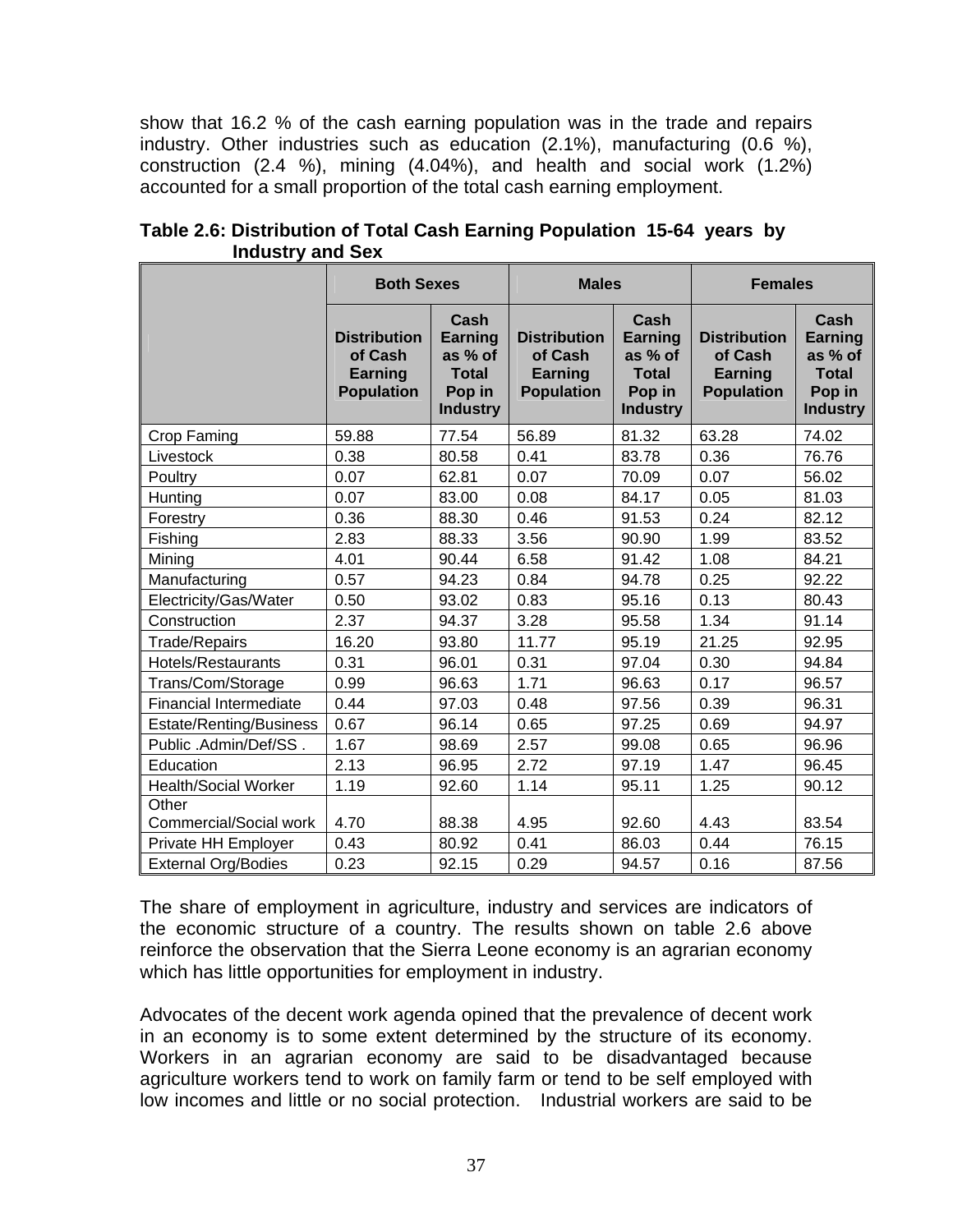relatively well paid and have social security benefits. The 2004 census results depicted above reveals the lack of decent work opportunities in the country.

The distribution of the cash earning population classified by sex shown on table 2.6 above reveals that the percentage of females engaged in cash earning employment in agriculture and trade and repair industries was higher than that of males. As shown in section 2.3, self employment .

The 2004 census results on table 2.7 below reveals very low rates of unemployment for all industries. It shows that the national rate of industrial unemployment was 0.1 %. This implies that only 0.1% of the total labour classified by industries that were looking for work in a specific industry was without work as at December 2004. The results show that unemployment in specific industries was higher for males (0.12%) than for females (0.06%). For both sexes, industrial unemployment is higher in the agriculture industry (0.8%) than in any other industries. In agriculture, the data shows that there were less opportunities for work in poultry than in the other sub-sectors of the industry; Crop farming, Livestock, hunting, and forestry, accounts for the largest share of total employment in these industries. The results thus highlight the acute lack of decent employment opportunities for women in Sierra Leone.

## **2.6 Unemployment Rates by Industry**

Industrial unemployment is an important indicator for policy formulation relating to skill related employment. When there is little or no employment opportunities in certain industries, persons with skills relevant for employment in these industries tend to take up jobs in other industries for which they were not trained. This may lead to the problem of underemployment or unemployment for those who insist on finding employment relevant to their skills. In economies where the conventional unemployment concept is relevant, industrial unemployment provides a guide to government expenditure designed to generate employment opportunities. It points to the skill levels of the labour force that are not been optimally utilised and industries where public and private investment should be made to create jobs intended to maximise the skill levels of the labour force.

In Sierra Leone industrial unemployment as had been said for the general rate of unemployment is not a relevant concept. In the absence of social protection for unemployment, it is difficult for any body to go without work for a whole month. Where there are no employment opportunities for the skills acquired, people tend to seek self or wage employment in other industries. The result is underemployment. Given that the 2004 Census data does not give information on the problem of underemployment or the mismatch of jobs with acquired skills, further research into the prevalence of underemployment is required to measure the extent of this problem.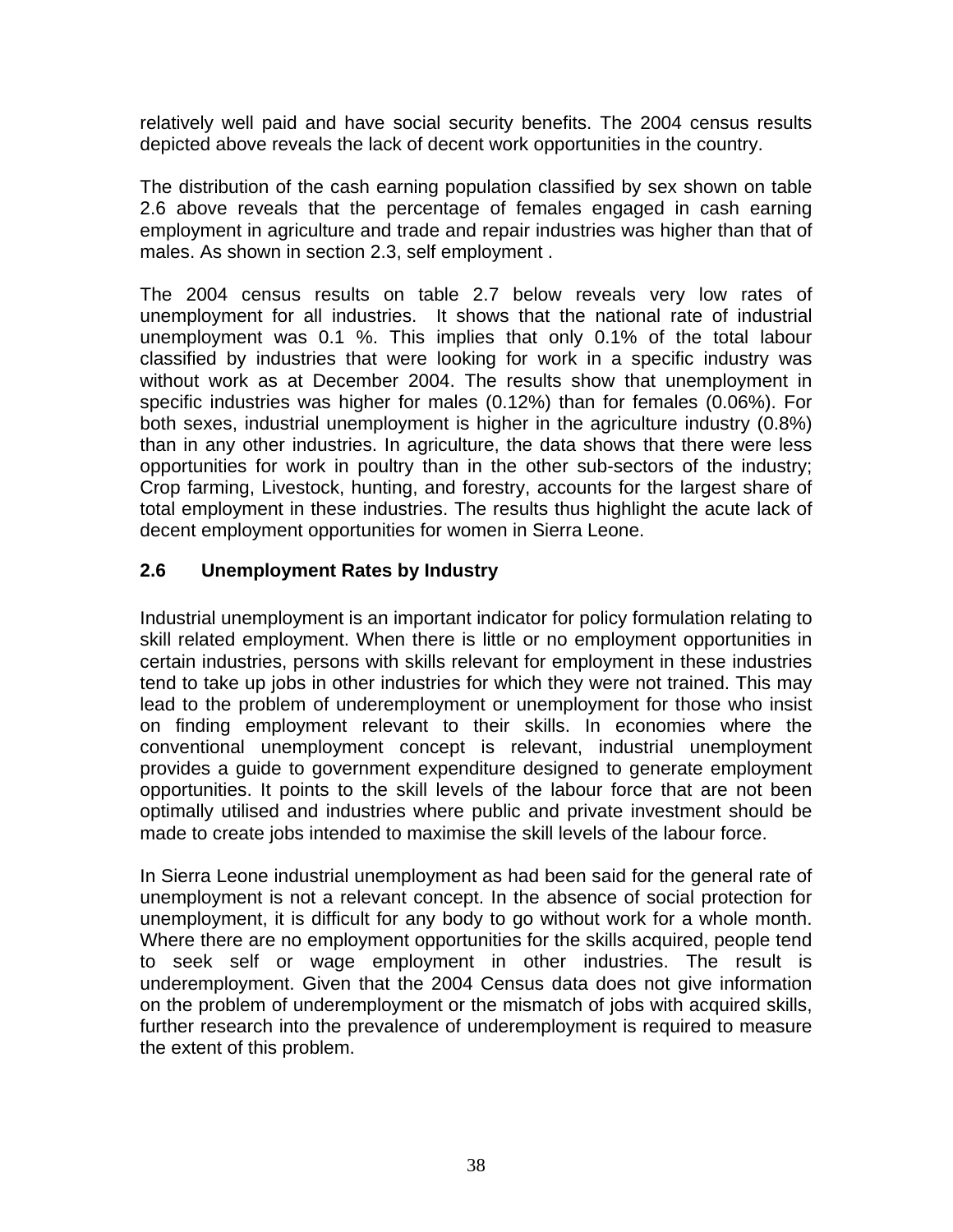|                                | <b>Both Sexes</b>                  | <b>Males</b>                | <b>Females</b>              |
|--------------------------------|------------------------------------|-----------------------------|-----------------------------|
| <b>Industry</b>                | <b>Unemployment</b><br><b>Rate</b> | <b>Unemployment</b><br>Rate | <b>Unemployment</b><br>Rate |
| <b>Crop Faming</b>             | 0.05                               | 0.07                        | 0.03                        |
| Livestock                      | 0.04                               | 0.00                        | 0.09                        |
| Poultry                        | 0.39                               | 0.46                        | 0.32                        |
| Hunting                        | 0.24                               | 0.39                        | 0.00                        |
| Forestry                       | 0.08                               | 0.05                        | 0.14                        |
| Fishing                        | 0.05                               | 0.06                        | 0.04                        |
| Mining                         | 0.14                               | 0.15                        | 0.12                        |
| Manufacturing                  | 0.16                               | 0.19                        | 0.05                        |
| Electricity/Gas/Water          | 0.34                               | 0.34                        | 0.33                        |
| Construction                   | 0.16                               | 0.20                        | 0.06                        |
| <b>Trade/Repairs</b>           | 0.15                               | 0.21                        | 0.11                        |
| <b>Hotels/Restaurants</b>      | 0.27                               | 0.27                        | 0.26                        |
| Trans/Com/Storage              | 0.36                               | 0.35                        | 0.40                        |
| <b>Financial Intermediate</b>  | 0.22                               | 0.20                        | 0.24                        |
| Estate/Renting/Business.       | 0.06                               | 0.07                        | 0.04                        |
| Public .Admin/Def/SS.          | 0.12                               | 0.10                        | 0.23                        |
| Education                      | 0.23                               | 0.26                        | 0.17                        |
| Health/Social Worker.          | 0.24                               | 0.27                        | 0.21                        |
| <b>Other Commercial/Social</b> |                                    |                             |                             |
| work                           | 0.22                               | 0.27                        | 0.17                        |
| Private HH Employee            | 0.37                               | 0.46                        | 0.29                        |
| <b>External Org/Bodies</b>     | 0.29                               | 0.32                        | 0.23                        |
| Total                          | 0.09                               | 0.12                        | 0.06                        |

### **Table 2.7 Unemployment Rates for Population 15-64 years by Industry and Sex**

Regional and district analysis of the census data shows that there was no industrial unemployment in some industries. This should not be interpreted as implying full employment in these industries. The low unemployment rate points to the lack of employment opportunities in these industries in the region or district. For example, in the Northern region, industrial unemployment was zero in fishing, manufacturing etc, which account for a very small part of the economic activities of the Northern Region.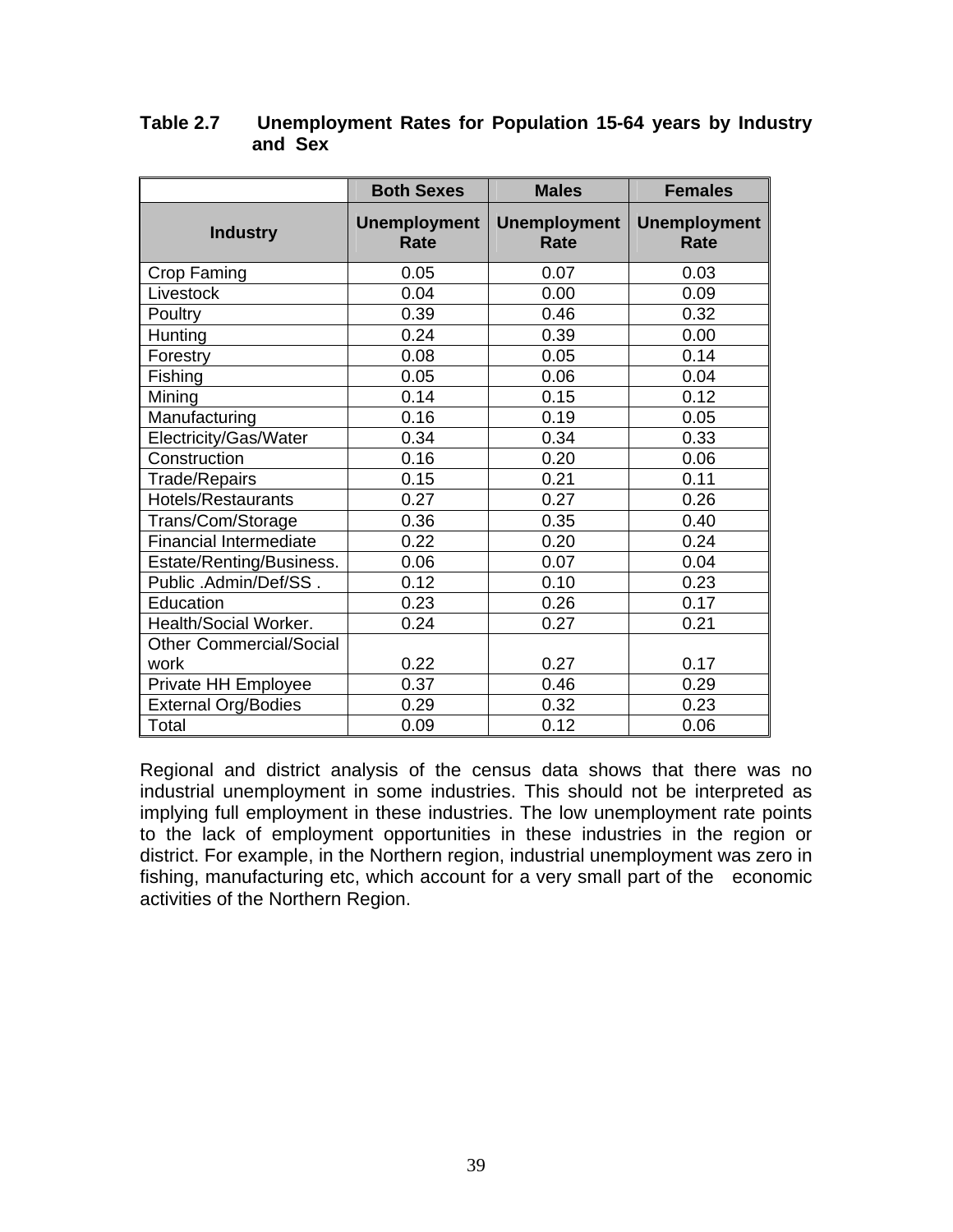# **CHAPTER THREE**

### **ANALYSIS OF THE POPULATION BY OCCUPATION**

### **3.1 Occupation of Cash Earning Population**

Table 3.1 below shows the percentage distribution of the cash earning population by occupation for the population 15-64 years old. If comparable data exist; the classification of the cash earning population by occupation is useful in understanding the level of professional development of the population. It also points to the manpower needs of the country. As an economy develops, it is expected that the distribution of the economically active population will shift from the agriculture sector to other sectors such as manufacturing, telecommunication, services etc. This shift from agriculture to other sectors is reflected in a change in the professional structure of the labour force.

|                               |                      | <b>Sierra Leone</b> |                      | <b>Males</b>        |                      | <b>Females</b>      |
|-------------------------------|----------------------|---------------------|----------------------|---------------------|----------------------|---------------------|
|                               |                      | <b>Distribution</b> |                      | <b>Distribution</b> |                      | <b>Distribution</b> |
|                               | <b>Total</b><br>Cash | of Cash<br>Earning  | <b>Total</b><br>Cash | of Cash<br>Earning  | <b>Total</b><br>Cash | of Cash<br>Earning  |
|                               | Earning              | <b>Population</b>   | Earning              | <b>Population</b>   | Earning              | <b>Population</b>   |
| <b>Armed Forces</b>           | 12453                | 0.81                | 10707                | 1.31                | 1746                 | 0.24                |
| Legist/Managers               | 13876                | 0.91                | 9454                 | 1.16                | 4422                 | 0.62                |
| Professional                  | 67268                | 4.40                | 48229                | 5.92                | 19039                | 2.66                |
| <b>Technicians</b>            | 35527                | 2.32                | 31178                | 3.83                | 4349                 | 0.61                |
| <b>Clerks</b>                 | 9712                 | 0.63                | 5801                 | 0.71                | 3911                 | 0.55                |
| Service/Shop WK               | 306416               | 20.03               | 126380               | 15.52               | 180036               | 25.17               |
| <b>Skilled Agric. Workers</b> | 579726               | 37.90               | 296922               | 36.45               | 282804               | 39.54               |
| Craft                         | 46883                | 3.06                | 31925                | 3.92                | 14958                | 2.09                |
| <b>Machine Operators</b>      | 15311                | 1.00                | 13747                | 1.69                | 1564                 | 0.22                |
| Elementary                    | 442594               | 28.93               | 240198               | 29.49               | 202396               | 28.30               |
| <b>Sierra Leone</b>           | 1529766              | 100.00              | 814541               | 100.00              | 715225               | 100.00              |

### **Table 3.1 Occupational Distribution of the Cash Earning Population 15 to 64 years by Sex**

As shown in the table 3.1 above, the most popular occupation in the country is skilled agriculture, which accounts for about 37.9 % of the occupation of the cash earning population. A slightly higher percentage of females (39.5%) than males (36.5%) were cash earners engaged in agriculture. The proportion of the population engaged in elementary occupations was also very high (28.9%) with a slightly higher proportion of males (29.5%) than females (28.3%) engaged in these occupations. The elementary occupations referred to include persons engaged in street trading, shoe cleaning, housekeeping, labourers etc. If the cash earning population engaged in occupations which are mainly labour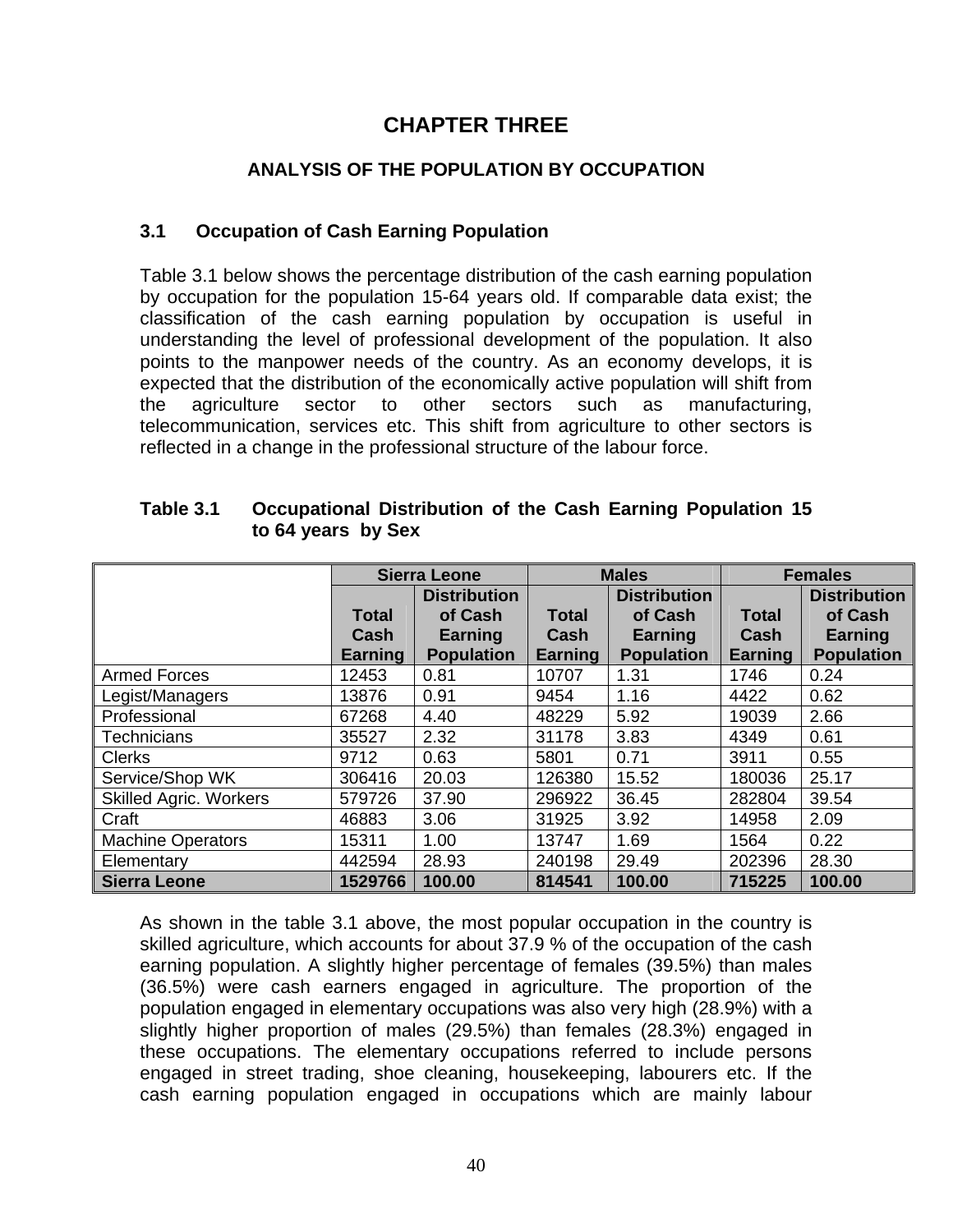intensive or requires little skills such as service workers and shop and market sales workers, skilled agricultural and fishery workers and elementary occupations were added together it would be seen that these occupations accounts for 86.9% of the total cash earning population of which 81.5% were males and 93.0% were females. The small proportion of persons engaged in cash earning employment as Legislators or Managers (0.9 %), professionals (4.4%), Technicians (2.3%) and Craft Workers (3.1%) reflects the lack of employment opportunities in these occupations as a result of the low level of industrial development of the country. The high percentage of cash earners in labour intensive or low skill occupations reflects the agrarian nature of the economy with a low level of industrial investment.

Figure 3.1 below shows the occupational distribution of the cash earning population when classified by region.



**Figure 3.1: Occupational Distribution of the Cash Earning Population by Region**

As shown on figure 3.1, skilled agriculture, service or shop workers and persons engaged in elementary occupations account for the highest proportion of persons engaged in cash employment. The percentage of persons engaged in cash earning employment in agriculture is higher in the Southern province (55.6%) than in the Eastern Province (43.5%) and in the Northern Province (39.3%). The Western Area has the lowest proportion of persons engaged as cash earning employees in agriculture (7.0%) but it has the highest percentage of the population engaged in cash earning employment as service workers, shop and market sales workers (53.5%).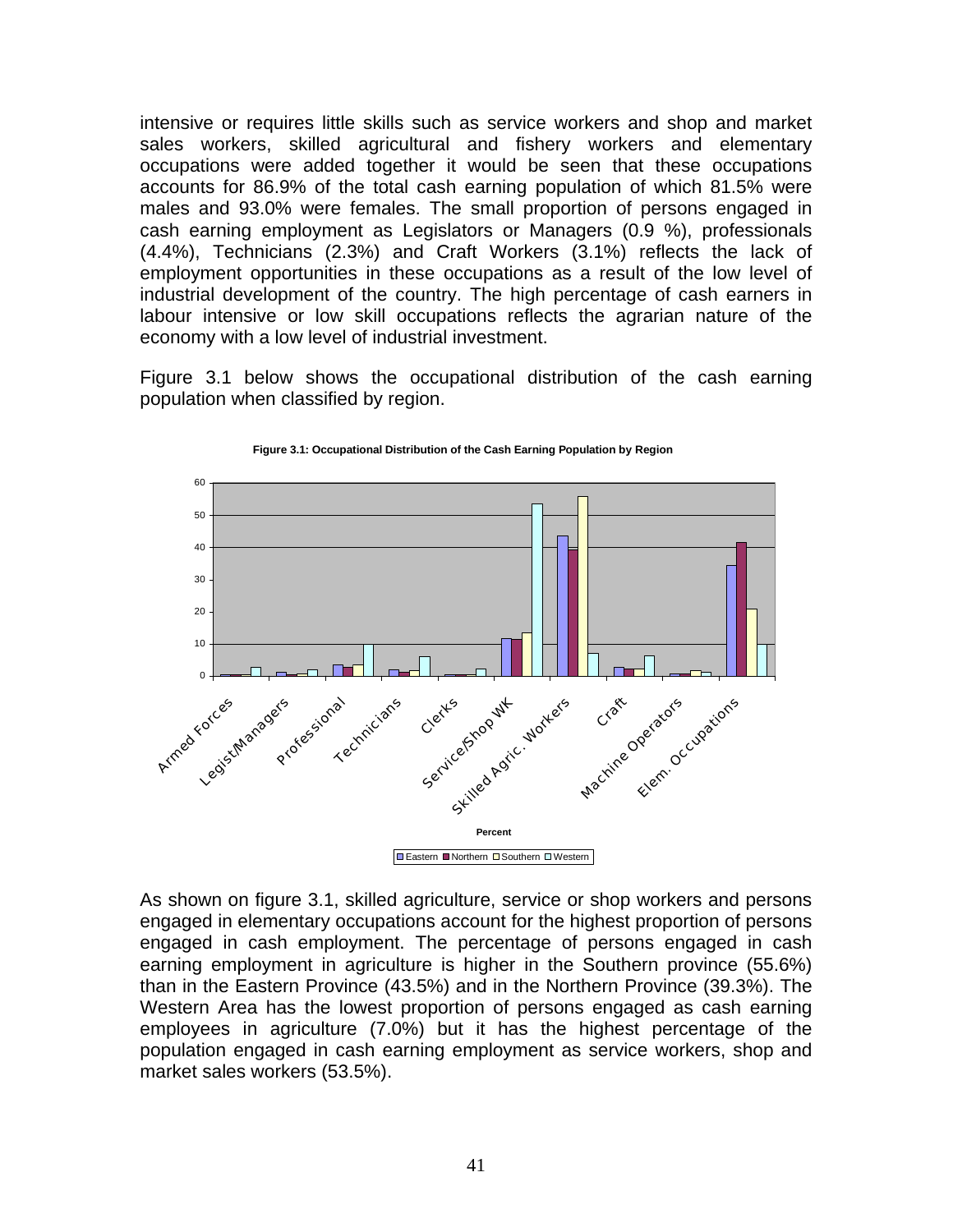### **3.2 Occupational Distribution of the Labour Force**

An analysis of the labour force by occupation is useful for informed decisions on the skill levels of the population. It gives an indication of the type of skills that need to be improved for a certain level of industrial development to be achieved. The classification of occupations used in the 2004 population and housing census was the International Standard Classification of Occupations (ISCO-88). Table 3.2 below gives the occupational distribution of the labour force by sex

|            | Table 3.2 Occupational Distribution of the Labour Force (15-64 years) by |  |
|------------|--------------------------------------------------------------------------|--|
| <b>Sex</b> |                                                                          |  |

|                               | <b>Sierra Leone (Males</b><br>& Females) |                                               | <b>Males</b>             |                                                      | <b>Females</b>           |                                                          |  |
|-------------------------------|------------------------------------------|-----------------------------------------------|--------------------------|------------------------------------------------------|--------------------------|----------------------------------------------------------|--|
|                               | Total<br>Labour<br>Force                 | <b>Distribution</b><br>of Labour<br>Force (%) | Total<br>Labour<br>Force | <b>Distribu</b><br>tion of<br>Labour<br>Force<br>(%) | Total<br>Labour<br>Force | <b>Distribu</b><br>tion of<br>Labour<br>Force<br>$(\% )$ |  |
| <b>Armed Forces</b>           | 12981                                    | 0.70                                          | 10853                    | 1.15                                                 | 2128                     | 0.24                                                     |  |
| Legist/Managers               | 15291                                    | 0.83                                          | 10163                    | 1.08                                                 | 5128                     | 0.57                                                     |  |
| Professional                  | 70604                                    | 3.83                                          | 50230                    | 5.33                                                 | 20374                    | 2.26                                                     |  |
| Technicians                   | 38333                                    | 2.08                                          | 32905                    | 3.49                                                 | 5428                     | 0.60                                                     |  |
| <b>Clerks</b>                 | 10139                                    | 0.55                                          | 6034                     | 0.64                                                 | 4105                     | 0.45                                                     |  |
| Service/Shop WK               | 332230                                   | 18.00                                         | 134314                   | 14.24                                                | 197916                   | 21.93                                                    |  |
| <b>Skilled Agric. Workers</b> | 718652                                   | 38.94                                         | 353915                   | 37.53                                                | 364737                   | 40.42                                                    |  |
| Craft                         | 52838                                    | 2.86                                          | 35180                    | 3.73                                                 | 17658                    | 1.96                                                     |  |
| <b>Machine Operators</b>      | 16387                                    | 0.89                                          | 14628                    | 1.55                                                 | 1759                     | 0.19                                                     |  |
| Elementary                    | 577989                                   | 31.32                                         | 294891                   | 31.27                                                | 283098                   | 31.37                                                    |  |
| Sierra Leone                  | 1845444                                  | 100.00                                        | 943113                   | 100.00                                               | 902331                   | 100.00                                                   |  |

As shown on table 3.2 above, about 88.3 per cent of the total labour force, is in low skilled occupations, comprising of service workers and shop and market sales workers, skilled agriculture and fishery workers, and elementary occupations. When analysed by sex, there are more females (93.7%) than males (83.0%) engaged in this occupations. The high level of the labour force in these occupations may be attributed to the agrarian nature of our economy and the low level of industrialization of production. Majority of the population live in the rural areas with little or no other employment opportunities except in agriculture and trade. Entry into small scale trade is easy because it does not require any administrative or technical skills. Trade is also attractive even for very little rewards because it is better than unemployment in an economy where there is no social security benefit for unemployment and where there are little or no other employment opportunities. It is also observed that a large number of children and women are engaged in these occupations.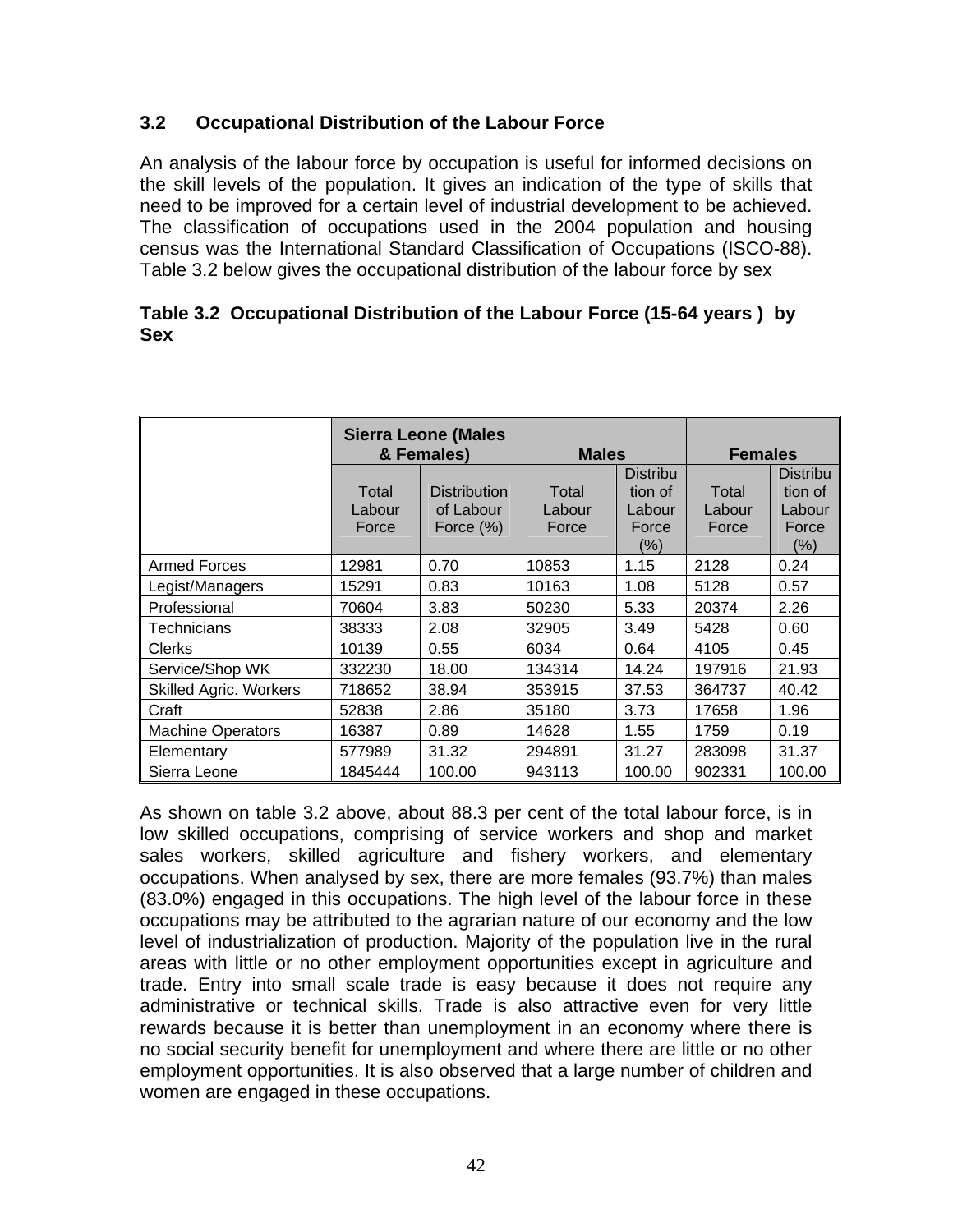A very low proportion of the labour force is engaged as Legislators, Senior Officials and Managers (0.8 %), Professionals such as Scientists, , Health Professionals etc (3.8 %) technicians and associate professionals (2.1%), Craft Workers(2.9%) and Plant and Machine Operators(0.9 %). The low level of the labour force in these occupations is a pointer to a major development need. A major factor in economic development is the availability of technical and administrative skills.

## **3.3 Distribution of the Labour Force by Region**

Figure 3.3 below shows the regional or provincial distribution of the labour force. As shown for the general population, agriculture and fishery workers, elementary occupations and service workers and shop and market sales workers together accounted for the largest proportion of the labour force in all regions; Eastern Region (90.8%) Northern Region (93.3%) Southern Region (90.61%) and Western Area (70.5%). The largest proportion of the labour force employed or looking for work in skilled agriculture and fishery was in the Southern Region(55.9%) followed by the Eastern Region(43.9%). In the Northern Region elementary occupations constituted the largest proportion of the labour force (43.5%) while in the Western Area, service workers and shop and market sales workers constituted the largest proportion of the labour force (53.1%). Although the percentage of the labour force engaged in Legislative or Managerial occupations is very low, the percentage of the labour force engaged in this occupation was higher in the Western Area (1.8%) than in the Eastern Region (1.1%), Southern Region (0.5%) and the Northern Region (0.4%). The low percentage of the labour force in all regions engaged in managerial occupations reveals the low level of industrial investment and innovation in the country. The relatively higher proportion of the labour force engaged as Professionals compared to those in Managerial occupations in all regions is attributed to the large number of Teaching Professionals that constitute this group.

|                               | <b>Eastern</b> | <b>Northern</b> | <b>Southern</b> | <b>Western</b> |
|-------------------------------|----------------|-----------------|-----------------|----------------|
| <b>Armed Forces</b>           | 0.27           | 0.36            | 0.35            | 2.57           |
| Legist/Managers               | 1.08           | 0.41            | 0.51            | 1.80           |
| Professional                  | 2.94           | 2.21            | 3.14            | 9.58           |
| <b>Technicians</b>            | 1.65           | 0.94            | 1.55            | 5.89           |
| <b>Clerks</b>                 | 0.27           | 0.22            | 0.29            | 2.03           |
| Service/Shop WK               | 11.06          | 10.07           | 12.40           | 53.11          |
| <b>Skilled Agric. Workers</b> | 43.88          | 39.71           | 55.92           | 7.14           |
| Craft                         | 2.52           | 1.98            | 2.02            | 6.42           |
| <b>Machine Operators</b>      | 0.53           | 0.55            | 1.60            | 1.19           |
| Elementary                    | 35.81          | 43.53           | 22.23           | 10.28          |

### **Table 3.3 Occupational Distribution of the Labour Force (15 to 64 years) by Region**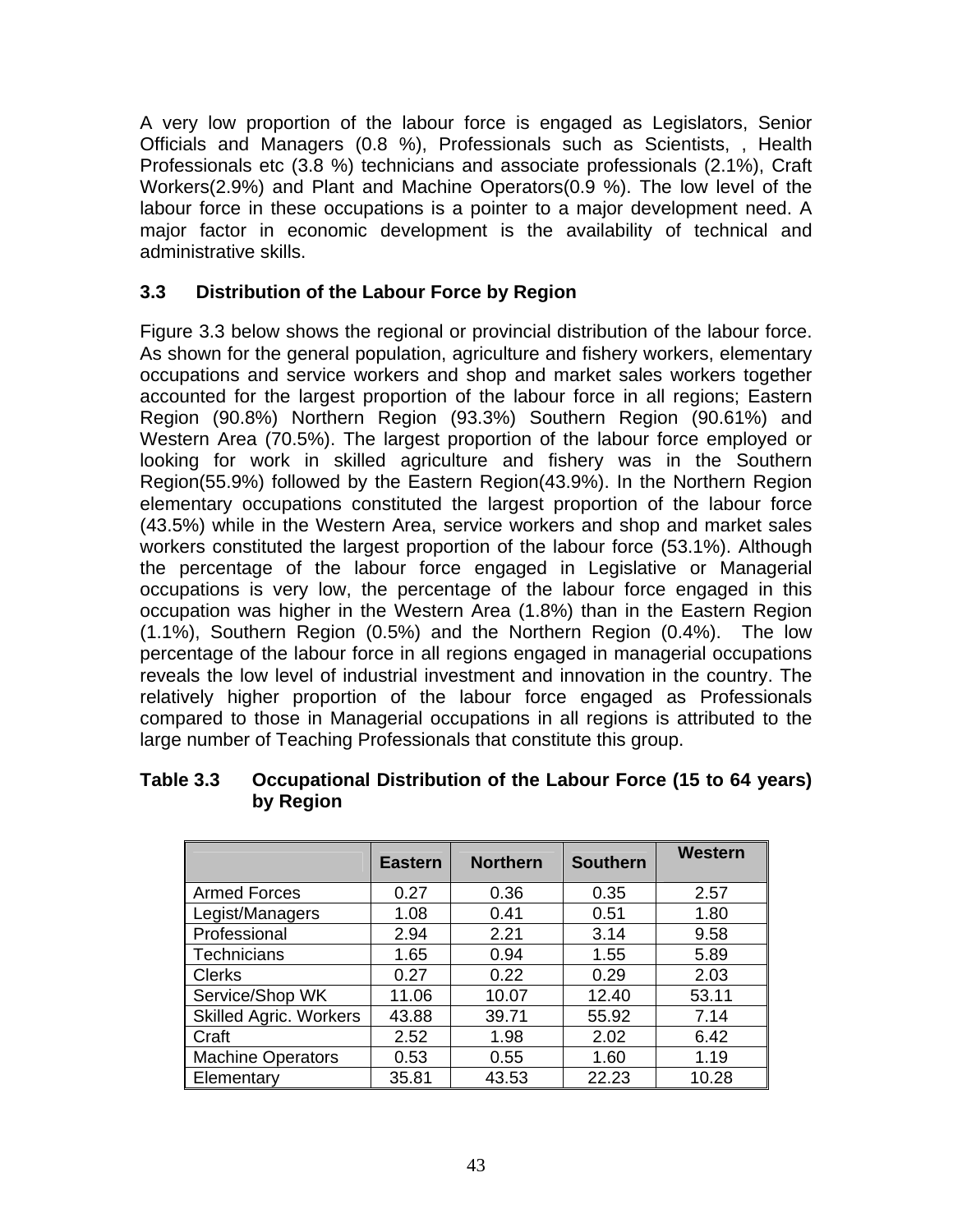When analysed by sex, there was a higher proportion of males than females in managerial and professional occupations in all regions. Managerial employment is mainly in the public sector or in small scale business enterprises. The differences between males and females in the percentage of the labour force engaged in various occupations is more pronounced for the labour force in the Western Area where most of the paid employment opportunities exist than in other regions.

Table 3.4 below shows that in the Western Area where most of the employment opportunities in the formal sector exist, more males than females were in Legislative/Managerial occupations (2.5% males compared to 1.1% females), Professional occupations (12.1% of males compared to 6.8% of females), and Craft Workers (8.1% males compared to 4.5 % females). An analysis of the labour force in Technician and Associate Professional, and Machine Operator occupations by sex also reveal a huge gap in the sex distribution of the labour force in these occupations. About 9.8 % of the male labour force is engaged or looking for work as Technicians compared to 1.5 % of the females and about 2.1% of males were employed or looking for work as Machine Operators compared to 0.2 % of their female counterparts. As shown on table 3.4, a similar trend is observed in all other regions.

This was not the case with the labour force employed or seeking employment in skilled agriculture and fishery, and service or shop workers.

In these occupations, there are more females than males in all regions except in the Western Area where the proportion of males employed or looking for work in skilled agriculture (8.2 %) was more than the proportion of females (5.9%) in the same labour force.

 In the Western Area, there are 67.1 % of the female labour force in service and shop worker employment compared to 40.7 % males, in the Eastern region 12.8 % of females compared to 9.8 % males, in the Southern region 15.1 % of females compared to 9.7 % of males and in the Northern region, 12.6 % of females compared to 7.1 % of males were employed or looking for work as service or shop workers.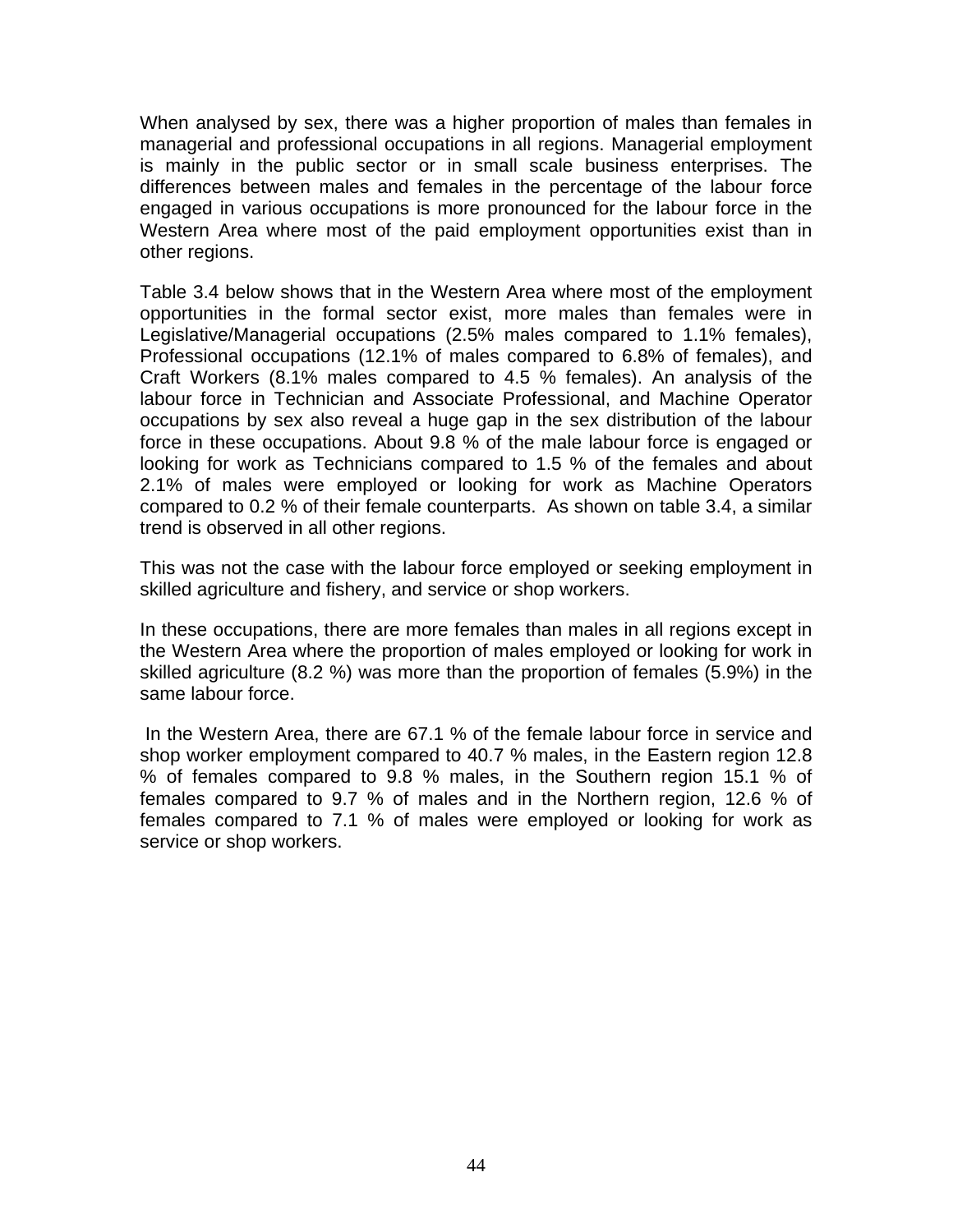| $\sim$ $\prime$<br>$11991911$ and |                      |                               |                  |                            |                               |                                         |                                                   |                                                      |  |
|-----------------------------------|----------------------|-------------------------------|------------------|----------------------------|-------------------------------|-----------------------------------------|---------------------------------------------------|------------------------------------------------------|--|
|                                   | ε<br>Wester<br>Males | <b>Females</b><br>⊆<br>Wester | Eastern<br>Males | emales<br>aste<br>ш<br>LĹ. | Males<br>Norther<br>$\subset$ | emales<br>Norther<br>Lĭ<br>$\mathbf{C}$ | <b>S</b><br>Southe<br><b>Male</b><br>$\mathbf{C}$ | <b>S</b><br>$\mathbf{\underline{\omega}}$<br>ma<br>ய |  |
| <b>Armed Forces</b>               | 4.2                  | 0.7                           | 0.4              | 0.1                        | 0.6                           | 0.1                                     | 0.5                                               | 0.2                                                  |  |
| Legist/Managers                   | 2.5                  | 1.1                           | 1.1              | 1.0                        | 0.6                           | 0.3                                     | 0.7                                               | 0.3                                                  |  |
| Professional                      | 12.1                 | 6.8                           | 3.9              | 1.6                        | 3.6                           | 1.0                                     | 4.4                                               | 1.8                                                  |  |
| Technicians                       | 9.8                  | 1.5                           | 2.4              | 0.7                        | 1.7                           | 0.3                                     | 2.6                                               | 0.4                                                  |  |
| <b>Clerks</b>                     | 2.1                  | 2.0                           | 0.3              | 0.2                        | 0.3                           | 0.1                                     | 0.4                                               | 0.2                                                  |  |
| Service/Shop WK                   | 40.7                 | 67.1                          | 9.8              | 12.8                       | 7.1                           | 12.6                                    | 9.7                                               | 15.1                                                 |  |
| Skilled Agric.                    |                      |                               |                  |                            |                               |                                         |                                                   |                                                      |  |
| Workers                           | 8.2                  | 5.9                           | 40.0             | 49.0                       | 39.8                          | 39.6                                    | 53.9                                              | 58.0                                                 |  |
| Craft                             | 8.1                  | 4.5                           | 3.2              | 1.7                        | 2.6                           | 1.5                                     | 2.7                                               | 1.3                                                  |  |
| <b>Machine Operators</b>          | 2.1                  | 0.2                           | 0.8              | 0.1                        | 1.0                           | 0.2                                     | 2.9                                               | 0.2                                                  |  |
| Elementary                        | 10.3                 | 10.2                          | 38.1             | 32.8                       | 42.7                          | 44.2                                    | 22.1                                              | 22.4                                                 |  |

**Table 3.4 Occupational Distribution of the Labour Force (15 to 64 years) by Region and Sex** 

Similarly, there are more females than males in the labour force in skilled agriculture in the Eastern region (49.0 % of females compared to 40.0 % males), and in the Southern region (58.0 % of females compared to 53.9% males). However in the Northern region, there were almost an even number of females (39.6 %) and males (39.8 %) in the skilled agriculture labour force.

District level analysis of the occupational distribution of the labour force reveals interesting results. It shows that more than half of the labour force is in skilled agriculture and fisheries in six out of the fourteen Administrative Districts; Kailahun (54.1%), Bombali (58.1 %), Kambia (53.4%), Bo (57.3%), Bonthe (70.6%) and Moyamba (55.4%). The lowest proportion of the labour force in skilled agriculture or fisheries employment was in the Western Urban District (3.3%), Koinadugu District (9.5 %) and Western Rural district (21.6%). The low percentage of the Koinadugu labour force in skilled agriculture may raise eye browse taken into consideration the lack of paid employment opportunities in that district. The plausible explanation is that majority of the population in this district are engaged in cattle rearing as labourers. Thus the proportion of the labour force classified as employed or looking for work in elementary occupations such as agriculture, fishery, mining, transport and related labourers was very high (84.0%).

A similar trend was observed in Kono district where 33.6% of the labour force was associated with skilled agriculture and fisheries occupations compared to 47.1 % in elementary occupations. Kono is a diamond mining district. Landowners in this district employ several people seeking employment as labourers in mining activities, with the intention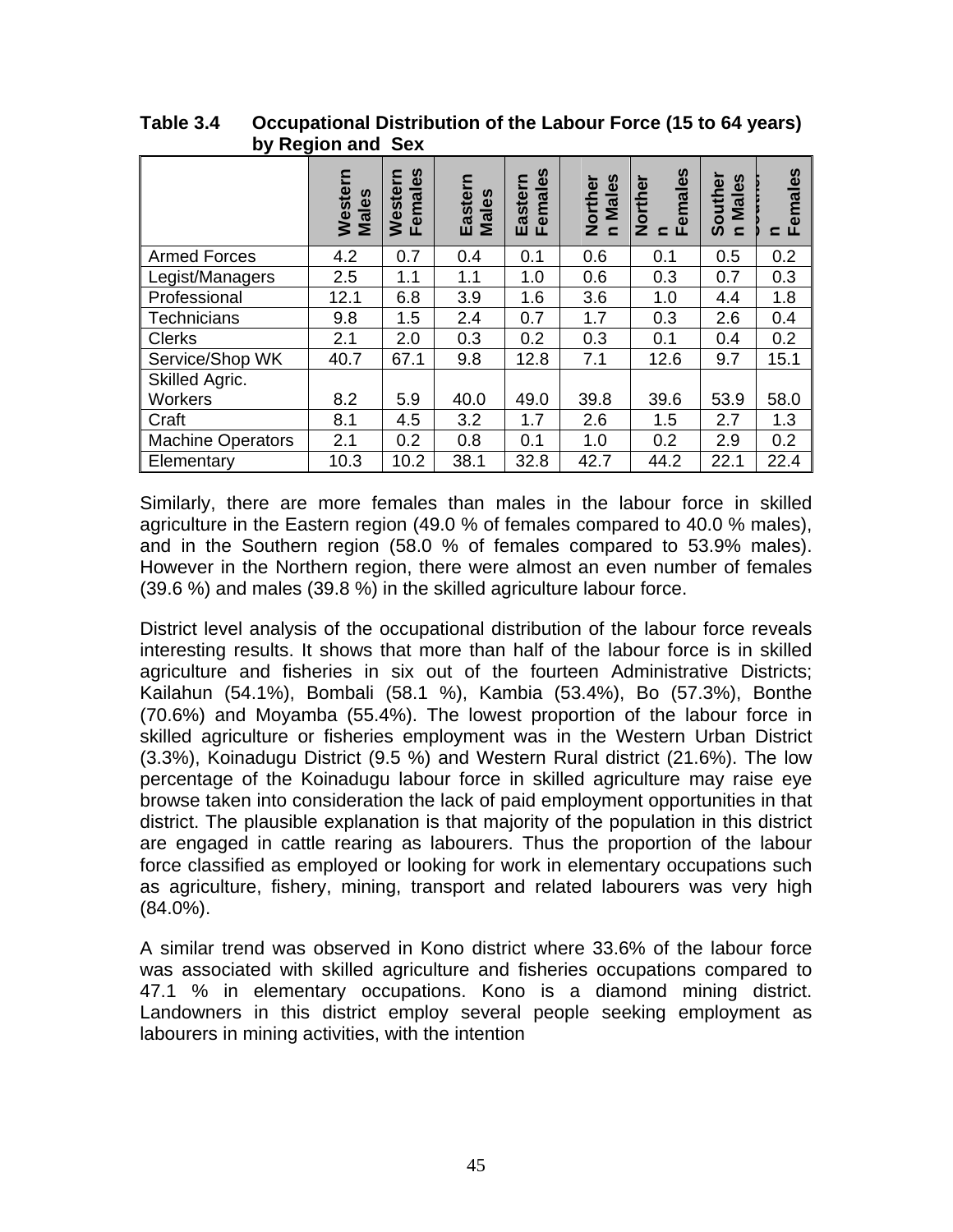

**Figure 3.2: Occupational Distribution of the Labour Force (both sexes) by District**

of sharing in the fortune when a diamond is discovered. This may have contributed to the relatively high percentage of the labour force been classified as engaged in elementary occupations.

As illustrated on figure 3.2 above, less than one percent of the Sierra Leone labour force (0.6%) was in Legislative or Managerial occupations. Similar low proportions were observed in the following ten out of the fourteen administrative districts; Kenema (0.8 %) Bombali (0.3 %), Kambia (0.3 %), Koinadugu (0.3 %), Port Loko (0.4 %), Tonkolili (0.6 %), Bo (0.7 %), Bonthe (0.3 %), Moyamba (0.4 %), and Pujehun districts (0.5 %). The only districts with more than one percent of the labour force in Legislative or Managerial occupations were; Kailahun (1.6 %), Kono (1.0 %) Western Rural district (1.1 % and Western Urban district 2.0 %)

The relatively high proportion of the labour force in Legislative and Managerial occupations in Kailahun and Kono districts may have been due to the high concentration of Non Governmental Organisation workers engaged in rehabilitation in these districts at the time of the census. These districts were among the first to be affected by the civil war and the last to benefit from resettlement and rehabilitation. The situation in Western Urban and Western Rural districts reflect the fact that most employment opportunities exist in these two districts, which include the capital city, Freetown.

The proportion of the labour force classified as Professionals such as Physical, Mathematical and Engineering Professionals, Health and Teaching Professionals for the country as a whole was also very low(2.3 %). The proportion of the Professional labour force was less that three percent in all districts except in the Western Urban district (10.5 %), Western Rural district(6.2 %), Bo(4.2 %) and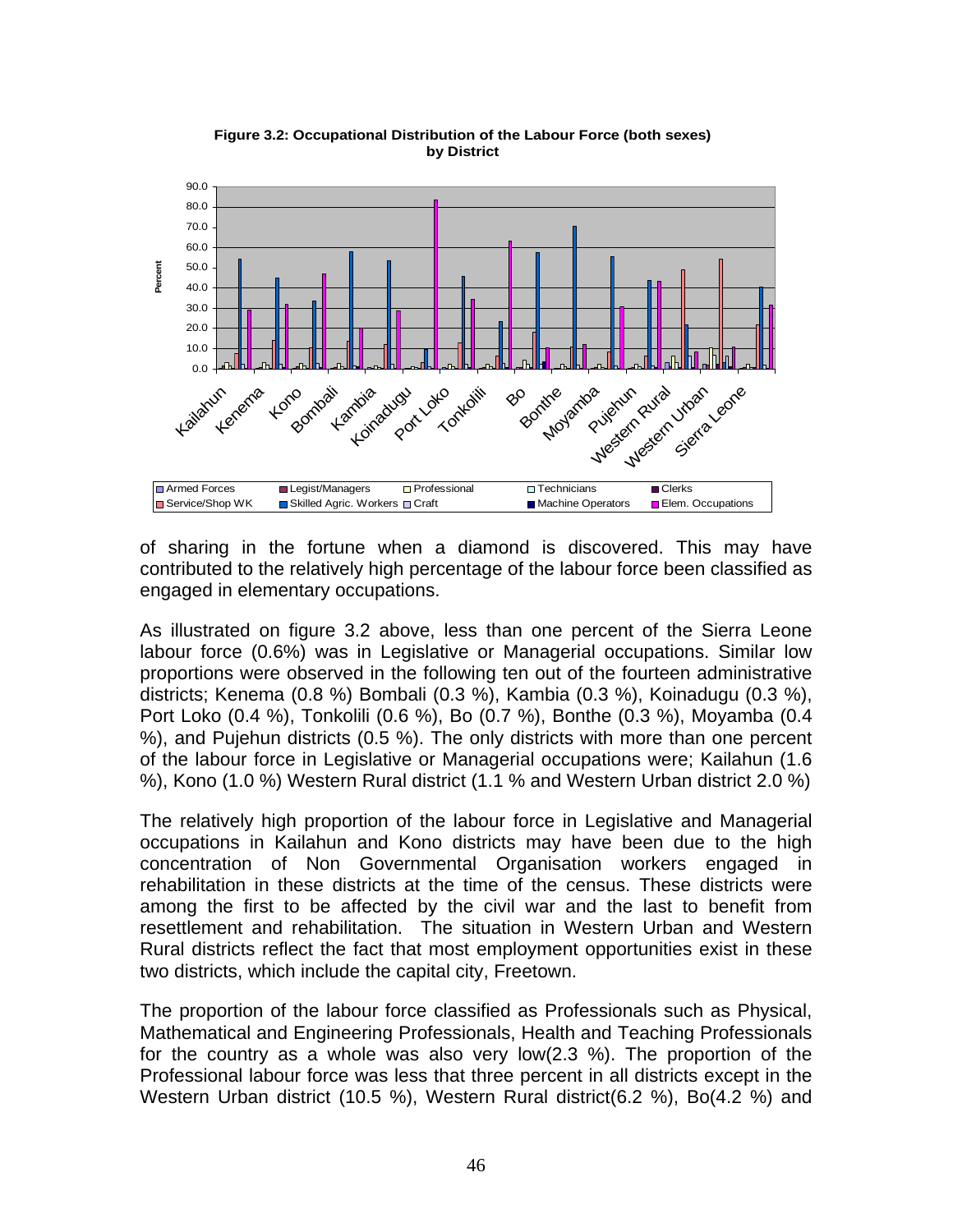Kenema (3. 0 %). It should be noted that the Professional labour force in Sierra Leone is made up primarily of persons associated with the teaching profession with a small number of Engineering or Health professionals.

The unavailability of technically skilled labour force is illustrated by the low proportion of Craft Workers (2.0 %) and Machine Operators (0.2 %) in the total labour force. As with the labour force associated with Legislative and Managerial occupations, less than one percent of the labour force was classified as Machine Operators in all districts except in Bo (3.3 %), Bombali (1.0 %) and Western Urban districts (1.3 %). Craft Workers accounted for 2. 9 % of the total Sierra Leone labour force. The district with the lowest proportion of craft workers were Koinadugu(1.1 %), Moyamba (1.5 %) Bombali (1.7 %) and Bonthe (1.8 %). The districts with the highest proportion of the labour force associated with Craft and related trade included Western Urban district (6.5 %) followed by, Western Rural district (6.1 %), Tonkolili (2.6 %), Kono (2. 8 %), Kailahun (2.5 %), Bo (2.5 %), Kenema 2.4 %), Port Loko (2.2 %) and Kambia districts (2.2 %)

## **3.4 Occupational Unemployment**

According to the Thirteenth International Conference of Labour Statisticians (1982) "the unemployed comprise all persons above a specified age who during the reference period were:

- (i) without work i.e. were not in paid employment or self employment
- (ii) currently available for work i.e were available for paid employment during the reference period and
- (iii) seeking work, i.e had taken specific steps in a specified recent period to seek paid employment or self employment."

This standard definition of unemployment was what was used in the Sierra Leone 2004 Housing and Population Census. However, the reference period used in the census was one month rather one week. This conventional definition of unemployment is irrelevant to our national employment situation because the labour market is largely unorganised, and the labour force is largely self employed. In the absence of unemployment benefits, very few people would go for a whole month without doing anything to earn a living. Thus, the unemployment rate especially when computed for occupational groups was very low.

However, the occupational unemployment rates even though low are useful for identifying the occupational groups likely to experience unemployment.

As shown in Table 3.5, the occupational unemployment rate is very low (0.1 %) for the total Sierra Leone labour force. This is considerably lower than the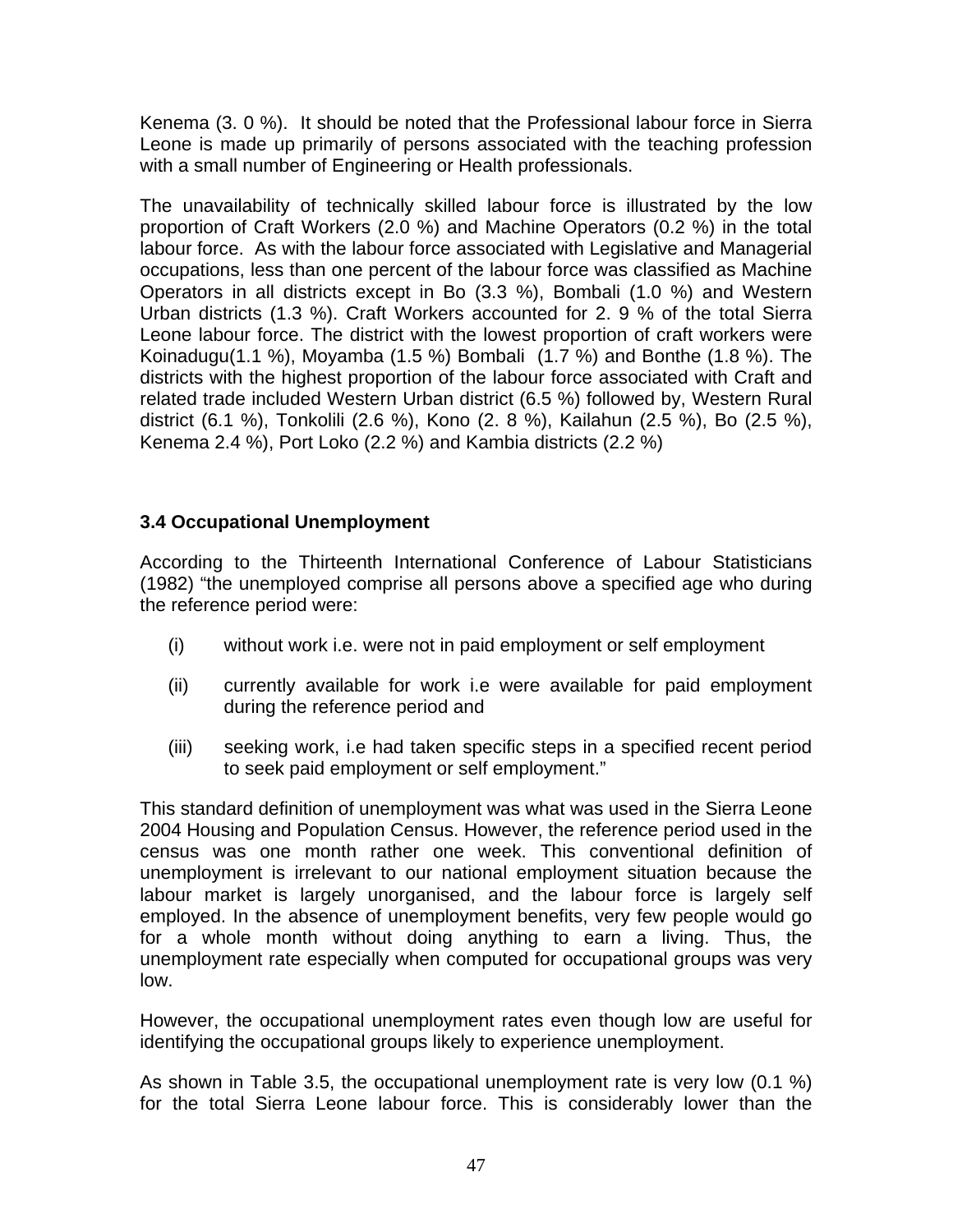unemployment rate for the labour force classified by activity status. This may be because a large number of persons looking for work did not indicate a specific occupation for which they were trained or in which they were interested to be employed. The occupational unemployment rate is likely to be lower than the general unemployment rate because persons with specific skills are more likely to be employed as paid employees or engaged in self employment where the skills acquired can easily lead to self reliant employment than persons with no specific skills.

|                           |                          | <b>Both Sexes</b>        |                          |                          | <b>Males</b>                 |                          |                              | <b>Females</b>        |                                |  |
|---------------------------|--------------------------|--------------------------|--------------------------|--------------------------|------------------------------|--------------------------|------------------------------|-----------------------|--------------------------------|--|
|                           | Jnemployed<br>Population | Labour<br>Force<br>Total | Unemploym<br>Rate<br>ent | Unemployed<br>Population | <b>Total Labour</b><br>Force | Unemploym<br>Rate<br>ent | Unemployed<br>⊆<br>Populatio | Total Labour<br>Force | Unemploym<br>Rate<br><b>Ti</b> |  |
| <b>Armed Forces</b>       | 15                       | 12981                    | 0.12                     | 10                       | 10853                        | 0.09                     | 5                            | 2128                  | 0.23                           |  |
| Legist/Managers           | 24                       | 15291                    | 0.16                     | 19                       | 10163                        | 0.19                     | 5                            | 5128                  | 0.10                           |  |
| Professional              | 153                      | 70604                    | 0.22                     | 114                      | 50230                        | 0.23                     | 39                           | 20374                 | 0.19                           |  |
| Technicians               | 123                      | 38333                    | 0.32                     | 100                      | 32905                        | 0.30                     | 23                           | 5428                  | 0.42                           |  |
| <b>Clerks</b>             | 42                       | 10139                    | 0.41                     | 29                       | 6034                         | 0.48                     | 13                           | 4105                  | 0.32                           |  |
| Service/Shop WK           | 239                      | 332230                   | 0.07                     | 135                      | 134314                       | 0.10                     | 104                          | 197916                | 0.05                           |  |
| Skilled Agric.<br>Workers | 340                      | 718652                   | 0.05                     | 192                      | 353915                       | 0.05                     | 148                          | 364737                | 0.04                           |  |
| Craft                     | 289                      | 52838                    | 0.55                     | 167                      | 35180                        | 0.47                     | 122                          | 17658                 | 0.69                           |  |
| <b>Machine Operators</b>  | 31                       | 16387                    | 0.19                     | 29                       | 14628                        | 0.20                     | $\overline{2}$               | 1759                  | 0.11                           |  |
| Elementary                | 426                      | 577989                   | 0.07                     | 317                      | 294891                       | 0.11                     | 109                          | 283098                | 0.04                           |  |
| <b>Sierra Leone</b>       | 1682                     | 1845444                  | 0.09                     | 1112                     | 943113                       | 0.12                     | 570                          | 902331                | 0.06                           |  |

**Table 3.5 Occupational Unemployment Rates of Working Population (15 to 64 Years) by Sex**

The skilled agriculture and fishery labour force had the lowest occupational unemployment rate (0.05 %) followed by service, shop and market sales workers (0.07 %) and elementary occupations (0.07 %). Alternatively, occupational unemployment was higher for Craft and Related Trades Workers (0.55 %), than for Clerks (0.41 %), Technicians and Associate Professionals (0.32 %), Professionals (0.22 %), Machine Operators (0.19 %) and Legislators or Managers (0.16 %). Skilled Agriculture and Fishery Workers, Service, Shop and Market sales Workers and Elementary Occupations do not require a high level of skills for entry into self or paid employment in these occupations. Also little resources are required to enter into self employment as means of avoiding unemployment and most persons looking for work do not normally seek paid employment in these occupations, hence the low rates of unemployment in these occupations.

The occupational unemployment rate of the working population was higher for males (0.12 %) than for females (0.06 %).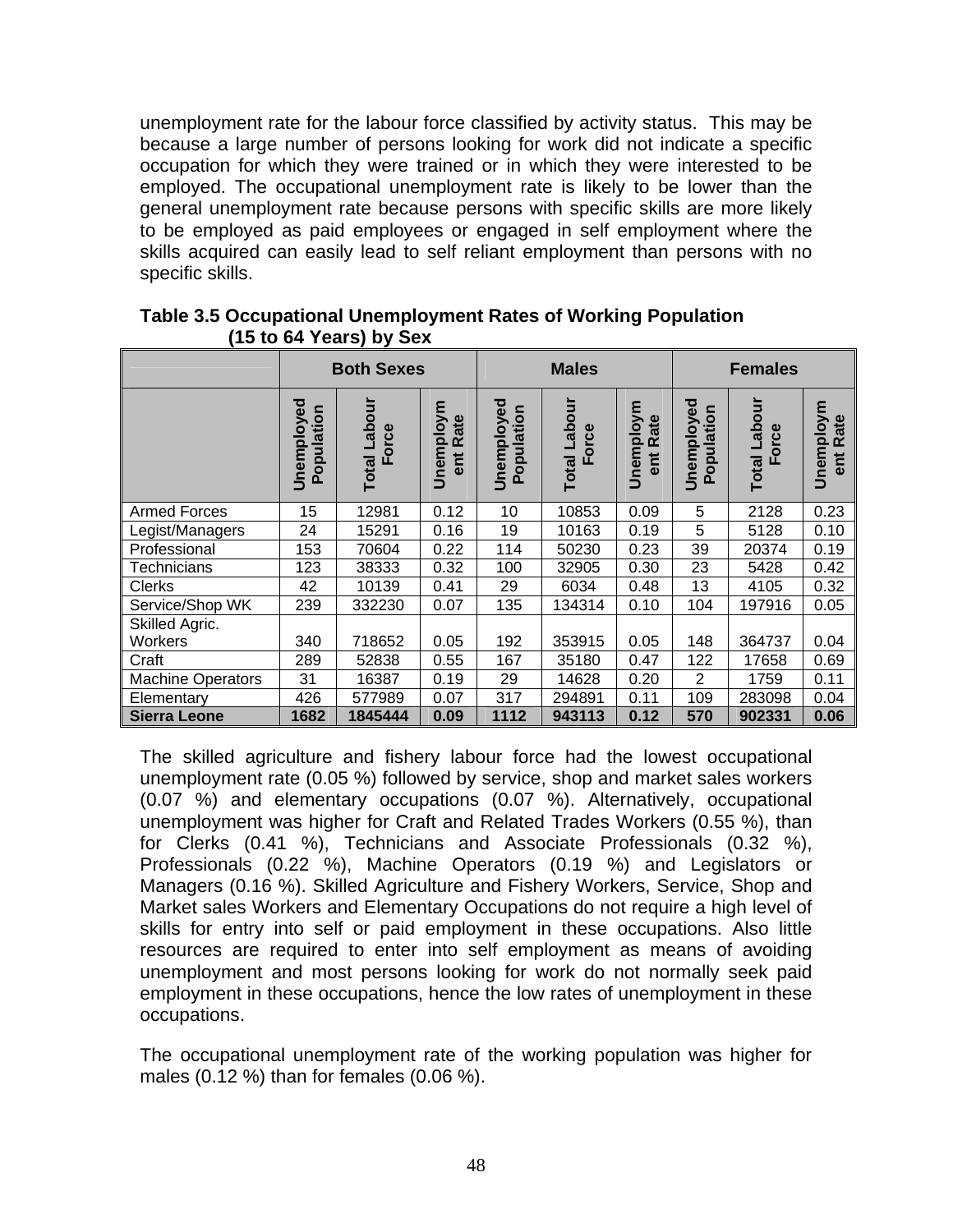### **3.5 Employee Specific Occupational Unemployment**

The employee specific occupational unemployment rate measures the percentage of the paid labour force classified by occupation that is unemployed. The paid labour force is the sum of the population that is in paid employment (Wage/Salary earning) and those looking for work. This indicator is more relevant to our national employment situation and for policy formulation as it enables us to assess the availability of paid employment opportunities, which majority of the unemployed labour force look for.

Table 3.6 shows that the employee specific unemployment rate for various occupational groups was low, reflecting the diverse activities considered as occupations, for example the "Dollar Boys"(trading Dollars in the streets).

**Table 3.6 Employee Specific Occupational Unemployment Rates of Population 15-64 Years by Sex**

|                           |                     | <b>Sierra Leone</b> |                                         | <b>Males</b>                 |            |                                       |                        | <b>Females</b> |                                      |  |  |
|---------------------------|---------------------|---------------------|-----------------------------------------|------------------------------|------------|---------------------------------------|------------------------|----------------|--------------------------------------|--|--|
|                           | Paid Labour<br>orce | Unemployed          | Ĕ<br>Unemployme<br>Employee<br>Specific | Labour<br>orce<br>Paid<br>ட் | Unemployed | Ĕ<br>Unemployme<br>mplove<br>Specific | unoqe-<br>orce<br>Paid | Unemployed     | Unemployment<br>Employee<br>Specific |  |  |
| <b>Armed Forces</b>       | 10965               | 15                  | 0.14                                    | 9859                         | 10         | 0.10                                  | 1106                   | 5              | 0.45                                 |  |  |
| Legist/Managers           | 8933                | 24                  | 0.27                                    | 6657                         | 19         | 0.29                                  | 2276                   | 5              | 0.22                                 |  |  |
| Professional              | 46900               | 153                 | 0.33                                    | 33549                        | 114        | 0.34                                  | 13351                  | 39             | 0.29                                 |  |  |
| <b>Technicians</b>        | 14761               | 123                 | 0.83                                    | 12845                        | 100        | 0.78                                  | 1916                   | 23             | 1.20                                 |  |  |
| Clerks                    | 8248                | 42                  | 0.51                                    | 5006                         | 29         | 0.58                                  | 3242                   | 13             | 0.40                                 |  |  |
| Service/Shop WK           | 26040               | 239                 | 0.92                                    | 19449                        | 135        | 0.69                                  | 6591                   | 104            | 1.58                                 |  |  |
| Skilled Agric.<br>Workers | 8241                | 340                 | 4.13                                    | 6231                         | 192        | 3.08                                  | 2010                   | 148            | 7.36                                 |  |  |
| Craft                     | 6116                | 289                 | 4.73                                    | 4802                         | 167        | 3.48                                  | 1314                   | 122            | 9.28                                 |  |  |
| <b>Machine Operators</b>  | 3737                | 31                  | 0.83                                    | 3542                         | 29         | 0.82                                  | 195                    | $\overline{2}$ | 1.03                                 |  |  |
| Elementary                | 14346               | 426                 | 2.97                                    | 11159                        | 317        | 2.84                                  | 3187                   | 109            | 3.42                                 |  |  |
| <b>Sierra Leone</b>       | 148287              | 1682                | 1.13                                    | 113099                       | 1112       | 0.98                                  | 35188                  | 570            | 1.62                                 |  |  |

As illustrated in table 3.6, the employee specific occupational unemployment for the labour force 15 to 64 years is higher for females (1.62%) than for males (0.98 %). This reflects the low proportion of women in paid employment. It could be seen in figure 3.3 below, that there were less paid employment opportunities for women in the Eastern Province, than other provinces. As a result the employee specific occupational unemployment of females in the Eastern Province (2.35 %) was higher than that for females in the Southern Province (2.28 %), Northern Province (1.40 %) or the Western Area (1.28 %). Employee Specific occupational unemployment rates for females in all provinces was higher for the female labour force in skilled agriculture than the same labour force in other occupations.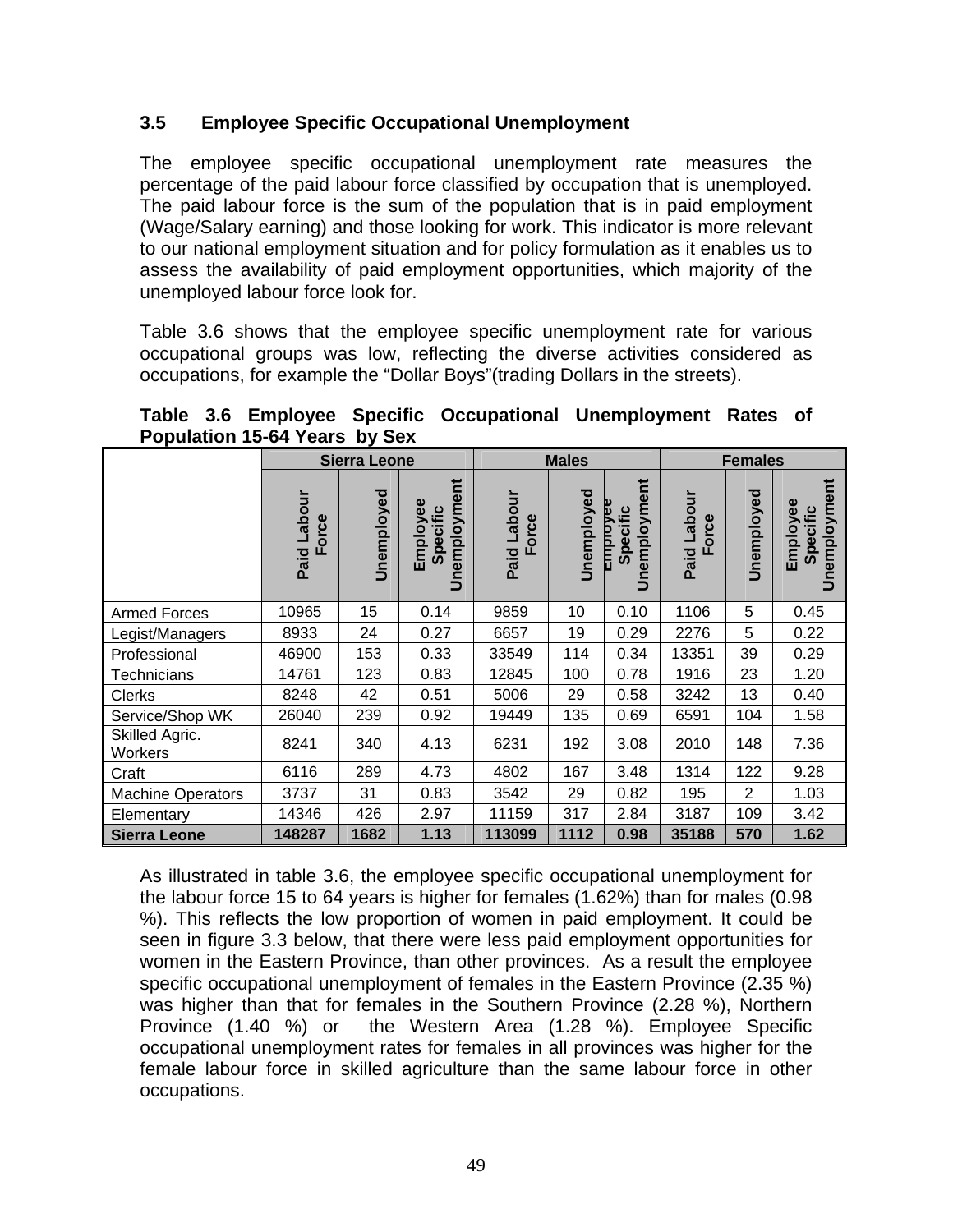

Figure: 3.3: Employee Specific Occupational Unemployment by Region and Sex

District level differentials (Figure 3.4) show that the employee specific occupational unemployment rate was highest in Kono district (3.58 %), than Kailahun (2.45%). The lowest rate of this indicator was recorded for Port Loko district



Figure 3.4: Employee Specific Occupational Unemployment by District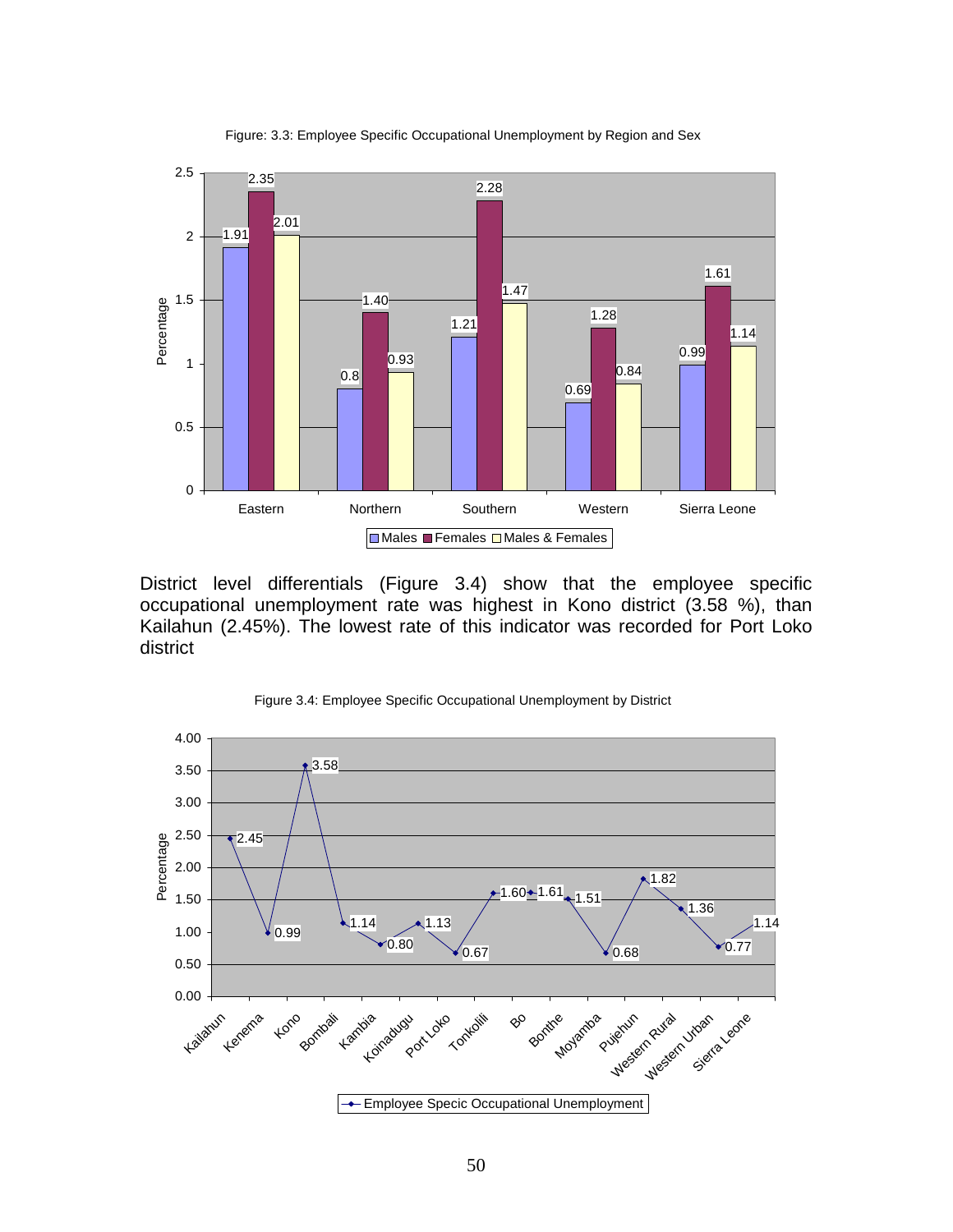### **3.6 Occupation of the Self Employed**

Useful information can be obtained when the self-employed are classified by the occupations in which they are employed. The level of self-employment gives an indication of the prevalence of the entrepreneurial spirit within the labour force, which is essential for self-reliant economic development. The level of selfemployment also gives an indication of the size of the informal sector.

|                             | Males & Females    |               |                                                                     | <b>Males</b>              |               |                                                              | Females            |               |                                                        |
|-----------------------------|--------------------|---------------|---------------------------------------------------------------------|---------------------------|---------------|--------------------------------------------------------------|--------------------|---------------|--------------------------------------------------------|
|                             | Total Labour Force | Self Employed | ৯ৎ<br>æ<br>Labour<br>Employed<br>Force<br><b>Total</b><br>৳<br>Self | <b>Total Labour Force</b> | Self Employed | ಸ<br>as<br>Labour<br>Employed<br>Force<br>Total<br>৳<br>Self | Total Labour Force | Self Employed | ಸ<br>æ<br>Labour<br>Self Employed<br>Force<br>of Total |
| <b>Armed Forces</b>         | 12981              | 1503          | 11.6                                                                | 10853                     | 858           | 7.9                                                          | 2128               | 645           | 30.3                                                   |
| Legist/Managers             | 15291              | 4967          | 32.5                                                                | 10163                     | 2816          | 27.7                                                         | 5128               | 2151          | 41.9                                                   |
| Professional                | 70604              | 20521         | 29.1                                                                | 50230                     | 14794         | 29.5                                                         | 20374              | 5727          | 28.1                                                   |
| <b>Technicians</b>          | 38333              | 20889         | 54.5                                                                | 32905                     | 18433         | 56.0                                                         | 5428               | 2456          | 45.2                                                   |
| <b>Clerks</b>               | 10139              | 1506          | 14.9                                                                | 6034                      | 824           | 13.7                                                         | 4105               | 682           | 16.6                                                   |
| Service/Shop WK             | 332230             | 280615        | 84.5                                                                | 134314                    | 107066        | 79.7                                                         | 197916             | 173549        | 87.7                                                   |
| Skilled Agric.<br>Workers   | 718652             | 571825        | 79.6                                                                | 353915                    | 290883        | 82.2                                                         | 364737             | 280942        | 77.0                                                   |
| Craft                       | 52838              | 41056         | 77.7                                                                | 35180                     | 27290         | 77.6                                                         | 17658              | 13766         | 78.0                                                   |
| Machine<br><b>Operators</b> | 16387              | 11605         | 70.8                                                                | 14628                     | 10234         | 70.0                                                         | 1759               | 1371          | 77.9                                                   |
| Elementary                  | 577989             | 428674        | 74.2                                                                | 294891                    | 229356        | 77.8                                                         | 283098             | 199318        | 70.4                                                   |
| Sierra Leone                | 1845444            | 1383161       | 75.0                                                                | 943113                    | 702554        | 74.5                                                         | 902331             | 680607        | 75.4                                                   |

#### **Table 3.7 Self Employed as Percentage of Labour Force (15 to 64 Years ) by Sex for various Occupational Groups**

The Sierra Leone 2004 Housing and Population Census results showed that a total of 1,383,161 persons were in self-employment in various occupations of which 702554 were males and 680607 were females. Table 3.7 above shows the percentage of the total labour force within each occupational group that was in self-employment as at census night. When the total Sierra Leone labour force was classified by occupation, the percentage of the labour force that was in selfemployment was 75.0 % with slightly more females (75.4 %) in self-employment than males (74.5 %). The occupation with the highest proportion of its labour force in self-employment was Service, Shop and Market Sales Workers (84.5%) followed by the Skilled Agriculture labour force (79.6 %). A low proportion of the Legislative and Managerial, and Professional labour force was in self employment (32.5 % and 29.1 % respectively).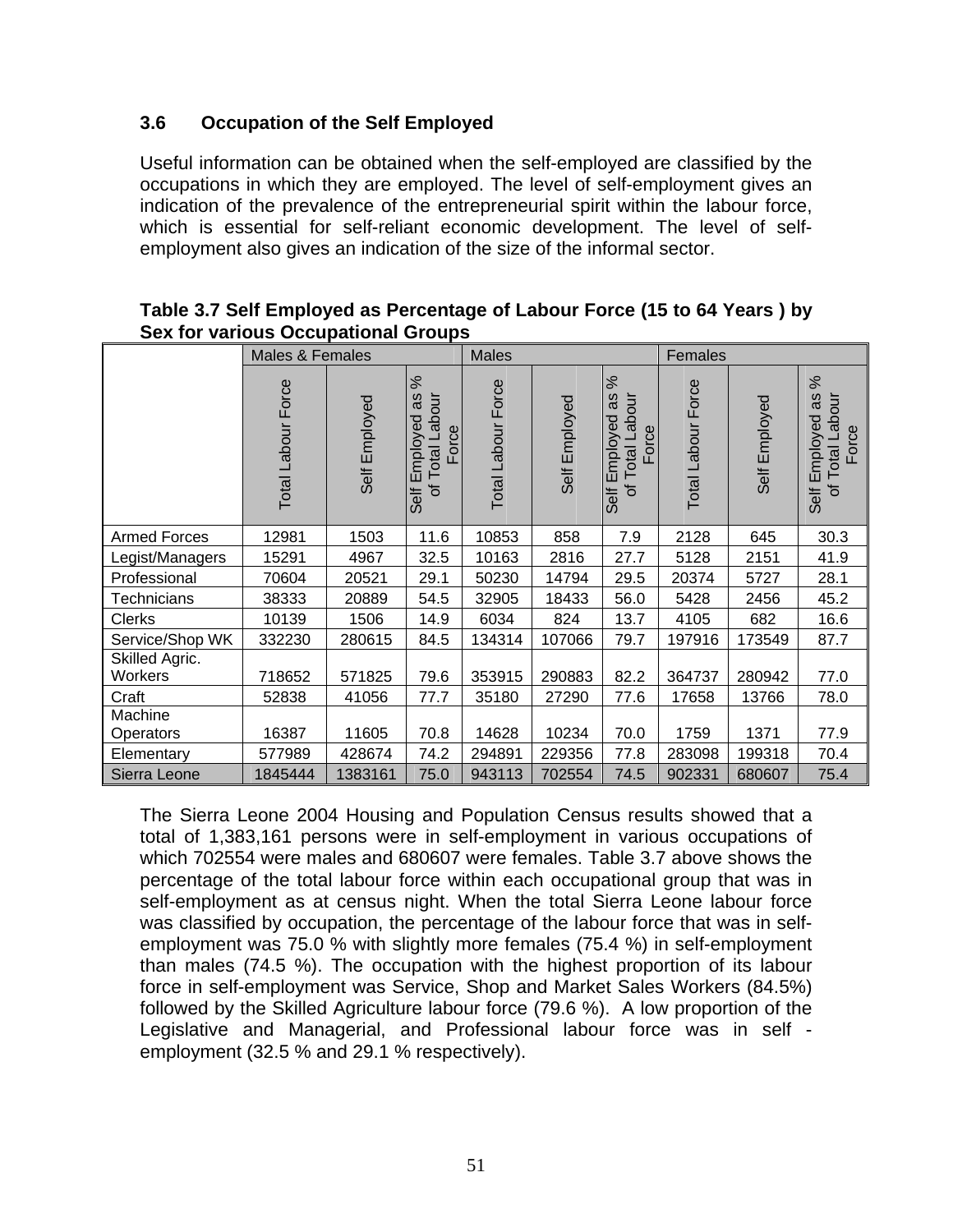For an economy to be transformed from a traditional economy to an industrial economy there must be a group that would bring together innovative and creative ideas coupled with management and administrative skills in order to combine people, money and resources to create wealth. Self-employment is encouraged by governments not only because it creates jobs but also because it enhances creativity and economic growth. Entrepreneurial skills that combine innovation and management to turn ideas to profitable reality are likely to be found in Legislative or Managerial, Professional and Technical occupations. The proportion of the labour force associated with these occupations as well as the proportion of the self-employed in these occupations was low.

Regional analysis of the occupation of the self employed(Figure 3.5) reveals similar patterns as in the general population.



Figure 3.5: Self Employed as Percentage of the total Labour Force 15 to 64 years within Occupational Groups by Region.

Self-employment is high in service, shop and market sales worker occupations, skilled agriculture and fishery, craft workers, machine operators and elementary occupations, in all regions. There were more service, shop and market sales workers in self-employment in the Southern Province (87.0 %) than in the Western Area (85.5 %), Northern Province (83.53 %) and in the Eastern Province (77.1 %). Similarly, a higher proportion of skilled agriculture and fishery workers were in self employment in the Southern Province (84.14 %) than in the Western Area (81.7 %), Eastern Province (76.3 %) and the Northern Province (75.5 %).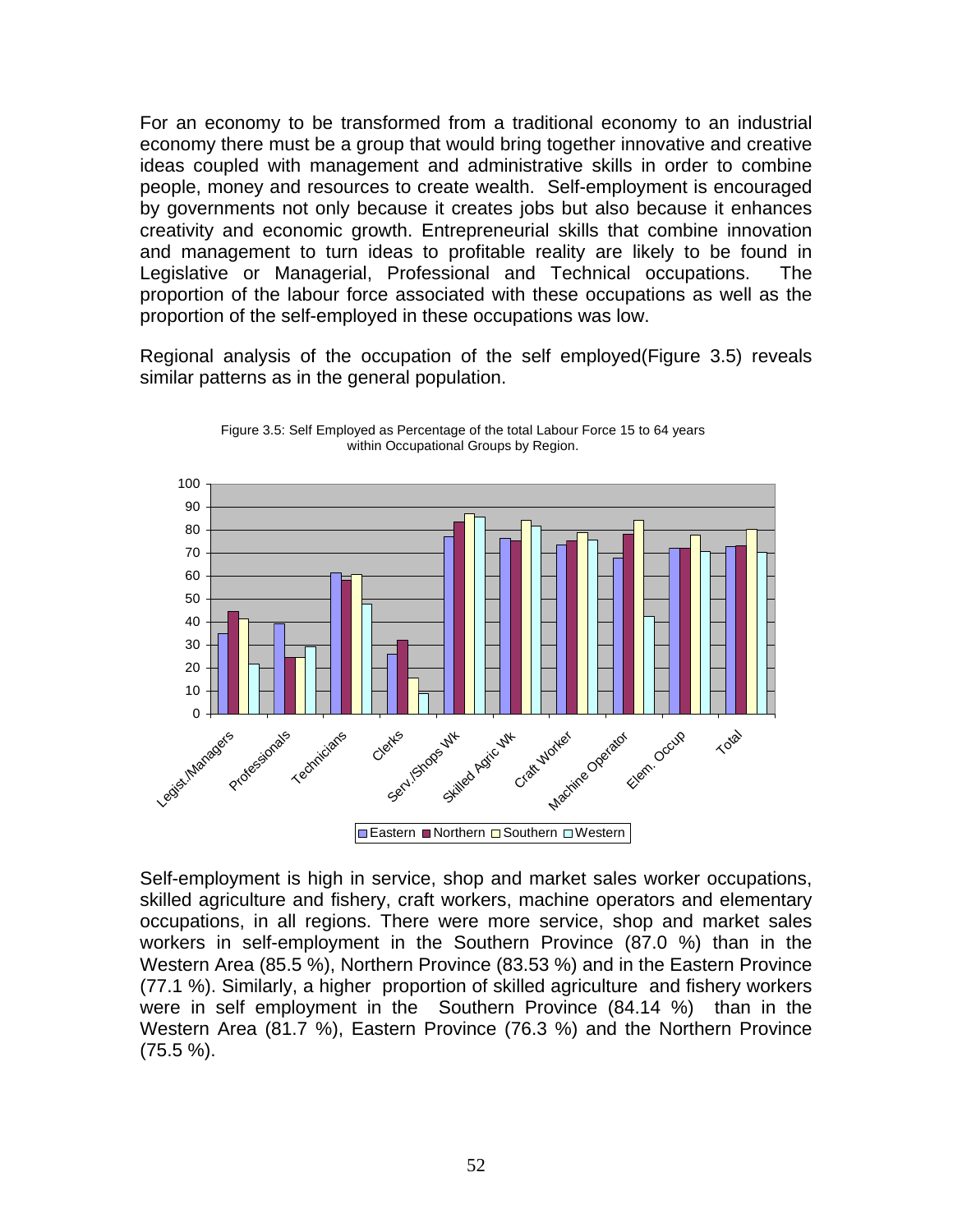An analysis of the results show that overall, there were more females (74.6 %) in self employment than males (73.6 %). However, in certain occupations, such as Technicians and Associate Professionals, Skilled Agriculture and Fishery, and Elementary Occupations, there were more males in self-employment than females. In all regions or provinces, there were more males in self-employment as Technicians, than females. In the Eastern, Southern, and Northern Provinces, there were more females in self-employment as Legislators and Managers, Professionals, Service, and Shop and Market Sales Workers than their male counterparts.

Figure 3.6, illustrates the proportion of the skilled labour force in Legislative or Management, Professional and Technician occupations in various districts that are engaged in self employment. It could be seen that in all districts, the Technicians and Associate Professionals labour force has the highest proportion of self-employed than the other two occupations. Over fifty percent of the labour force associated with technicians' occupations was engaged in self employment in; Kono (68.5 %), Kenema (65.5 %), Bombali (63.1 %), Bo (62.6 %), Pujehun (62.4 %), Koinadugu (62.4 %), Port Loko (58.1 %), Moyamba (56.0 %) Kambia (55.3 %), Bonthe (51.5 %), and Western Rural Districts (50.4 %). A relatively lower percentage of Professionals were in self-employment than Managers in all districts except in Kailahun, Kono and Western Urban districts where the reverse was the case.

The higher proportion of the labour force in Technicians occupations engaged in self-employment demonstrate the self reliant nature of these occupations.



Figure 3.6: Self Employed Labour Force as Percentage of the Total Labour Force 15- 64 years in Selected Occupations by District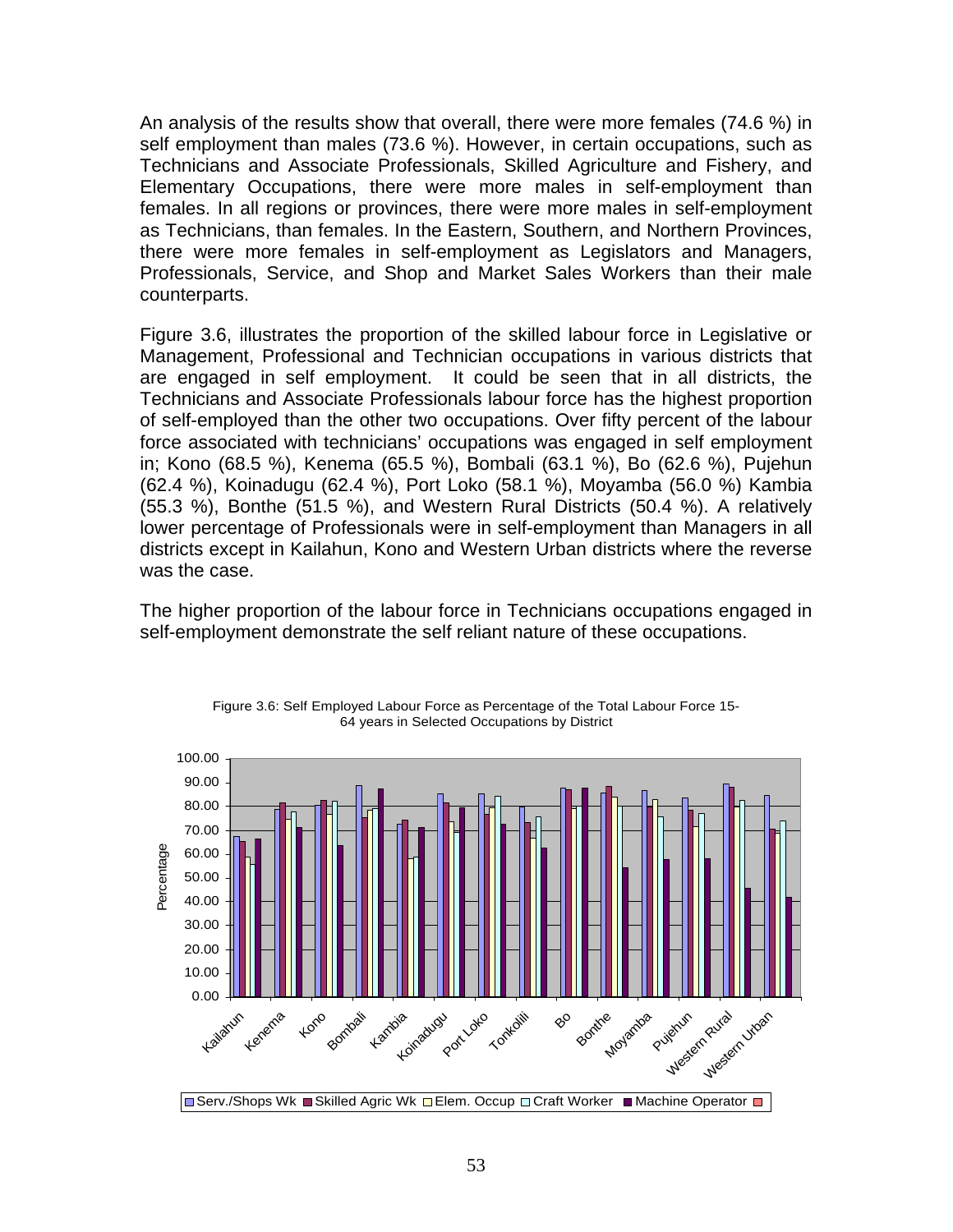The proportion of the labour force classified as Craft Workers and Machine Operators engaged in self employment was above fifty percent in all districts except in Western Urban and Western Rural districts where the proportion of the self employed in Machine Operator occupations fell below fifty percent (i.e. 41.7 % and 45. 7 % respectively). In all districts, over sixty percent of the labour force classified as Service or Shop workers and Skilled Agriculture and Fishery workers were in self employment. This outcome is important because it indicates the potential for self reliant development and private sector growth given that the necessary conditions are available.

An analysis of district self employment figures reveals that there were more females in self employment in service, shop and market sales employment than males, in all districts except in Kailahun, Kono, and Kambia where there were marginally more males than females in self employment in this occupation. The low level of skills and the low capital required to enter self employment in this occupation reinforced by the absence of other employment opportunities especially for low skilled women is the likely driving force to the high percentage of women in all districts entering self employment as market sales workers.

There were more females than males in Skilled Agriculture self employment only in Koinadugu, Bonthe, Western Rural and Western Urban districts. This may likely be due to the fact that vegetable production is one of the main agricultural activities in Koinadugu, Western Rural and Western Urban districts in which mainly women are engaged. Fishing is the main agricultural activity in Bonthe and a large proportion of women are engaged in the marketing and distribution of fish.

### **3.7 Share of Wage Employment in Non-Agricultural Employment**

The share of wage employment in Non- Agricultural Employment is an important indicator of employment opportunities especially for a developing country like Sierra Leone because it gives a lot of information about the nature of employment opportunities. When people migrate into urban areas particularly the capital city for employment purposes, they are likely to look for wage employment in industry. Over the years, Freetown has grown considerably in population as most of the people running away from the war in search of security ended in the city. As the war ended, many decided to stay and look for better opportunities in the city. There is wide spread poverty, underemployment and unemployment because the non-agricultural sector of the economy has not immediately been able to absorb these workers.

To assess the extent of the non-availability of employment opportunities especially for women in an economy where agricultural employment constitute the largest employment opportunity available to the labour force, it is appropriate to remove the effect of employment in agriculture.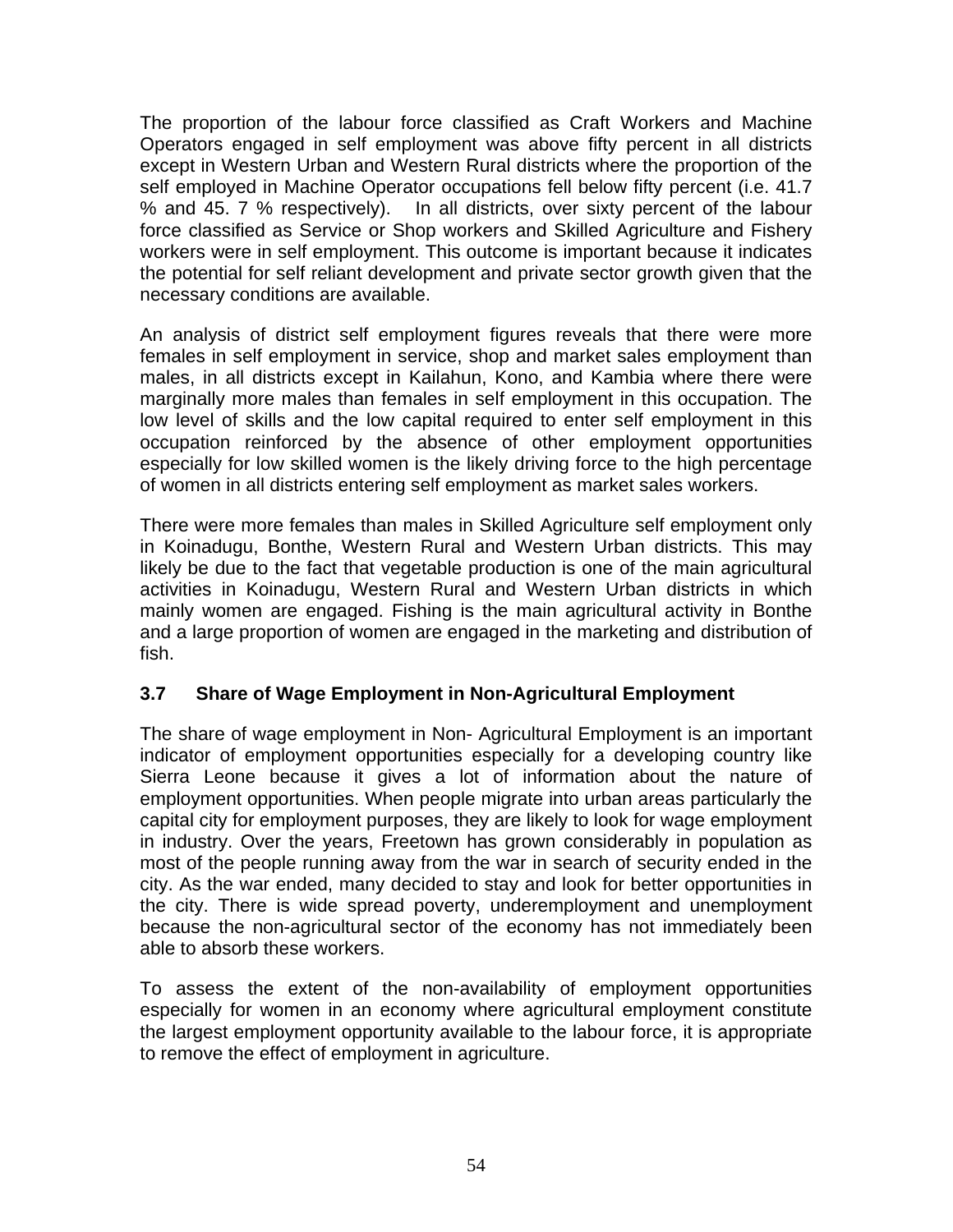|              | <b>Males and Females</b>                     |                               |                                                                          |                                              | <b>Males</b>                  |                                                                             | Females                            |                              |                                                                                  |
|--------------|----------------------------------------------|-------------------------------|--------------------------------------------------------------------------|----------------------------------------------|-------------------------------|-----------------------------------------------------------------------------|------------------------------------|------------------------------|----------------------------------------------------------------------------------|
|              | Paid<br>Employees<br>Agric.<br>$\frac{5}{2}$ | Total Non-Agric<br>Employment | Wage<br>≘.<br>Employment<br>Employment<br>Non-Agric<br>ㅎ<br><b>Share</b> | Paid<br>Employees<br>Agric.<br>$\frac{5}{2}$ | Total Non-Agric<br>Employment | ≘.<br>Employment<br>men<br>gric<br>৳<br>Non-<br>hare<br>$\overline{\omega}$ | Paid<br>Employees<br>Agric.<br>mon | otal Non-Agric<br>Employment | women<br>mployment<br>vgric<br>⋖<br>đ<br>$\frac{5}{2}$<br>Share<br>$\equiv$<br>Ш |
| Eastern      | 16066                                        | 125187                        | 12.83                                                                    | 28266                                        | 171883                        | 16.44                                                                       | 2638                               | 38632                        | 6.83                                                                             |
| Northern     | 18843                                        | 118429                        | 15.91                                                                    | 15290                                        | 51460                         | 29.71                                                                       | 4762                               | 115196                       | 4.13                                                                             |
| Southern     | 17755                                        | 113454                        | 15.65                                                                    | 13181                                        | 51172                         | 25.75                                                                       | 4057                               | 41125                        | 9.87                                                                             |
| Western      | 72720                                        | 274378                        | 26.50                                                                    | 54095                                        | 144000                        | 37.57                                                                       | 18625                              | 130378                       | 14.28                                                                            |
| Sierra Leone | 124824                                       | 595797                        | 21.00                                                                    | 96003                                        | 329947                        | 29.10                                                                       | 28821                              | 265850                       | 10.84                                                                            |

### **Table 3.8 Share of Wage or Salary Employment in Non-Agriculture Employment by Region and Sex**

Thus to compute this indicator for the population classified by industry, the agriculture labour force was removed from the analysis. The total population in paid non-agricultural work was expressed as a percentage of total nonagricultural employment. The results for the country classified by region and sex are shown on table 3.8 above.

The share of wage employment in non- agricultural employment for the country as a whole was low (21.1%) indicating the lack of paid employment opportunities in the non-agricultural economy. In a typical developed economy this indicator should be above 80 per cent.

The difference between the sexes for this indicator is very high. The male share in non-agricultural employment (29.1%) is over two times that of females (10.84%). This shows the extent of gender inequality in employment opportunities

## **3.8 Share of Women in Non-Agricultural Employment**

The share of women in non agricultural employment has been selected as a UN Millennium Development Goal of promoting gender equality. The aim is to raise the share of women in non-agricultural employment to comparable levels with their male counterpart. It is believed that women are disadvantaged when mainly engaged in self employment especially in Agriculture, because persons in paid employment tend to have higher and more regular earnings and better social protection than persons in self employment. Table 3.8 above shows that the overall share of women in non-agricultural employment was very low (10.84 %). In all regions, the male share of employment in non-agricultural employment was at least twice more than that of females.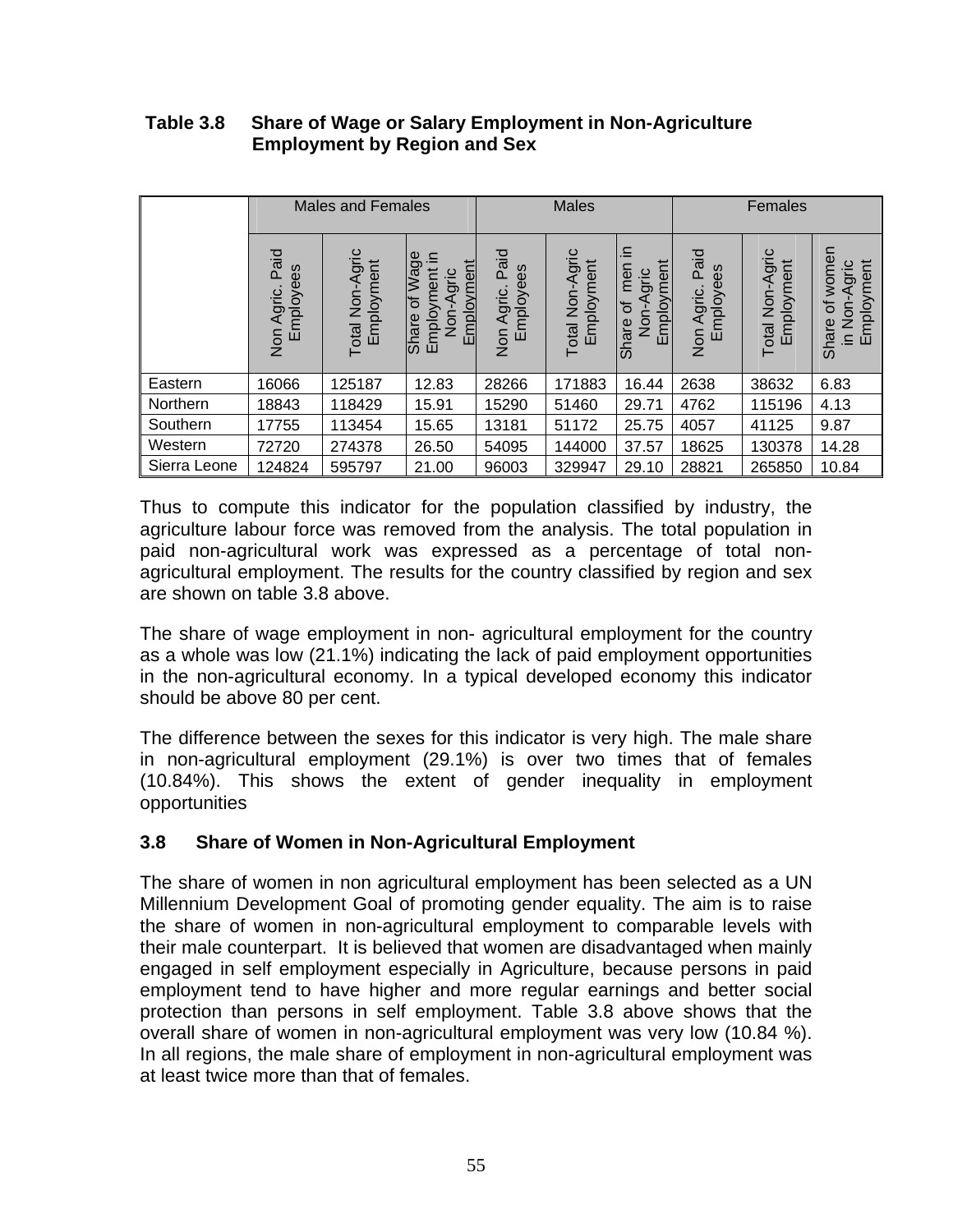The inequality in the availability of employment opportunities for females is evident at the district level as illustrated in figure 3.7 below. In all districts, the male share in non-agricultural wage employment was over two times higher than that of females, with the difference being significantly high in Kambia (28.4% compared to 3.9 %) in Koinadugu (33.4 %) compared to 8.9 %), in Port Loko (32.0 % compared to 5.51 %) and in Moyamba districts( 37.8% compared to 7.4 %) . The share of men in non-agricultural wage or salary employment in the Western urban district (39.1%) was over twice that of females (16.1 %) in the same district. These figures illustrate the extent of gender inequality in employment in the country. Thus for the country as a whole the women's share in non-agricultural employment was 10.4 % compared to 29.1 % for their male counterparts.



Figure 3.7 : Female share of Non-Agricultural Wage employment in total Non-Agriculture Employment

However, the share of women in non-agricultural employment in the Western Urban district (16.11 %) was higher than that of men in Kono district and that of women in all the other districts. This may be due to the fact that the Western Urban district constitutes the capital city Freetown where most of the employment opportunities in both the private and public sectors of the economy exist. Also women in this district are more educated than their counterparts in other districts.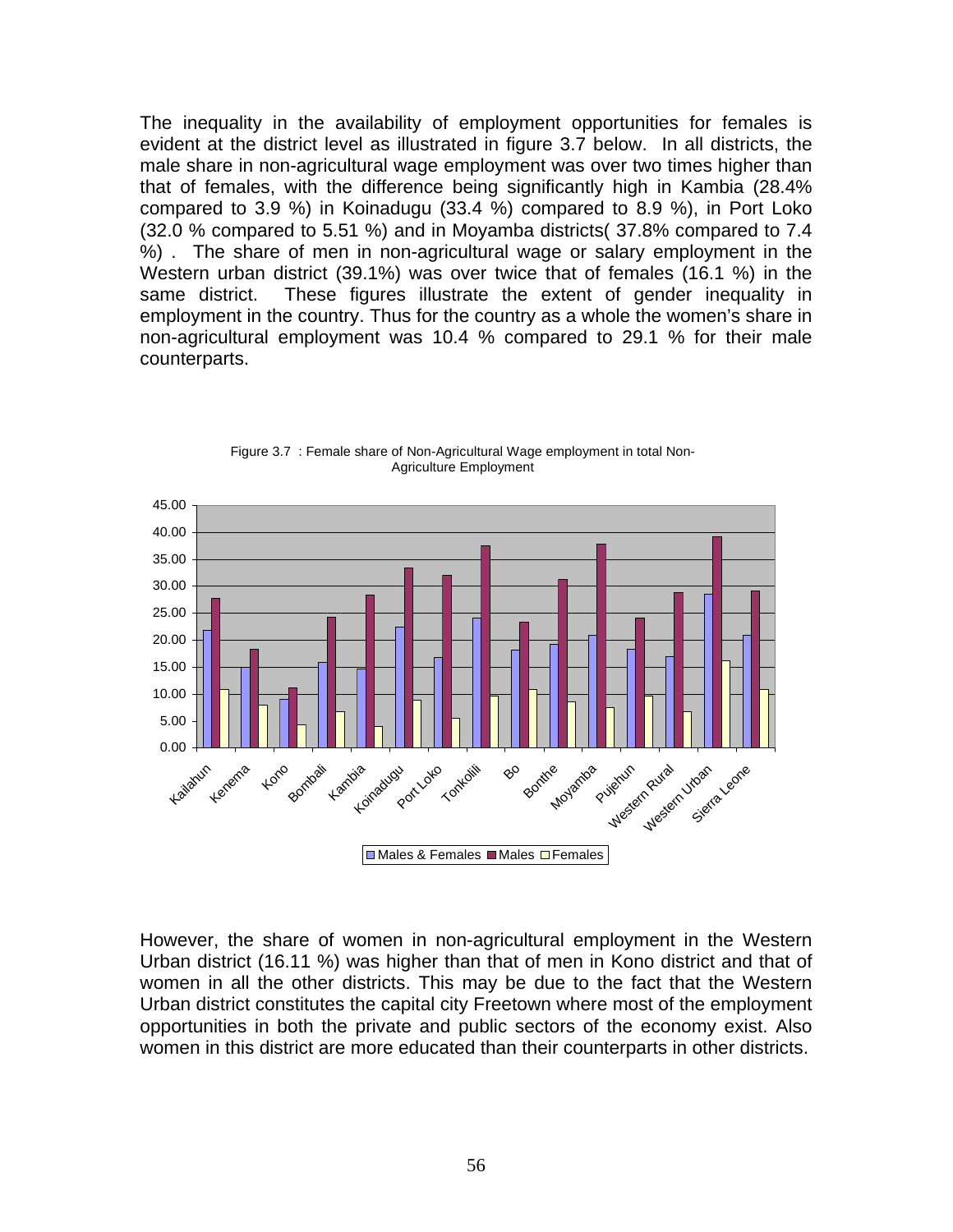### **3.9 Female Share of Employment in Legislative or Managerial Occupations**

The female share of employment in managerial occupations is an indicator designed to measure the extent of differential treatment between men and women in employment at the senior level. When this rate is combined with the female share of employment in non-agricultural employment, very useful information can be derived which can be used for comparison across countries in the extent to which women are in positions of authority and decision making. Table 3.9 below shows the number and percentage of women engaged in managerial occupations by region.

### **Table 3.9 Female Share of Employment in Legislative/Managerial Occupations by Region**

|                     | Sexes)<br>ъ<br>loye<br>ager<br>Total<br>$\mathbf{P}$<br>(Both<br>밑<br>Βg | Employed<br>Ó<br>ω<br>Manger<br>Femal<br>umbe<br>z | Female<br>Managers<br>ð<br>$\mathcal{S}_{\mathbf{0}}$ | Sexes)<br>oyment<br>Paid<br>Total<br>(Both<br>Empl | $\mathbf{\omega}$<br>mployed<br>O<br>ಗ<br>Mangers<br>Eem<br>E<br>mber<br>bie,<br><u> 글</u><br>ш<br>௨ | Paid<br>n<br>Female<br>$\boldsymbol{\omega}$<br>ರಾ<br>Mana<br>৳<br>$\mathcal{S}_{\mathbf{0}}$ |
|---------------------|--------------------------------------------------------------------------|----------------------------------------------------|-------------------------------------------------------|----------------------------------------------------|------------------------------------------------------------------------------------------------------|-----------------------------------------------------------------------------------------------|
| Eastern             | 4918                                                                     | 1958                                               | 39.8                                                  | 2621                                               | 889                                                                                                  | 33.9                                                                                          |
| Northern            | 2708                                                                     | 961                                                | 35.5                                                  | 1221                                               | 291                                                                                                  | 23.8                                                                                          |
| Southern            | 2113                                                                     | 684                                                | 32.4                                                  | 994                                                | 186                                                                                                  | 18.7                                                                                          |
| Western             | 5528                                                                     | 1520                                               | 27.5                                                  | 4073                                               | 905                                                                                                  | 22.2                                                                                          |
| <b>Sierra Leone</b> | 15267                                                                    | 5123                                               | 33.6                                                  | 8909                                               | 2271                                                                                                 | 25.5                                                                                          |

This indicator was computed by dividing the total number of females in managerial or legislative employment in the region or district by the total number of persons (Males and Females) employed as managers or legislators in the region or district. The total number of females employed is the sum of those in paid employment, self employment and those engaged in unpaid family work as managers. The overall percentage of this indicator for Sierra Leone was 33.6 %. When regional differentials are taken into consideration, the Eastern Region (39.8 %) has the highest number of females in managerial occupations, while the least value of this indicator was recorded for the Western Area (27.5 %). This indicator is relatively high because a large proportion of women were in self employment. When the number of women engaged in self employment is eliminated, the overall share of women in managerial occupations decline to 25.5 % and Southern Province (18.7 %) rather than western area (22.2 %) recorded the lowest share of women in managerial occupations. District level values are shown on table 3.10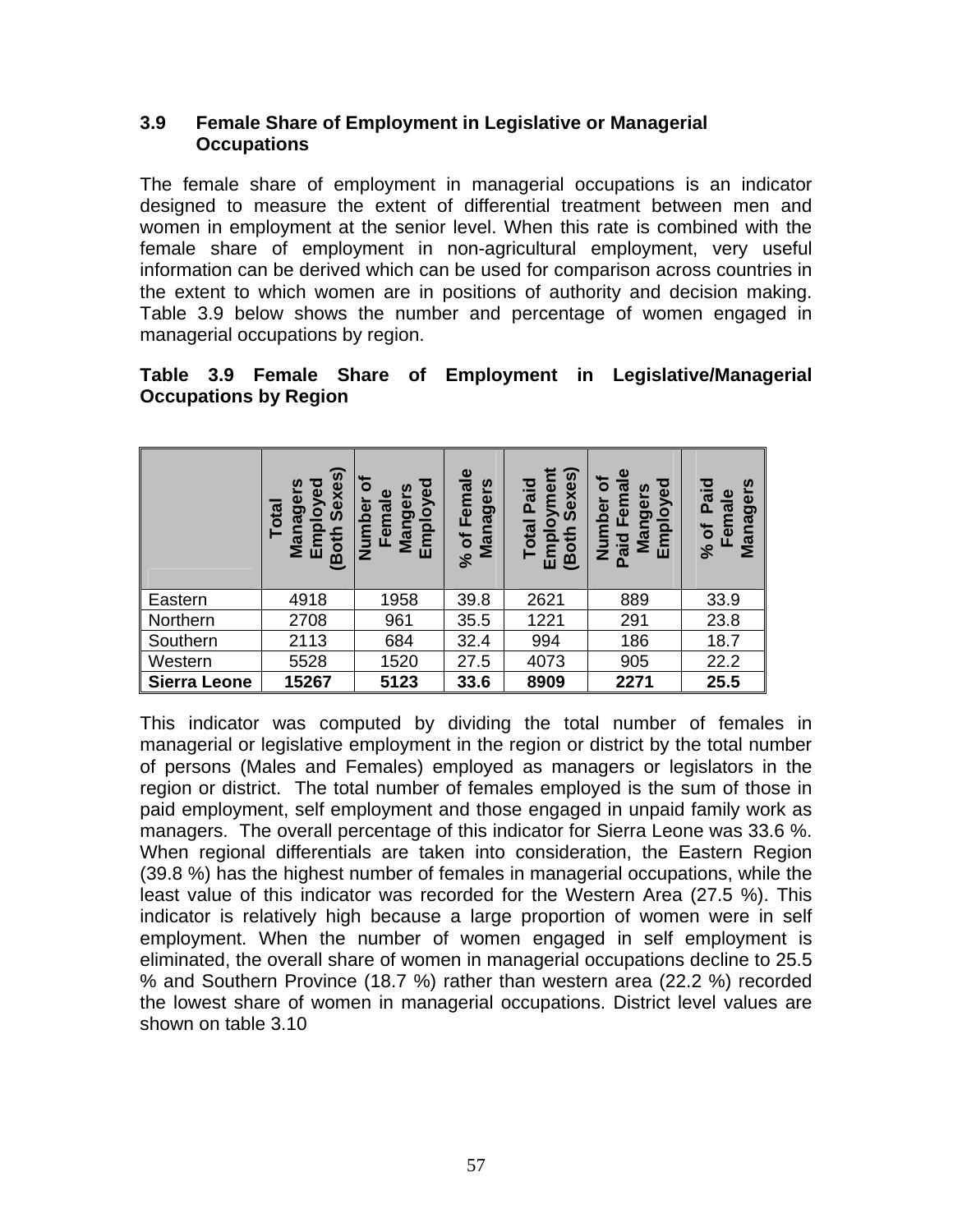#### **Table 3.10 Female Share of Employment in Legislative/Managerial Occupations by District**

|                      | <b>Total Managerial</b><br>Employment | <b>Total Female</b><br>Employment<br>Managerial | Employment<br>% of Female | Total Manageria<br>Employment<br>Sexes)<br>Paid<br>(Both | Employment<br>Female Paid | Paid<br>Employment<br>Female<br>% of |
|----------------------|---------------------------------------|-------------------------------------------------|---------------------------|----------------------------------------------------------|---------------------------|--------------------------------------|
| Kailahun             | 2006                                  | 990                                             | 49.4                      | 1002                                                     | 447                       | 44.6                                 |
| Kenema               | 1533                                  | 413                                             | 26.9                      | 786                                                      | 106                       | 13.5                                 |
| Kono                 | 1379                                  | 555                                             | 40.2                      | 833                                                      | 336                       | 40.3                                 |
| Bombali              | 641                                   | 179                                             | 27.9                      | 345                                                      | 64                        | 18.6                                 |
| Kambia               | 310                                   | 84                                              | 27.1                      | 132                                                      | 17                        | 12.9                                 |
| Koinadugu            | 333                                   | 115                                             | 34.5                      | 146                                                      | 32                        | 21.9                                 |
| Port Loko            | 638                                   | 217                                             | 34.0                      | 296                                                      | 60                        | 20.3                                 |
| Tonkolili            | 786                                   | 366                                             | 46.6                      | 302                                                      | 118                       | 39.1                                 |
| Bo                   | 1157                                  | 323                                             | 27.9                      | 646                                                      | 119                       | 18.4                                 |
| <b>Bonthe</b>        | 157                                   | 47                                              | 29.9                      | 73                                                       | 13                        | 17.8                                 |
| Moyamba              | 431                                   | 167                                             | 38.7                      | 158                                                      | 34                        | 21.5                                 |
| Pujehun              | 368                                   | 147                                             | 39.9                      | 117                                                      | 20                        | 17.1                                 |
| <b>Western Rural</b> | 673                                   | 223                                             | 33.1                      | 378                                                      | 77                        | 20.4                                 |
| Western Urban        | 4855                                  | 1297                                            | 26.7                      | 3695                                                     | 828                       | 22.4                                 |
| Sierra Leone         | 15267                                 | 5123                                            | 33.6                      | 8909                                                     | 2271                      | 25.5                                 |

As shown on table 3.10, the female share of employment in Legislative or Managerial occupations was above the national figure in seven out of the fourteen administrative districts which included: Kailahun district (49.4 %), Tonkolili (46.6 %), Kono (40.2 %), Pujehun (39.9 %), Moyamba (38.7 %), Koinadugu (34.5 %), and Port Loko (34.0 %). The least values for this indicator were recorded in Western Urban district (26.8 %), Kenema (27.4 %) and Bo (28.6 %) districts. Even when the effect of self employment was eliminated and only paid employment was considered, Kailahun (44.6 %), Kono (40. 3%), and Tonkolili (39.1 %) districts recorded the highest share of women in managerial occupations.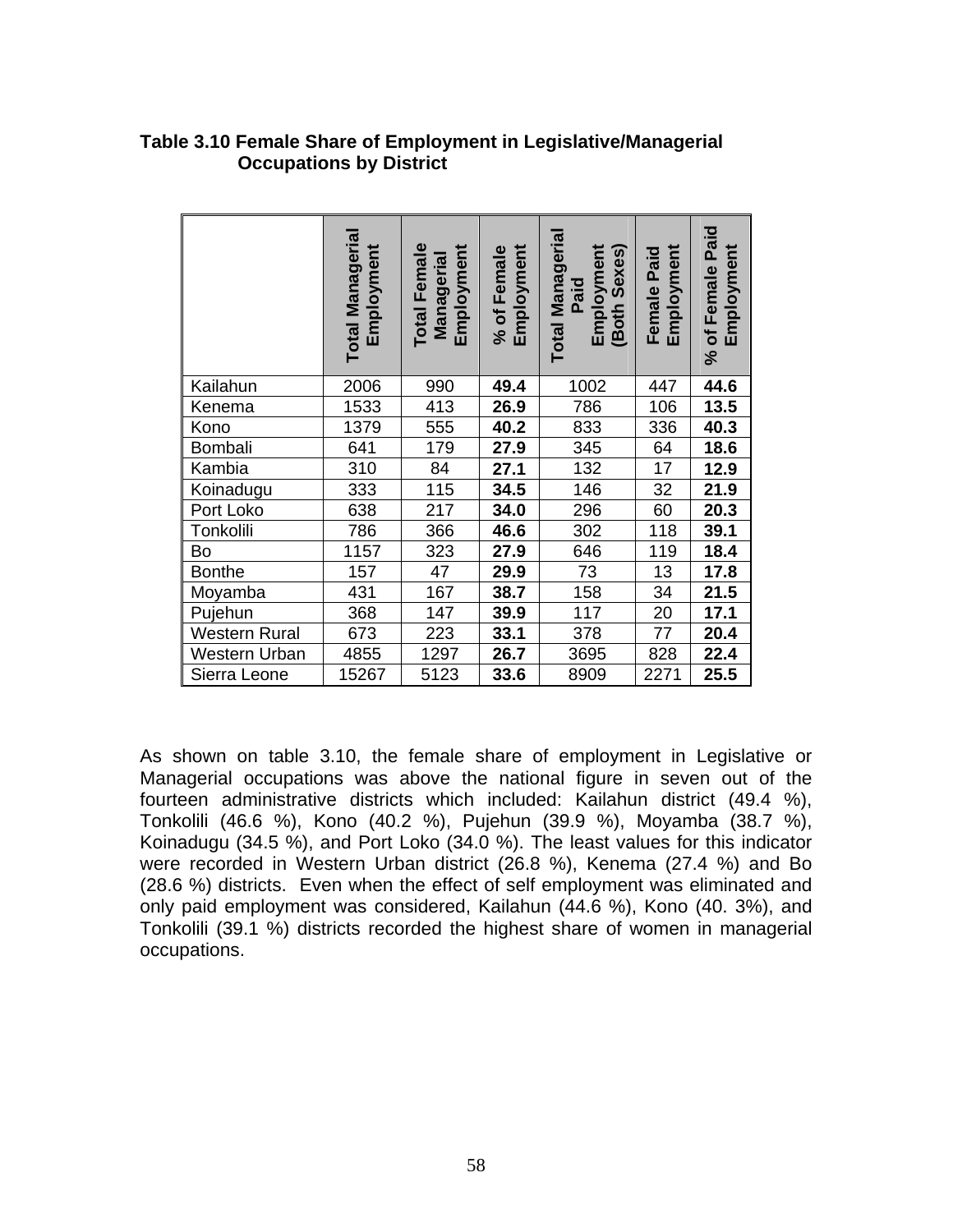# **CHAPTER FOUR**

## **SAFE WORK ENVIRONMENT**

#### **4.1 Introduction and definition of terms**

A safe work environment is a work place where, to the highest degree, workers well being, that is, physical, mental and social, are promoted and maintained. All possible efforts are made to prevent workers ill health caused by the working conditions, to protect workers in their employment from factors adverse to their health, and to place and keep workers in work environments that are adapted to their individual physiological and psychological conditions while also promoting and maintaining a work environment that is free of harassment.

In most cases, accidents are due to failure by either the supervisor or persons involved to follow the safety procedures laid down. In the case of ground accidents, for instance, barring down of the work place is not effectively done either before the work is started or during the course of the work. Other contributing factors are inadequate leadership or supervision and inadequate preventive maintenance of machinery and equipment etc. The effects of this could even lead to very fatal accidents. There are however, marked differences between occupational accidents and occupational injuries, which are, in most cases viewed as synonyms.

An occupational accident is a dangerous occurrence in an industry, which can cause loss of life, or disable a worker from earning a full wage from his job. A worker, on the other hand, sustains an occupational injury, during or after his working period. This is often slowly incurred (sometimes the worker does not even notice it until after a very long time). An injury could be noticed either during or after the worker's working period. E.g. Secretaries using computers may incur eyesight problems but this could not be always noticed until after active working service.

## **4.2 Occupational Injury Per 100,000 Employees**

The relevant questions in the questionnaire that border around disability are P15, P16, and P18. For the purpose of this analysis, questions P16 "type of disability" and P17 "cause of disability" were analysed.

From the available data males experienced more occupational injuries than females nationally, regionally and at district level. Figure 4.1 below illustrates the extent of occupational injuries when analysed by region, and sex. There were a total of 279 per 100,000 employees with occupational injuries. This means that,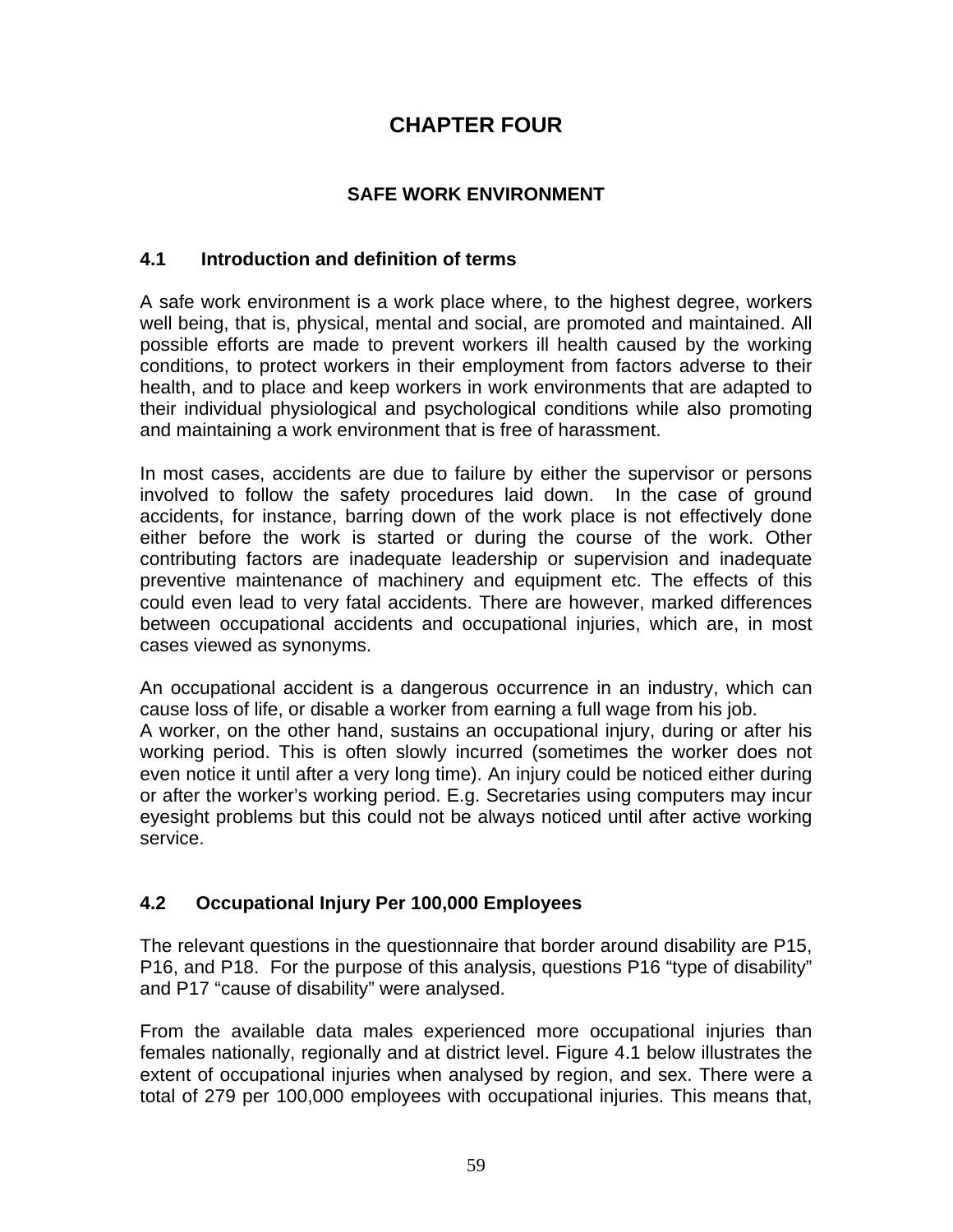out of every 100,000 employees, 279 employees suffered from some kind of occupational injury. Nationally there were 380 out of 100,000 male employees with occupational injuries compared to 173 females out of 100,000 female employees. Occupational injury was low among male employees in the Western Area (216 males out of 100,000) and highest in the Southern Province (530 out of 100,000). Similarly, females in the Western area had the lowest occupational injuries (172 out of 100,000) than their counterparts in the Southern Province (381 out of 100,000).





In the Southern Province and even for the whole country, Bonthe, District recorded the highest level of occupational injuries (555 per 100,000 employees). Also in the Southern Province, Moyamba recorded more occupational injuries (401 per 100,000 employees) than Bo (317 per 100,000). In the Eastern Province, Kenema district had the highest occupational injuries (429 per 100,000) followed by Kailahun (324 per 100,000) and Kono districts (208 per  $10,000$ ).,

In the Northern Province occupational injuries were reported to be relatively low. At district level, Bombali District has the highest number of employees with occupational Injuries in this district (270 out of 100,000 employees) while Koinadugu district reported the lowest occupational injuries (154 per 100,000 employees). Tonkolili District recorded the second highest occupational injuries (259 per 100,000 employees) followed by Kambia district (225 per 100,000) and Port Loko (219 per 100,000).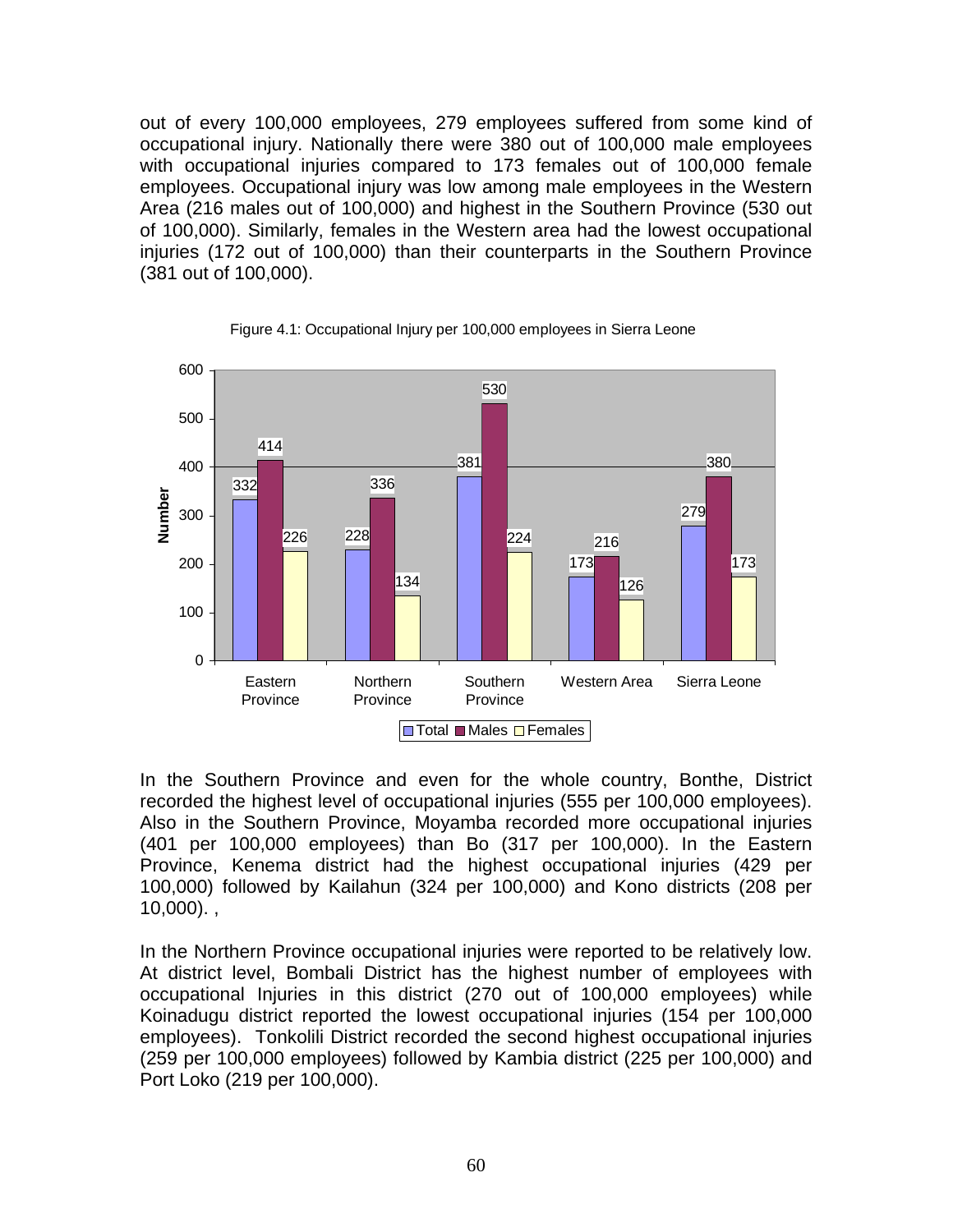As shown in figure 4.1 above, males had higher number of occupational injuries than females in all districts. Nevertheless, the number of occupational injuries recorded for females in Bonthe district (397 per 100,000) was higher than the figures recorded for males in Kono, Kailahun, Bombli, Kambia, Koinadugu, Port Loko, Tonkolili, Western Rural and Western Urban districts. The occupational injuries recoded for females in Bonthe were higher than those recorded for females in all other districts.

This indicates that employees, both males and females, in Bonthe district were exposed to more risky and hazardous work conditions. This may be due to the nature of work in this district, which is mainly fishing.

It is worth noting that there is a dominance of males with occupational injuries for all the regions, hence the national figure for males is by far higher than that of females.

# **4.3 Occupational Injury by Type of Disability**

 An analysis of occupational injury by type of disability shows that for the whole country the most frequent disability arising from occupational injury was sight difficulty (29.3 %) followed by Use of Legs (16.5 %) and Back Spine (16.0 %). Regional figures show the same trend.(see table 4.1 below for details)

The most common form of occupational injury was sight difficulty which accounts for 29.3 percent of total occupational injury in Sierra Leone. The percentage of the injured population that suffered from sight difficulty was higher in the Western Area (30.7%) than in the other regions (see table 4.1 below). Blindness as a result of occupational injury was more prevalent in the Northern Region (10.1%), than in the Southern Region (9.1%), Eastern Region (7.8%) and the Western Area (4.0%). Taking into consideration the fact that sight difficulties lead to blindness, one can conclude that the population in the Northern Region where 30.1 % of the occupationally injured population suffered from sight difficulty and 10.2 % were blind was more at risk of sight related occupational injuries than other regions.

The prevalence of injury affecting the sight of employees in all regions underscores the need for special protection of workers against this disability. Occupational injury affecting the use of legs and back spine were also common among the occupationally injured population. Nationally, 16.5 % and 16.0% of the occupationally injured population suffered from limited use of legs and back spine respectively.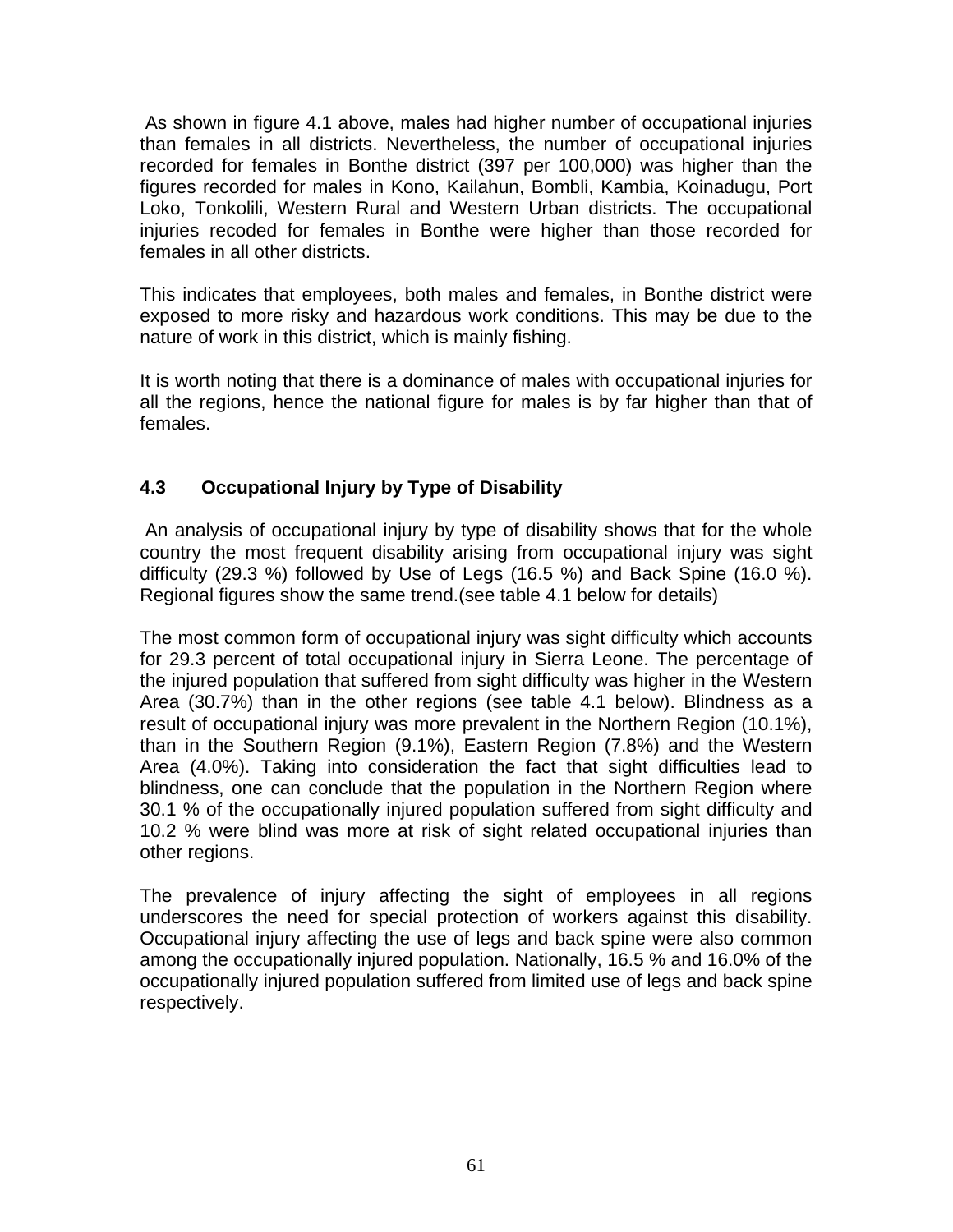|                         | <b>Sierra Leone</b>                  |                               | <b>East</b>                         |                                  |                             | <b>North</b>                               | <b>South</b>                                 |                                    | <b>West</b>                                 |                                    |
|-------------------------|--------------------------------------|-------------------------------|-------------------------------------|----------------------------------|-----------------------------|--------------------------------------------|----------------------------------------------|------------------------------------|---------------------------------------------|------------------------------------|
|                         | Occupationa<br>Number of<br>Injuries | % of Occupational<br>Injuries | Occupational<br>Number of<br>Injury | occupational<br>% with<br>injury | Occupational<br>Number with | occupational<br>Injury<br>% with<br>injury | Number with<br><b>Occupational</b><br>Injury | occupational<br>$%$ with<br>injury | Number with<br><b>Occupationa</b><br>Injury | occupational<br>$%$ with<br>iniury |
| Use of Legs.            | 897                                  | 16.5                          | 292                                 | 18.3                             | 278                         | 16.9                                       | 208                                          | 12.6                               | 119                                         | 21.7                               |
| Loss of Legs            | 100                                  | 1.8                           | 31                                  | 1.9                              | 37                          | 2.2                                        | 17                                           | 1.0                                | 15                                          | 2.7                                |
| Use of Arms.            | 373                                  | 6.8                           | 118                                 | 7.4                              | 135                         | 8.2                                        | 80                                           | 4.8                                | 40                                          | 7.3                                |
| Loss of Arms            | 59                                   | 1.1                           | 19                                  | 1.2                              | 24                          | 1.5                                        | 8                                            | 0.5                                | $\bf 8$                                     | 1.5                                |
| Back Spine              | 869                                  | 16.0                          | 289                                 | 18.1                             | 227                         | 13.8                                       | 284                                          | 17.1                               | 69                                          | 12.6                               |
| Hearing<br>Difficulty.  | 185                                  | 3.4                           | 50                                  | 3.1                              | 54                          | 3.3                                        | 60                                           | 3.6                                | 21                                          | 3.8                                |
| Deafness                | 57                                   | 1.0                           | 13                                  | 0.8                              | 19                          | 1.2                                        | 18                                           | 1.1                                | $\overline{7}$                              | 1.3                                |
| <b>Sight Difficulty</b> | 1593                                 | 29.3                          | 442                                 | 27.7                             | 496                         | 30.1                                       | 487                                          | 29.4                               | 168                                         | 30.7                               |
| Blindness               | 426                                  | 7.8                           | 88                                  | 5.5                              | 165                         | 10.0                                       | 151                                          | 9.1                                | 22                                          | $4.0$                              |
| Speech<br>Impairment.   | 24                                   | 0.4                           | 4                                   | 0.3                              | 10                          | 0.6                                        | 9                                            | 0.5                                | $\mathbf{1}$                                | 0.2                                |
| Unable to Speak.        | 21                                   | 0.4                           | $\overline{2}$                      | 0.1                              | 8                           | 0.5                                        | $6\phantom{1}$                               | 0.4                                | 5                                           | $0.9\,$                            |
| Mental<br>Retardation.  | 89                                   | 1.6                           | 14                                  | 0.9                              | 35                          | 2.1                                        | 29                                           | 1.8                                | 11                                          | 2.0                                |
| Mental illness. .       | 55                                   | 1.0                           | 16                                  | 1.0                              | 9                           | 0.5                                        | 22                                           | 1.3                                | 8                                           | 1.5                                |
| Epileptic.              | 47                                   | 0.9                           | 8                                   | 0.5                              | 19                          | 1.2                                        | 19                                           | 1.1                                | $\mathbf{1}$                                | 0.2                                |
| Rheumatism.             | 359                                  | 6.6                           | 134                                 | 8.4                              | 42                          | 2.6                                        | 150                                          | 9.1                                | 33                                          | 6.0                                |
| Others                  | 292                                  | 5.4                           | 76                                  | 4.8                              | 88                          | 5.3                                        | 108                                          | 6.5                                | 20                                          | 3.6                                |
| <b>Total</b>            | 5446                                 | 100                           | 1596                                | 100                              | 1646                        | 100                                        | 1656                                         | 100                                | 548                                         | 100                                |

#### **Table 4.1 Distribution of Occupational Injury among the working population by Type of Disability and Region**

When one looks at the types of occupational injuries, one can see variations in relations to the sexes, that is, some occupational injuries are dominated by particular sexes but it is not too easy to give reasons for this since the pattern of injuries is not tied to job gendering or job stereotyping.

Nationally, the figures for the types of occupational injuries vary between the sexes. While males suffered more from some types of disabilities, females tend to suffer more from other types of occupational injuries than males.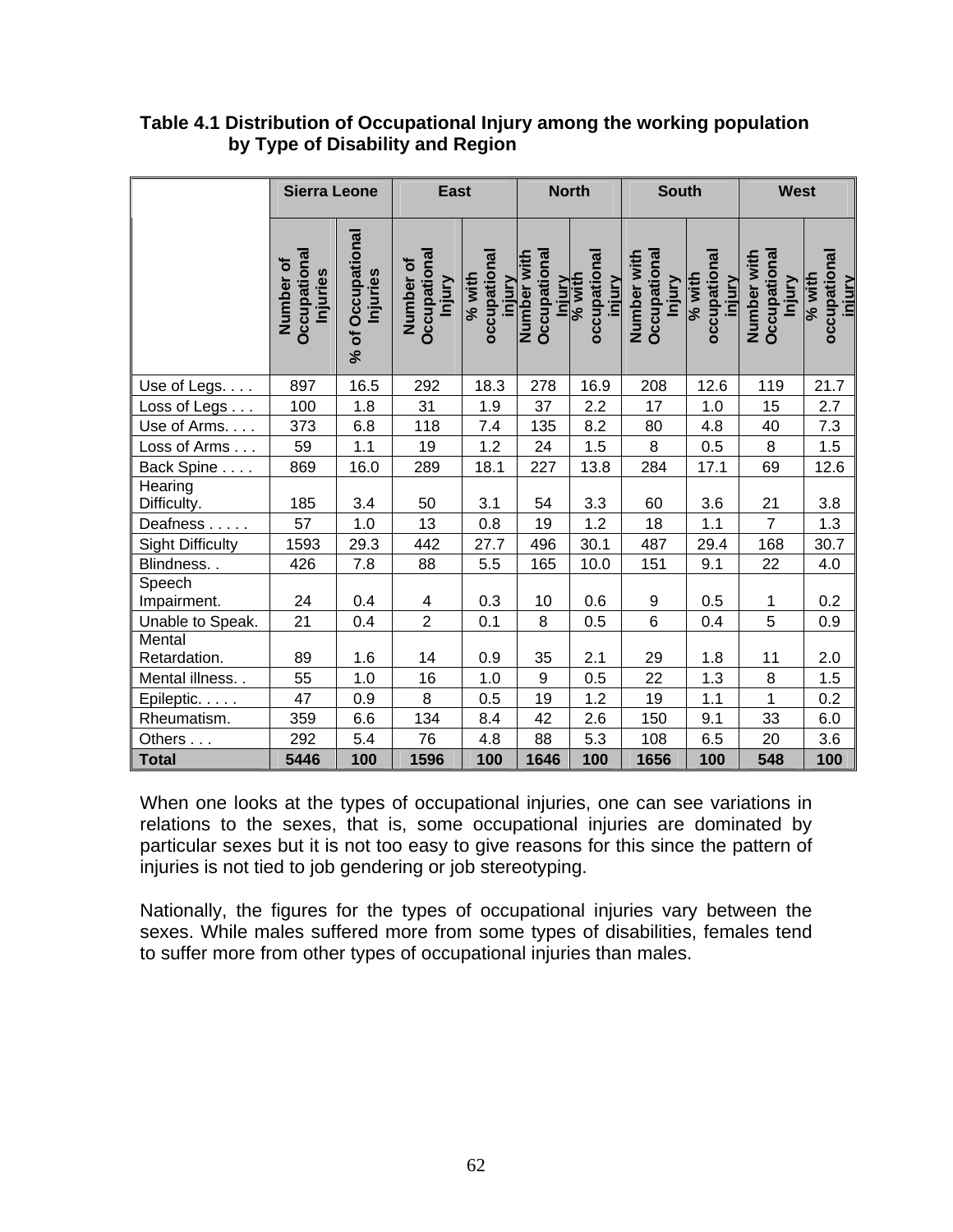

Figure 4.2: Distibution of Occupationl Injury by Type of Disability

National figures illustrated in figure 4.2 above show that on one hand, males suffered more from sight difficulty (31.4 % of males compared to 24.3 % females), Blindness (8.9 % males compared to 5.4 % of females), Use of arms (7.8 % males compared to 7.6 % females). On the other hand, females suffered more from limited Use of legs (17.1 % females compared to 16.2 % males), loss of legs (2.1 % of females compared to 1.7 % of Males),back spine (17.3 % of females compared to 15.4 % of males), hearing difficulties (4.2 % of females compared to 3.0 % of males), Mental Retardation (3.4 % of females compared to 0.9 % of males ), mental illness (1.6 % of females compared to 0.7 % of males) and rheumatism (10.0 % of females compared to 5.1 % of males ).

## **4.4 Occupational Injury by Level of Education**

It is believed that certain kinds of occupations are risky and exposes workers to injury but a well-informed labour force is better positioned to take precautions. From the census data an analysis can only be made on the effect of the general level of education on occupational injury. No data is available on the number of workers exposure to information on safety procedures at work. The analysis below is for the disabled population classified by educational status and kind of disability who reported to be disabled by their occupation. The available data shows that for the working population 15-64 years, employees with Quranic education (392 out of 100,000 employees) and those who were illiterate (250 out of 100,000 employees) suffered the most from occupational injuries. The data shows relatively lower levels of occupational injury among educated women than among their male counterparts except among first degree graduates and those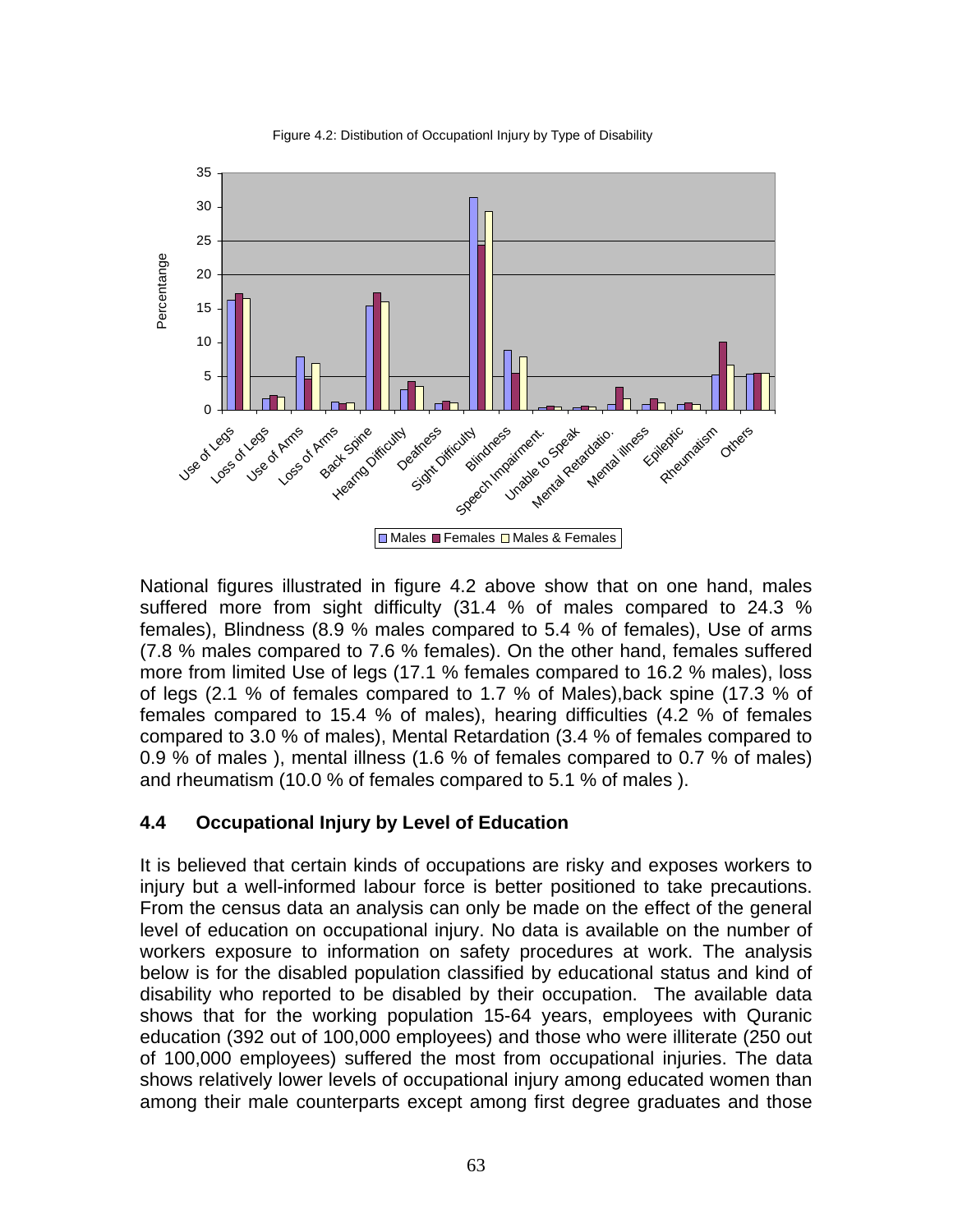with nursing education. Occupational injuries were reported more among females than males for first degree graduates. No meaningful analysis can be made for the difference between males and females with nursing education because of the 776 male employees with a nursing education, none reported being disabled by occupational injury while only 1 out of 1639 females with a nursing education reported occupational injury.





As shown in figure 4.3 above, occupational injuries tend to decline with increased education. However, occupational injury increases with specialised education such as vocational and technical education. This may be due to the fact that this class of employees are likely to be engaged in more risky occupations such as electricians, masonry, carpentry, welding etc. Employees with nursing education had the lowest level of occupational injury likely because health workers like nurses are better informed about safety procedures at work.

Provincial analysis of the available data reveals that employees in the Southern Province reported more occupational injuries than in all other Provinces or Regions. Occupational injuries per 100,000 employees for males in the Southern Province (439) was higher than in the Eastern province (336) , Northern Province(263) and Western Area (143). Similarly, females in the Southern Province (142) experienced more occupational injuries than their counterparts in the Eastern Province (130) Northern Province (89) and the Western Area (68). When analysed by educational attainment, occupational injuries were higher among the non educated in the Northern Province than in any of the other provinces.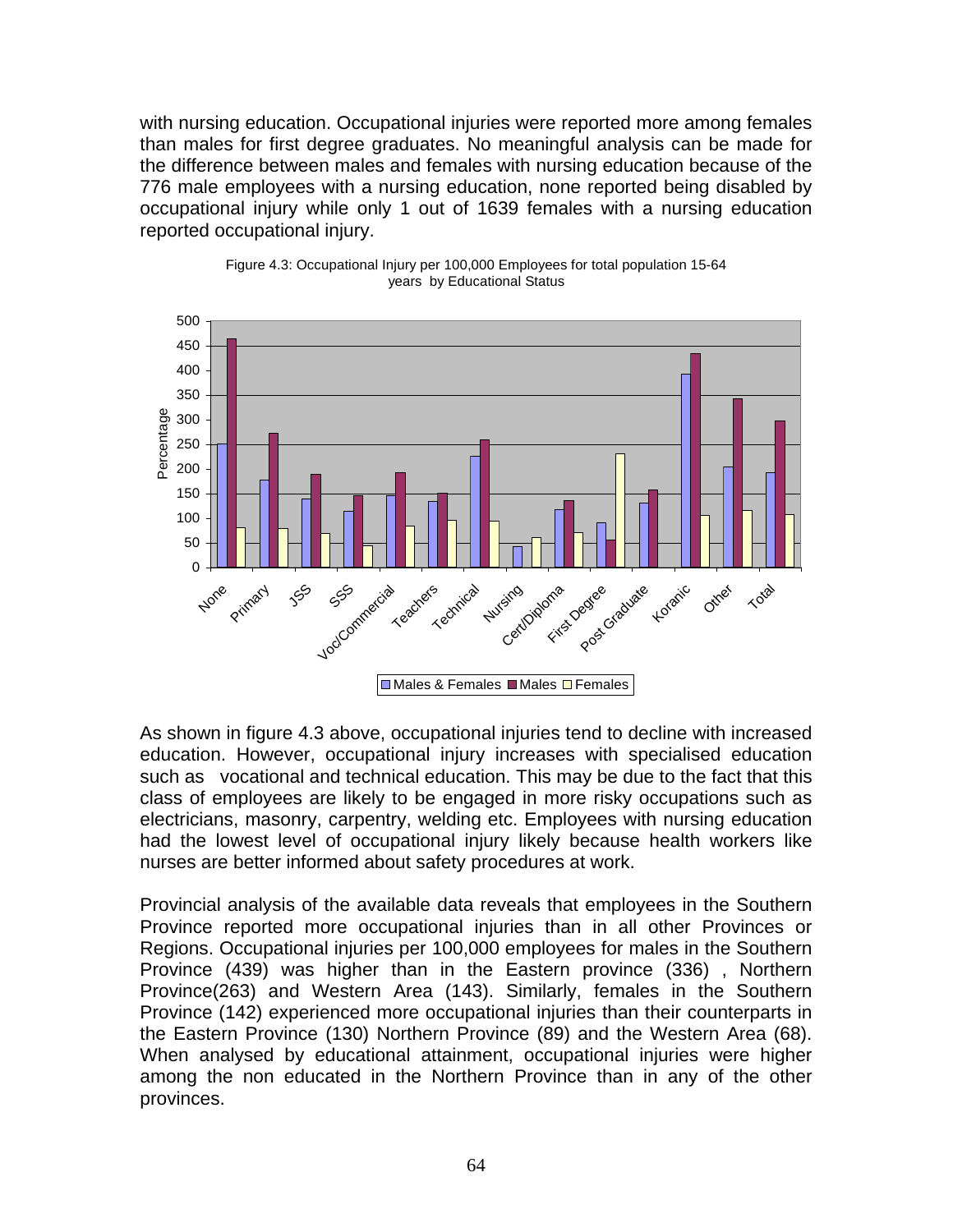|                           | <b>Eastern</b>          |                                           |                                                   | <b>Northern</b>         |                                        |                                                | <b>Southern</b>         |                                        |                                                | Western                 |                                        |                                                |
|---------------------------|-------------------------|-------------------------------------------|---------------------------------------------------|-------------------------|----------------------------------------|------------------------------------------------|-------------------------|----------------------------------------|------------------------------------------------|-------------------------|----------------------------------------|------------------------------------------------|
| <b>Education Attained</b> | <b>Total Population</b> | Occupational Injury<br>with<br>Population | Injury<br>Employees<br>per 100000<br>Occupational | <b>Total Population</b> | Occupational Injury<br>Population with | Occupational Injury<br>per 100000<br>Employees | <b>Total Population</b> | Occupational Injury<br>Population with | Occupational Injury<br>per 100000<br>Employees | <b>Total Population</b> | Occupational Injury<br>Population with | Occupational Injury<br>per 100000<br>Employees |
| None                      | 4046                    | 12                                        | 297                                               | 2605                    | 8                                      | 307                                            | 3707                    | 8                                      | 216                                            | 2836                    | 5                                      | 176                                            |
| Primary                   | 82792                   | 171                                       | 207                                               | 70557                   | 107                                    | 152                                            | 70358                   | 166                                    | 236                                            | 68925                   | 74                                     | 107                                            |
| <b>JSS</b>                | 37898                   | 63                                        | 166                                               | 29995                   | 41                                     | 137                                            | 31599                   | 68                                     | 215                                            | 73063                   | 69                                     | 94                                             |
| SSS                       | 21723                   | 30                                        | 138                                               | 19075                   | 17                                     | 89                                             | 20598                   | 37                                     | 180                                            | 80087                   | 77                                     | 96                                             |
| Voc/Com                   | 12708                   | 20                                        | 157                                               | 9068                    | 18                                     | 199                                            | 11668                   | 25                                     | 214                                            | 23322                   | 20                                     | 86                                             |
| Teach.<br>Education       | 4216                    | 8                                         | 190                                               | 4550                    | 3                                      | 66                                             | 4707                    | 11                                     | 234                                            | 6725                    | 5                                      | 74                                             |
| TechnicalEdu<br>cation    | 621                     | 1                                         | 161                                               | 549                     | 1                                      | 182                                            | 893                     | 3                                      | 336                                            | 3248                    | 7                                      | 216                                            |
| Nursing                   | 429                     | 0                                         | 0                                                 | 333                     | 0                                      | $\mathbf 0$                                    | 491                     | 0                                      | 0                                              | 1162                    | 1                                      | 86                                             |
| Cert/Diploma              | 1066                    | 2                                         | 188                                               | 1180                    | 0                                      | $\bf{0}$                                       | 1573                    | $\mathbf{1}$                           | 64                                             | 6416                    | 9                                      | 140                                            |
| First Degree              | 923                     | 1                                         | 108                                               | 886                     | 2                                      | 226                                            | 1372                    | 0                                      | 0                                              | 7877                    | 7                                      | 89                                             |
| Post Grad.                | 340                     | 3                                         | 882                                               | 335                     | 0                                      | $\bf{0}$                                       | 377                     | 0                                      | 0                                              | 2779                    | $\overline{c}$                         | 72                                             |
| Quranic                   | 7734                    | 39                                        | 504                                               | 16426                   | 62                                     | 377                                            | 7854                    | 36                                     | 458                                            | 5507                    | 10                                     | 182                                            |
| Other                     | 477184                  | 115<br>0                                  | 241                                               | 779656                  | 1256                                   | 161                                            | 425517                  | 1239                                   | 291                                            | 207887                  | 222                                    | 107                                            |
| Total                     | 651680                  | 150<br>0                                  | 230                                               | 935215                  | 1515                                   | 162                                            | 580714                  | 1594                                   | 274                                            | 489834                  | 508                                    | 104                                            |

## **Table 4.2 Occupational injuries per 100,000 employees by Educational status and Region**

Table 4.2 shows the occupational injuries classified by educational attainment and by region. Occupational injuries were generally lower among females in all Provinces and at all educational levels than among males. The data also reveals that occupational injuries decline with level of education and increase for vocational and technical occupations.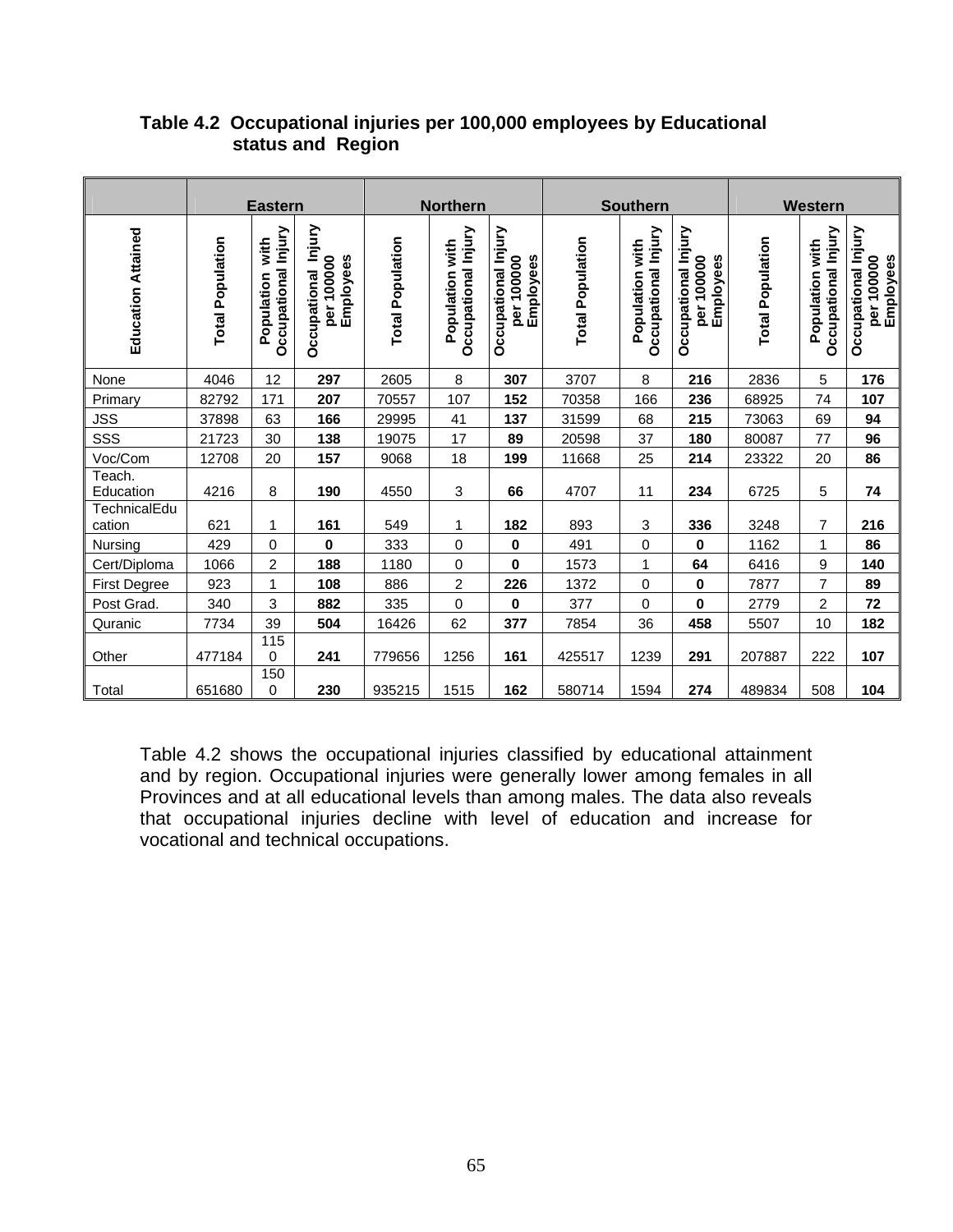|                                     |                                                       | <b>Males</b>                                                                     |                                                                                         |                                                                            | <b>Females</b>                                                            |                                               |                                                                                  |                                               |  |  |
|-------------------------------------|-------------------------------------------------------|----------------------------------------------------------------------------------|-----------------------------------------------------------------------------------------|----------------------------------------------------------------------------|---------------------------------------------------------------------------|-----------------------------------------------|----------------------------------------------------------------------------------|-----------------------------------------------|--|--|
|                                     | <b>East</b>                                           | <b>North</b>                                                                     | <b>South</b>                                                                            | <b>West</b>                                                                | <b>East</b>                                                               | <b>North</b>                                  | <b>South</b>                                                                     | <b>West</b>                                   |  |  |
| <b>Education</b><br><b>Attained</b> | <b>Occupationa</b><br>per<br>Empl<br>Injury<br>100000 | Occupationa<br>per<br>Empl<br><b>Injury</b><br>00000<br>$\overline{\phantom{0}}$ | per<br>Empl<br><b>Occupationa</b><br><b>Injury</b><br>00000<br>$\overline{\phantom{0}}$ | Occupationa<br>per<br>Empl<br>Injury<br>100000<br>$\overline{\phantom{0}}$ | Occupationa<br>per<br>Empl<br>Injury<br>00000<br>$\overline{\phantom{0}}$ | Occupationa<br>per<br>Empl<br>Injury<br>00000 | Occupationa<br>per<br>Empl<br><b>Injury</b><br>00000<br>$\overline{\phantom{0}}$ | Occupationa<br>per<br>Empl<br>Injury<br>00000 |  |  |
| None                                | 589                                                   | 576                                                                              | 395                                                                                     | 247                                                                        | 46                                                                        | 72                                            | 91                                                                               | 123                                           |  |  |
| Primary                             | 300                                                   | 241                                                                              | 376                                                                                     | 155                                                                        | 93                                                                        | 56                                            | 101                                                                              | 65                                            |  |  |
| <b>JSS</b>                          | 211                                                   | 170                                                                              | 315                                                                                     | 122                                                                        | 67                                                                        | 76                                            | 70                                                                               | 65                                            |  |  |
| SSS                                 | 159                                                   | 114                                                                              | 233                                                                                     | 123                                                                        | 48                                                                        | $\mathbf 0$                                   | 36                                                                               | 50                                            |  |  |
| Voc/Com                             | 220                                                   | 303                                                                              | 272                                                                                     | 81                                                                         | 44                                                                        | 29                                            | 139                                                                              | 91                                            |  |  |
| <b>Teachers</b>                     | 204                                                   | 86                                                                               | 243                                                                                     | 81                                                                         | 129                                                                       | $\boldsymbol{0}$                              | 213                                                                              | 66                                            |  |  |
| Technical                           | 182                                                   | 211                                                                              | 395                                                                                     | 244                                                                        | $\mathbf 0$                                                               | $\mathbf 0$                                   | $\mathbf 0$                                                                      | 127                                           |  |  |
| <b>Nursing</b>                      | $\overline{0}$                                        | $\mathsf 0$                                                                      | $\overline{0}$                                                                          | $\overline{0}$                                                             | $\overline{0}$                                                            | $\mathsf 0$                                   | $\mathbf 0$                                                                      | 111                                           |  |  |
| Cert/Diploma                        | 112                                                   | $\overline{0}$                                                                   | 79                                                                                      | 189                                                                        | 571                                                                       | $\mathsf 0$                                   | $\mathbf 0$                                                                      | 46                                            |  |  |
| <b>First Degree</b>                 | 118                                                   | 252                                                                              | 0                                                                                       | 33                                                                         | $\mathbf 0$                                                               | $\pmb{0}$                                     | $\mathbf 0$                                                                      | 270                                           |  |  |
| Post Graduate                       | 974                                                   | $\overline{0}$                                                                   | $\overline{0}$                                                                          | 90                                                                         | $\overline{0}$                                                            | $\overline{0}$                                | 0                                                                                | $\mathbf 0$                                   |  |  |
| Koranic                             | 548                                                   | 409                                                                              | 499                                                                                     | 229                                                                        | 204                                                                       | 150                                           | $\overline{0}$                                                                   | $\overline{0}$                                |  |  |
| Other                               | 375                                                   | 274                                                                              | 500                                                                                     | 173                                                                        | 141                                                                       | 93                                            | 155                                                                              | 68                                            |  |  |
| Total                               | 336                                                   | 263                                                                              | 439                                                                                     | 143                                                                        | 130                                                                       | 89                                            | 142                                                                              | 68                                            |  |  |

#### **Table 4.3 Occupational Injury per 100000 of working population by Educational Status, Region and sex**

As shown in Table 4.3 above, only post graduate males in the Western Area reported being disabled by occupational injury and for female employees, only first degree employees in the Western area reported occupational injury. This may be explained by the relatively very small number of employees with these educational attainments living and working outside the Western Area.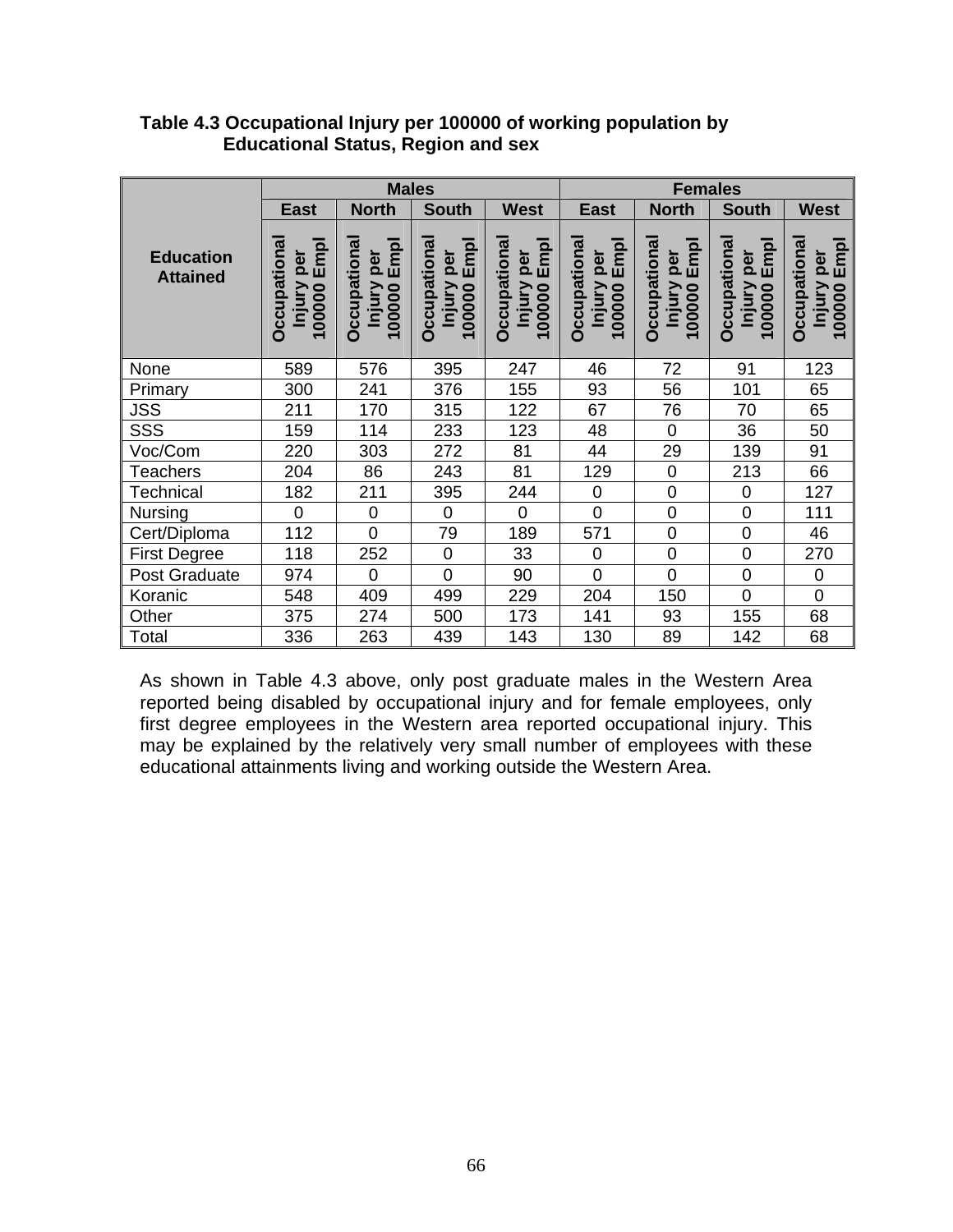# **CHAPTER FIVE**

# **CHILD LABOUR**

# **5.1 Introduction and Definition of Terms**

It is obvious that if a child is not attending school, he or she must be engaged in some other activities. It is against this background that this section attempts to look at the number of children not attending school and those that are in wage or self-employment using the 2004 Sierra Leone Population and Housing Census Data.

The UN and ILO broadly define a child 'as any person who falls between the 0-18 years age group'.

It is important to define child labour as opposed to child work. The UN defines child labour as "all forms of economic exploitation, any work that is likely to be hazardous or interfere with the child's physical, mental, spiritual, moral or social development". The ILO, however, has a labour definition.

"Child labour is remunerated or unremunerated work by a young person under a certain age, the work of which impairs the young's personal development, health safety, well being physically, mentally and psychologically, impairment of which is in violation of national or international law".

According to the ILO definition, the worst or most intolerable forms of child labour in relation to fundamental human rights include:

- Bonded Labour
- Children working under slave like condition such as the sale and trafficking of children
- Children in prostitution
- The use of children in the drug trafficking
- The use of children in the production of pornography
- Forced or compulsory recruitment of children for use in armed conflicts

In addition, children are also exposed to grave hazards when working with chemicals, which can cause chronic disease, and working with dangerous machinery, which can cause accidents or work-involving heavy loads. Children are also at risk when their working environment exposes them to the risk of physical violence, sexual harassment, isolation, night work, excessive working hours and working under extreme temperature. Very young children and the girl children particularly, are also at risk when working on the street, in domestic service or in the informal sector.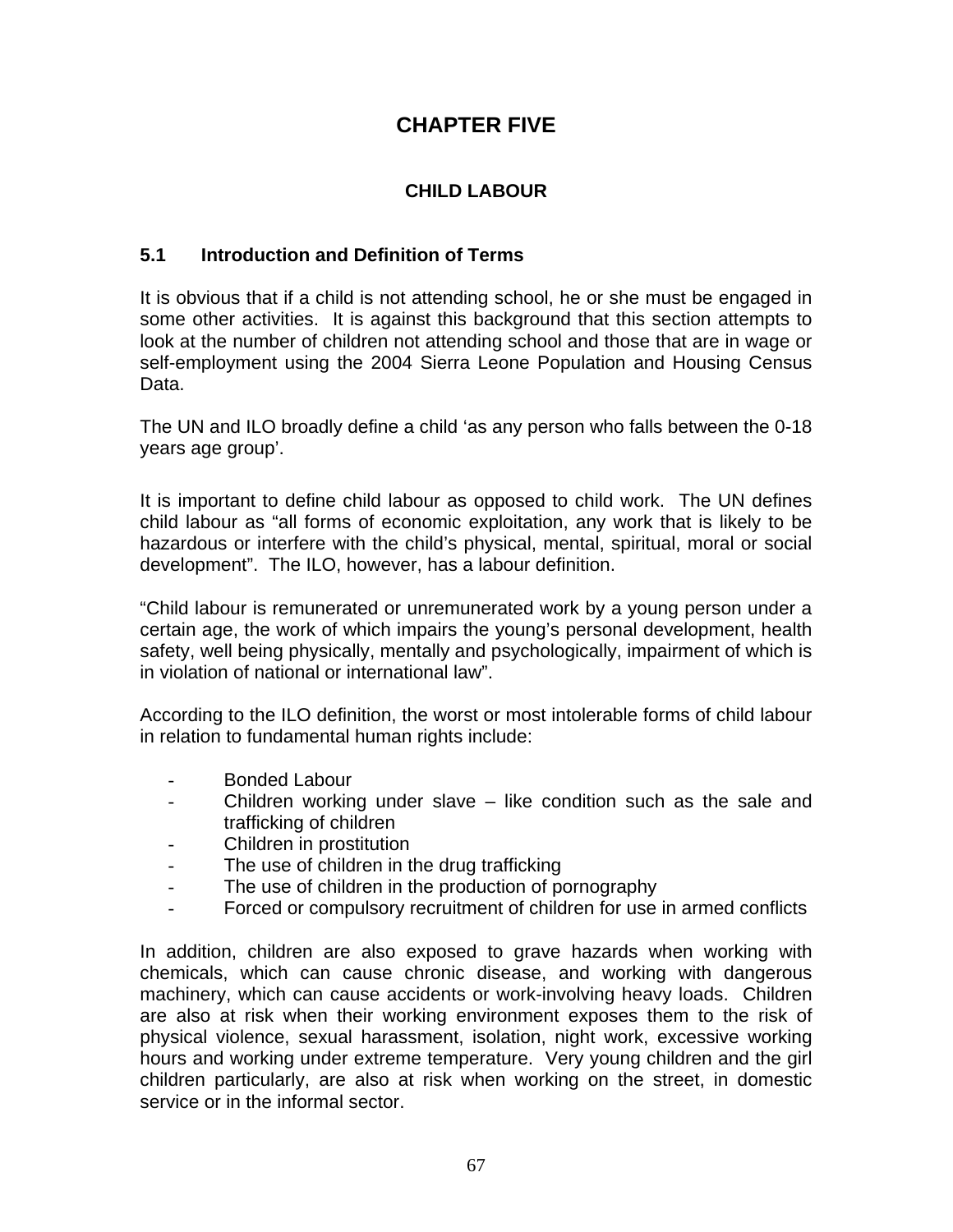This activity, however, differs from the selling of newspapers, delivering milk, carrying water, helping young brothers and sister and helping with the housework. Such participation by a child in household activities and family work should be considered "work" because it produces a result which is economically quantifiable and contributes to family income. However, this should not be viewed as 'child labour' because it is part of the child's socialization and part of normal family obligations.

But it is worthy to note that child labour does exist in the family context when actual, traditional and religious practices expose children to unacceptable risks and abuse. In Sierra Leone, as elsewhere, this covers arranged or forced marriages, the use of children in slave – like and invisible domestic work and the use of children in armed conflict.

Child Labour can have many effects such as:

- Denial of their human right and well being
- Deprivation of their right to health, safety education or deprivation of their childhood which is a contravention of the Convention on the Right of the Child (CRC)
- Exploitation
- Overwork, Strain
- Denial of a decent future

The government of Sierra Leone has identified nine (9) forms of child labour that exist for both boys and girls, viz:

- Sale and/or trafficking
- Debt bondage
- Serfdom
- Forced and compulsory labour
- Forced recruitment for armed conflict
- Prostitution
- Pornography
- Illicit activities, in particular, production and trafficking of drugs, and
- Working in fishing industry

The relevant labour laws which protect children's and women's right generally are the **Employers and Employed Act (Chapter 212) of the Law of Sierra Leone, The Factory Act of 1974 and Section 34 of the Draft Employment Act of 1996.** These have provisions relating to the employment of women and adolescents and children. The **Employers and Employed Act** makes provision for the prohibition of night work for women and boys under eighteen (18), prohibition of employment, of children under twelve (12), prohibition of industrial employment of children under fifteen (15), prohibition of employment of males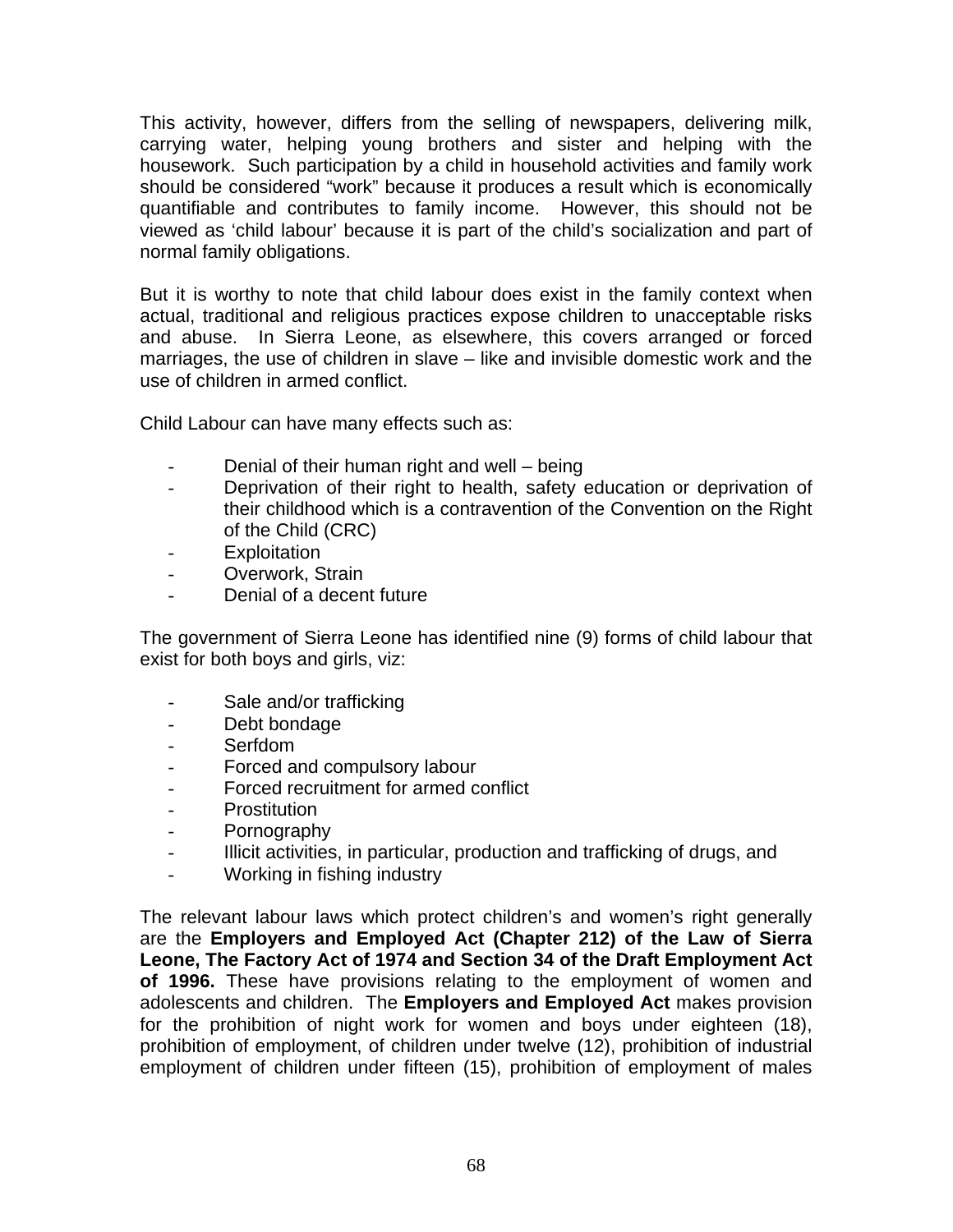under sixteen (16) in mines, employment of young persons as trimmers or stokers and prohibition of forced labour.

Similarly, the ILO has been engaged in action against child labour since the beginning of the  $20<sup>th</sup>$  century. In 1919, at its conception, the member states of the ILO adopted a number of minimum age conventions for various sectors of economic activity. **In 1973, the Minimum Age Convention No. 138** was adopted concerning all sectors of economic activity. The convention sets a number of minimum age levels for different types of work, thus defining the thin line between what should be considered 'child labour' and 'work' that can be allowed for children.

A major step forward in the elimination of child labour was taken at the June conference in 1996 when it was resolved to draw up an international standard that would tackle the "worst forms of child labour" – Slavery, Prostitution, Pornography and Hazardous Work. This was achieved when the ILO accepted and adopted **Convention NO. 182 – Convention concerning the prohibition and immediate action for the Elimination of the Worst Forms of Child Labour (WFCL).** Sierra Leone is yet to ratify these two conventions.

It is worthy of note, however, that the ratification of conventions by a member state of the ILO involves dual obligation for that member state. First, to apply the provisions of the convention at the national level, and secondly, to indicate a willingness to accept a measure of international supervision.

The broad definition of wage employment is ''any economic activity that an individual engages in for the purposes of monetary gains or remuneration at stipulated periods in time. This period can be daily, weekly, monthly, etc, according to the agreement embedded therein.''

For self-employment, the broad definition is ''economic activity that an individual engages in for the purpose of monetary benefits for oneself.''

The difference between the two definitions is that for wage employment, someone is paying the worker for work done while for self-employment, the individual works for him/herself, not for someone else. The two definitions, however, many have other binding implications.

#### **5.1.2 Limitation of the Analysis**

The economic activity data has ages that start from 10 years upwards. This means that many children that are below 10 years of age who sell in the markets and streets are excluded in the analysis. The census data does not enable us to determine whether the work involved in by children impaired their "personal development, health safety, well being physically, mentally and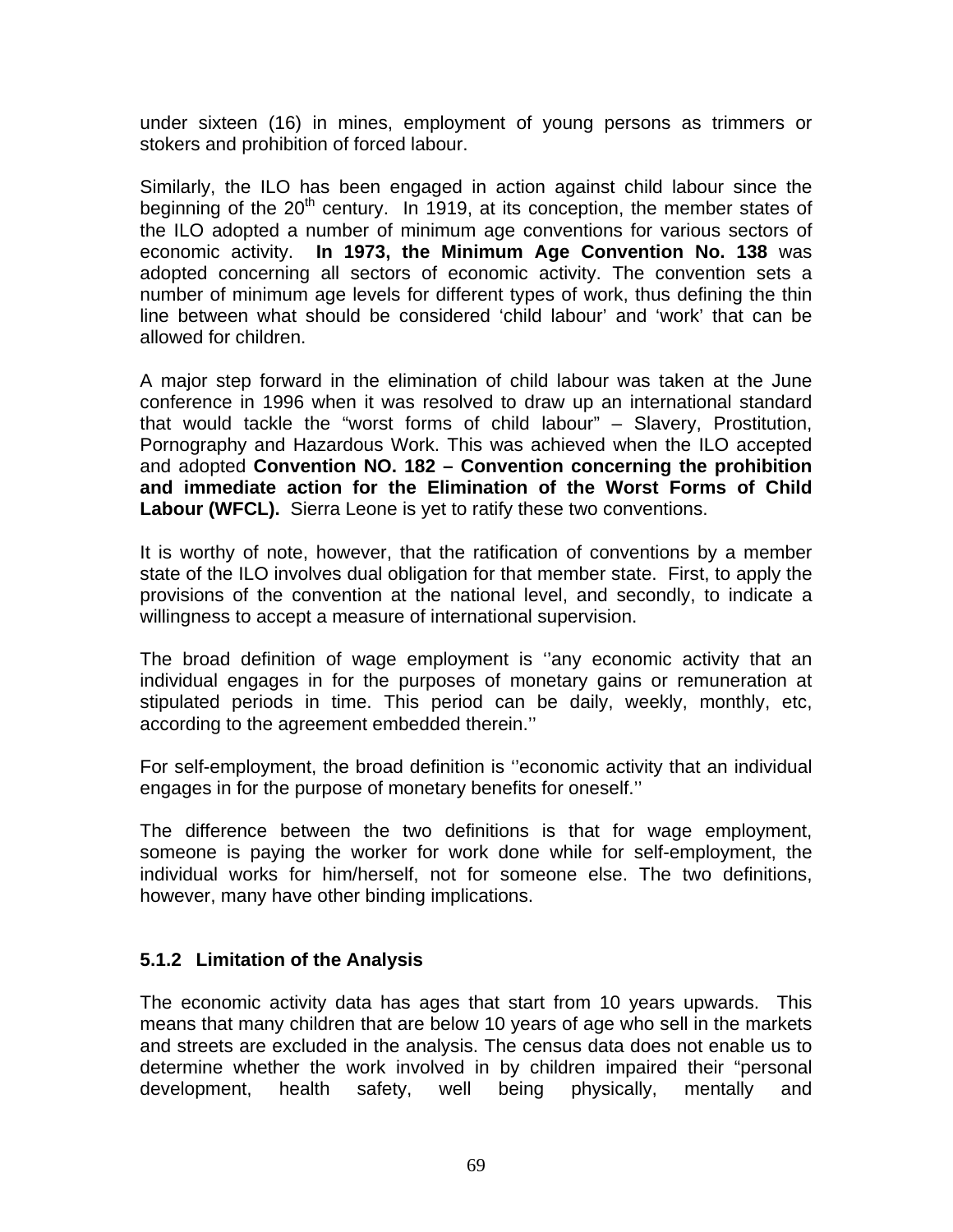psychologically…." which is required for any type of work engaged in by children to be classified as child labour. Thus the proportion of children working as employees or in self employment computed using the census data should be regarded as a proxy indicator for unacceptable child labour.

#### **5.2 Percentage of Children not at School**

The children not at school was computed as the sum of the total number of children of school going age (6-17 years) who had left school and those of the same age bracket who never went to school. This figure divided by the total number of children in the school going age (6-17 years) was expressed as a percentage to give the percentage of children not at school. From the data available, 475672 out of a total of 1,462,610 children of school going age were not attending school. Of the children out of school, 215679 (29.9%) were males, while 259993 (35.8%) were females. The data available shows that for the country as a whole and in all regions and districts there were more females not attending school than males.



Figure 5.1: Number of Children 6 to 17 years old not in school by Region and Sex

Figure 5.1 above illustrates the number of children 6 to 17 years old not in school by region and sex. An analysis of the data for number of children within the various provinces or regions that are out of school shows that the Northern Province had the largest percentage of children not at school (46.2 %) followed by the Southern Province(38.1 %), Eastern Province (36.5 %) while the Western Area had the least percentage of children not at school(22.3 %) . These figures shown on figure 5.1 demonstrate that the goal of universal primary education for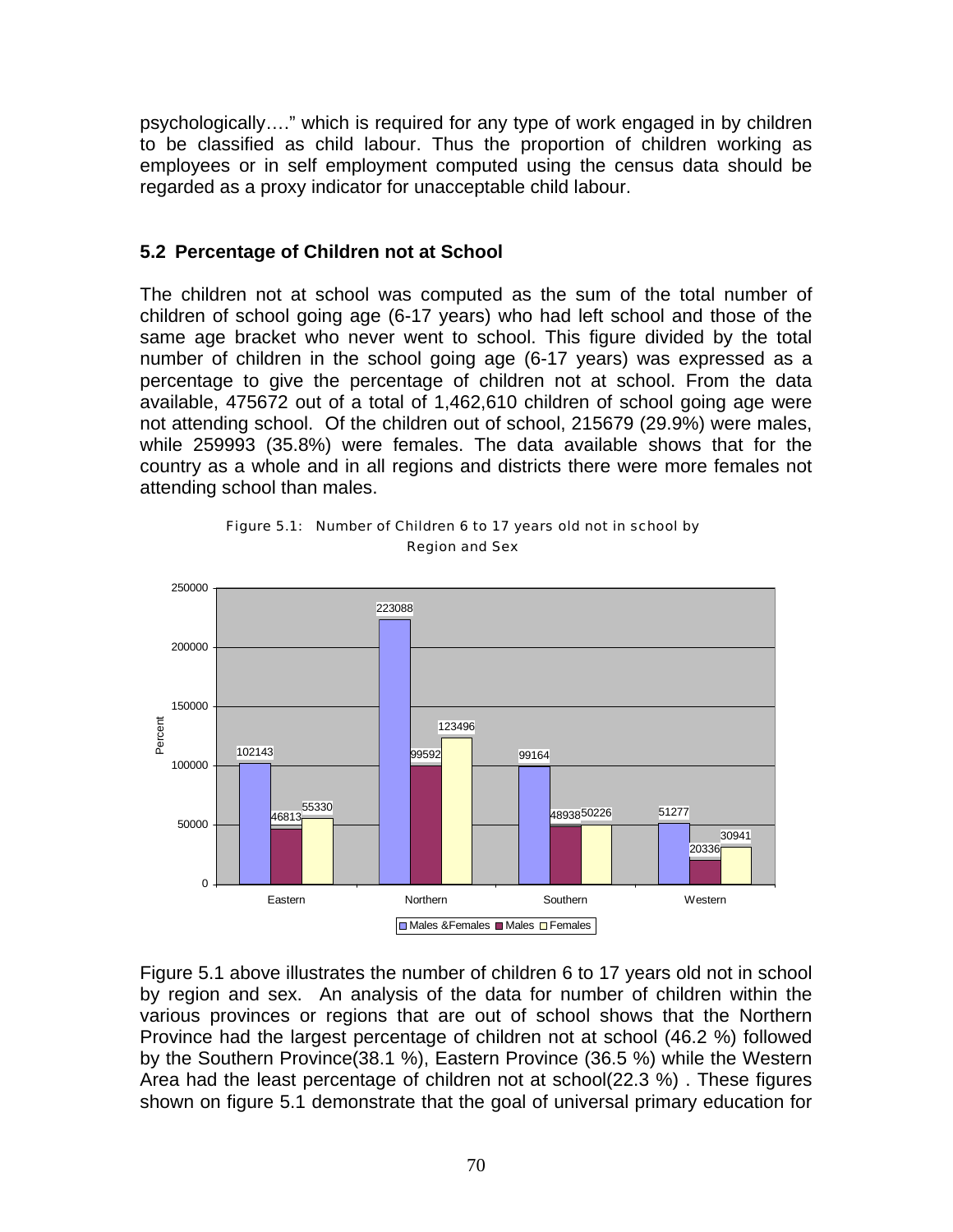all children of primary school age is far from being achieved. Since children not going to school are more likely to be used in child labour as paid or unpaid family workers, the figures also illustrate the extent of the problem of child labour. Most of the children who are out of school are engaged in street trading, household work, or work on the family farm or business.

There were 251619 children of school going age in the Northern Province not attending school, which represented 46.2 % of school going age children in the Province. Of this total 109240 were males while 123496 were females.

The Eastern Province, which encompasses three districts, had a total of 331716 children between the ages six to seventeen year of which 121079 were not in school (i.e 33.3 %). Of the total number of children in the Eastern Province not attending school, 53204 were males and 67875 were females.

In the Southern Province, about 116,359 children between the ages 6 to 17 were out of school, of which 54877 were males and 61482 were females. When expressed by sex, about 35.2 % of the total number of males 6 to 17 years old and 41.7 % of the total females in the same age bracket in the Southern region were out of school.

The Western Area which encompasses the capital city Freetown recorded the lowest number of children out of school (63051). This may be due to the large number of educational facilities and opportunities available in the city. Also the Western Area population is more enlightened than the population in other regions. It is believed that educated parents are more likely to send their children to school than uneducated parents. However, the number of females of school going age out of school even in the Western Area (38446 females compared to 24605 males) was higher than that of males, underscoring the gender inequality in education. Although the number of children (both males and females) out of school in the Western Area was lower than in all other regions, the gap between males out of school and the females out of school in the Western Area (22.3 % of males compared to 18.3 % of females) was higher than in all regions.

District level differentials in children not attending school show similar differences between the sexes. As shown on table 5.1, in all districts, there were more females out of school than males. Koinadugu district had the highest overall percentage of children 6 to 17 years old not attending school (57.4 %) and the highest percentage of males (54 %) and females (61.1 %) not attending school. The five districts in the Northern Province, Bombali, Kambia, Koinadugu, Port Loko, and Tonkolili had a higher percentage of children not attending school than any of the three districts in the Eastern Province, Kailahun, Kenema, and Kono and any of the two districts in the Western Area, Western Rural district and Western Urban district.(see details in table 5.1 below)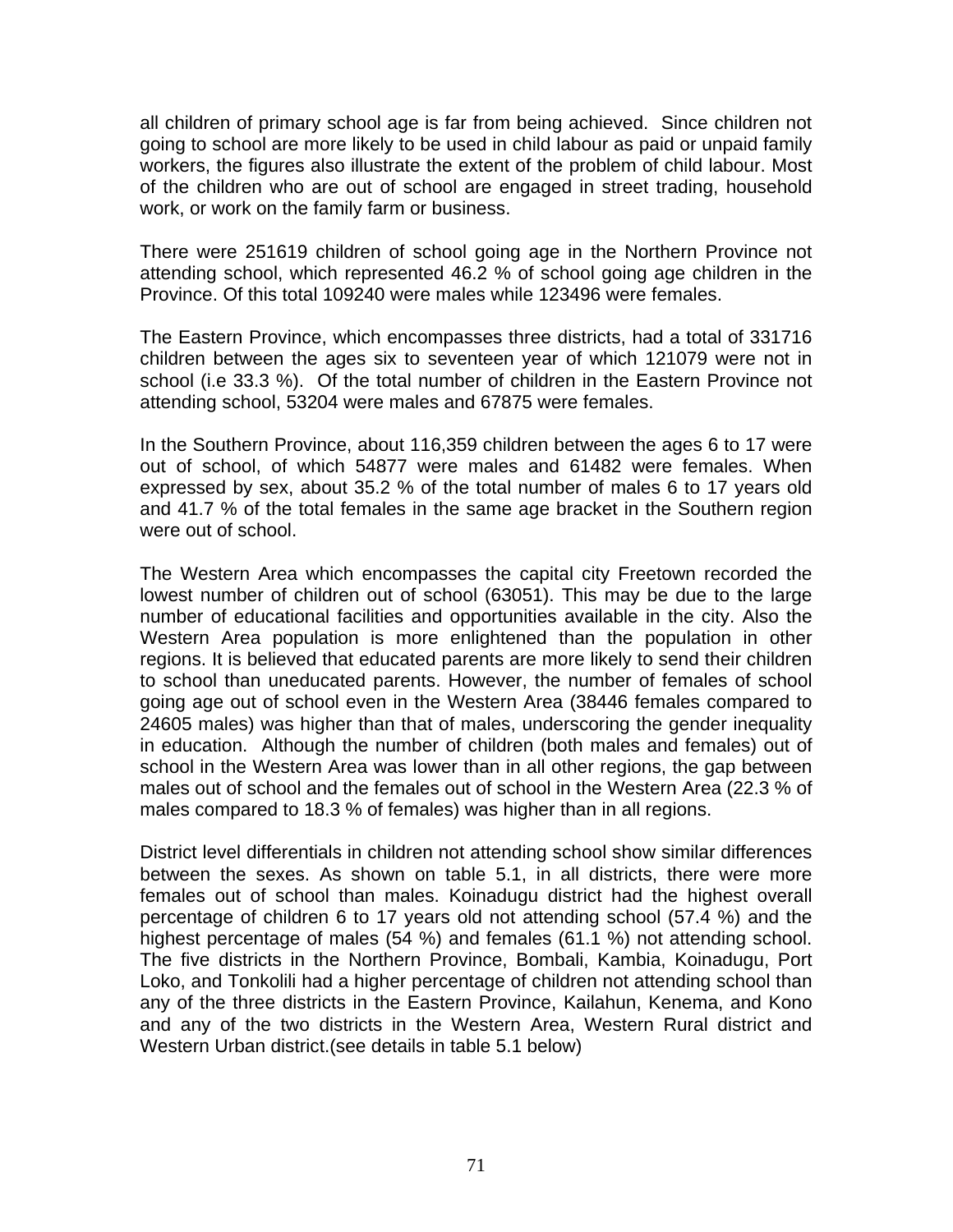|                        | <b>Both Sexes</b>   |                      |                                                           | <b>Males</b>               |                      |                    | <b>Females</b>      |                      |                    |  |
|------------------------|---------------------|----------------------|-----------------------------------------------------------|----------------------------|----------------------|--------------------|---------------------|----------------------|--------------------|--|
| <b>District</b>        | Population<br>Total | No. Not in<br>School | not<br><b>School</b><br>Children<br>$%$ of<br>ا <u>ء.</u> | Population<br><b>Total</b> | No. Not in<br>School | % Not in<br>School | Population<br>Total | No. Not in<br>School | % Not in<br>School |  |
| Kailahun               | 107714              | 32842                | 30.5                                                      | 55150                      | 15179                | 27.5               | 52564               | 17663                | 33.6               |  |
| Kenema                 | 131757              | 39727                | 30.2                                                      | 66366                      | 18257                | 27.5               | 65391               | 21470                | 32.8               |  |
| Kono                   | 92245               | 29574                | 32.1                                                      | 45673                      | 13377                | 29.3               | 46572               | 16197                | 34.8               |  |
| Bombali                | 128923              | 42910                | 33.3                                                      | 66719                      | 19238                | 28.8               | 62204               | 23672                | 38.1               |  |
| Kambia                 | 82796               | 33088                | 40.0                                                      | 42817                      | 13858                | 32.4               | 39979               | 19230                | 48.1               |  |
| Koinadugu              | 86809               | 49833                | 57.4                                                      | 43609                      | 23459                | 53.8               | 43200               | 26374                | 61.1               |  |
| Port Loko              | 137326              | 53888                | 39.2                                                      | 70339                      | 23413                | 33.3               | 66987               | 30475                | 45.5               |  |
| Tonkolili              | 109242              | 43369                | 39.7                                                      | 55272                      | 19624                | 35.5               | 53970               | 23745                | 44.0               |  |
| Bo                     | 130180              | 33813                | 26.0                                                      | 65092                      | 15238                | 23.4               | 65088               | 18575                | 28.5               |  |
| <b>Bonthe</b>          | 36667               | 15013                | 40.9                                                      | 19205                      | 8031                 | 41.8               | 17462               | 6982                 | 40.0               |  |
| Moyamba                | 72207               | 22897                | 31.7                                                      | 37943                      | 11313                | 29.8               | 34264               | 11584                | 33.8               |  |
| Pujehun                | 64422               | 27441                | 42.6                                                      | 33826                      | 14356                | 42.4               | 30596               | 13085                | 42.8               |  |
| Western<br>Rural       | 50079               | 12819                | 25.6                                                      | 24685                      | 5178                 | 21.0               | 25394               | 7641                 | 30.1               |  |
| Western<br>Urban       | 232243              | 38458                | 16.6                                                      | 109735                     | 15158                | 13.8               | 122508              | 23300                | 19.0               |  |
| <b>Sierra</b><br>Leone | 1462610             | 475672               | 32.5                                                      | 736431                     | 215679               | 29.3               | 726179              | 259993               | 35.8               |  |

**Table5.1 Population 6 to 17 years old Not at School by District and Sex**

An interesting pattern emerges when the population of children not attending school is analysed by single ages (see figure 5.2). In the first few years (years six and seven) there were slightly more males out of school than females but at older ages, the proportion of females not attending school increased while that for males declined. The proportion of nine to thirteen year old children (males and females) not attending school was lower than the proportion of six to eight year olds on one hand and fourteen to seventeen year old children (males and females) not attending school on the other hand. This implies that ages nine to thirteen had the highest percentage of children at school. From age fifteen the percentage of females not attending school was above fifty percent considerably higher than that of males.

The indications here are that at early ages, girls get a fair chance to go to school but as they mature they drop out of school for various reasons one of which is arranged marriages. By eighteen years most females out of school would have been married.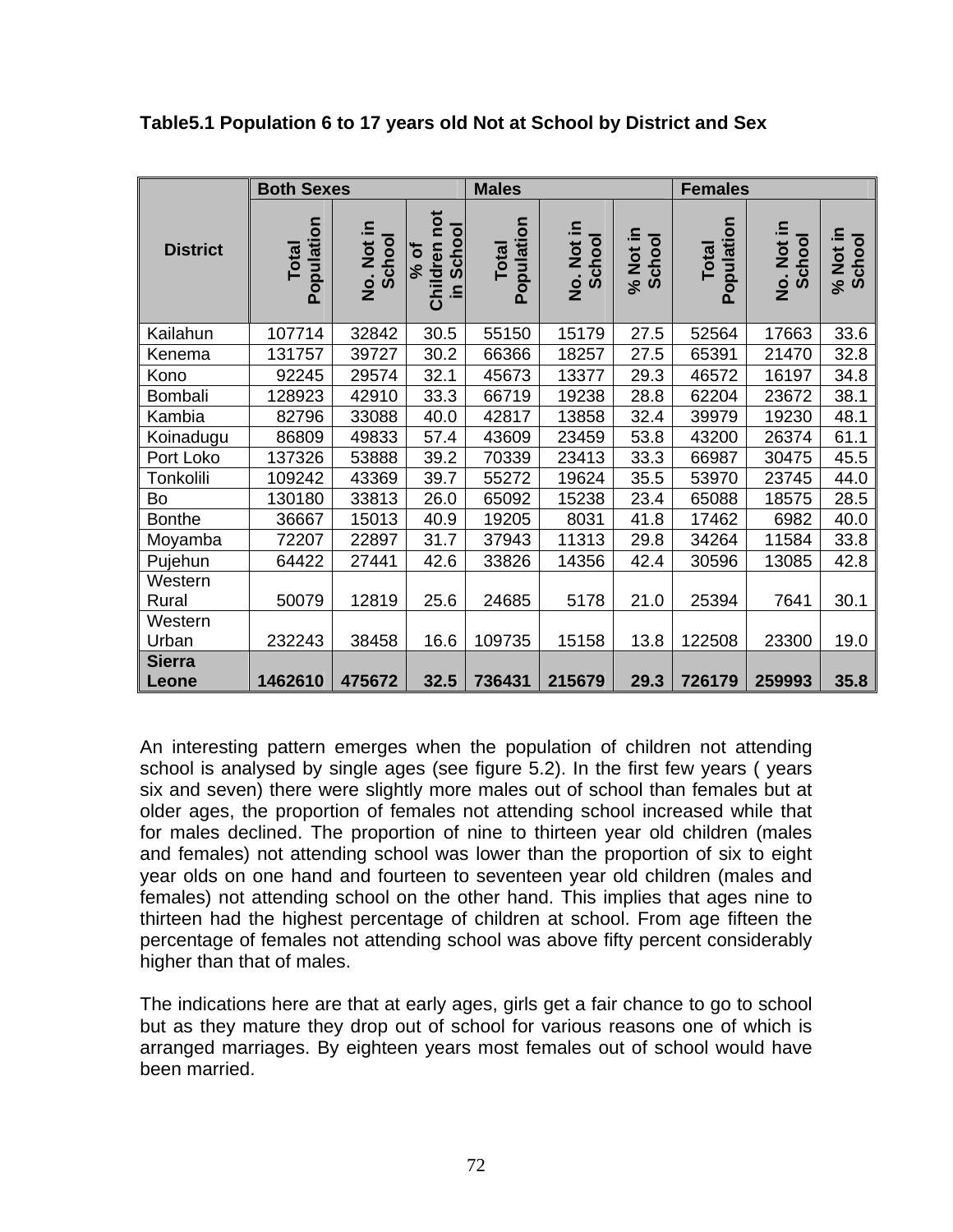The relatively higher percentage of children not attending school at the early ages may be due to the fact that many children are going to school much older than the stipulated primary school entry age of six. The high percentage of children fifteen to eighteen year old not attending school may also be due to the effect of the ten year civil war (1991-2001) which denied educational opportunities to several school going age children.

### **5.3 Percentage of Children in Wage or Self Employment**

Percentage of Children working as employees or in self employment is an international proxy indicator for child labour. Employing children below the age of fifteen full time under hard working conditions is regarded as unacceptable child labour. It is believe that such work interferes with the children's schooling and healthy development. The internationally recommended age group for the purpose of child labour analysis is ages 5 to 14. The census did not collect information on children below the age of ten many of whom are employed as street traders or engaged in other forms of economic activity. As a result, the true value of this indicator cannot be obtained from the available data. However, to get a reasonably fair idea of the problem of child labour, the analysis was done for children within the ages 10-18 years. Children within this age group were divided into two unequal cohorts of 10-14 and 15-18 year olds to isolate the 10- 14 year olds who can be referred to as children for the purposes of this indicator. Figures for the 10-14 year olds can give a fair estimate of the extent of the problem of child labour.

The denominator for this indicator was the total number of children within the age group (i.e.10 -18 years or 10-14 years of age) as at December 4, 2004 while the numerator was the number of such children in paid and self- employment (i.e. cash earning population). From the available data, there were a total of 59244 children between the ages 10-14 years who were engaged in either wage or selfemployment, of which 29974 were males and 29270 were females. In terms of percentages, there were about 11.1 % of children 10-14 year old in wage or self employment of which 11.0 % were males and 11.3 % were females.

At provincial level, there were more females in cash earning employment than males in all provinces (see figure 5.2 below). The Northern Province had the highest percentage (14.7 per cent), of children in cash earning employment likely because the percentage of female children in cash earning employment in the Northern Province (16.01 %) was higher than in the Southern Province (11.2 %), Eastern Province (10.6 %) and Western Area (4.8 %). The proportion of male children 10 to 14 years old in cash earning employment was lower in the Western Area (3.6 %) compared to the Southern Province (13.6 %), Northern Province (13.5 % and the Eastern Province (11.0 %).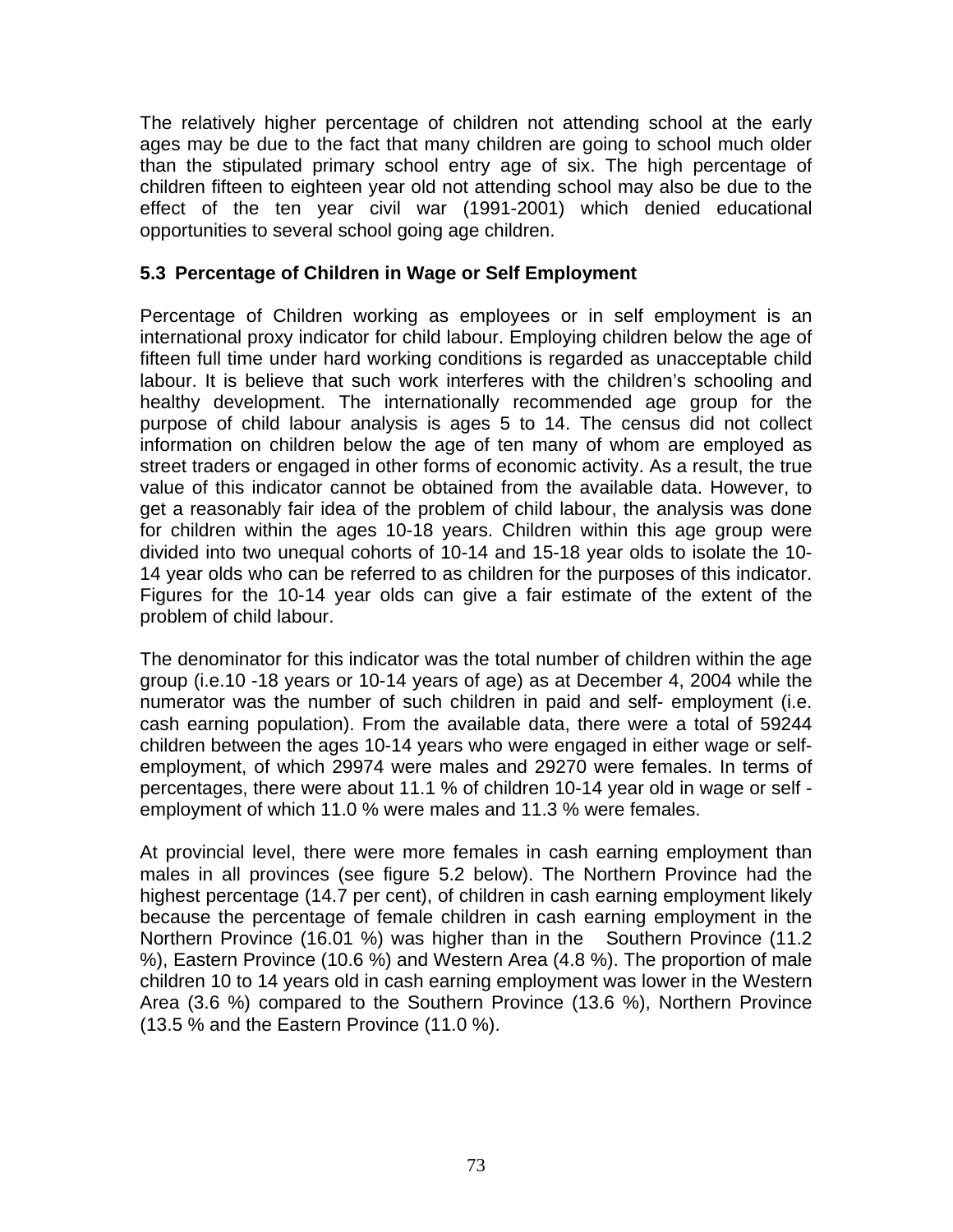

Figure 5.2: Percentage of Children 10 to 14 years old in wage or self employment by sex

Table 5.2 below shows the percentage of children in wage or self-employment by district computed for male and female children 10-14 and 10-18 years of age.

District level figures show that there were more female children between the ages of 10-14 years in wage or self employment in all districts than males, except in Bonthe (13.1 % of females compared to 18.7 % of males) and Pujehun (13.0 % of females compared to 18.1 % of males), Moyamba (10.6 % of females compared to 12.4 % of males) and Kenema (9.4 % of females compared to 10.4 % of males). For the male population, Koinadugu district had the highest percentage of male children 10-14 years old engaged in cash earning employment (23.3 %) than any other district while the district with the lowest percentage of male children 10-14 years old in wage or self employment was the Western Urban district (2.9 %). Koinadugu district (25.6 %) and Western Urban districts (4.1 %) had the highest and lowest percentage of female children engaged in cash earning employment respectively.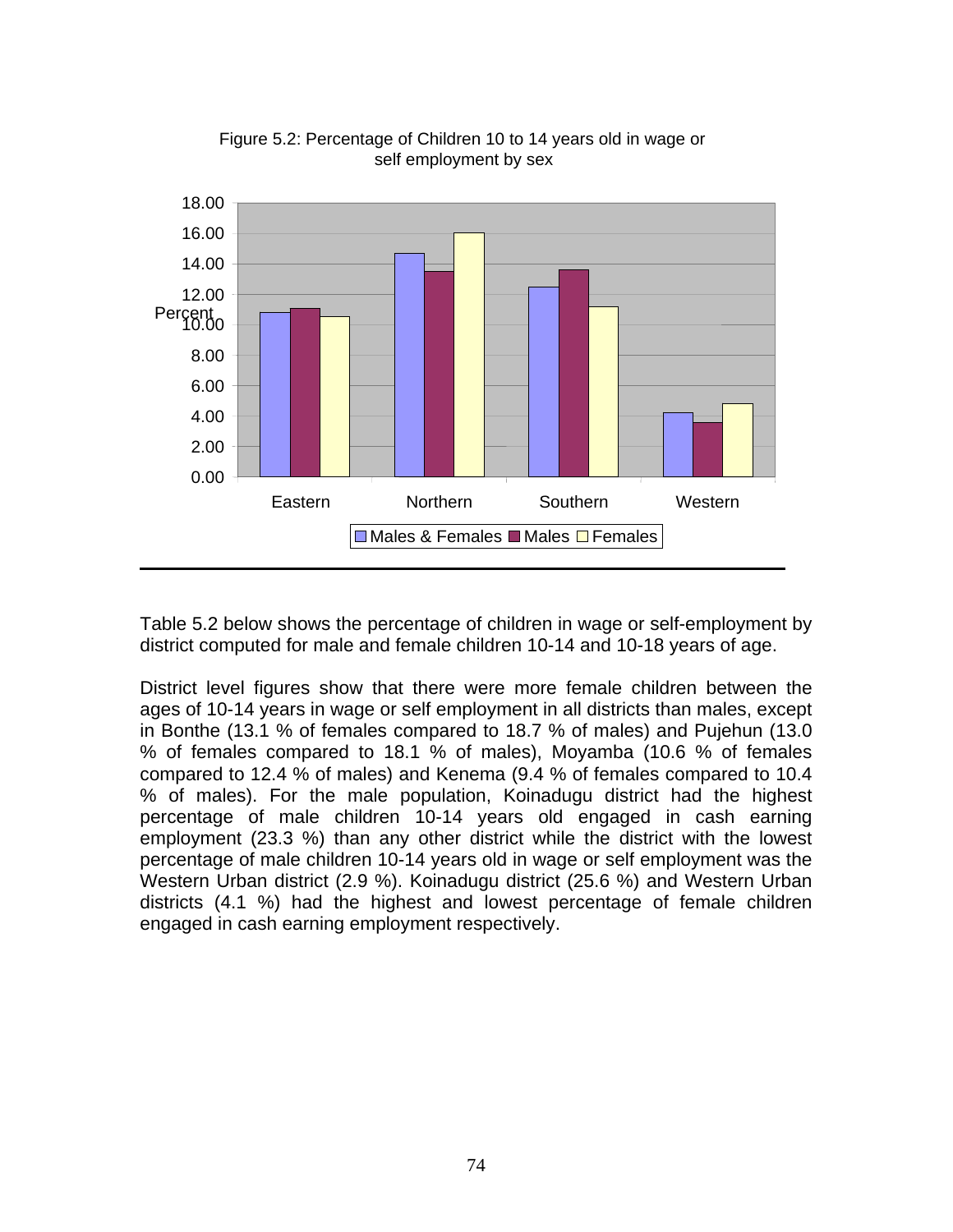|                 |                                                                                | <b>Males</b>                                                                       |                                                                             |                                                                      | <b>Females</b>                                                                             |                                                                                    | <b>Both Sexes</b>                                                                  |                                                                              |                                                                                 |  |
|-----------------|--------------------------------------------------------------------------------|------------------------------------------------------------------------------------|-----------------------------------------------------------------------------|----------------------------------------------------------------------|--------------------------------------------------------------------------------------------|------------------------------------------------------------------------------------|------------------------------------------------------------------------------------|------------------------------------------------------------------------------|---------------------------------------------------------------------------------|--|
|                 | $10 - 14$                                                                      | $15 - 18$                                                                          | $10 - 18$                                                                   | $10 - 14$                                                            | $15 - 18$                                                                                  | $10 - 18$                                                                          | $10 - 14$                                                                          | $15 - 18$                                                                    | $10 - 18$                                                                       |  |
| <b>District</b> | as %<br>Population<br>Age Group<br><b>Cash Earners</b><br>of total<br><u>ء</u> | న్<br>Population<br>as<br>Group<br><b>Earners</b><br>Age<br>of total<br>Cash<br>⊇. | న్<br>Population<br>as<br>Group<br>Earners<br>Age<br>of total<br>Cash<br>⊇. | Cash Earners as %<br>Population<br>Age Group<br>of total<br>$\equiv$ | న్<br>Population<br>as<br>Group<br><b>Earners</b><br>Age<br>total<br>Cash<br>$\equiv$<br>ð | ೢೕ<br>Population<br>as<br>Group<br><b>Earners</b><br>Age<br>of total<br>Cash<br>⊇. | వ్<br>Population<br>as<br>Group<br><b>Cash Earners</b><br>Age<br>of total<br>$\Xi$ | వ్<br>Population<br>Cash Earners as<br>Group<br>Age<br>of total<br><u>⊇.</u> | ೢೕ<br>Population<br>as<br>Group<br><b>Cash Earners</b><br>Age<br>of total<br>요. |  |
| Kailahun        | 10.6                                                                           | 16.6                                                                               | 13.5                                                                        | 11.0                                                                 | 22.0                                                                                       | 16.6                                                                               | 10.8                                                                               | 19.3                                                                         | 15.0                                                                            |  |
| Kenema          | 10.4                                                                           | 22.8                                                                               | 16.0                                                                        | 9.4                                                                  | 25.9                                                                                       | 17.3                                                                               | 9.9                                                                                | 24.4                                                                         | 16.6                                                                            |  |
| Kono            | 12.6                                                                           | 26.8                                                                               | 19.1                                                                        | 11.8                                                                 | 29.2                                                                                       | 20.0                                                                               | 12.2                                                                               | 28.0                                                                         | 19.6                                                                            |  |
| Bombali         | 10.5                                                                           | 21.8                                                                               | 15.5                                                                        | 13.6                                                                 | 33.0                                                                                       | 22.4                                                                               | 12.0                                                                               | 27.3                                                                         | 18.8                                                                            |  |
| Kambia          | 10.0                                                                           | 19.0                                                                               | 13.7                                                                        | 13.2                                                                 | 29.7                                                                                       | 20.8                                                                               | 11.5                                                                               | 24.5                                                                         | 17.1                                                                            |  |
| Koinadugu       | 23.2                                                                           | 30.3                                                                               | 26.3                                                                        | 25.6                                                                 | 39.8                                                                                       | 32.1                                                                               | 24.4                                                                               | 35.2                                                                         | 29.2                                                                            |  |
| Port Loko       | 12.2                                                                           | 22.8                                                                               | 16.5                                                                        | 14.8                                                                 | 35.9                                                                                       | 24.5                                                                               | 13.4                                                                               | 29.7                                                                         | 20.4                                                                            |  |
| Tonkolili       | 13.7                                                                           | 24.1                                                                               | 18.3                                                                        | 14.4                                                                 | 28.9                                                                                       | 21.4                                                                               | 14.1                                                                               | 26.6                                                                         | 19.8                                                                            |  |
| Bo              | 10.8                                                                           | 21.4                                                                               | 15.6                                                                        | 10.3                                                                 | 31.0                                                                                       | 20.0                                                                               | 10.6                                                                               | 26.3                                                                         | 17.8                                                                            |  |
| <b>Bonthe</b>   | 18.7                                                                           | 30.7                                                                               | 24.0                                                                        | 13.1                                                                 | 34.1                                                                                       | 23.2                                                                               | 16.1                                                                               | 32.4                                                                         | 23.6                                                                            |  |
| Moyamba         | 12.4                                                                           | 23.5                                                                               | 16.9                                                                        | 10.6                                                                 | 33.0                                                                                       | 20.6                                                                               | 11.6                                                                               | 28.3                                                                         | 18.7                                                                            |  |
| Pujehun         | 18.1                                                                           | 30.3                                                                               | 23.7                                                                        | 13.0                                                                 | 28.5                                                                                       | 21.2                                                                               | 15.8                                                                               | 29.4                                                                         | 22.5                                                                            |  |
| W/ Rural        | 6.8                                                                            | 19.6                                                                               | 12.1                                                                        | 8.6                                                                  | 32.8                                                                                       | 19.2                                                                               | 7.7                                                                                | 26.5                                                                         | 15.8                                                                            |  |
| W/ Urban        | 2.9                                                                            | 11.1                                                                               | 6.6                                                                         | 4.1                                                                  | 15.1                                                                                       | 9.0                                                                                | 3.6                                                                                | 13.2                                                                         | 7.9                                                                             |  |
| S/Leone         | 11.0                                                                           | 21.1                                                                               | 15.4                                                                        | 11.3                                                                 | 27.9                                                                                       | 19.0                                                                               | 11.1                                                                               | 24.6                                                                         | 17.2                                                                            |  |

**Table 5.2 Percentage of Children in Wage or Self Employment by sex** 

# **5.4 Child Activity Rates**

Four indicators were computed to assess the extent to which children were economically active. These include; the wage employment as percentage of total child employment, self-employment as percentage of total child employment, unpaid family work as percentage of child employment and child labour force participation rates. The total employment was computed as the sum of the total number of children within the age group in wage, self and unpaid family work. The child activity rates by employment status are given below.

As shown in Table 5.3 below, wage employment accounted for less than 4 % of total employment for all children between the ages 10-14. The percentage of males at all ages (10-14 years) in wage employment was higher than that of females when direct comparison between single ages is made. The data shows that children especially girls, at younger ages had higher rates of wage employment than children at older ages. This is because children at younger ages are less likely to enter into self-employment than older children who may prefer self-employment to wage employment as labourers. The data also shows that children at younger ages are more likely to be engaged in unpaid family work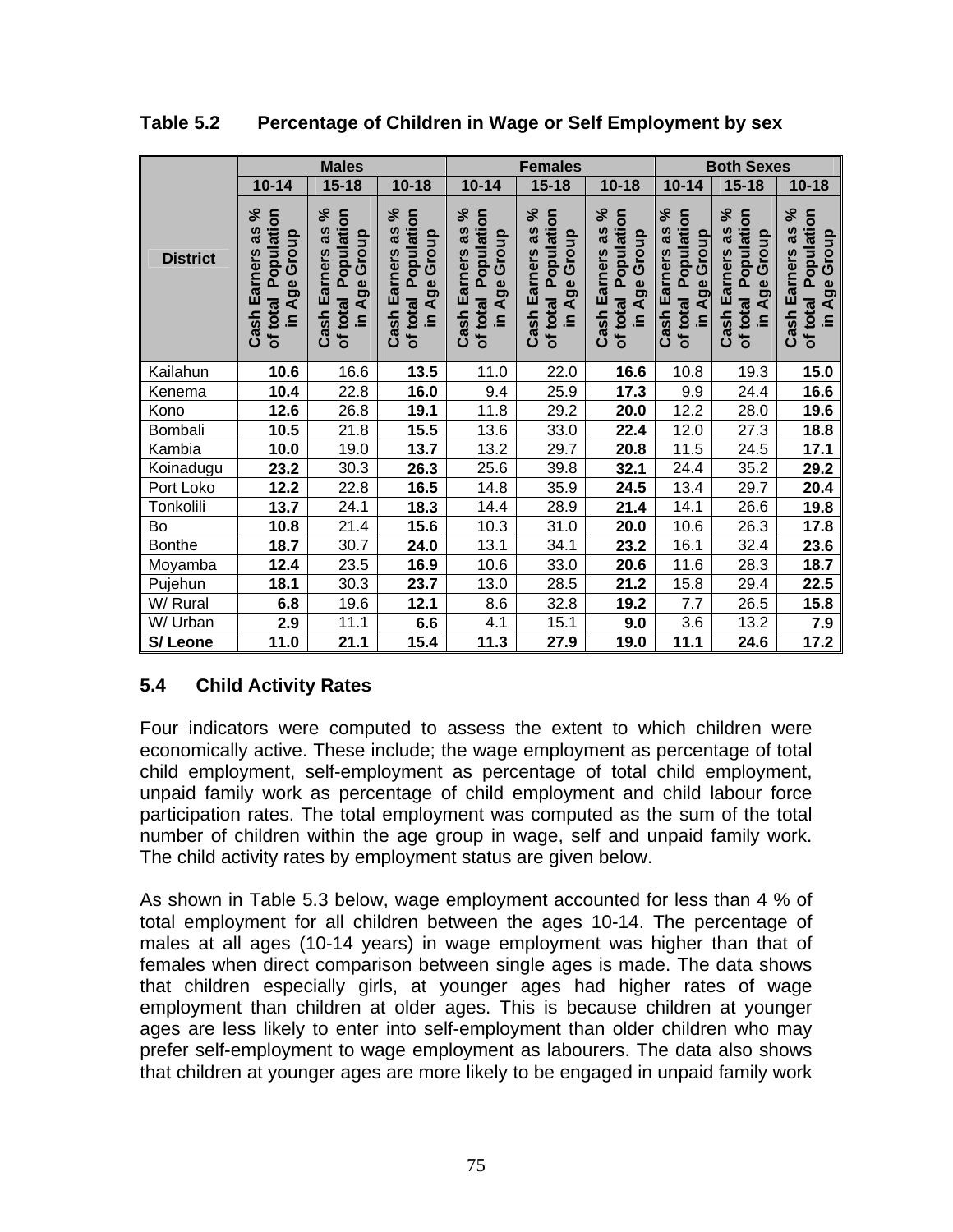than children at older ages. Thus the proportion of children engaged in unpaid family work tends to decline with increase in age for both males and females.

|           |                                                                           | <b>Both Sexes</b>                                |                                                          |                                                    | <b>Males</b>                                            |                                                                        | <b>Female</b>                               |                                                                          |                                                                        |  |
|-----------|---------------------------------------------------------------------------|--------------------------------------------------|----------------------------------------------------------|----------------------------------------------------|---------------------------------------------------------|------------------------------------------------------------------------|---------------------------------------------|--------------------------------------------------------------------------|------------------------------------------------------------------------|--|
| Age       | <b>Wage</b><br><b>Empl</b><br>as $%$<br><b>of</b><br>Total<br><b>Empl</b> | <b>Self</b><br>Emp<br>as $%$<br>of total<br>Empl | <b>Unpaid</b><br><b>WK</b> as<br>$%$ of<br>Total<br>Empl | Wage<br>Empl<br>as $%$<br><b>of</b><br><b>Empl</b> | <b>Self</b><br>Emp<br>as $%$<br>of total<br><b>Empl</b> | <b>Unpaid</b><br><b>WK</b> as<br>$%$ of<br><b>Total</b><br><b>Empl</b> | Wage<br>Empl<br>as $%$<br><b>of</b><br>Empl | <b>Self</b><br><b>Emp</b><br>as $%$<br><b>of</b><br>total<br><b>Empl</b> | <b>Unpaid</b><br><b>WK</b> as<br>$%$ of<br><b>Total</b><br><b>Empl</b> |  |
| 10        | 3.07                                                                      | 55.95                                            | 40.98                                                    | 3.29                                               | 55.93                                                   | 40.78                                                                  | 2.82                                        | 55.92                                                                    | 41.25                                                                  |  |
| 11        | 3.62                                                                      | 56.00                                            | 40.39                                                    | 3.99                                               | 56.02                                                   | 40.00                                                                  | 3.21                                        | 55.97                                                                    | 40.82                                                                  |  |
| 12        | 2.87                                                                      | 57.06                                            | 40.07                                                    | 3.41                                               | 55.85                                                   | 40.74                                                                  | 2.30                                        | 58.31                                                                    | 39.38                                                                  |  |
| 13        | 2.79                                                                      | 58.12                                            | 39.09                                                    | 2.96                                               | 57.58                                                   | 39.46                                                                  | 2.62                                        | 58.62                                                                    | 38.76                                                                  |  |
| 14        | 3.01                                                                      | 60.73                                            | 36.27                                                    | 3.85                                               | 59.54                                                   | 36.61                                                                  | 2.24                                        | 61.78                                                                    | 35.98                                                                  |  |
| 15        | 2.07                                                                      | 64.23                                            | 33.70                                                    | 2.54                                               | 62.73                                                   | 34.74                                                                  | 1.66                                        | 65.56                                                                    | 32.79                                                                  |  |
| 16        | 2.30                                                                      | 65.65                                            | 32.05                                                    | 3.39                                               | 62.65                                                   | 33.97                                                                  | 1.58                                        | 67.62                                                                    | 30.80                                                                  |  |
| 17        | 2.47                                                                      | 68.92                                            | 28.61                                                    | 3.68                                               | 66.55                                                   | 29.77                                                                  | 1.61                                        | 70.57                                                                    | 27.81                                                                  |  |
| 18        | 2.26                                                                      | 70.30                                            | 27.44                                                    | 3.80                                               | 68.39                                                   | 27.81                                                                  | 1.26                                        | 71.52                                                                    | 27.22                                                                  |  |
| $10 - 18$ | 2.55                                                                      | 63.54                                            | 33.92                                                    | 3.34                                               | 61.58                                                   | 35.07                                                                  | 1.88                                        | 65.15                                                                    | 32.97                                                                  |  |
|           |                                                                           |                                                  |                                                          |                                                    |                                                         |                                                                        |                                             |                                                                          |                                                                        |  |
| $10 - 14$ | 3.03                                                                      | 57.51                                            | 39.47                                                    | 3.45                                               | 56.85                                                   | 39.70                                                                  | 2.59                                        | 58.15                                                                    | 39.25                                                                  |  |
| $15 - 18$ | 2.24                                                                      | 67.33                                            | 30.43                                                    | 3.26                                               | 65.14                                                   | 31.59                                                                  | 1.49                                        | 68.92                                                                    | 29.59                                                                  |  |

**Table 5.3: Child Activity Rate by Employment Status for Single Ages by Sex** 

The percentage of children engaged in unpaid family work was relatively high ranging from 41 % for ten year olds to 36.3 % for children aged 14. The relatively high percentage of children especially 10-14 year olds (39.5 %) engaged in unpaid family work raises an important issue on the role of parents or guardians in the control of child labour and the focus of policy on the elimination of the worst forms of child labour. Further research is required to investigate the extent to which some unpaid family work may be hazardous or involve long hours that hinder the child's health or schooling.

There are significant variations between the Western Area and the other regions in the proportion of children engaged in wage or self employment when child activity rates are analysed by region or province.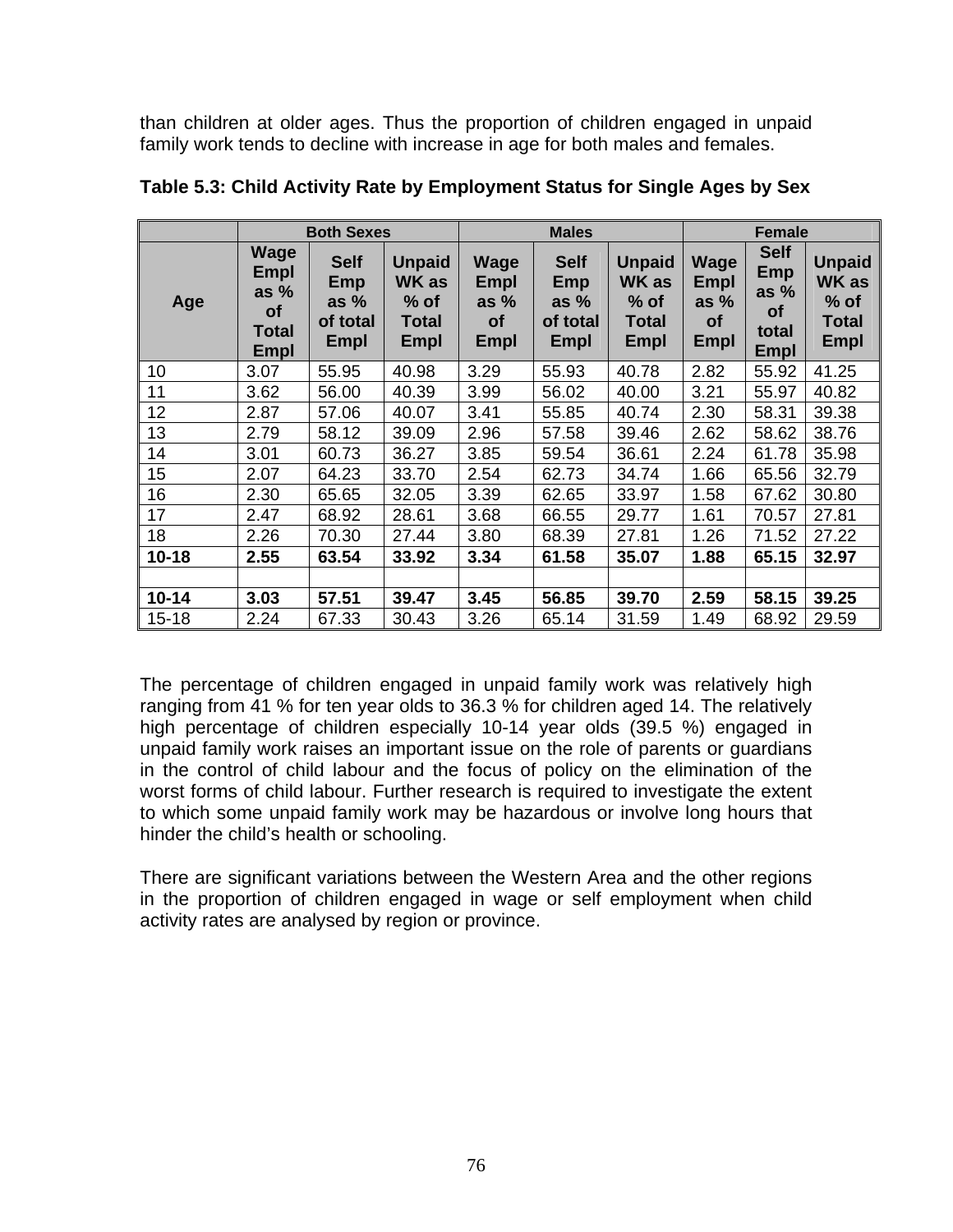|          | <b>Males</b>                                       |                                             |                                              | <b>Females</b>                                                    |                                             |                                                 | <b>Both Sexes</b>                           |                                             |                                       |
|----------|----------------------------------------------------|---------------------------------------------|----------------------------------------------|-------------------------------------------------------------------|---------------------------------------------|-------------------------------------------------|---------------------------------------------|---------------------------------------------|---------------------------------------|
|          | % of Total Employment<br><b>Wage Employment as</b> | Self Employment as %<br>of total employment | Unpaid WK as % of<br><b>Total Employment</b> | % of Total Employment<br>Wage Employment as                       | Self Employment as %<br>of total employment | as % of<br>Total employment<br><b>Unpaid WK</b> | % of Total Employment<br>Wage Employment as | Self Employment as %<br>of total employment | Unpaid WK as % of<br>Total employment |
| Eastern  | 3.85                                               | 59.12                                       | 37.03                                        | 2.54                                                              | 60.25                                       | 37.22                                           | 2.92                                        | 55.05                                       | 34.23                                 |
| Northern | 1.89                                               | 58.28                                       | 39.83                                        | 1.08                                                              | 61.97                                       | 36.95                                           | 1.44                                        | 60.34                                       | 38.22                                 |
| Southern | 2.59                                               | 67.24                                       | 30.18                                        | 1.52                                                              | 71.16                                       | 27.32                                           | 2.05                                        | 69.22                                       | 28.73                                 |
| Western  | 12.65                                              | 71.71                                       | 15.64                                        | 4.87                                                              | 79.38                                       | 15.75                                           | 7.91                                        | 76.38                                       | 15.71                                 |
|          |                                                    |                                             |                                              | Child Activity Rate by Employment Status for Children 10-14 years |                                             |                                                 |                                             |                                             |                                       |
| Eastern  | 3.53                                               | 63.38                                       | 33.09                                        | 3.37                                                              | 53.55                                       | 43.08                                           | 3.87                                        | 53.22                                       | 42.91                                 |
| Northern | 2.22                                               | 54.80                                       | 42.98                                        | 1.53                                                              | 56.53                                       | 41.94                                           | 1.86                                        | 55.69                                       | 42.44                                 |
| Southern | 2.70                                               | 63.53                                       | 33.77                                        | 2.62                                                              | 63.59                                       | 33.79                                           | 2.05                                        | 69.22                                       | 28.73                                 |
| Western  | 14.53                                              | 63.12                                       | 22.35                                        | 7.45                                                              | 69.25                                       | 23.29                                           | 10.29                                       | 66.80                                       | 22.92                                 |
|          |                                                    |                                             |                                              | Child Activity Rate by Employment Status for Children 15-18 years |                                             |                                                 |                                             |                                             |                                       |
| Eastern  | 3.53                                               | 63.38                                       | 33.09                                        | 2.54                                                              | 60.25                                       | 37.22                                           | 2.75                                        | 63.52                                       | 33.73                                 |
| Northern | 1.60                                               | 61.26                                       | 37.13                                        | 0.80                                                              | 65.42                                       | 33.78                                           | 1.13                                        | 63.71                                       | 35.16                                 |
| Southern | 2.50                                               | 70.08                                       | 27.42                                        | 1.02                                                              | 74.58                                       | 24.40                                           | 1.68                                        | 72.58                                       | 25.74                                 |
| Western  | 11.87                                              | 75.24                                       | 12.89                                        | 3.87                                                              | 83.31                                       | 12.82                                           | 6.97                                        | 80.19                                       | 12.85                                 |

**Table 5.4 Child Activity Rate by Employment Status for Children 10-18 years**

As shown in table 5.4 above, wage employment as percentage of total employment for children 10-14 years old varies from 1.9 % in the Northern region to 10.3 % in the Western Area. Other interesting results illustrated in table 5.4 were;

- (i) self employment accounted for a larger proportion of total child employment in all regions with the highest rate in the Western Area .
- (ii) Unpaid family work as a percentage of total child employment was lower in the Western Area than in the other Regions for children 10-18 and 10-14 years of age.
- (iii) Self-employment accounted for a larger proportion of total female employment than for total male employment for children 10-18 years of age.

 Table 5.5 below shows child economic activity for children 10-14 years old by District and Sex while Figure 5.4 illustrates activity rates for children 10-18 years old for both sexes.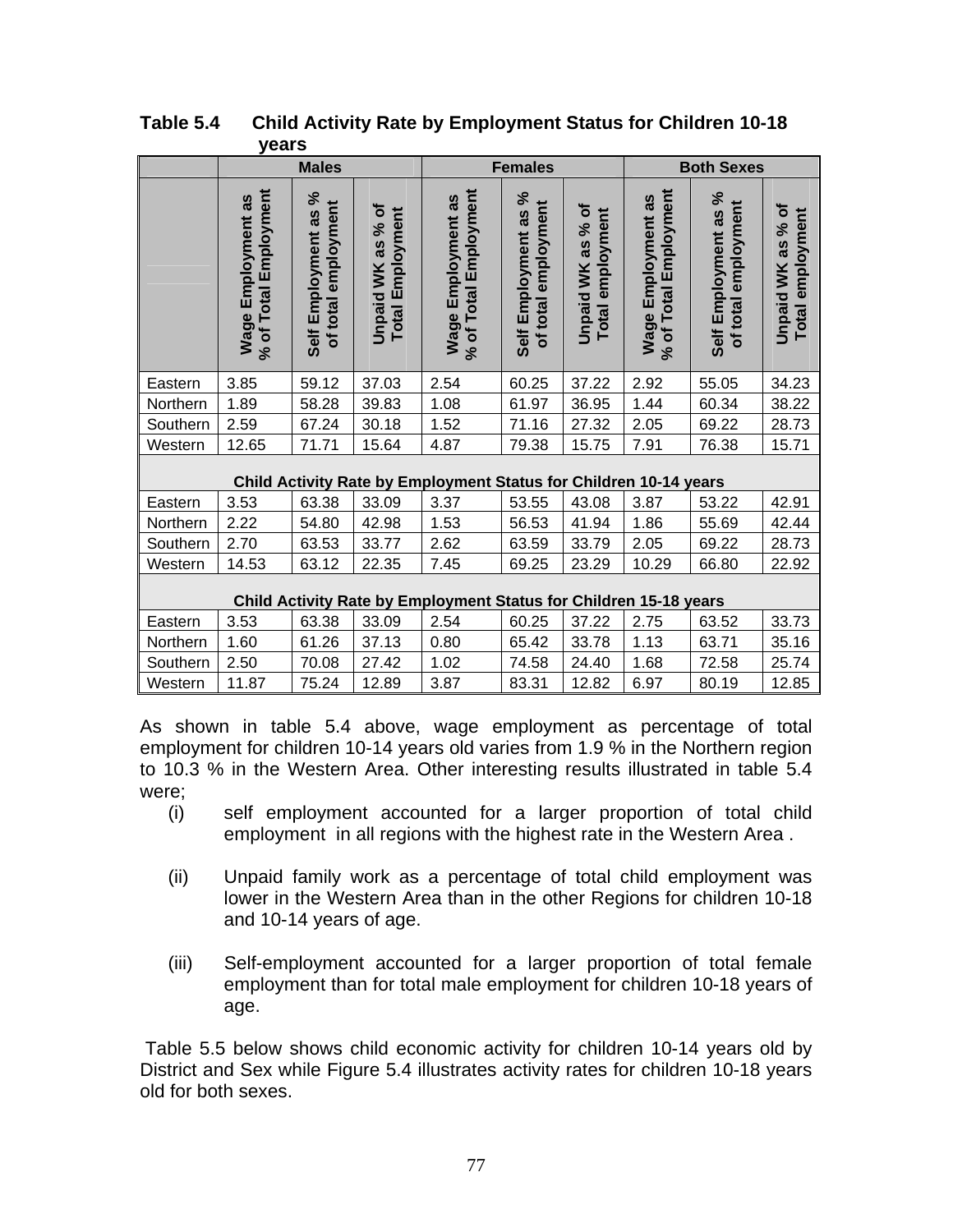|                 |                                                   | <b>Males</b>                                                   |                                              |                                                   | <b>Females</b>                                 |                                                 | <b>Both Sexes</b>                                 |                                                      |                                       |  |
|-----------------|---------------------------------------------------|----------------------------------------------------------------|----------------------------------------------|---------------------------------------------------|------------------------------------------------|-------------------------------------------------|---------------------------------------------------|------------------------------------------------------|---------------------------------------|--|
| <b>District</b> | Employment<br>Employment<br>as % of Total<br>Wage | Employment<br>total<br>$\overline{\sigma}$<br>ೢೕ<br>as<br>Self | Unpaid WK as % of<br><b>Total employment</b> | Employment<br>as % of Total<br>Employment<br>Wage | Self Employment<br>employment<br>as % of total | as % of<br>Total employment<br><b>Unpaid WK</b> | Employment<br>Employment<br>as % of Total<br>Wage | Employment<br>employment<br>% of total<br>as<br>Self | Unpaid WK as % of<br>Total employment |  |
| Kailahun        | 4.88                                              | 45.86                                                          | 49.25                                        | 3.99                                              | 49.10                                          | 46.91                                           | 4.46                                              | 47.39                                                | 48.15                                 |  |
| Kenema          | 4.08                                              | 52.87                                                          | 43.05                                        | 2.81                                              | 53.87                                          | 43.32                                           | 3.50                                              | 53.33                                                | 43.17                                 |  |
| Kono            | 3.97                                              | 61.78                                                          | 34.25                                        | 3.37                                              | 58.09                                          | 38.54                                           | 3.67                                              | 59.93                                                | 36.40                                 |  |
| Bombali         | 2.41                                              | 55.89                                                          | 41.70                                        | 1.45                                              | 57.15                                          | 41.40                                           | 1.90                                              | 56.56                                                | 41.54                                 |  |
| Kambia          | 2.88                                              | 45.40                                                          | 51.73                                        | 1.94                                              | 47.23                                          | 50.83                                           | 2.38                                              | 46.37                                                | 51.25                                 |  |
| Koinadugu       | 1.47                                              | 55.77                                                          | 42.76                                        | 1.17                                              | 58.90                                          | 39.93                                           | 1.08                                              | 60.36                                                | 38.56                                 |  |
| Port Loko       | 2.19                                              | 59.39                                                          | 38.41                                        | 1.03                                              | 46.99                                          | 30.56                                           | 1.74                                              | 59.60                                                | 38.66                                 |  |
| Tonkolili       | 2.61                                              | 53.63                                                          | 43.76                                        | 2.07                                              | 55.58                                          | 42.34                                           | 2.35                                              | 54.58                                                | 43.07                                 |  |
| Bo              | 3.23                                              | 71.09                                                          | 25.68                                        | 3.33                                              | 71.06                                          | 25.60                                           | 3.28                                              | 71.07                                                | 25.64                                 |  |
| <b>Bonthe</b>   | 4.06                                              | 66.59                                                          | 29.34                                        | 2.33                                              | 71.58                                          | 26.09                                           | 3.43                                              | 68.41                                                | 28.16                                 |  |
| Moyamba         | 2.28                                              | 60.06                                                          | 37.66                                        | 2.38                                              | 58.31                                          | 39.31                                           | 2.32                                              | 59.31                                                | 38.37                                 |  |
| Pujehun         | 1.81                                              | 57.09                                                          | 41.11                                        | 1.93                                              | 53.78                                          | 44.29                                           | 1.86                                              | 55.81                                                | 42.33                                 |  |
| W/ Rural        | 9.94                                              | 68.12                                                          | 21.94                                        | 4.89                                              | 70.29                                          | 24.82                                           | 7.05                                              | 69.36                                                | 23.59                                 |  |
| W/ Urban        | 16.73                                             | 60.72                                                          | 22.55                                        | 8.49                                              | 68.83                                          | 22.67                                           | 11.70                                             | 65.68                                                | 22.62                                 |  |

**Table 5.5 Child Activity rates for children 10-14 by district and sex**

Figure 5.3 below was drawn to clearly show the difference between selfemployment and wage employment in all districts. Both table 5.5 above and figure 5.3 below show similar patterns. The share of wage employment and unpaid family work in total employment was smaller than that of self-employment in all districts and for males and females.

For children 10-14 years old, the share of self employment in total employment was higher in Bo district than in all the other districts and the share of unpaid family work in total employment was higher in Kambia district than in all the other districts. When analysed by sex, the share of self employment in total child employment was higher for females than for males in all districts except Kono, Port Loko, Moyamba and Pujehun districts.. Alternatively, the share of wage employment in total child employment was higher for males than for females in eleven out of the fourteen administrative districts.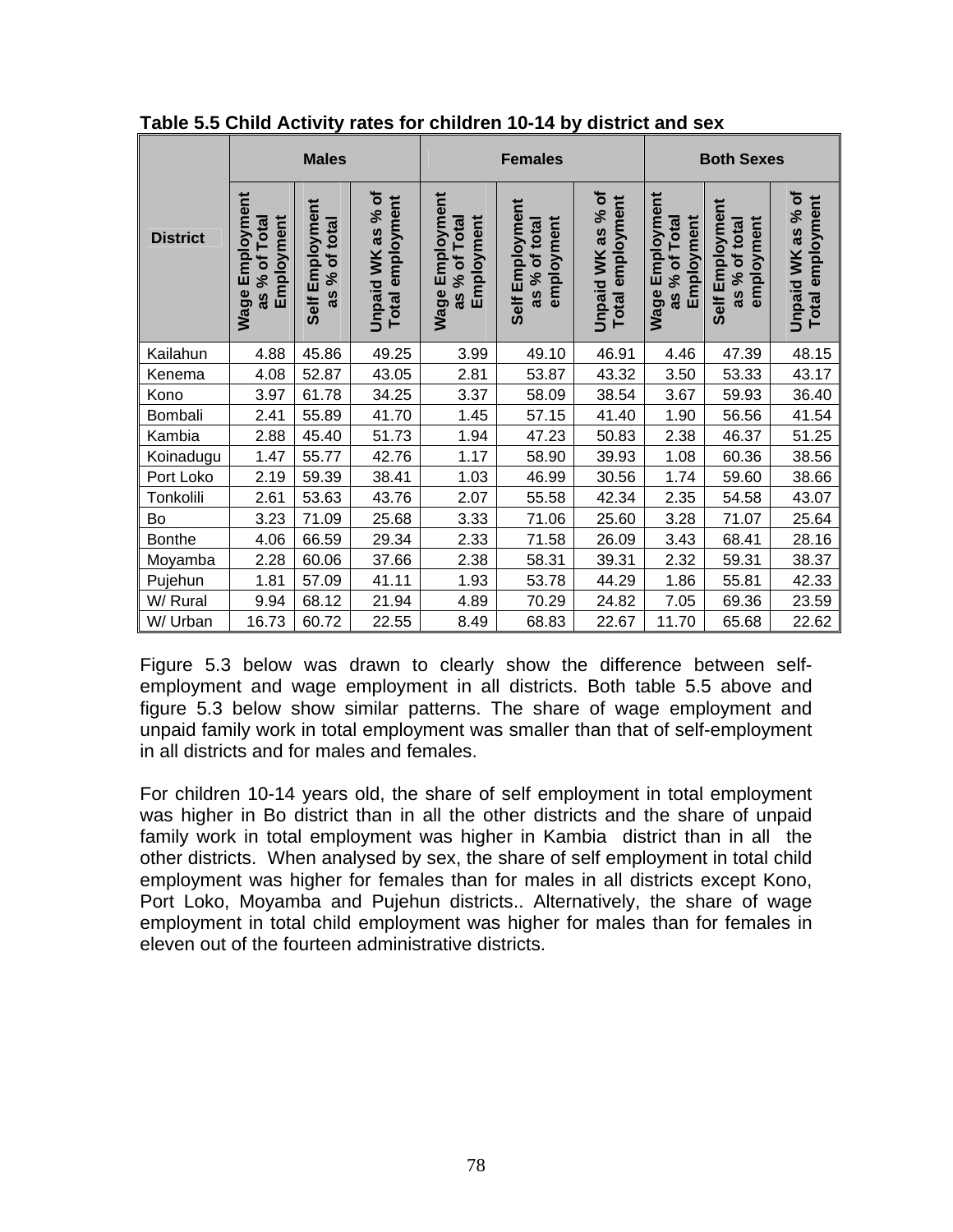

Figure 5.3: Activity Rates for Children 10 to 14 years old (Both Sexes) by Region

Figure 5.3 above shows that the percentage of children in self-employment by far surpasses that in wage employment. Reasons for this could not be far from the fact that it is very difficult to get paid employment. Also, the self-employment sector is an easy entry and easy exit area.

## **5.5 Child Labour Force Participation Rates**

The child labour force participation rate measures the extent to which children between the ages of 10 to 18 years are economically active. The child labour force comprises of children in wage and self-employment, unpaid family work and those looking for work. This indicator was computed by dividing the total child labour force by the total population of children within the age group.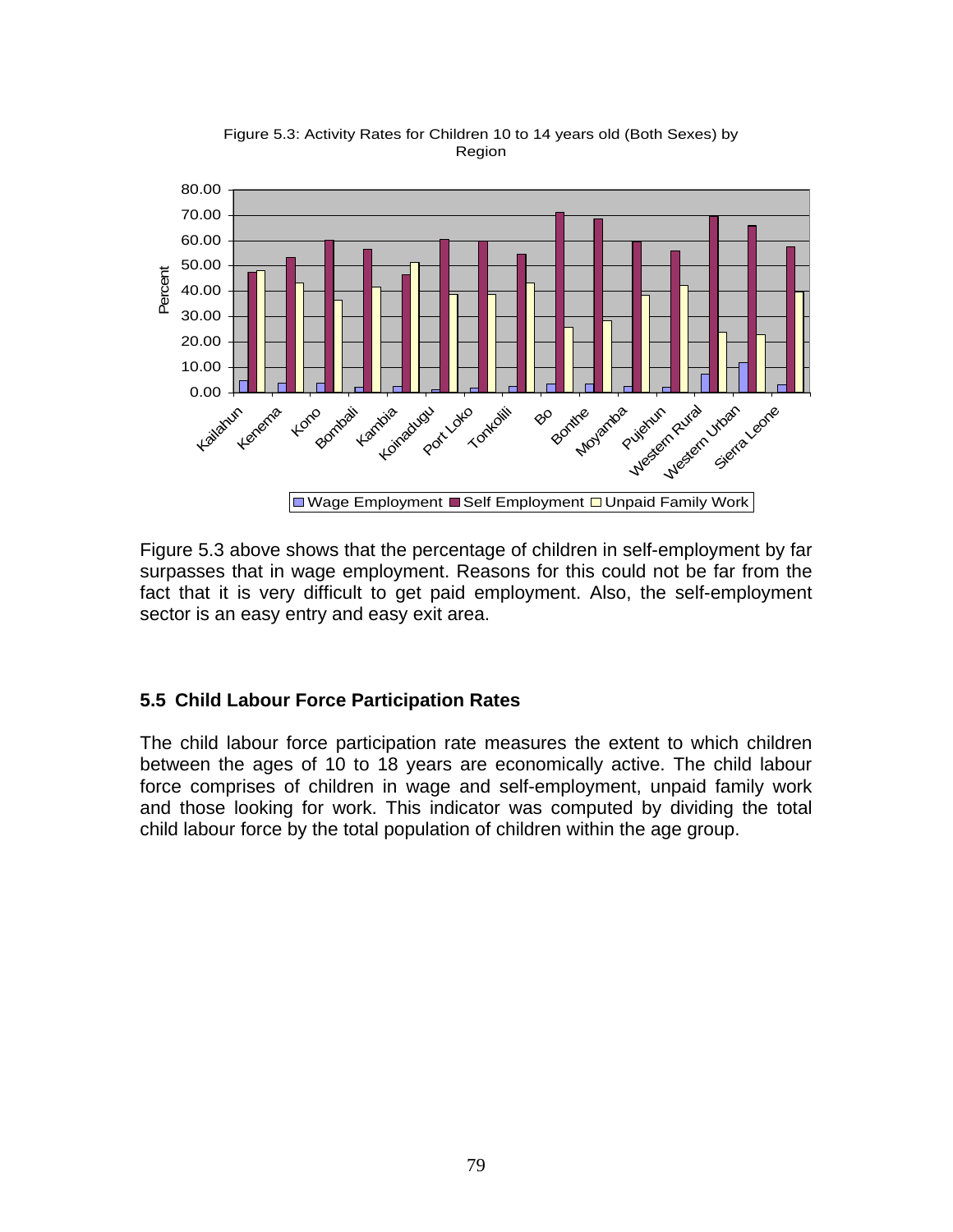

Figure 5.4: Child Labour Force Participation Rates by single ages and sex

As shown on figure 5.4 above, child labour force participation rates increase with age. The only exception was the 10 year olds whose participation rate was higher than that of 11, 12 and 13 year olds. Females 12 to 18 year old were more economically active than their male counterparts.

Table 5.6 shows the labour force participation rates for children 10 to 18 years old by region divided into three cohorts (i.e 10-18, 10-14 and 15-18) to isolate the 10 to 14 year old group for the purpose of child labour analysis. An analysis of the child labour force participation rates by Region reveals that labour force participation rates were lower for children in the Western Area than for children in other Regions. Children were more economically active in the Northern Province than in other provinces or Regions. When compared by sex, the proportions of female children 10-18 years of age in the labour force were higher than those of males in the same age group in all regions.

**Table 5.6: Labour Force Participation Rates for Children 10-18 years old by Region and Sex**

|                 | <b>Ages 10-18</b> |                |                           | <b>Ages 10-14</b> |                |                           | Ages 15-18   |             |                           |
|-----------------|-------------------|----------------|---------------------------|-------------------|----------------|---------------------------|--------------|-------------|---------------------------|
|                 | <b>Males</b>      | <b>Females</b> | Males &<br><b>Females</b> | <b>Males</b>      | <b>Females</b> | Males &<br><b>Females</b> | <b>Males</b> | Fema<br>les | Males &<br><b>Females</b> |
| Eastern         | 26.23             | 28.97          | 27.59                     | 33.59             | 19.01          | 19.45                     | 33.59        | 28.97       | 36.58                     |
| <b>Northern</b> | 30.04             | 38.69          | 34.30                     | 24.05             | 27.98          | 25.92                     | 38.15        | 51.15       | 44.82                     |
| Southern        | 27.25             | 29.06          | 28.13                     | 20.97             | 17.35          | 28.13                     | 35.29        | 41.99       | 38.70                     |
| Western         | 11.15             | 14.27          | 12.78                     | 5.71              | 7.26           | 6.53                      | 18.01        | 23.13       | 20.69                     |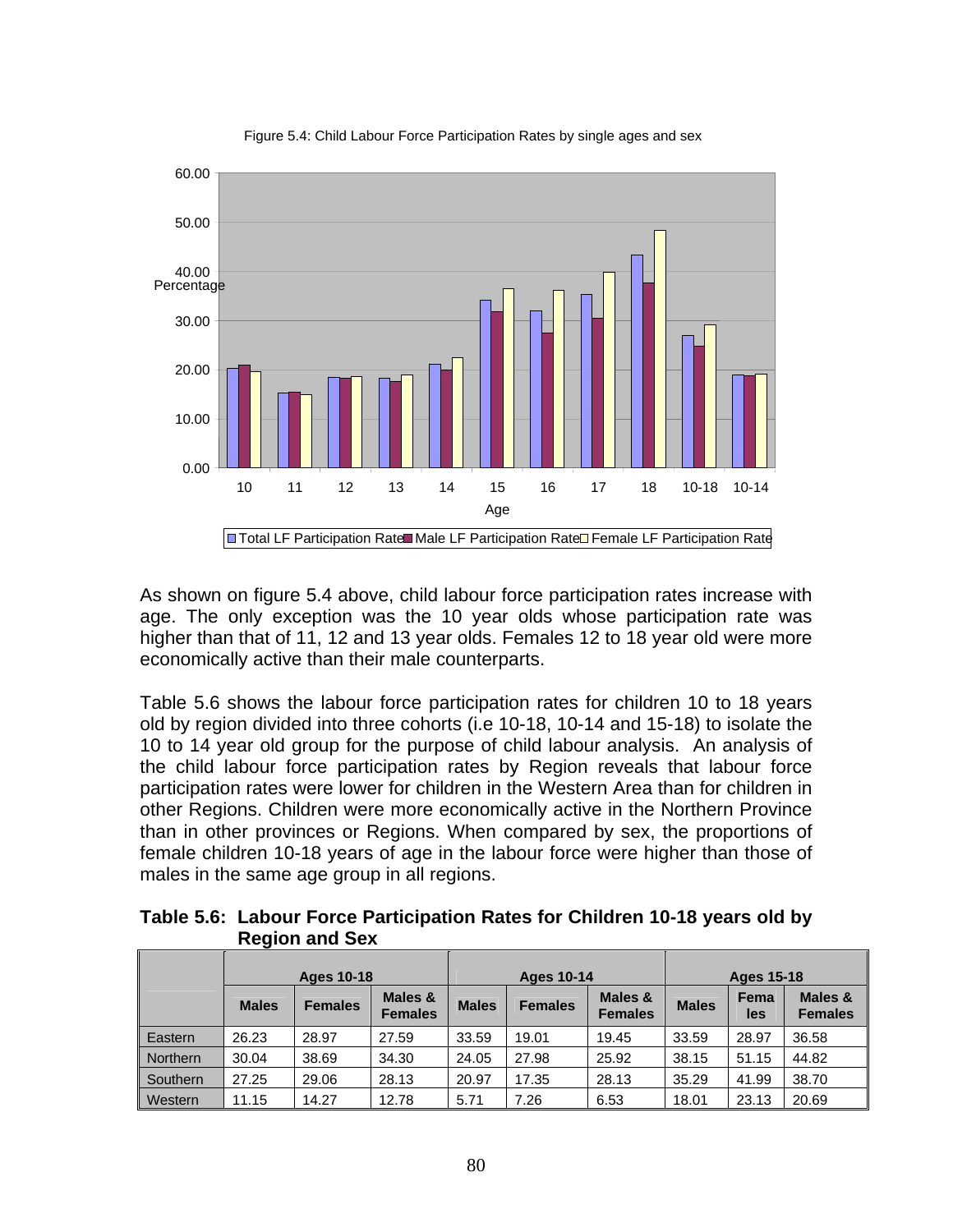The low labour force participation rate for children in the Western Area compared to those in the other Regions may be explained by the higher proportion of children in this Region going to school. Children in the Western Area are more exposed to educational facilities than their counterparts in other Regions. Also, children in the other Regions where farming is the most predominant economic activity are more likely to be engaged in agriculture as unpaid family workers on the farm than those in the Western Area.

District level figures for this indicator are given on table 5.7 below.

| <b>Ages 10-18</b> |              |                |                                      |              | <b>Ages 10-14</b> |                           | <b>Ages 15-18</b> |                |                                      |  |
|-------------------|--------------|----------------|--------------------------------------|--------------|-------------------|---------------------------|-------------------|----------------|--------------------------------------|--|
| <b>District</b>   | <b>Males</b> | <b>Females</b> | <b>Males &amp;</b><br><b>Females</b> | <b>Males</b> | <b>Females</b>    | Males &<br><b>Females</b> | <b>Males</b>      | <b>Females</b> | <b>Males &amp;</b><br><b>Females</b> |  |
| Kailahun          | 25.54        | 30.00          | 27.71                                | 21.26        | 21.00             | 21.14                     | 30.03             | 38.59          | 34.30                                |  |
| Kenema            | 25.79        | 27.22          | 26.50                                | 18.73        | 16.93             | 17.86                     | 34.49             | 38.39          | 36.50                                |  |
| Kono              | 27.72        | 30.35          | 29.05                                | 19.96        | 19.92             | 19.94                     | 36.85             | 42.14          | 39.55                                |  |
| Bombali           | 24.99        | 34.85          | 29.73                                | 18.49        | 23.60             | 20.90                     | 33.37             | 48.35          | 40.71                                |  |
| Kambia            | 35.17        | 38.63          | 32.66                                | 21.33        | 27.57             | 24.23                     | 35.17             | 51.66          | 43.63                                |  |
| Koinadugu         | 44.85        | 50.70          | 47.81                                | 40.82        | 42.86             | 47.81                     | 50.16             | 60.08          | 55.31                                |  |
| Port Loko         | 26.05        | 36.86          | 31.38                                | 20.25        | 24.63             | 22.31                     | 34.58             | 51.28          | 43.33                                |  |
| Tonkolili         | 31.83        | 35.79          | 33.81                                | 24.77        | 25.33             | 25.04                     | 40.84             | 47.00          | 44.07                                |  |
| Bo                | 21.21        | 25.74          | 23.46                                | 15.01        | 14.32             | 14.67                     | 28.82             | 38.89          | 33.92                                |  |
| <b>Bonthe</b>     | 33.40        | 30.04          | 31.78                                | 27.18        | 18.43             | 23.14                     | 41.32             | 42.47          | 41.90                                |  |
| Moyamba           | 26.13        | 30.66          | 28.30                                | 20.12        | 17.70             | 19.01                     | 35.08             | 46.74          | 40.98                                |  |
| Pujehun           | 37.79        | 34.10          | 36.00                                | 31.18        | 23.88             | 27.89                     | 45.64             | 43.32          | 44.43                                |  |
| Western<br>Rural  | 16.30        | 23.94          | 20.22                                | 9.70         | 12.21             | 10.96                     | 25.62             | 38.94          | 32.65                                |  |
| Western<br>Urban  | 10.13        | 12.45          | 11.35                                | 4.88         | 6.33              | 5.65                      | 16.61             | 20.18          | 18.48                                |  |
| <b>S/Leone</b>    | 24.77        | 29.12          | 26.94                                | 18.80        | 19.12             | 18.96                     | 32.37             | 40.60          | 36.60                                |  |

#### **Table 5.7 Labour Force Participation Rates for Children 10-18 years old by Region and Sex**

Female children 10-18 years old were more economically active in all districts than males except in Bonthe and Pujehun districts where the reverse was the case (see table 5.7). Labour force participation rates for children 10-18 years were higher in Koinadugu district than in all other districts. Koinadugu also had the highest percentage of children in the labour force when the figures of the 10- 14 year olds are compared by districts. The indications are that children in this district are more disadvantaged than their colleagues in other districts. This is because at the time when they are supposed to be in school, they were out of school working. This probably explains the reason why Koinadugu has one of the lowest literacy rates.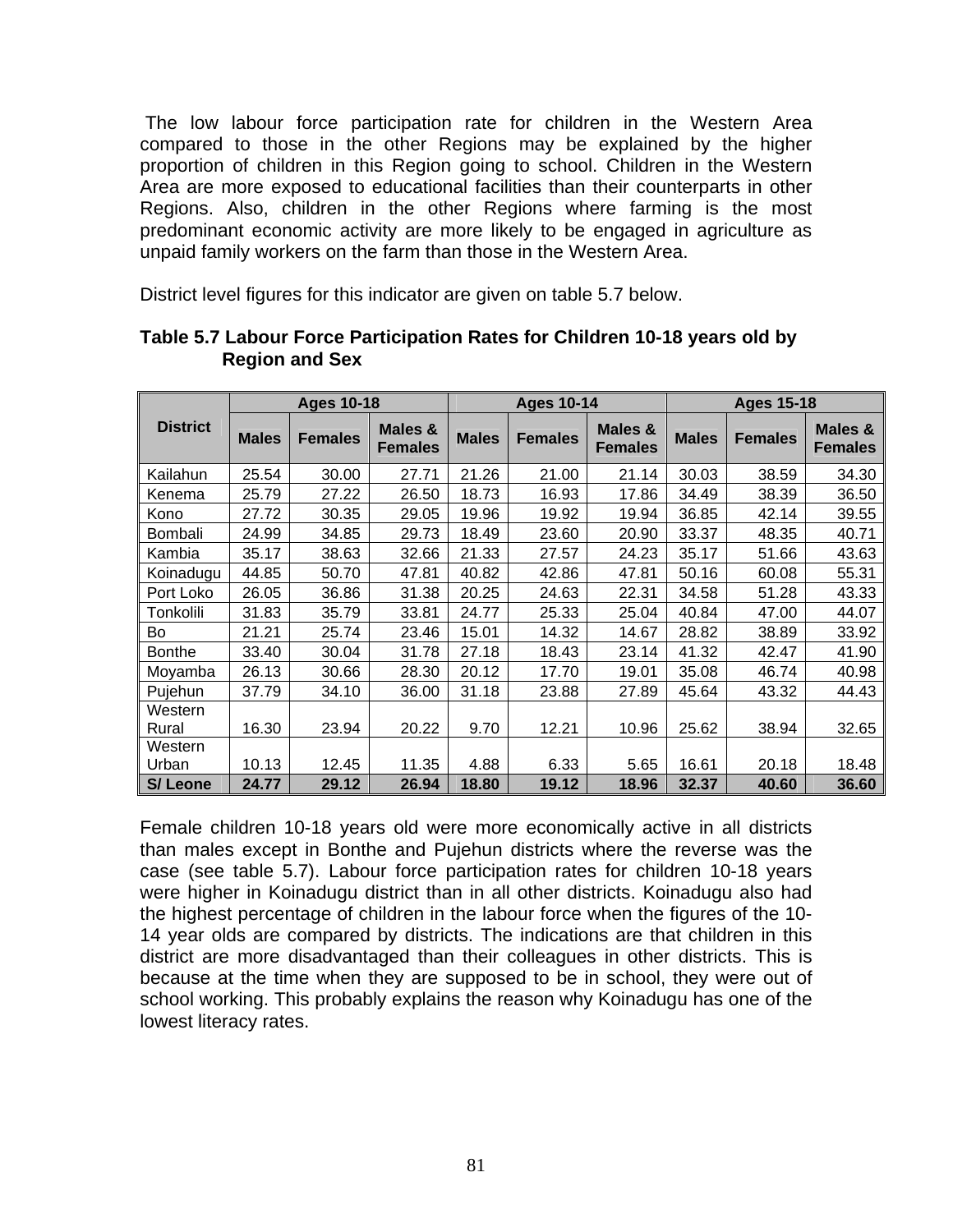# **CHAPTER SIX**

#### **EMPLOYMENT IN THE INFORMAL SECTOR**

#### **6.1 Definition**

There is no single definition that completely describes the Informal sector, a source of employment growth and one of the survival strategies adopted by the unemployed, Youth, migrants to urban areas, wage earners, especially in the face of declining real wages. There is paucity of data on the informal sector because of this apparent absence of an operational definition.

The informal sector can best be described by providing the characteristics the sector possesses for it not to be within the formal arena. That is, to provide categories of activities that constitutes the informal sector. According to a Report of an ILO/JASPA Employment Advisory Mission, "Alleviating Unemployment and Poverty under Adjustment- Issues and strategies for Sierra Leone", the informal sector is made up of micro-enterprises, which in the context of Sierra Leone engage less than six workers, with self-employment accounting for the largest share of total employment in the sector; most activities require limited investment; the sector comprises mainly of non-capitalistic activity whereby the family usually owns the business and provides the means of production; there is the tendency for the enterprises to operate outside the institutional and legal framework, do not generally pay taxes, no deliberate effort to comply with minimum wage legislation, employment hardly through the official Employment Information Services (EIS).

The total employment in the informal sector refers to the total number of persons employed in informal sector enterprises, including the operators of informal sector enterprises, business partners, unpaid family workers, and employees.

There is an inherent problem with the estimate of the size of this sector because the Census did not provide a question on micro-enterprises' owners, employees, and modes of operation of enterprises and their registration or incorporation. However, there were issues relating to self employment, unpaid family worker and other (activities that cannot be classified but can be described); kind of work, service workers, shop and market sales workers, elementary occupations and private households with employed persons. Responses related to status in employment: for self employed in agriculture or without employees, self employed in non-agriculture with less than 10 persons working in the business/activity were not included but there were questions relating to unpaid family workers; type of employer, i.e. working for own or family agriculture activity, without employees, family business (as an unpaid worker), unknown employer. The elementary occupations referred to include persons engaged in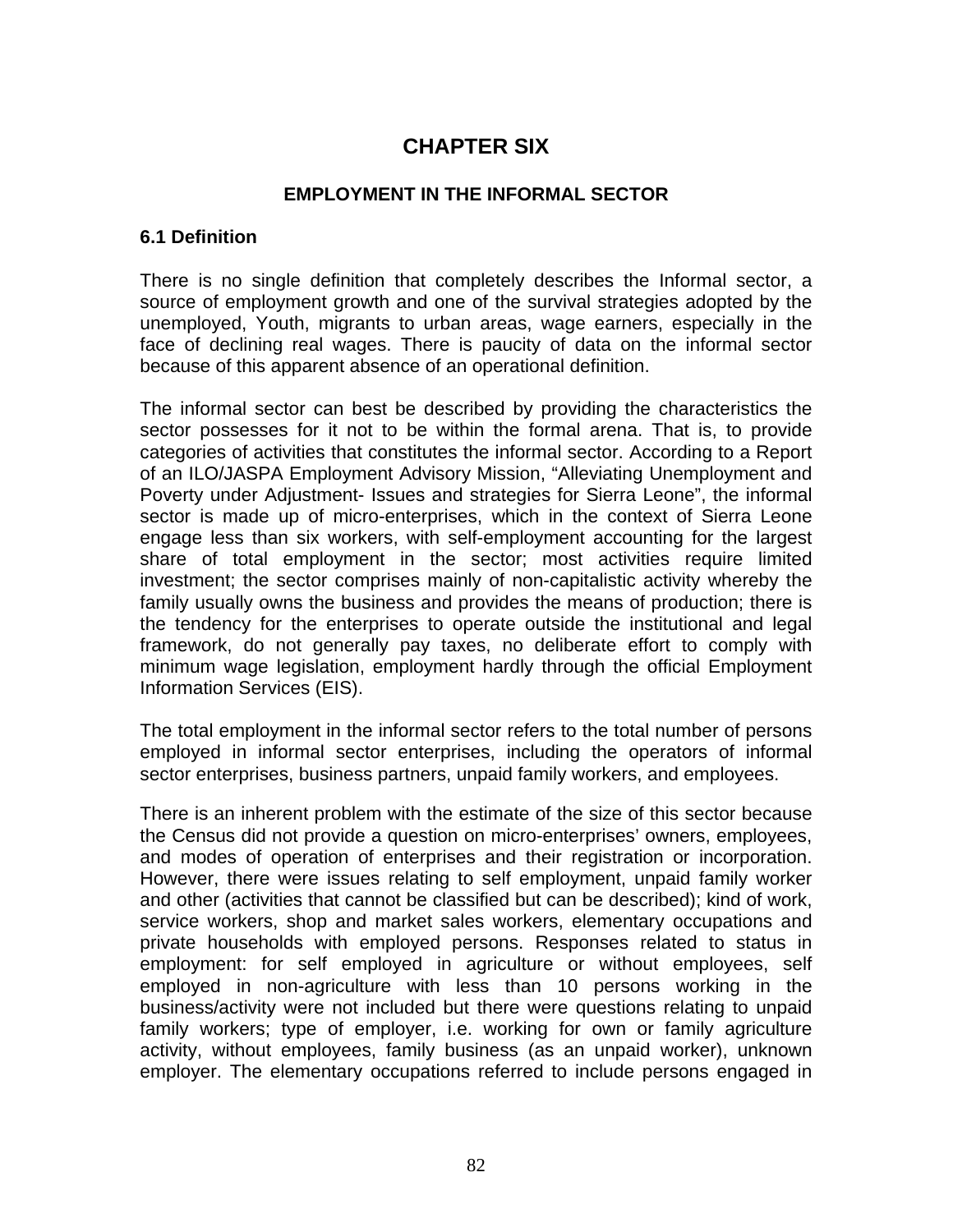street trading, shoe cleaning, housekeeping etc. These will form the basis for the estimation of the informal sector.

Table 6.1 below provides an idea about the economic activities of the informal sector in which persons are engaged. Self-employment contributes for about 66.6% of the economic activities in this sector, followed by Household work 18% and unpaid farm work 15.3%.

Considering that youths are desirous of eking a living, while paid employment is hard to come by if your skills base is precarious, this sector will appeal to you most. The data reveals that for the age band 15-24 years; undertake about 26.8% of the economic activities in this sector. Looking at youths from the national spectacles (15-34), this proportion more than doubles,( 57.2 %).

|           | <b>Self</b><br><b>Employed</b> | <b>Unpaid Family</b><br><b>Worker</b> | <b>Household</b><br><b>Work</b> | <b>Totals</b> |
|-----------|--------------------------------|---------------------------------------|---------------------------------|---------------|
| $15 - 19$ | 128743                         | 55265                                 | 54064                           | 241728        |
| $20 - 24$ | 172688                         | 47247                                 | 59055                           | 282665        |
| $25 - 29$ | 215757                         | 47895                                 | 60853                           | 327952        |
| 30-34     | 178501                         | 36124                                 | 45655                           | 262739        |
| $35 - 39$ | 178985                         | 34634                                 | 42387                           | 258240        |
| $40 - 44$ | 127036                         | 23400                                 | 27098                           | 179256        |
| 45-49     | 108012                         | 18900                                 | 20756                           | 149045        |
| 50-54     | 75236                          | 13913                                 | 15872                           | 106111        |
| 55-59     | 49670                          | 8959                                  | 10036                           | 69424         |
| 60-64     | 48963                          | 9865                                  | 11930                           | 71655         |
| Total     | 1283591                        | 296202                                | 347706                          | 1948815       |
|           |                                |                                       |                                 |               |
| 15-24     | 301431                         | 102512                                | 113119                          | 524393        |
| 15-34     | 695689                         | 186531                                | 219627                          | 1115084       |

#### **Table 6.1 Economic activities in the informal sector by age**

There is abundant literature to support the fact that men are more adventurous and as such easily tend to find survival mechanisms, when the going gets rough and tough. To test such an assertion the operators in the informal sector were classified by age and sex to discern the pattern of involvement of the sexes. Table 6.2 below shows that women are engaged in more economic activities in the informal sector than males at all age groups. This might be as a result of the role women need to play to supplement declining real wages of their partners.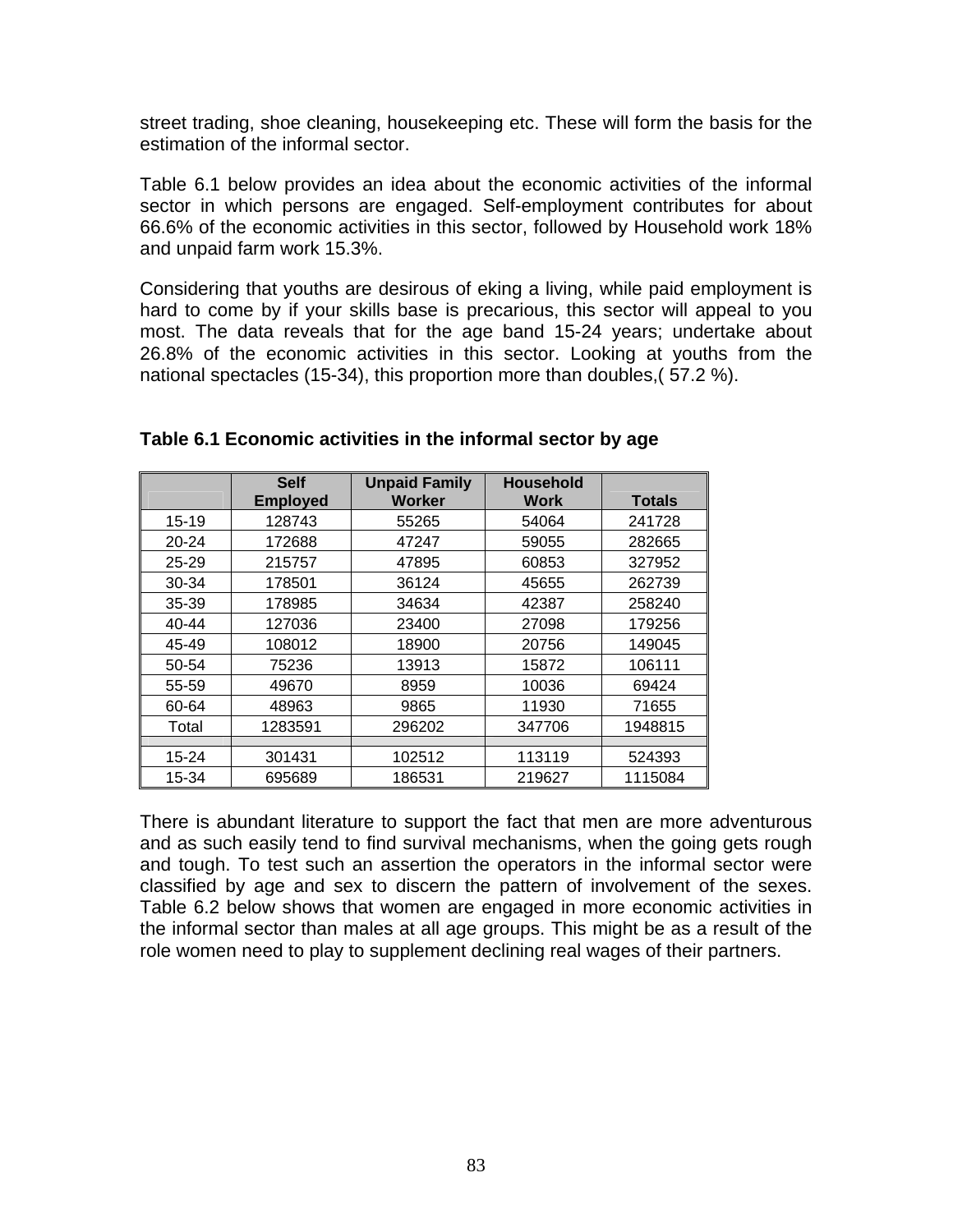| Age groups | <b>Males</b> | <b>Females</b> |
|------------|--------------|----------------|
| $15-19$    | 86291        | 151781         |
| $20-24.$   | 100951       | 178039         |
| $25-29$    | 129027       | 195478         |
| $30-34$    | 106031       | 154249         |
| $35-39.$   | 109111       | 146895         |
| $40-44$    | 80125        | 97409          |
| $45-49.$   | 73559        | 74109          |
| $50-54.$   | 48868        | 56153          |
| $55-59.$   | 33643        | 35022          |
| $60-64$    | 30833        | 39925          |
| Total      | 798439       | 1129060        |

**Table6.2 Informal Economic activities by age and sex** 

Figure 6.1 below better illustrates the differential between the sexes with regard to employment in the informal sector. It also illustrates that informal employment is low for persons 15 to 19 year olds, reaches a peak at ages 24 to 29 and then declines. This pattern is the same for males and for females.





Figure 6.2 below confirms that the females in all the regions currently dominate informal sector activities. This assertion goes on to confirm that the age/sex distribution in this sector is female preponderant.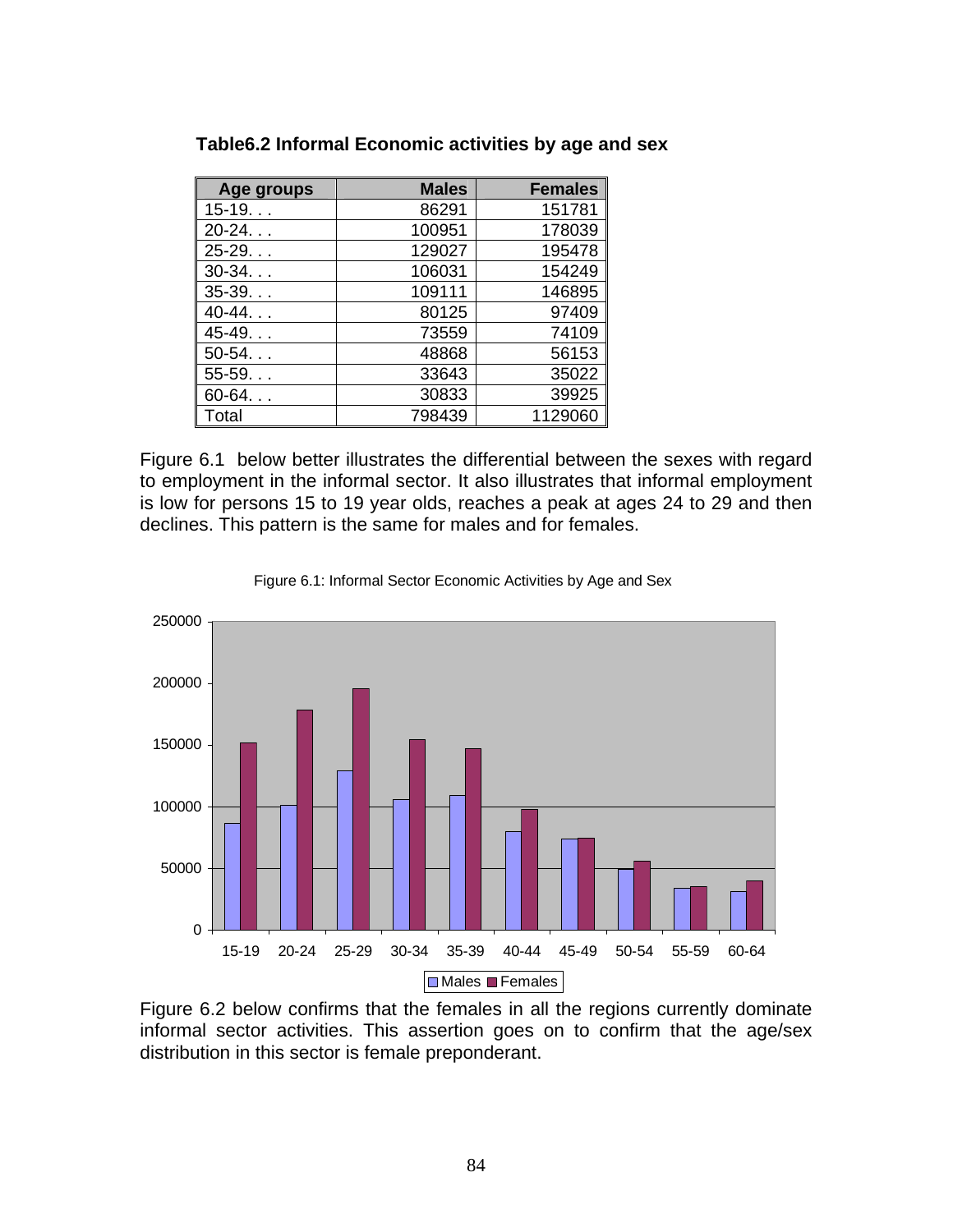

Figure 6.2: Informal Economic Activities by Region

The figure further shows that the Northern Province is the region with the highest informal activities followed by the, east, south and west respectively. The figure again shows that activities in the informal sector are dominated by women. This may not be removed from the fact that women had served as bread winners during the war and have practised to take family burden on their shoulders. Thus, they need to fend to augment family income, and the most appropriate sector is the informal sector.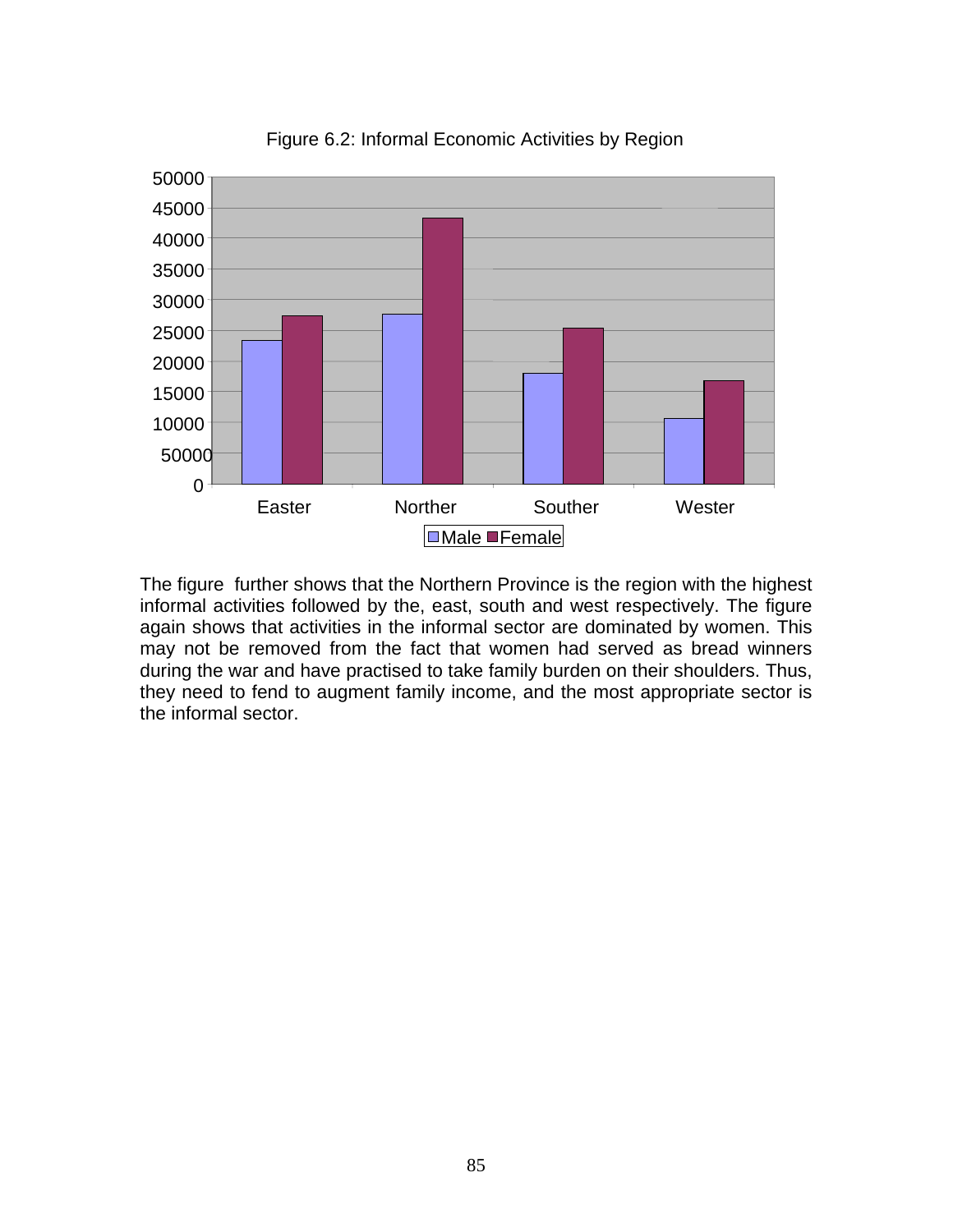# **CHAPTER SEVEN**

# **CONCLUSIONS AND POLICY RECOMMENDATIONS**

### **7.1 CONCLUSIONS**

The Census data of 2004 reveals a growth rate of population 10 years and over 57.7 % and a labour force growth rate of 29.1%. Male labour force participation continues to exceed that of females, even though there is a high female youth participation rate in Bombali, Kambia, Koinadugu, Port Loko, Bonthe and Pujehun.

In terms of unemployment educated youths are at risk and youth unemployment rate exceeds the national level.

There is a low level of technicians, legislative/Magistrate (judiciary workers) and professionals, a call on our educational system or curriculum.

The data reveals there is gender disparity in labour market activity in all regions and districts save Bombali district.

From the categories of kinds of work, and, or economic activity, it is safe to describe the Sierra Leone economy as purely agrarian.

## **7.2 POLICY RECOMMENDATIONS**

This is a clear manifestation of why one of the pillars of the SLPRSP includes job creation. Without jobs people are exposed to economic risks and cannot meet their basics. Thus, every Sierra Leonean tends to find a means of eking a living and this is why Agriculture, based on availability of land, in the first instance, is a popular occupation, not that it is the most rewarding. This implies agricultural practices and activities must be put up stage for the bulk of our population to get out of poverty.

Sierra Leone already possesses a coherent Youth policy, garnering resources first for collaboration with other ministries that would be involved in implementing elements of the Policy- perhaps creating a focal point in each Ministry/Department/Agency (MDA) and then profiling Youth characteristics. To reduce Youth unemployment would require promoting the widespread completion of upper secondary, as well as high quality Technical /Vocational preparation for all. This would likely increase female labour force participation in the nation as a whole.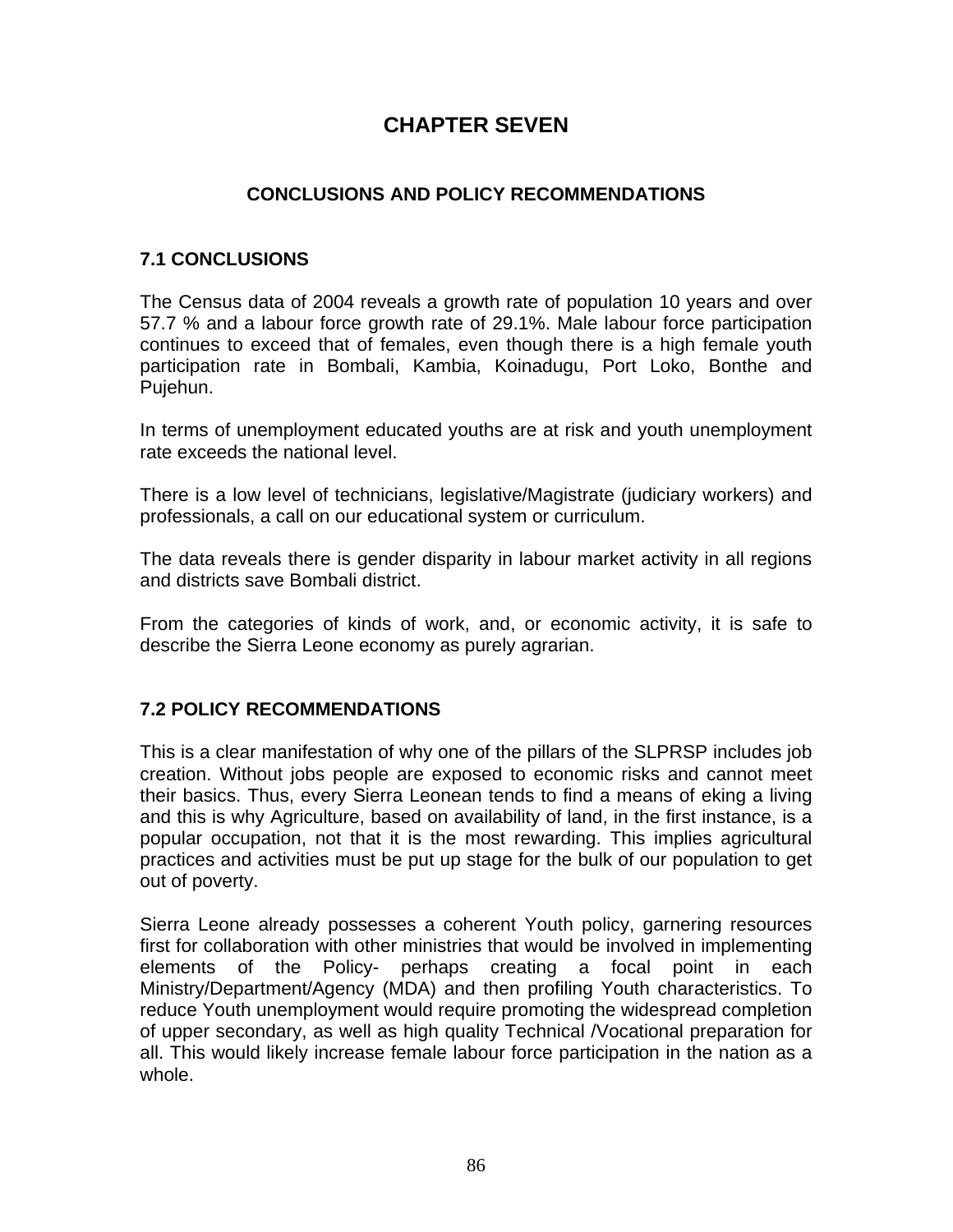It is worthy to note that the issue of Youth unemployment hinges to a large extent on the state of the economy. However, since the unemployment problem is a national problem, then Youth employment should be part of an overall strategy of employment creation through the promotion of employment-intensive economic growth.

The proportion of females still lag behind the proportion of males in school though there had been deliberate strides to encourage girl child school enrolment, Thus government still needs to stress the increase in school enrolment of the girl child in Sierra Leone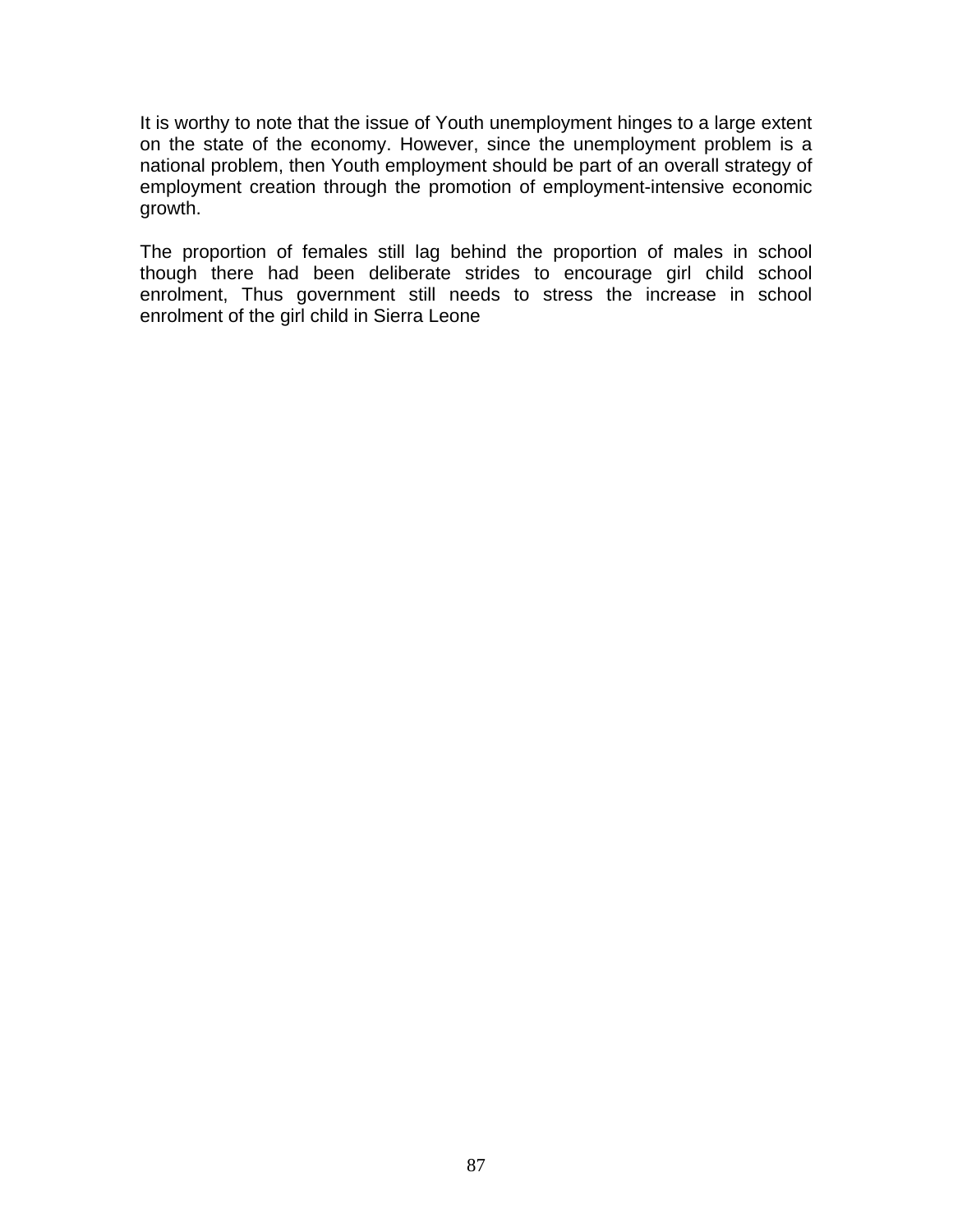#### **SELECTED BIBLIOGRAPHY**

Aryeetey, A., (1992,) The Informal Financial Sector in Ghana and its relationship to the Formal Sector: Summaries of Two AERC- sponsored studies, ISSER, University of Ghana.

Habiyakare,T. Braima,S., J., & Kargbo,B.,I.,B.,(December 2005)."Employment and time spent on activities in Sierra Leone: Report based on the "employment and time use " module of the Sierra Leone Integrated Household Survey, SLIHS 2003-2004( In Print: Statistics Sierra Leone and International labour Organisation, Geneva)

Kandeh, H.B.S., & Ramachandran K.V (1995)- The Analytical Report; 1985 Population and Housing Census, Sierra Leone, CSO (1995) O'Higgins, N., (2001) Youth unemployment and employment policy- A global perspective, international Labour office, Geneva, 2001

Preston-Whyte, E. & Rogerson, C., (1991)-South Africa's Informal Economy, Oxford University Press, 1991

Standing, G., Sender, J., & Weeks, J5.(1992), Restructuring the labour market: The South African experience- An ILO Country Review, 1992.

International Labour Organisation (World Employment Programme)- Alleviating Unemployment and Poverty under Adjustment- Issues and strategies for Sierra Leone, 1990

International Labour Organisation Geneva- Key Indicators of the Labour Market (KILM) 2001-2002

Poverty Reduction Strategy Paper-A National Programme for Food Security, Job Creation and Good Governance (2005-2007), March 2005

The African Newsletter on Occupational Health and Safety, Vol. 10, number 2, August 2000.

The African Newsletter on Occupational Health and Safety, Vol. 14, number 2, August 2004.

The Draft Employment Act of 1996-The Employers and Employed Act (chapter 212) and The Factory Act of 1974 of the Laws of Sierra Leone

Training Opportunities in the Informal sector of Freetown (1991)- University of Sierra Leone- University Research and Development Services Bureau (in cooperation with the German Adult Education Association, DVV) - Supplement to Adult Education and Development No.37/1991